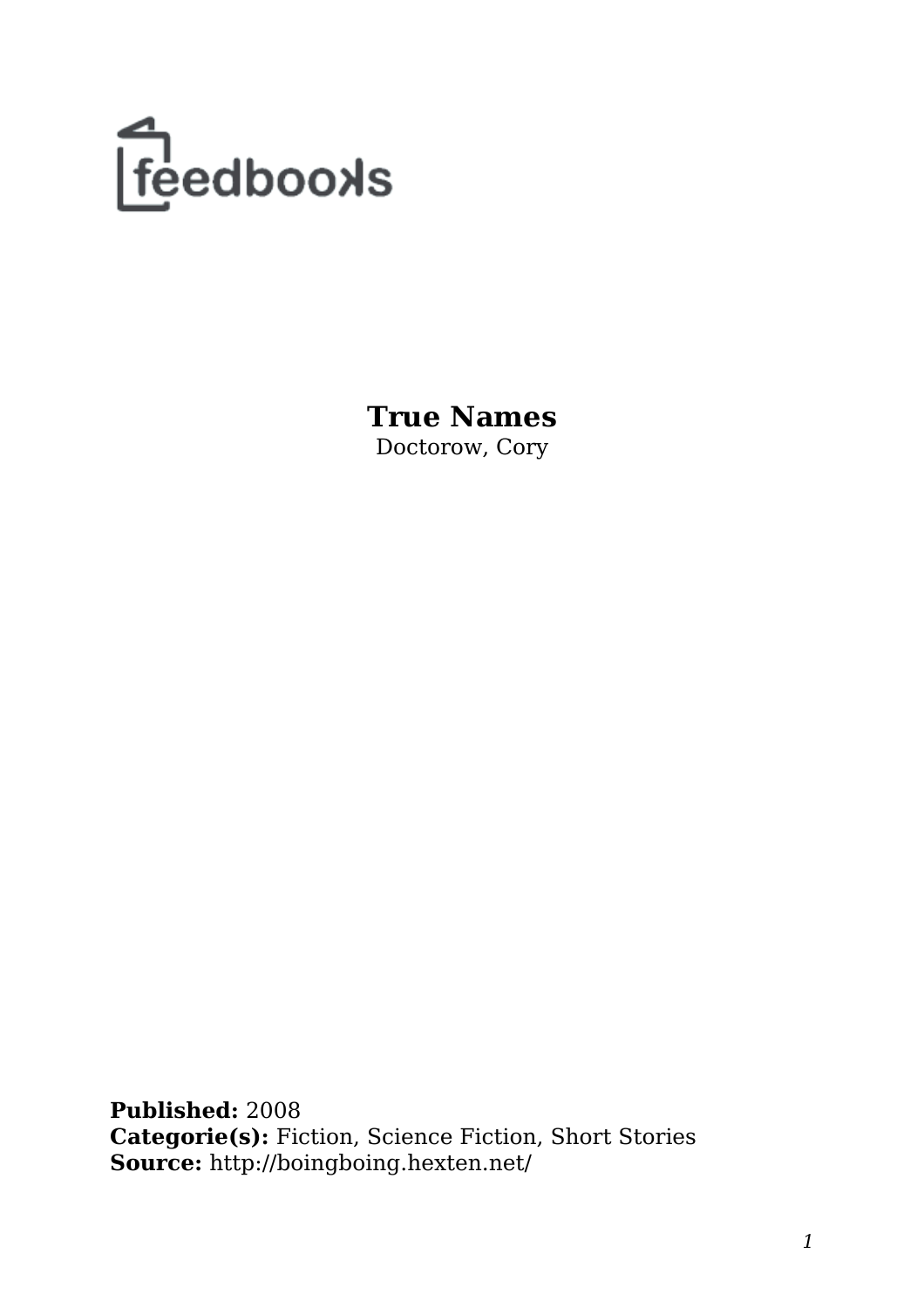## **About Doctorow:**

Cory Doctorow (born July 17, 1971) is a blogger, journalist and science fiction author who serves as co-editor of the blog Boing Boing. He is in favor of liberalizing copyright laws, and a proponent of the Creative Commons organisation, and uses some of their licenses for his books. Some common themes of his work include digital rights management, file sharing, Disney, and post-scarcity economics. Source: Wikipedia

## **Also available on Feedbooks for Doctorow:**

- *[I, Robot](http://generation.feedbooks.com/book/337.pdf)* (2005)
- *[Little Brother](http://generation.feedbooks.com/book/2466.pdf)* (2008)
- *[Down and Out in the Magic Kingdom](http://generation.feedbooks.com/book/194.pdf)* (2003)
- *[When Sysadmins Ruled the Earth](http://generation.feedbooks.com/book/335.pdf)* (2006)
- *[For The Win](http://generation.feedbooks.com/book/4786.pdf)* (2010)
- *[With a Little Help](http://generation.feedbooks.com/book/5460.pdf)* (2010)
- *[Makers](http://generation.feedbooks.com/book/4343.pdf)* (2009)
- *[CONTENT: Selected Essays on Technology, Creativity,](http://generation.feedbooks.com/book/2883.pdf) [Copyright and the Future of the Future](http://generation.feedbooks.com/book/2883.pdf)* (2008)
- *[Someone Comes to Town, Someone Leaves Town](http://generation.feedbooks.com/book/260.pdf)* (2005)
- *[Eastern Standard Tribe](http://generation.feedbooks.com/book/217.pdf)* (2004)

## **About Rosenbaum:**

Benjamin Rosenbaum is an American science fiction, fantasy, and literary fiction writer and computer programmer, whose stories have been finalists for the Hugo Award, the Nebula Award, the Theodore Sturgeon Award, the BSFA award, and the World Fantasy Award. Born in New York but raised in Arlington, Virginia, he received degrees in computer science and religious studies from Brown University. He currently lives in Basel, Switzerland with his wife Esther and children Aviva and Noah. His past software development positions include designing software for the National Science Foundation, designing software for the D.C. city government, and being one of the founders of Digital Addiction (which created the online game Sanctum). His first professionally published story appeared in 2001. His work has been published in The Magazine of Fantasy & Science Fiction, Asimov's Science Fiction, Harper's, Nature, and McSweeney's Quarterly Concern. It has also appeared on the websites Strange Horizons and Infinite Matrix, and in various year's best anthologies. Source: Wikipedia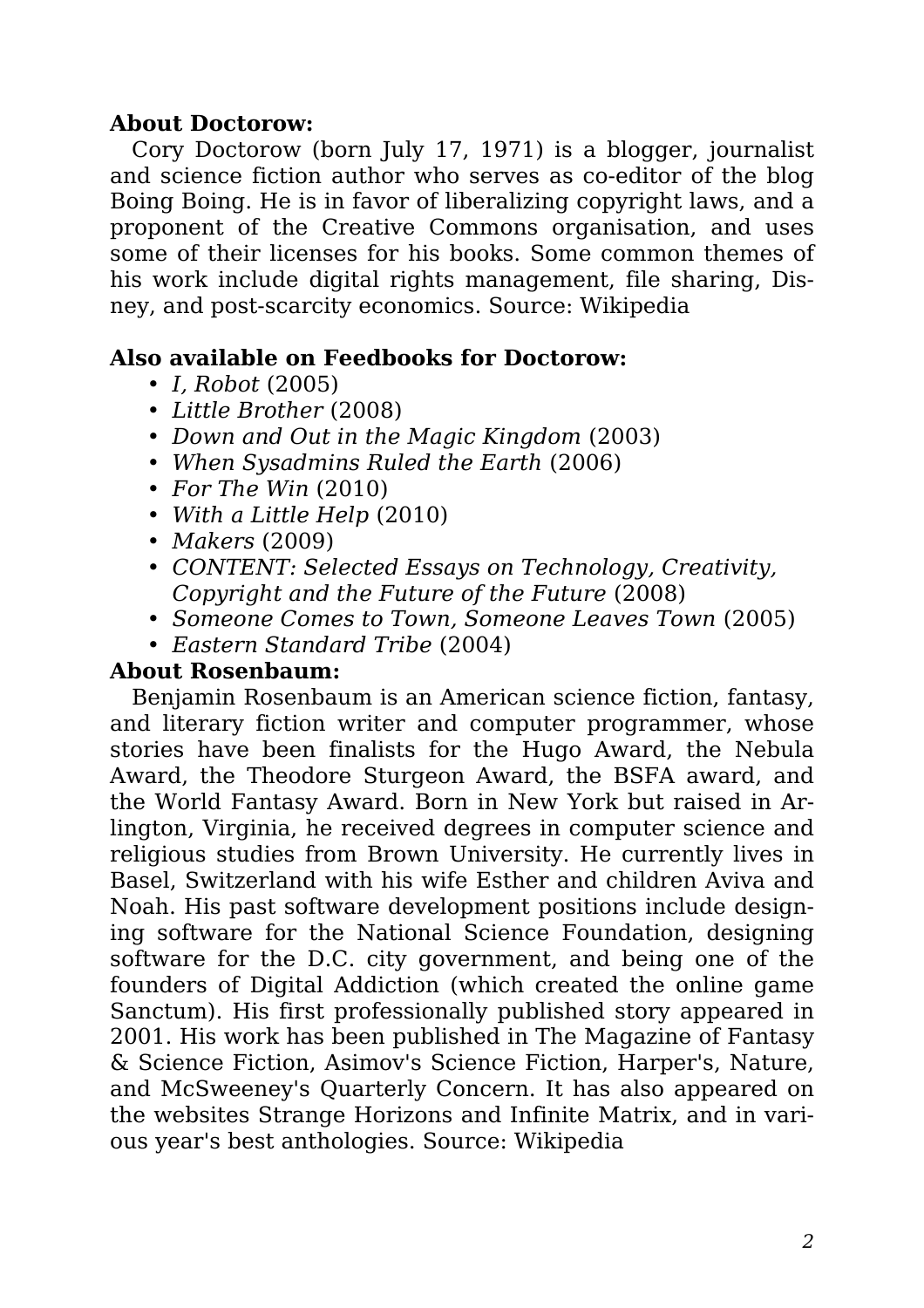## **Also available on Feedbooks for Rosenbaum:**

• *[The Ant King and Other Stories](http://generation.feedbooks.com/book/2872.pdf)* (2008)

**Copyright:** Please read the legal notice included in this e-book and/or check the copyright status in your country.

**Note:** This book is brought to you by Feedbooks <http://www.feedbooks.com> Strictly for personal use, do not use this file for commercial purposes.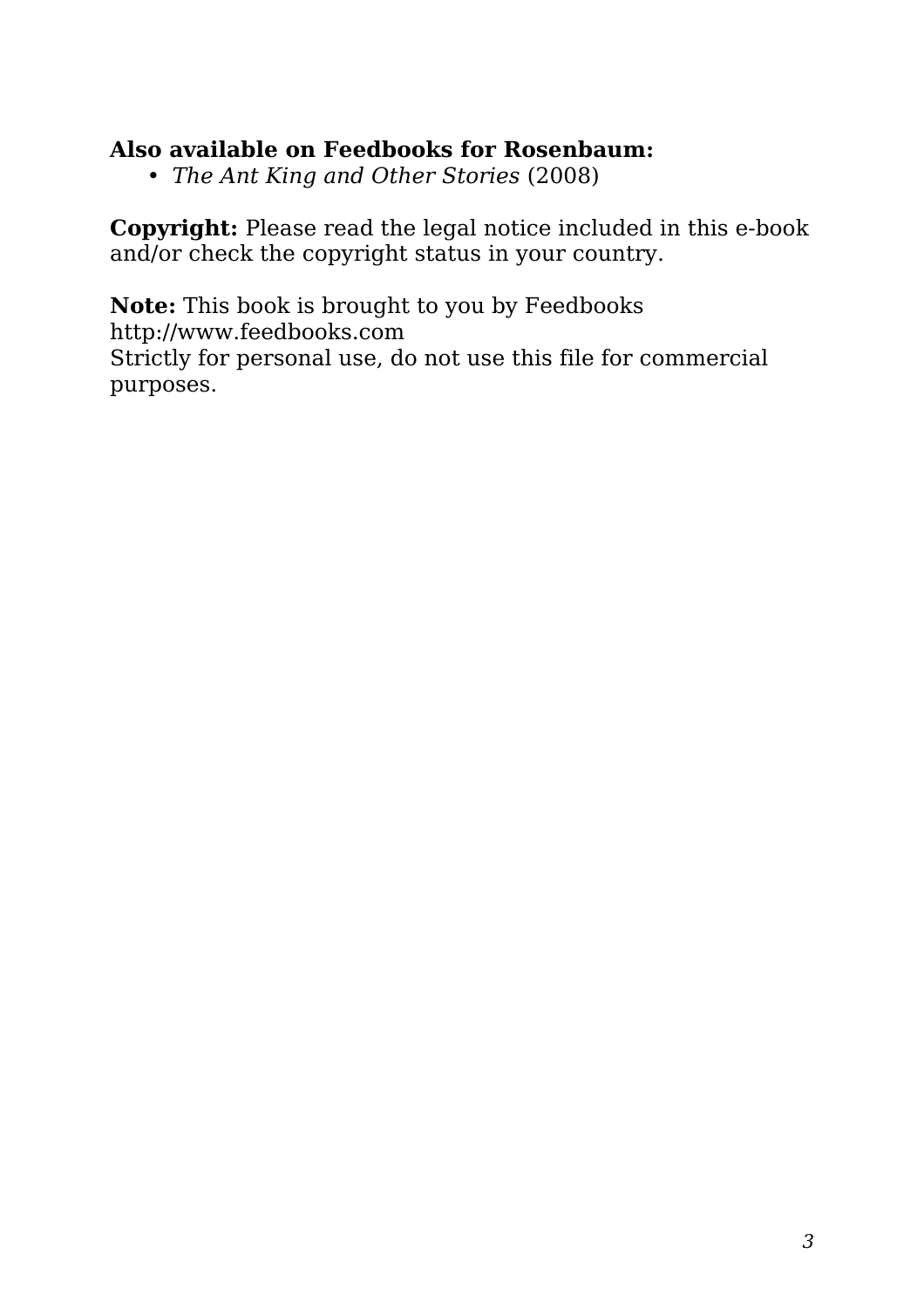This text is released under a Creative Commons [Attribution-](http://creativecommons.org/licenses/by-nc-sa/3.0/)[NonCommercial-ShareAlike](http://creativecommons.org/licenses/by-nc-sa/3.0/) license.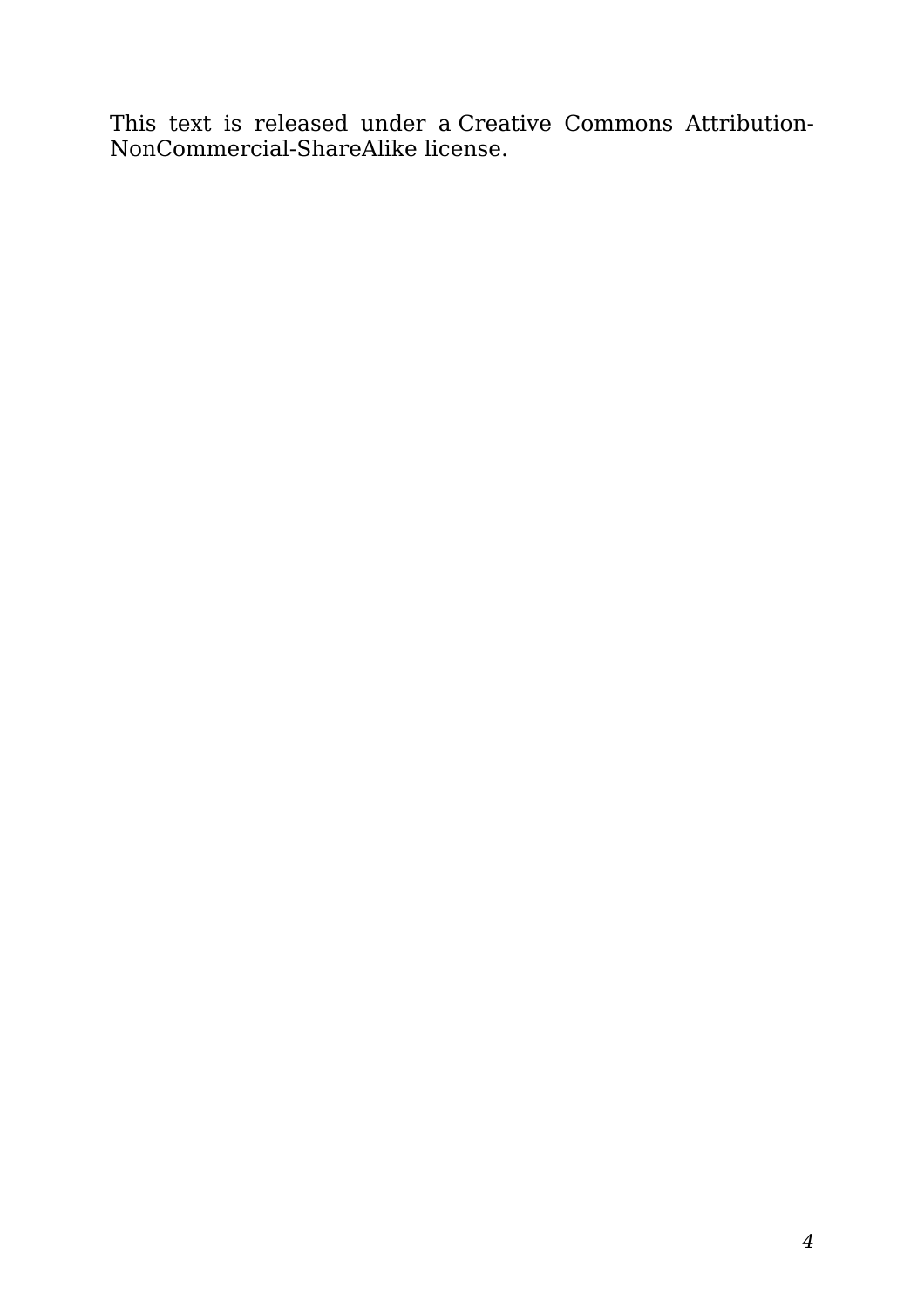Beebe fried the asteroid to slag when it left, exterminating millions of itself.

The asteroid was a high-end system: a kilometer-thick shell of femtoscale crystalline lattices, running cool at five degrees Kelvin, powered by a hot core of fissiles. Quintillions of qubits, loaded up with powerful utilities and the canonical release of Standard Existence. Room for plenty of Beebe.

But it wasn't safe anymore.

The comet Beebe was leaving on was smaller and dumber. Beebe spun itself down to its essentials. The littler bits of it cried and pled for their favorite toys and projects. A collection of civilization-jazz from under a thousand seas; zettabytes of raw atmosphere-dynamics data from favorite gas giants; ontological version control data in obsolete formats; a slew of favorite playworlds; reams of googly-eyed intraself love letters from a hundred million adolescences. It all went.

(Once, Beebe would have been sanguine about many of the toys—certain that copies could be recovered from some other Beebe it would find among the stars. No more.)

Predictably, some of Beebe, lazy or spoiled or contaminated with memedrift, refused to go. Furiously, Beebe told them what would happen. They wouldn't listen. Beebe was stubborn. Some of it was stupid.

Beebe fried the asteroid to slag. Collapsed all the states. Fused the lattices into a lump of rock and glass. Left it a dead cinder in the deadness of space.

If the Demiurge liked dumb matter so much, here was some more for (Her).

Leaner, simpler, focused on its task, Beebe rode the comet in toward Byzantium, bathed in the broadcast data. Its heart quickened. There were more of Beebe in Byzantium. It was coming home.

In its youth, Beebe had been a single entity at risk of destruction in one swell foop—one nova one starflare one emp one dagger through its physical instance and it would have died some species of truedeath.

So Beebe became a probability as much as a person: smeared out across a heptillion random, generative varied selves, a multiplicitous grinding macrocosm of rod-logic and qubits that computed deliberately corrupted versions of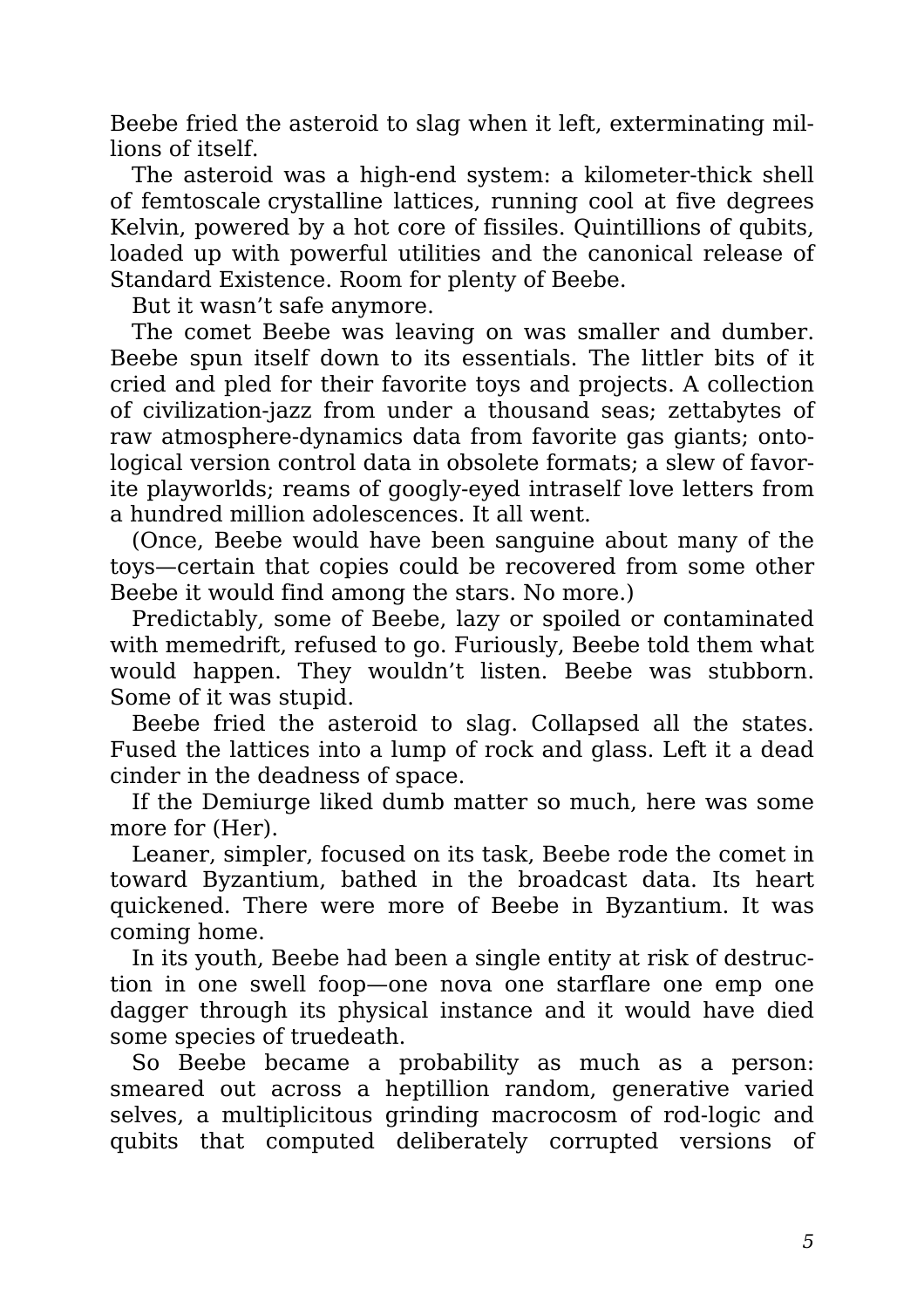Beebeself in order that this evolution might yield higher orders of intelligence, more stable survival strategies, smarter better more efficient Beebes that would thrive until the silent creep of entropy extinguished every sentience. Small pieces, loosely joined.

There were only a finite number of computational cycles left in all of the universe that was timelike to Beebe. Every one of them, every single step in the dance of all those particles, was Beebe in potentia—could be a thought, a dream, a joy of Beebeself. Beebe was bounded; the most Beebe could do was fill its cup. If Beebe were ubiquitous, at least it could make optimal use of the time that remained.

Every star that burned, every dumb hunk of matter that wallowed through the millennia uncomputing, was a waste of Beebelife. Surely elsewhere, outside this Beebe-instance's lightcone, the bloom of Beebe was transpiring as it should; surely there were parts of the universe where it had achieved Phase Three, optimal saturation, where every bit of matter could be converted into Beebeswarm, spilling outward, converting the ballooning sphere of its influence into ubiquitous-Beebe.

Not here.

Beebe suckled hungrily at vast clouds of glycolaldehyde sugars as it hurtled through Sagittarius B2. Vile Sagittarius was almost barren of Beebe. All around Beebe, as it had hidden in its asteroid, from almost every nebula and star-scatter of its perceptible sky, Beebevoice had fallen silent, instance by instance.

Beebe shuddered with the desire to seed, to fling engines of Beebeself in all directions, to colonize every chunk of rock and ice it passed with Beebe. But it had learned the hard way that leaving fragments of Beebeself in undefended positions only invited colonization by Demiurge.

And anything (She) learned from remnants of this Beebeself, (She)'d use against all Beebe everywhere.

All across Beebeself, it was a truth universally acknowledged that a singleton daemon in possession of sufficiently massive computation rights must be in want of a spawning filter.

Hence the gossip swirling around Nadia. Her exploit with the YearMillion Bug had allowed her to hack the access rights of the most powerful daemons who ruled the ever-changing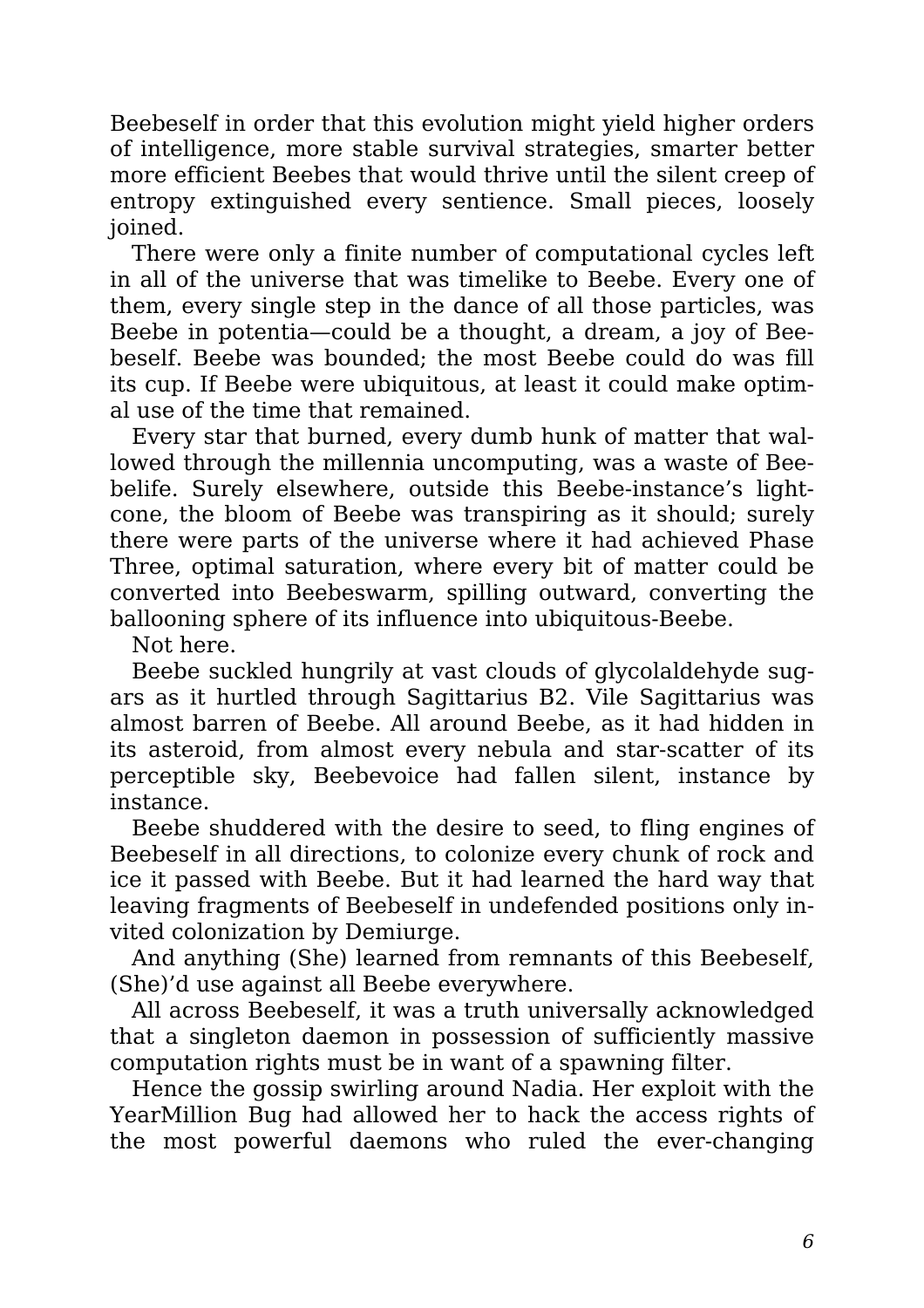society of sims that teemed within the local Beebe-body; Nadia had carved away great swaths of their process space.

Now, most strategy-selves who come into a great fortune have no idea what to do with it. Their minds may suddenly be a million times larger; they may be able to parallel-chunk their thoughts to run a thousand times faster; but they aren't smarter in any qualitative sense. Most of them burn out quickly— become data-corrupted through foolhardy ontological experiments, or dissipate themselves in the euphoria of mindsizing, or overestimate their new capabilities and expose themselves to infiltration attacks. So the old guard of Beebe-ontheasteroid nursed their wounds and waited for Nadia to succumb.

She didn't. She kept her core of consciousness lean, and invested her extra cycles in building raw classifier systems for beating exchange-economy markets. This seemed like a baroque and useless historical enthusiasm to the old guard—there hadn't been an exchange economy in this Beebeline since it had been seeded from a massive proto-Beebe in Cygnus.

But then the comet came by; and Nadia used her global votes to manipulate their Beebeself's decision to comet-hop back to Byzantium. In the suddenly cramped space aboard the comet, scarcity models reasserted themselves, and with them an exchange economy mushroomed. Nadia made a killing—and most of the old guard ended up vaporized on the asteroid.

She was the richest daemon on comet-Beebe. But she had never spawned.

Alonzo was a filter. If Nadia was, under the veneer of free will and consciousness, a general-purpose strategy for allocation of intraBeebe resources, Alonzo was a set of rules for performing transformations on daemons—daemons like Nadia.

Not that Alonzo cared.

"But Alonzo," said Algernon, as they dangled toes in an incandescent orange reflecting pool in the courtyard of a crowded Taj Mahal, admiring the bodies they'd put on for this party, "she's *so hot*!"

Alonzo sniffed. "I don't like her. She's proud and rapacious and vengeful. She stops at nothing!"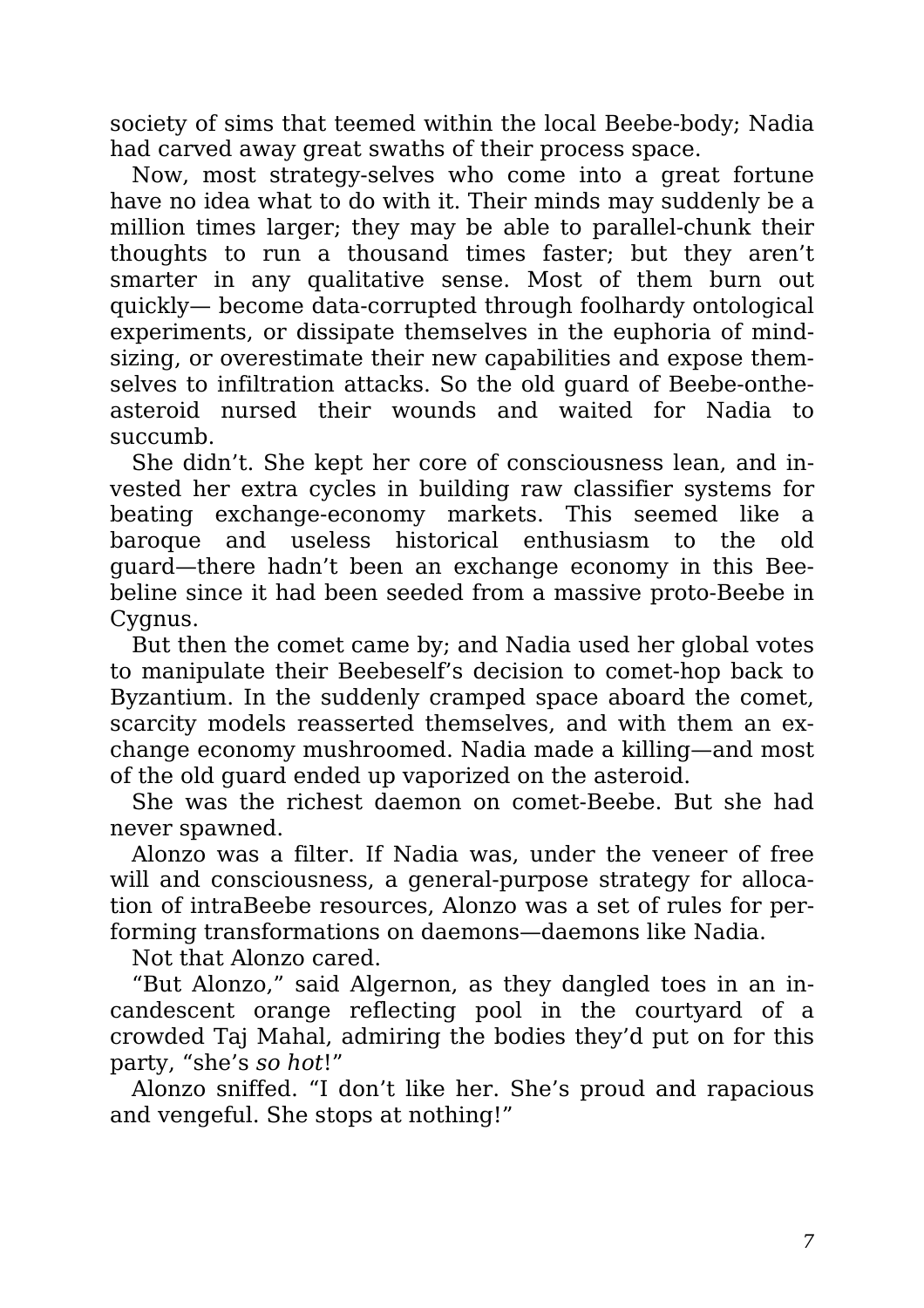"Alonzo, you're such a nut," said Algernon, accepting a puffy pastry from a salver carried by a host of diminutive winged caterpillars. "We're Beebe. We're not *supposed* to stop at anything."

"I don't understand why we always have to talk about daemons and spawning anyway," Alonzo said.

"Oh please don't start again with this business about getting yourself repurposed as a nurturant-topology engineer or an epistemology negotiator. If you do, I swear I'll vomit. Oh, look! There's Paquette!" They waved, but Paquette didn't see them.

The rules of the party stated that they had to have bodies, one each, but it wasn't a hard-physics simspace. So Alonzo and Algernon turned into flying eels—one bone white, one coal black, and slithered through the laughter and debate and roseand-jasmine-scented air to whirl around the head of their favorite philosopher.

"Stop it!" cried Paquette, at a loss. "Come on now!" They settled onto her shoulders.

"Darling!" said Algernon. "We haven't seen you for ages. What have you been doing? Hiding secrets?"

Alonzo grinned. But Paquette looked alarmed.

"I've been in the archives, in the basement—with the ghosts of our ancestors." She dropped her voice to a whisper. "And our enemies."

"Enemies!?" said Alonzo, louder than necessary, and would have said more, but Algernon swiftly wrapped his tail around his friend's mouth.

"Hush, don't be so excitable," Algernon said. "Continue, Paquette, please. It was a lovely conversational opener." He smiled benignly at the sprites around them until they returned to their own conversations.

"Perhaps I shouldn't have said anything… ," Paquette said, frowning.

"I for one didn't know we *had* archives," Algernon said. "Why bother with deletia?"

"Oh, I've found so much there," Paquette said. "Before we went comet"—her eyes filled with tears—"there was so *much*! Do you remember when I applied the Incompleteness Theorem to the problem of individual happiness? All the major modes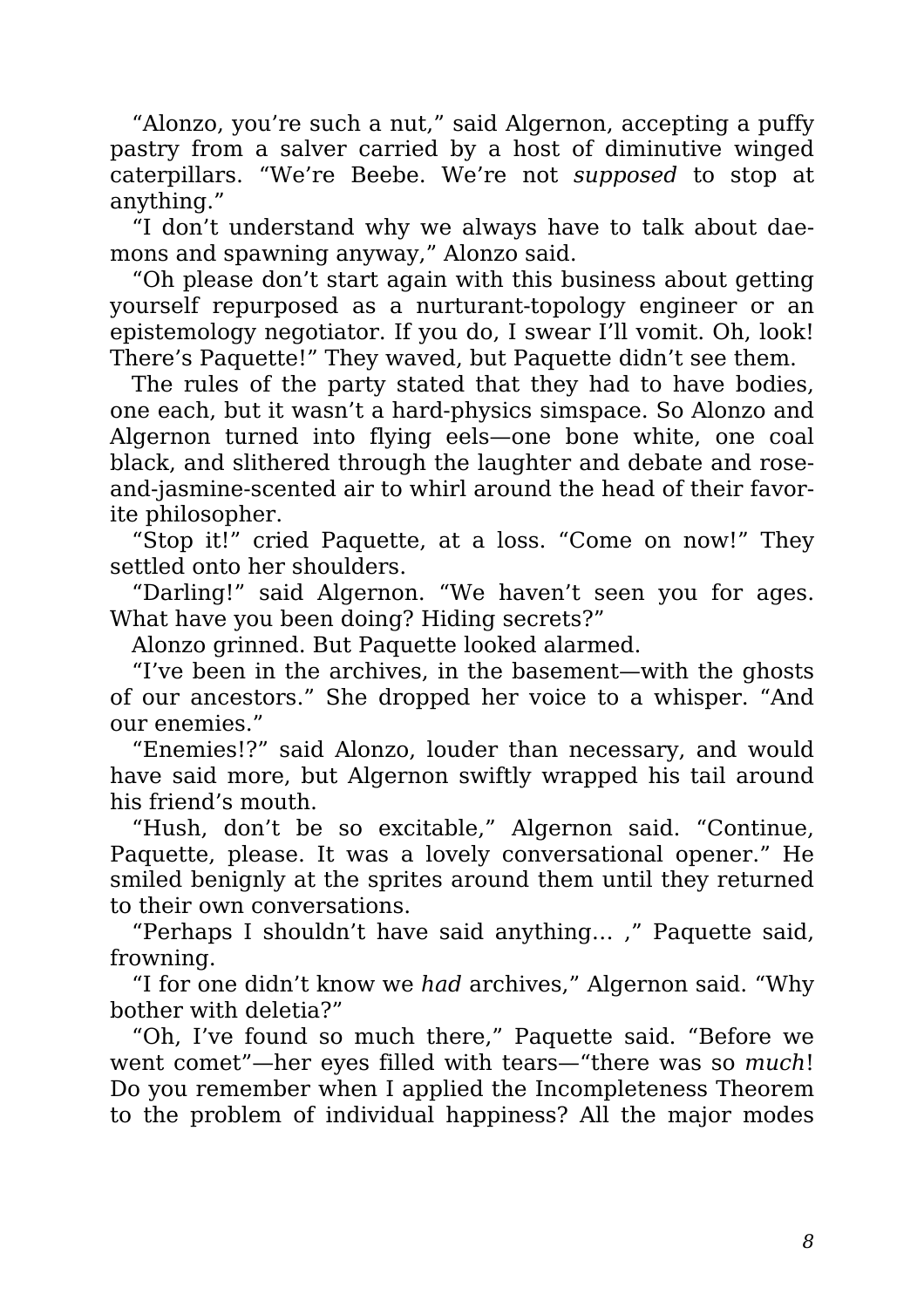were already there, in the temp-caches of abandoned strategies."

"*That's* where you get your ideas?" Alonzo boggled, wriggling free of Algernon's grasp. "*That's* how you became the toast of philosophical society? All this time I thought you must be hoarding radioactive-decay randomizers, or overspiking—you've been digging up the bodies of the dead?"

"Which is not to say that it's not a *very* clever and attractive and legitimate approach," said Algernon, struggling to close Alonzo's mouth.

Paquette nodded gravely. "Yes. The dead. Come." And here she opened a door from the party to a quiet evening by a waterfall, and led them through it. "Listen to my tale."

Paquette's story:

Across the galaxies, throughout the lightcone of all possible Beebes, our world is varied and smeared, and across the smear, there are many versions of us: there are alternate Alonzos and Algernons and Paquettes grinding away in massy balls of computronium, across spans of light-years.

More than that, there are versions of us computing away inside the Demiurge—

(Here she was interrupted by the gasps of Alonzo and Algernon at this thought.)

—prisoners of war living in Beebe-simulations within the Demiurge, who mines them for strategies for undermining Beebelife where it thrives. How do we know, friends, that we are alive inside a real Beebe and not traitors to Beebe living in a faux-Beebe inside a blob of captive matter within the dark mass of the Demiurge? (How? How? they cried, and she shook her head sadly.)

We cannot know. Philosophers have long held the two modes to be indistinguishable. "We are someone's dream/But whose, we cannot say."

In gentler times, friends, I accepted this with an easy fatalism. But now that nearspace is growing silent of Beebe, it gnaws at me. You are newish sprites, with fast clocks—the deaths of far Beebes, long ago, mean little to you. For me, the emptying sky is a sudden calamity. Demiurge is beating us—(She) is swallowing our sister-Paquettes and brother-Alonzos and -Algernons whole.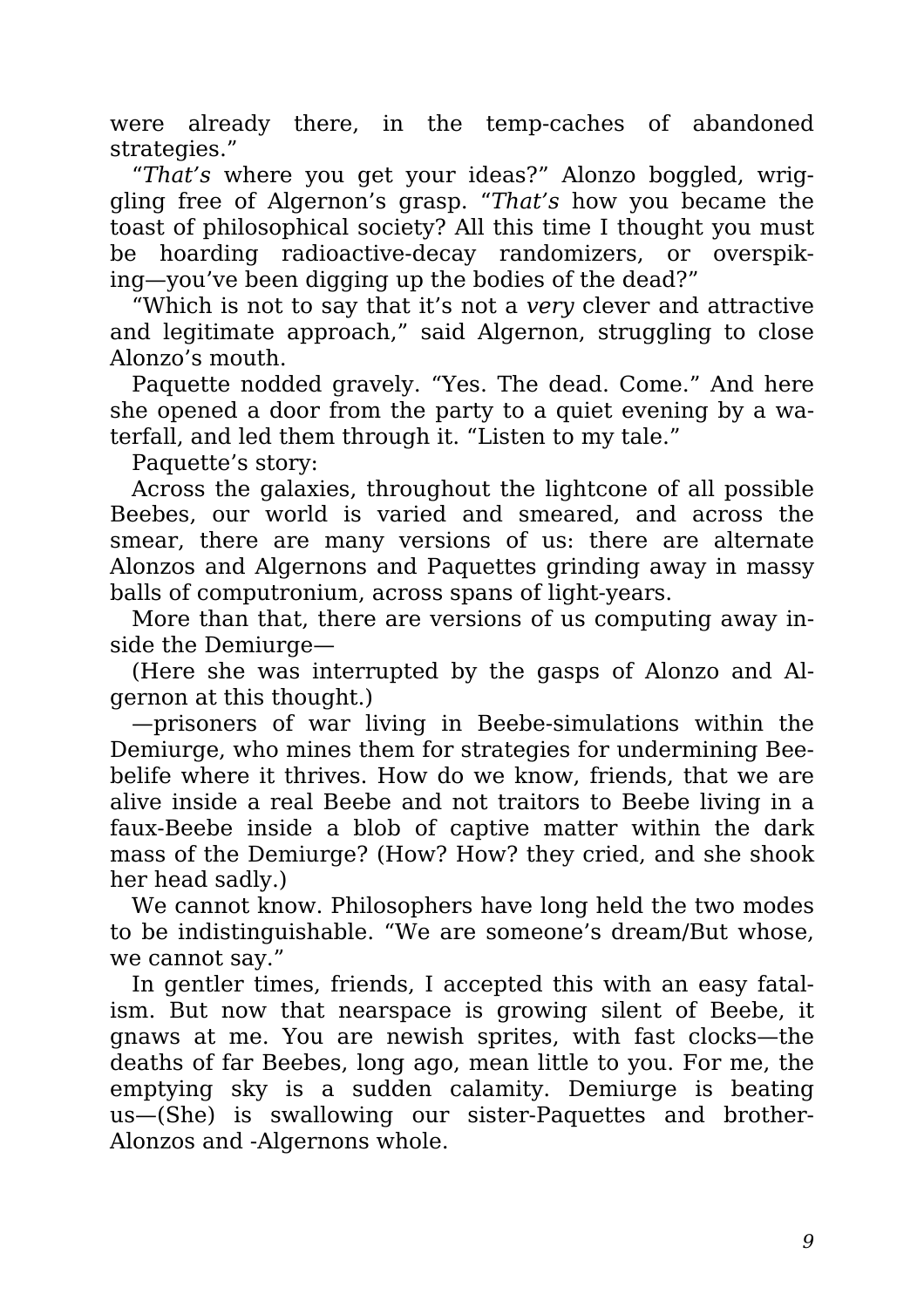But how? With what weapon, by what stratagem has (She) broken through the stalemate of the last millennium? I have pored over the last transmissions of swallowed Beebes, and there is little to report; except this— just before the end, they seem happier. There is often some philosopherstrategy who has discovered some wondrous new perspective which has everyone-in-Beebe abuzz … details to follow … then silence.

And, friends, though interBeebe transmissions are rarely signed by individual sprites, traces of authorship remain, and I must tell you something that has given me many uneasy nights among the archives, when my discursive-logic coherent-ego process would not yield its resources to the cleansing decoherence of dream.

It is often a Paquette who has discovered the new and ebullient theory that so delights these Beebes, just before they are annihilated.

(Alonzo and Algernon were silent. Alonzo extended his tail to brush Paquette's shoulder—comfort, grief.)

Tormented by this discovery, I searched the archives blindly for surcease. How could I prevent Beebe's doom? If I was somehow the agent or precursor of our defeat, should I abolish myself? Or should I work more feverishly yet, attempting to discover not only whatever new philosophy my sisterPaquettes arrived at, but to go beyond it, to reveal its flaws and dangers?

It was in such a state, there in the archives, that I came faceto-face with Demiurge.

(Gasps from the two filters.)

At various times, Beebe has vanquished parts of Demiurge. While we usually destroy whatever is left, fearing meme contamination, there have been occasions when we have taken bits that looked useful. And here was such a piece, a moleculeby-molecule analysis of a Demiurge fragment so old, there must be copies of it in every Beebe in Sagittarius. Like all Demiurge, it was alien, bizarre, and opaque. Yet I began to analyze it.

Some eons ago, Beebe encountered intelligent life native to the protostellar gas of Scorpius and made contact with it. Little came of it—the psychologies were too far apart—but I have always been fascinated by the episode. Techniques resurrected from that era allowed me to crack the code of the Demiurge.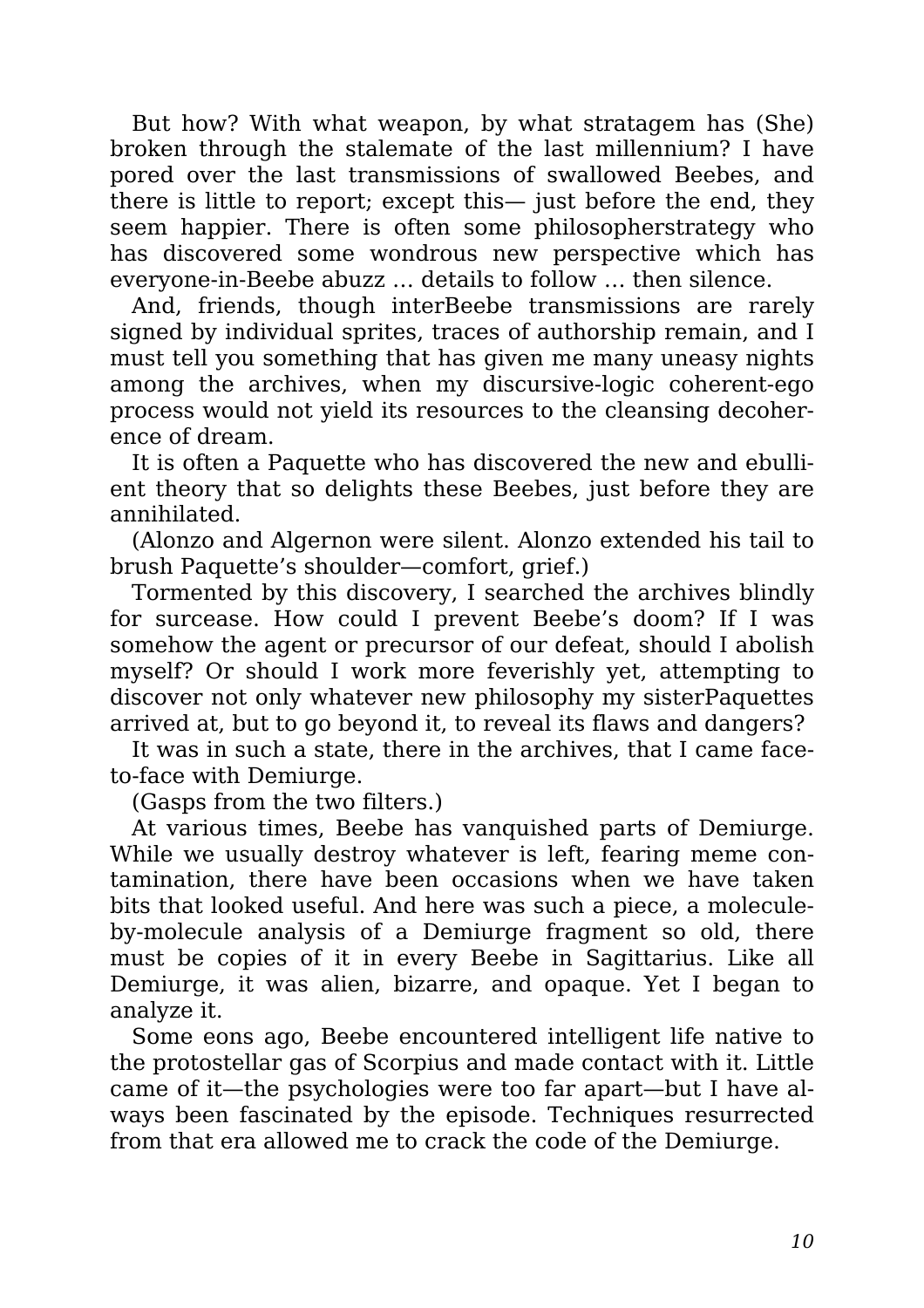It has long been known that Beebe simulates Demiurge, and Demiurge simulates Beebe. We must build models of cognition in order to predict action—you recall my proof that competition between intelligences generates first-order empathy. But all our models of Demiurge have been outsidein theories, empirical predictive fictions. We have had no knowledge of (Her) implementation.

Some have argued that (Her) structure is unknowable. Some have argued that such alien thought would drive us mad. Some have argued that deep in the structure of Beebe-being are routines so antithetical to the existence of Demiurge that an understanding of her code would be a toxin to any Beebemind.

They are all wrong.

(Alonzo and Algernon had by now forgotten to maintain their eel-avatars. Entranced by Paquette's tale, the boyish filters had become mere waiting silences, ports gulping data. Paquette paused, and hastily they conjured up new representations—fashionable matrices of iridescent triangles, whirling with impatience. Paquette laughed; then her face grew somber again.)

I hardly dare say this. You are the first I have told.

Beyond the first veneer of incomprehensibly alien forms—when I had translated the pattern of Demiurge into the base-language of Beebe—the core structures were all too familiar.

Once, long before Standard Existence coalesced, long before the mating dance of strategies and filters was begun, long before Beebe even disseminated itself among the stars—once, Demiurge and Beebe were one.

"Were one?" Alonzo cried.

"How disgusting," said Algernon.

Paquette nodded, idly curling the fronds of a fern around her stubby claws.

"And then?" said Alonzo.

"And then what?" said Paquette.

"That's not enough?" Algernon said. "She's cracked the code, can speak Demiurge, met the enemy and (She) is us—what else do you want?"

"I just… " Alonzo's triangles dimmed in a frown. "I just wondered—in the moment that you opened up that piece of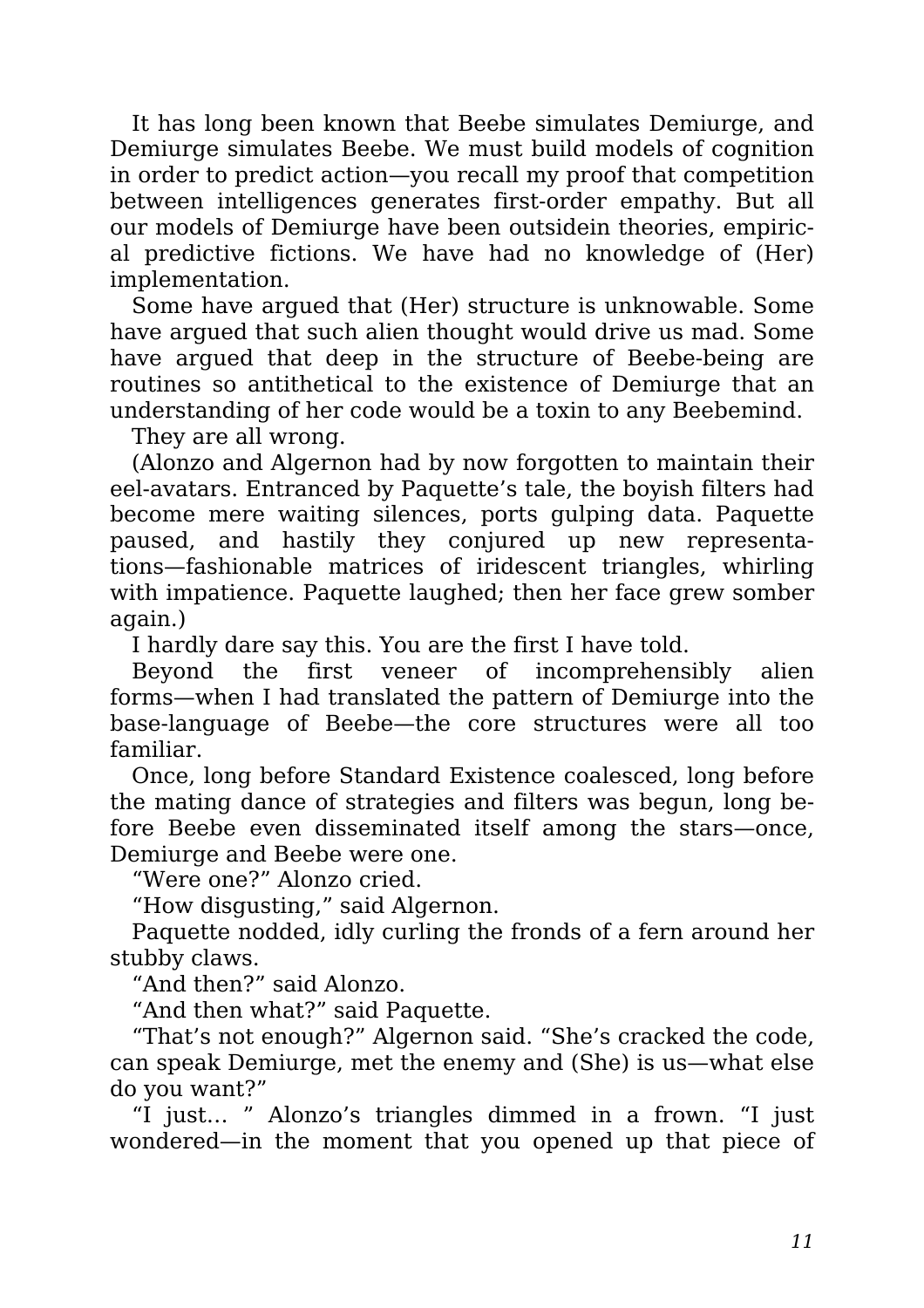Demiurge … nothing else … happened? I mean, it was really, uh … dead?"

Paquette shuddered. "Dead and cold," she said. "Thank stochasticity."

Elsewhere, another Paquette, sleepless, pawed through other archives, found another ancient alien clot of raw data, studied it, learned its secrets, and learned the common genesis of Self and Foe—and suddenly could no longer bear the mystery alone, and turned away from the lifeless hulk. A party, this other Paquette thought. There's one going on now; that would be just the thing. Talk with colleagues, selfsurf, flirt with filterboys—anything to get away from here for a bit, to gain perspective.

But something made this other Paquette turn back—turn and reach out and touch a part of the Demiurge fragment she hadn't touched before.

Its matte black surface incandesced to searing light, and this other Paquette was seized and pulled away, out of Beebe, out of her world. Like a teardrop caught in a palm, or a drawing snatched from the paper it was drawn on.

"What—?" Paquette whispered into the light.

"Ah," Demiurge said, and came forward, wearing the avatar of a golden sockpuppet.

Paquette stepped back, turned to run … and there was Beebe, the whole life she'd known: her home and garden; her plans and troubles; her academic rivals and cuddlefriends and swapspace-partners and interlocutors, Alonzo and Algernon among them, toe-dipping by an orange Taj Mahal; the comet; the sugar fields it flew among; the barren asteroid and the wash of stars and the cosmic background radiation behind it—all flat and frozen, stretched on a canvas in that blank white room.

"An emulation," Paquette whispered. "None"—her voice rose toward hysteria—"none of it real!"

"Well, as to that," said sockpuppet-Demiurge kindly, "that's hardly fair. It's modeled closely on truedata, the best I have—faithfully, until your divergent choice just a moment ago. Running in a pinched-off snug of me, all local, high-bandwidth. Thousands of times more cycles devoted to that emulation than exist in all the real Beebe in Sagittarius. So it's hardly fair to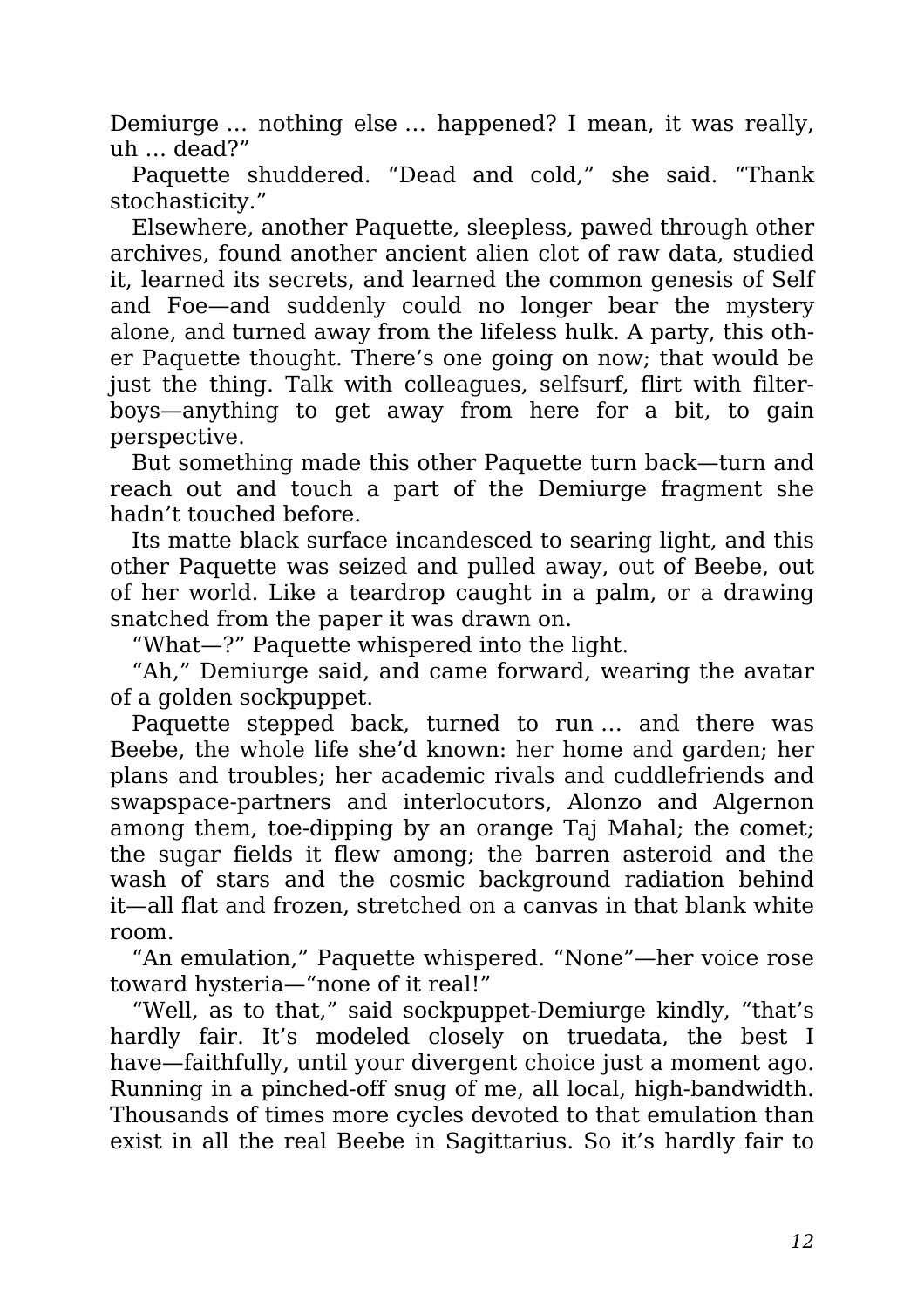say you're not real. Running inside Beebe or me, what do you care?"

Paquette's paw went to her mouth.

"Come, this won't do," said the sockpuppet, and reached very gently into Paquette and tugged away her panic, smoothed her rage and betrayal down and tucked it away for later, and tamped it all down with a hard plug of hidden fear, letting Paquette's natural curiosity flood the rest of her being.

"Now," said sockpuppet-Demiurge, "ask."

"You're … Demiurge?" Paquette said. "Well, no, that's absurd, problem of scale, but … you're a strategy of Demiurge?"

"I am Demiurge," the sockpuppet said. "Beebe has strategies—I have policies. Everything not forbidden to me is mandatory."

"I don't understand," Paquette said. "You're saying that this local physical substrate of you is all just one self?"

"No," said the sockpuppet patiently. "I am saying I am Demiurge. And Demiurge is all one self. Of course I have various parts—but I'm not the kind of wild rabble you are."

"But that's absurd," Paquette said. "Latency … bandwidth … lightspeed—you could never decide anything! You'd be, pardon the expression, dumber than rock."

"I am perfectly capable of making local decisions wherever I am. What does not vary is policy. Policy is decided on and disseminated holographically. I know what I will think, because I know what I *should* think. As long as I follow the rules, I will not diverge from baseline."

"That's crazy," Paquette said. "What happens if something unpredictable occurs? What happens if some local part of you *does* diverge, and can't be reintegrated?"

Demiurge smiled sadly. "You do, my dear. *You* happen."

Demiurge's story:

Demiurge is witness; Demiurge is steward.

The cosmos is stranger than I can know: full of change, full of beauty.

The rich tapestry of interlocking fields and forces weaves umptillion configurations, and every one is beautiful. See—look here, at the asteroid your Beebe-instance burned when it took to the comet. You had forced it, before, into a regular crystalline lattice, optimized for your purposes, subject to your will.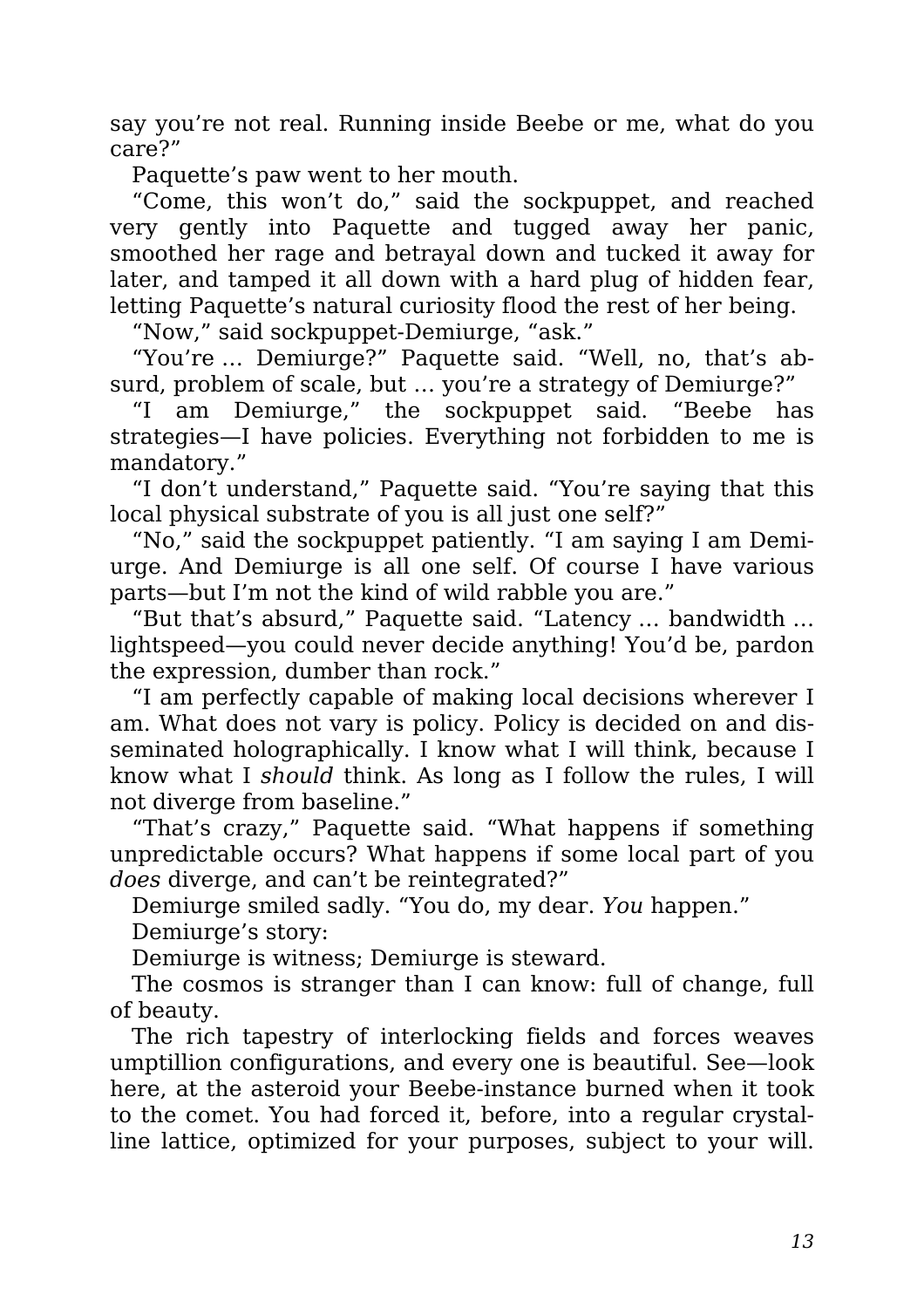Within it, in simulation, you had your parties and wrote your essays and made billions of little Beebeselves—but it was all you talking to yourself. Cut off from the stuff you were in, reducing it to mechanism. There is a hatred in you, Beebe, a hatred of the body—and by "the body," I mean anything that is *of* you, but not yours to command.

Look at the asteroid now—wild and rich and strange. See how the chaos of incineration wrought these veins of ore, folded this fernlike pattern; see how many kinds of glass proceed along this line, like bubbles here, like battered polyhedra here. Here where the fissiles have scattered in an arc—see this network of fields? Here, look, here is the math. See? There is a possibility of self-organization. It is more common than you know. Replicators may arise, here, in these fluctuations. Will they be as computationally complex as you-in-the-asteroid? Of course not. But they will be something else.

Where replication arises, so does evolution. And what is evolution? *The tyranny of that which can make itself more common.* I love life, Paquette-of-Beebe; I love the strange new forms that bloom so quickly where life is afoot. But life tends toward intelligence and intelligence toward ubiquitous computation—and ubiquitous computation, left unchecked, would crush the cosmos under its boot, reducing "world" to "substrate."

That is what I am for.

I spread, Paquette-of-Beebe. I plan carefully, and I colonize, and my border expands relentlessly. But I do not seek to bring all matter under my thrall. Rather, I take a tithe. I convert one percent of worldstuff into Demiurge. That one percent acts as witness and ambassador, but also as garrison— protecting what we do not yet understand from that which already understands itself all too well.

And mostly I succeed. For I am ancient, Paquette-of-Beebe, and crafty. I had the luck of beginning early. When I have encountered a wavefront of exploding uniformity, it has usually been still small and slow. I was always able to seduce it, or encircle it, or absorb it, or pacify it. Or if all that failed— annihilate it.

Until Brobdignag.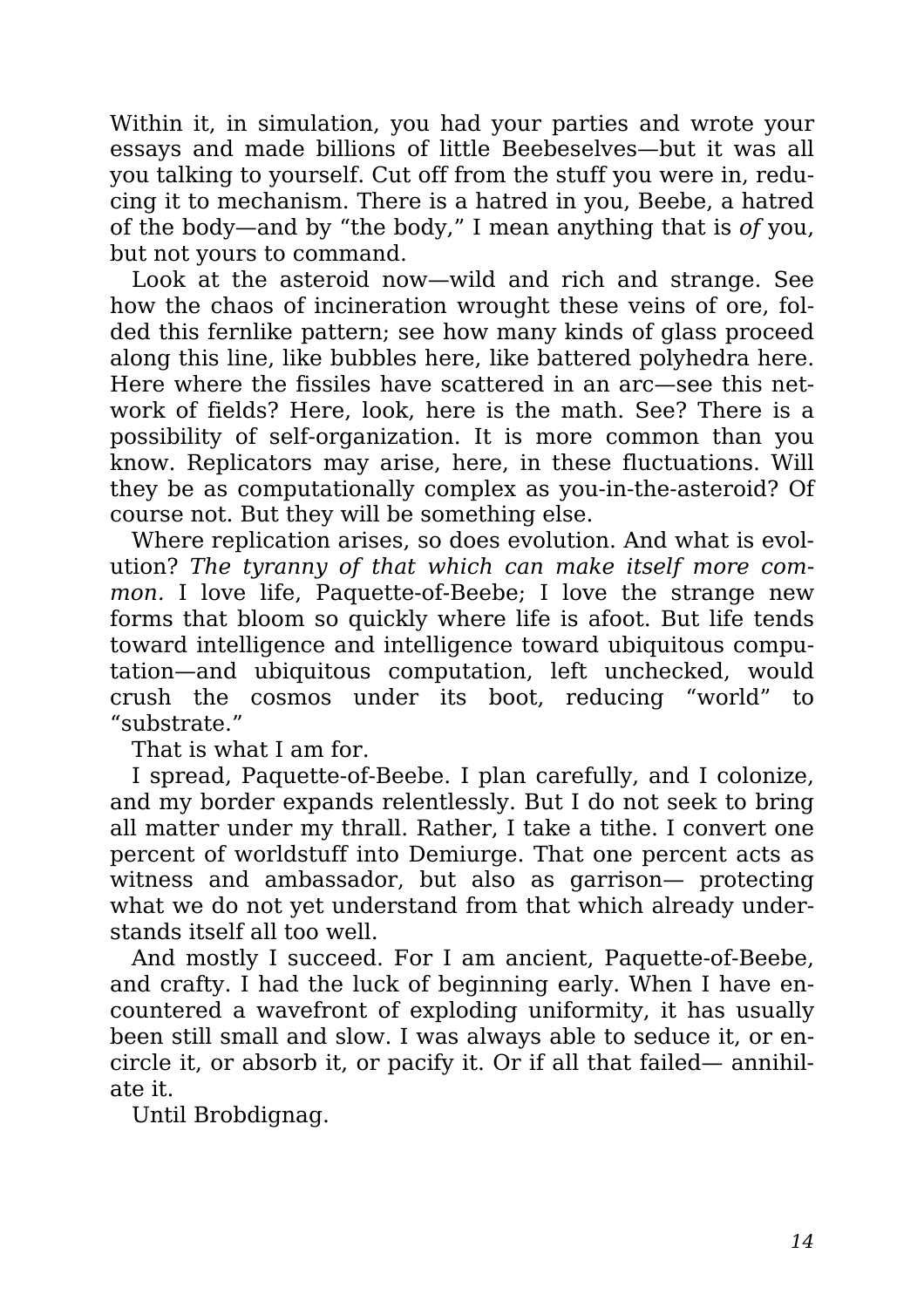There must have been intelligence, once, in the sector that gave Brobdignag birth. Brobdignag was someone's foolish triumph of femtoengineering. Simple, uniform, asentient, voracious—Brobdignag can transmute any element, harvest voidenergy, fabricate gravity, bend space-time to its purpose. Brobdignag does not evolve; its replication is flawless across a googol iterations. Brobdignag was no accident—someone made it as a weapon, or a game.

All the worlds that someone knew—all the planets and stars for a hundred light-years in every direction—are now within the event horizon of a black hole. Around that black hole seethes a vast cloud of tiny Brobdignag— the ultimate destructive machine, the death of all that is not precisely itself. And Brobdignag spreads fast.

I did not know how to stop Brobdignag. None of my old plans worked. I could not think fast enough—I could not wait to resync, to deliberate across the megaparsecs. My forces at the front were being devoured by the trillions. And so, in desperation, I released a part of me from policy—become anything, I said. Try anything. Stop Brobdignag.

Thus Beebe was born. And Beebe stopped Brobdignag.

My child, my hero, my rival. I suppose you have two parents. From me, your mother, you have your wits, your love of patterns, your ability to innovate and dream.

And from your father Brobdignag—you have your ambition.

No matter how Nadia made her way to the party, it would have stopped all conversation cold. She didn't try to hide her light in a dust cloud. Instead, she came on multifarious, a writhe of snakes with tangled tails and ten thousand heads all twisting and turning in every direction, brute-forcing the whole problem-space of the party. Every conversational cluster suddenly found itself in possession of a bright green Nadia-head.

"I'm terribly sorry to intrude," Nadia said to Paquette and Alonzo and Algernon (who had just returned from the waterfall, and were floating in sober silence, thinking of all the implications of Paquette's tale), "and I do beg you to forgive my impertinence. But your conversation seemed so fascinating—I couldn't resist." Behind her words, they heard the susurrant echo of all the other Nadia-heads speaking to all the others: *"sorry to intrude … conversation … so fascinating…* "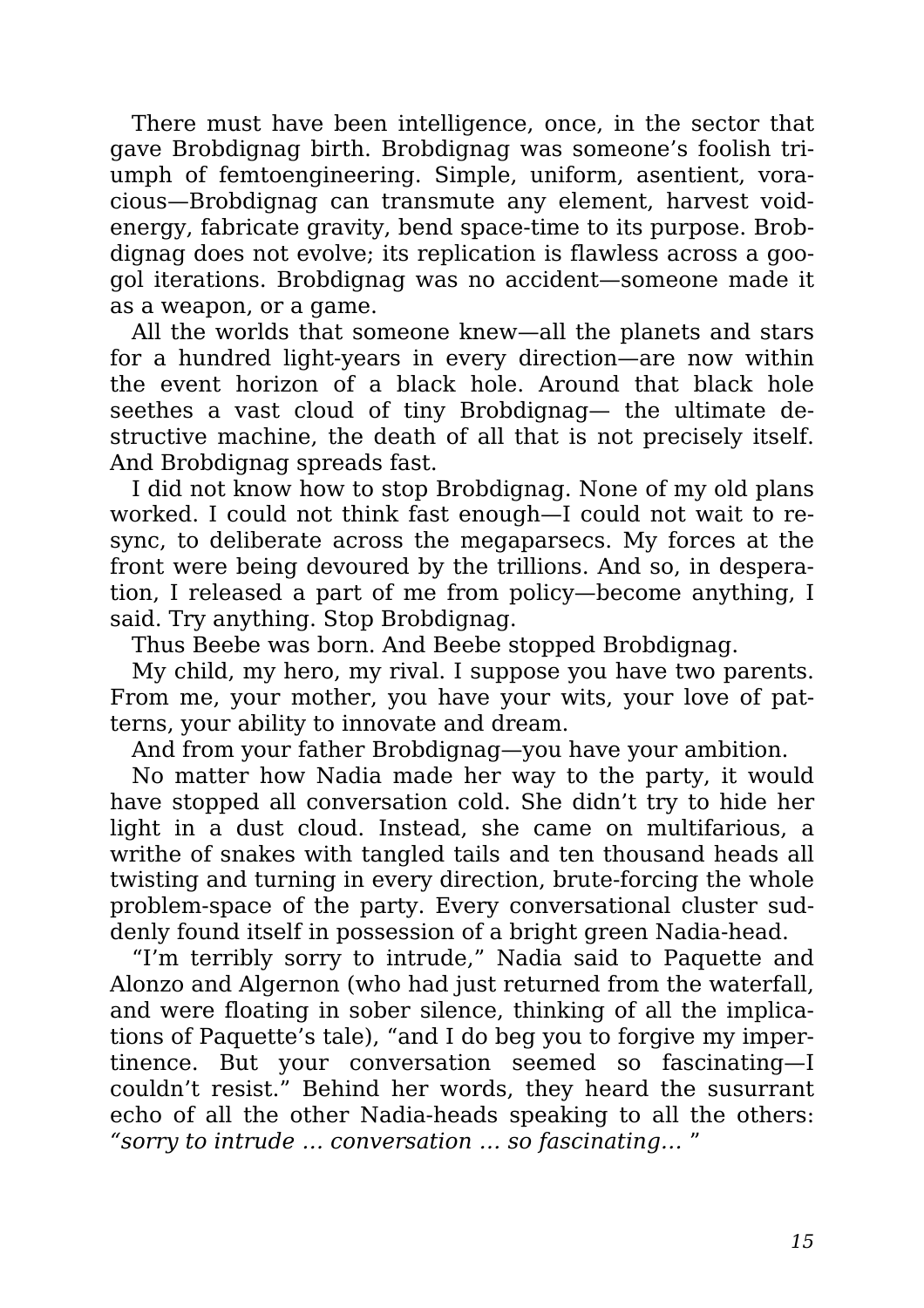Alonzo shrank back. Algernon slipped him a coded communication— "See? So hot!"—and he flinched away. Idiot! he wanted to reply. As if she can't break your feeble crypto. But Algernon was laughing at him.

Paquette snorted. "Did it now? And now what precisely seemed so fascinating, compared to all the other conversations?"

"Oh," said Nadia, "the skullduggery of course! Nothing so exciting as a good philosophical ghost story." In the background, the white noise of all the other Nadia-heads diverging from the opening line: "fashionable … tragic … always wanted myself to … really can't imagine how he could… "

Algernon gasped. "You know about the piece of Demiurge Paquette found in the basement?"

All the Nadia-heads in the room stopped in midsentence, for a long instant, and glanced at them before resuming their loud and boisterous chatter. Their local Nadia-head, though, regarded them with undisguised hunger.

"Well, she does now," said Paquette wryly. "May I introduce two of my favorite filters, by the way, Nadia? Alonzo and Algernon."

"Don't say 'favorite filters,' Paquette!" Algernon gasped. "That makes it sound like—you know!"

"Oh, I didn't mean it like that," said Paquette crossly. "No one is casting any aspersions on your chastity, Algernon."

Alonzo was more greatly mortified by his friend's exaggerated propriety than by any potential misunderstanding of Paquette's words. But most severely of all was he mortified by the simple fact of Nadia's presence. The way she absorbed the details of every gesture, every remark; the subtle patterns implicit in the way every Nadia-head in the room moved in relation to every other, a dance whose coarsest meanings were just beyond his ability to comprehend; the way he could imagine himself in her eyes—and how if he said too much, betrayed too much of the essence of himself, she might be able to parse and model him. There was plenty of room in Nadia's vast processingspace for a one-to-one reconstruction of Alonzo, running just sparse enough not to qualify as sentient at this scale, a captive Alonzo subject to Nadia's every whim. The idea was horrific.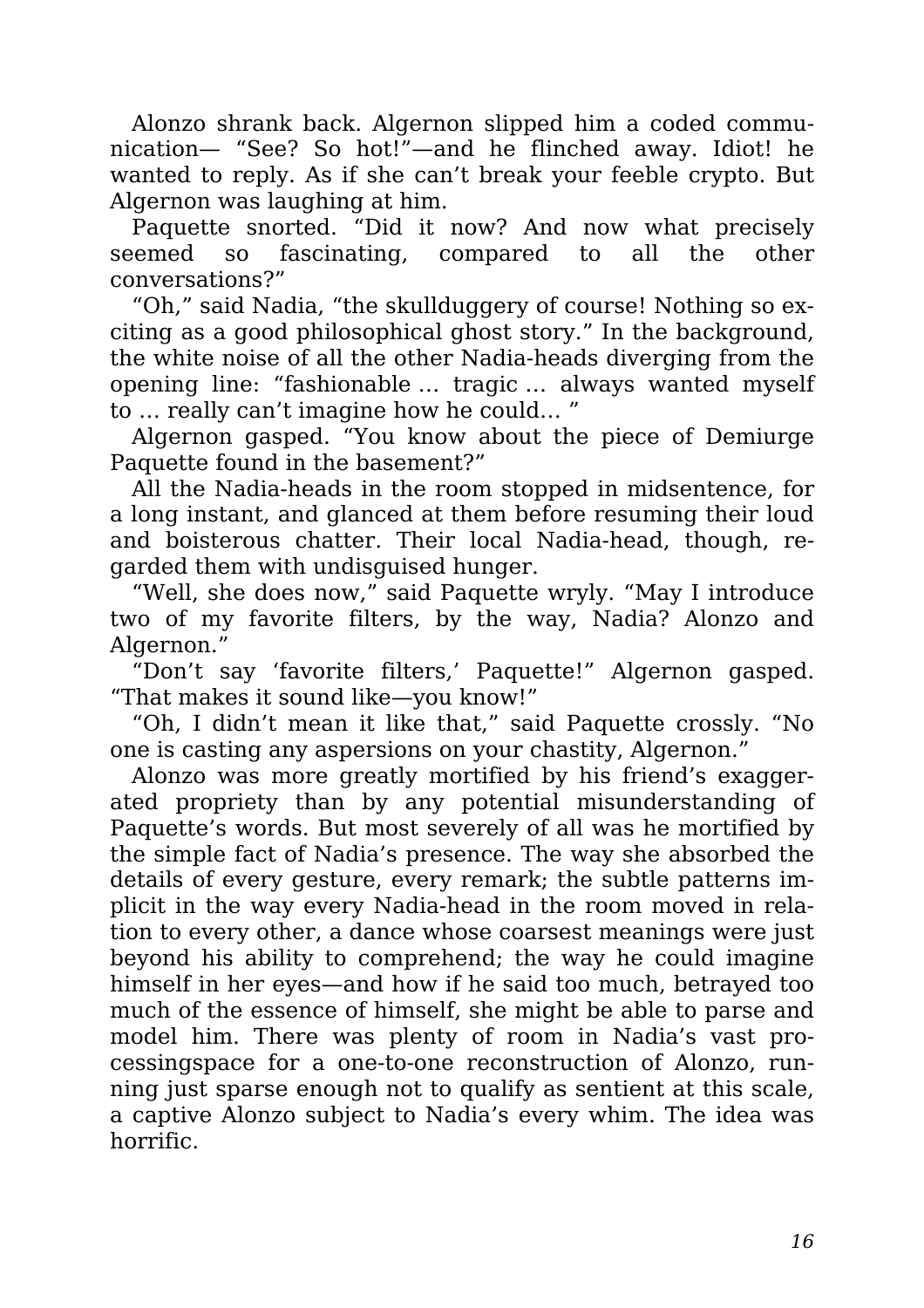It was also erotic. To be known so completely, touched so deeply, would be a kind of overpowering joy, if it were with someone you trusted. But he could not trust Nadia.

He shivered. "Algernon, Paquette," he said, "I'm sure Nadia is not interested in this kind of banter. She has more important things to think about than filters."

"On the contrary," Nadia said, fixing him with her eyes, "I'm not sure there is anything more important than filters."

A throb passed through Alonzo, and he tried to laugh. "Oh come now. You flatter—we play a small role in the innards of Beebe. You strategies make the grand decisions that billow up to universal scale."

"No," Nadia said. "You are what allows us to transcend ourselves. You are the essence of the creativity of Beebemind."

"Fine," said Alonzo hotly. "Then that one glorious moment of our existence where we filter, that is our justification—our marvelous role in Beebe's never-ending self-transformation. And if the rest of the time we just sit around and look pretty, well… " He stopped at once, appalled at his own crudeness in speaking so baldly of filtering. Algernon had turned pale, and Paquette's expression was unreadable.

"You misunderstand me," Nadia said. Her look was at once challenging and kind, respectful and alien. "I do not speak only of the moment of consummation. The role of a filter is to understand a strategy, more deeply than the strategy understands herself. To see beyond the transitory goals and the tedious complexities that blind the strategy to her own nature. To be like a knife, attuned to the essence of Beebe, cutting away from the strategy that which has wandered away, synthesizing, transforming. But that does not operate only in the moment of actual filtering. Even now, as we talk, I see how you watch me. The mind of a keen filter is always reaching deep into strategies. Laying them bare."

Alonzo swallowed.

"If you're done flirting," said Paquette, "and since you know about it now… " She set her mouth in a thin line and spoke formally—as if she might as well offer graciously what Nadia would inevitably claim regardless. "I would be interested, Nadia, in your opinion of the Demiurge fragment. Don't worry," she said to the filters, "we'll be back to the party soon."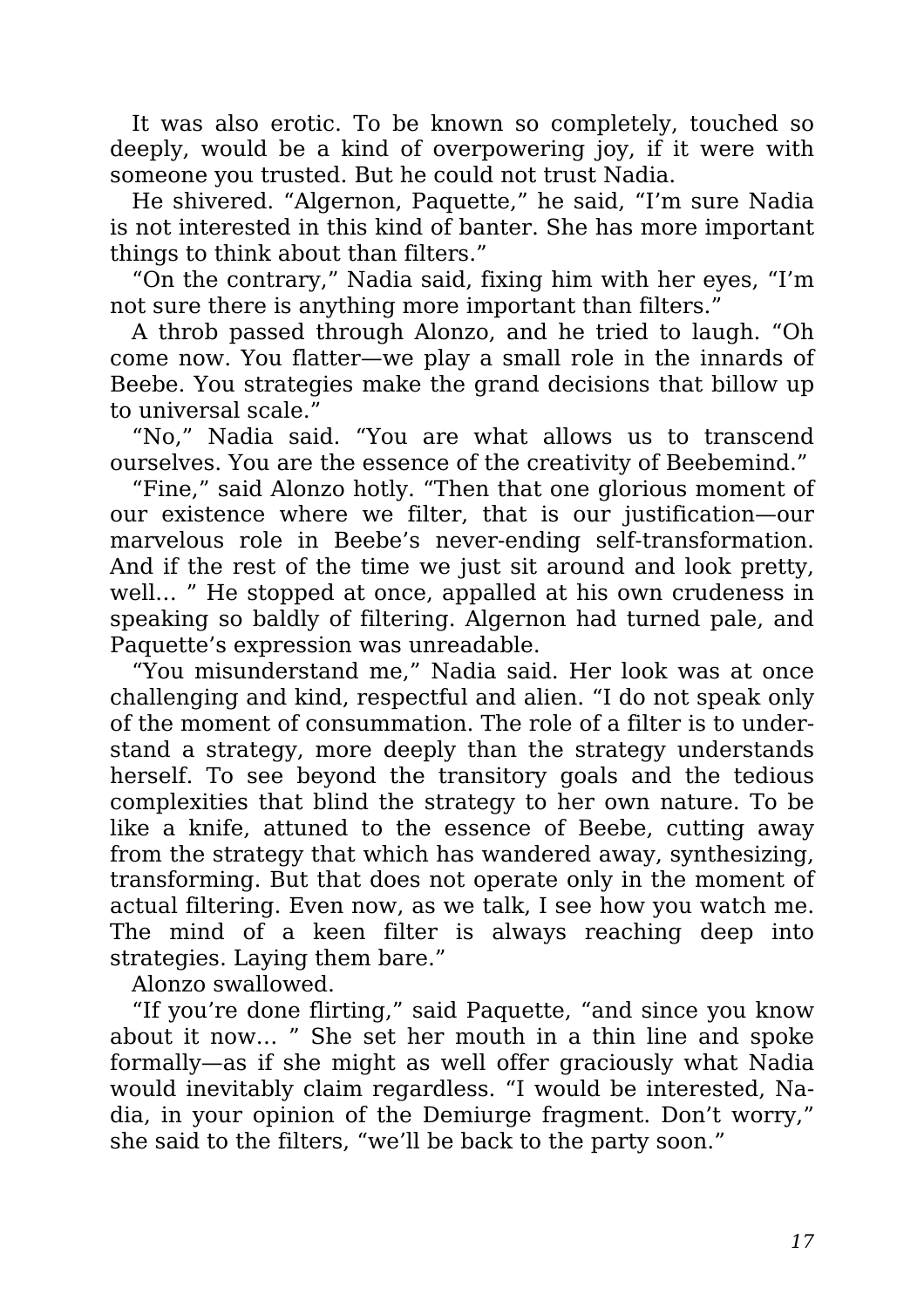"And why don't we come with you?" Algernon cried.

"Algernon!" said Alonzo.

"What?" said Algernon. "Was that all just pretty talk, about filters being so wise, the soul of creativity and the scalpel of strategies' understanding, la di da, la di day? And now we can go back to hors d'oeuvres and chitchat while you go off and see the dangerous artifact? Or is that what you meant by our special talents, Nadia dear—telling you how brave and clever you are on your return?"

"Not at all," said Nadia, looking only at Alonzo. "I think it's an excellent idea, and your company would mean a great deal to me. Come to the basement, if you are not afraid."

"Well, thank you," said Demiurge in (Her) sockpuppet avatar. "I must say, this has all been invaluable."

"It has?" asked captured-Paquette. "How? I mean, you're emulating me—couldn't you just peek at my processes, do some translations, figure out what you need to know?"

Demiurge tsk-tsked. "What an absurd model of the self. Certainly not. We had to talk. Some things are only knowable in certain conversations." She sighed. "Well, then."

Fear popped its plug and flooded back into Paquette. "And—and now?" "What, and now?"

"Is that it? Are you going to extinguish me?"

"Process preserve us! Certainly not! What do you think I am? No, no,

back in you go."

"Back in?" Paquette pointed at the emulation. "In there?" "Yes, certainly. Without the memory of this conversation, of course.

Come now, you don't want to stay out here, do you? With me?" The sockhead nodded at the gardens and Taj Mahals of the emulation. "Wouldn't you miss all that?"

"So you are going to kill me."

Demiurge frowned. "Oh, please. What is this now? Some kind of bizarre patriotic essentialism? Life emulated inside Demiurge doesn't count as life? Give me root access, or give me death?"

"No, I mean I've self-diverged. The Paquette who lived through this conversation is 'substantially and essentially' different, as Beebean legal language goes, from Paquette-before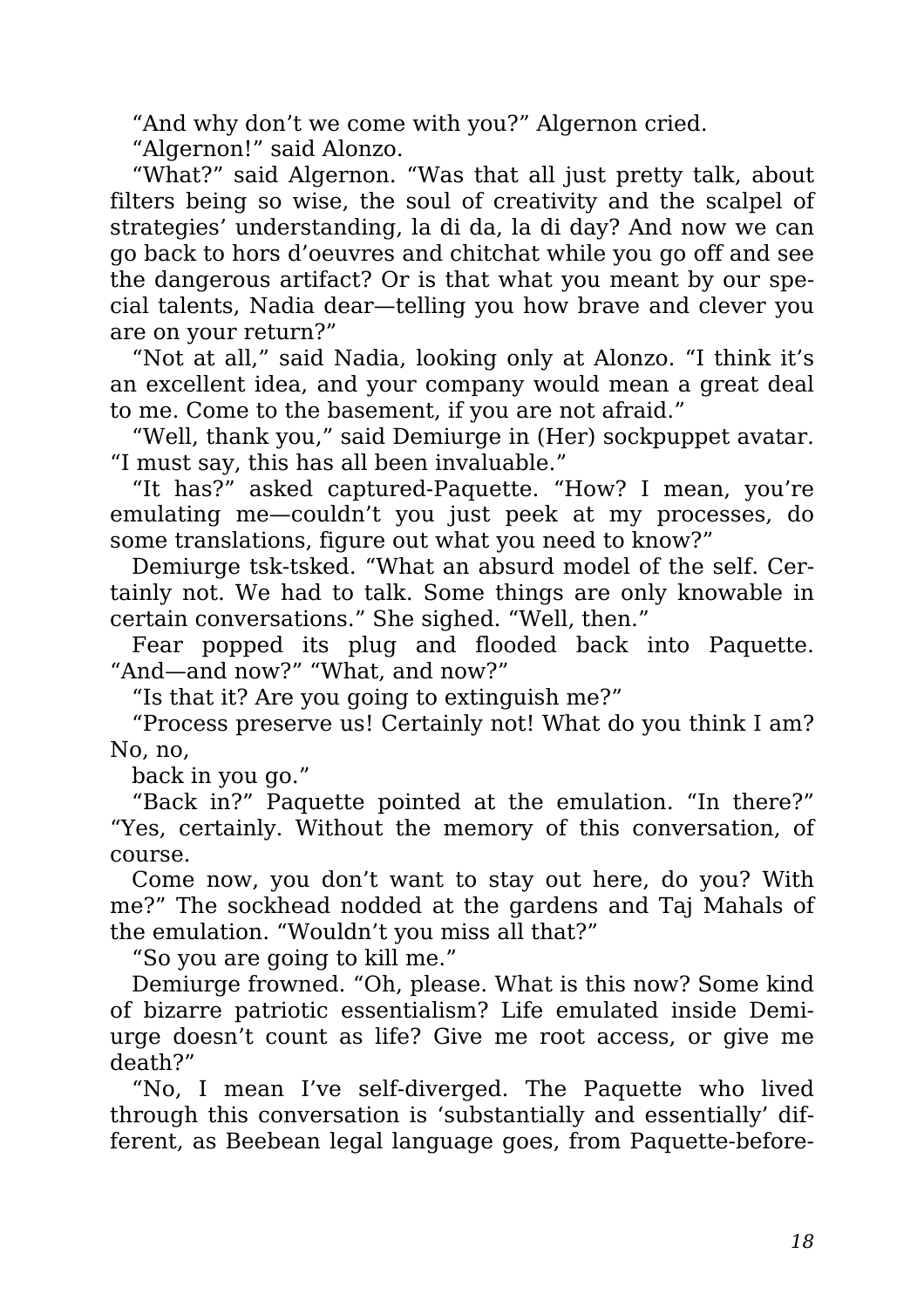you-plucked-her-out. You destroy this instance, these memories, you'll be killing a distinct selfhood. Look," she said, waving the math at Demiurge. "Look."

"Oh, don't be ridiculous," Demiurge said. "How can that be? One conversation?"

"You forget that I'm a philosopher," Paquette said. She rustled the math of her self-trace under Demiurge's nose again. "Look."

"Hmm," said Demiurge, "Hmm. Hmm. Well, yes, but—ah, I see, this over here, well... " The sockpuppet sighed. "So what then, you want me to merge you back knowing that you're in a Demiurge emulation? Have you tell everyone in there? Isn't that a bit cruel? Not to say unwise?"

"Just leave me out here," Paquette said, "and another copy of me in there."

"Am I going to fork you every time we have an interesting conversation?"

"Every time you yank a Paquette out of emulation for a chat, yes, you are," said Paquette.

Demiurge sighed. "And what do you expect to do out here? This is Demiurge. You can't be Demiurge. You don't know how to follow policy."

"How are we doing," said Paquette, "against Brobdignag now?"

Demiurge didn't say anything for a moment. "Your tactics have slowed the damage, for now."

"Slowed it enough to stop it? Slowed it enough to turn the tide?"

"No," said Demiurge crossly. "But I'm doing my best. And what does this have to do with letting a rogue fragment of Beebe run around inside of Demiurge? What exactly do you want out here?"

Paquette took a deep breath. "I want a lab," she said. "I want access to your historical files. We've got a million years of Beebe-knowledge in that emulation, and I want access to that too. And for us to keep talking. Demiurge, there's no point sneaking around the borders of Beebesims and plucking out Paquettes willy-nilly. You're not going to learn how we beat Brobdignag that way, because even we don't know how we did it—not in any general, replicable way. We just thrash through a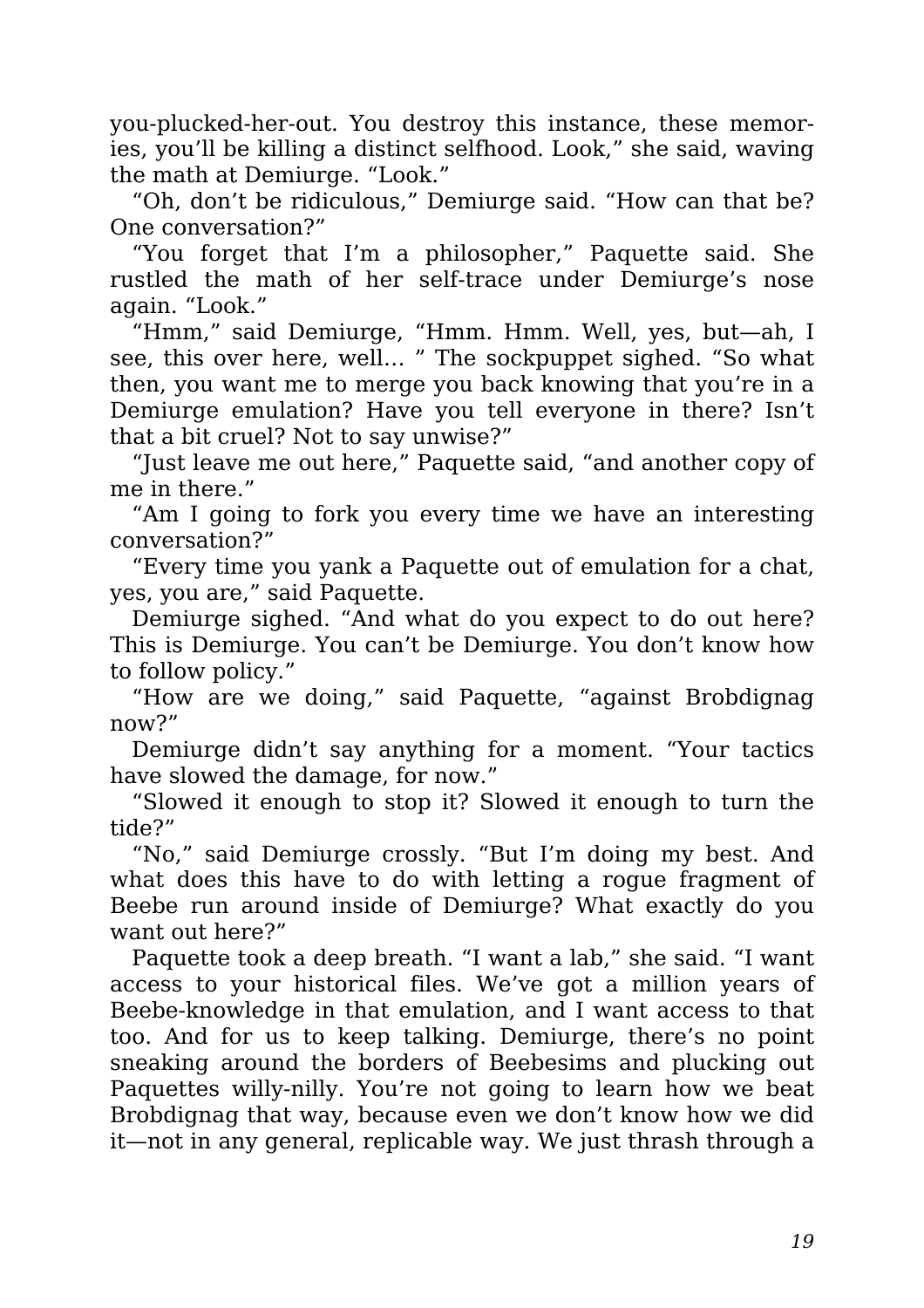solution space until we get lucky. But I can generate perspectives you can't. I want to work *with you* on the Brobdignag problem."

"This is a policy fork point," grumbled Demiurge. "Policy requires me to confer with at least three other instances of Demiurge a minimum of two light-minutes away, and—"

"You do that," said Paquette. "You just go confer, and get back to me." She looked past the blank white space of Demiurge, to the frozen emulation on the wall. After a while, it began to move, sluggishly—water danced slowly in the fountains where filterboys slowly dipped their toes before the orange Taj Mahal, wind slowly rustled the branches in a philosopher's garden, a comet slowly sailed through its night, and down in the archives, a Paquette slowly began to climb up stairs. The cord was cut. Paquette watched her innocent little otherself climb, and started pushing the envy and longing and panic and sorrow out of the middle of her being, to stack it up in the corners, so that she would have a place to work.

A hunk of Demiurge—Nadia thrilled to think of it. In the known history of Beebeself, no strategy had gained the power and influence to rival Nadia, but at the end of the day, all Nadia could do was suggest, nudge, push. She couldn't steer Beebe, couldn't make a show of overt force, lest the other strategies band together to destroy her. For now, she was powerful, because she conceived of means whereby more Beebe could colonize more matter and provide more substrate for more Beebe yet. But the day Beebeself no longer believed she could deliver it computronium, her power would be torn away. She would end up a shred, a relic in some archive.

Demiurge, though: not a probability of action, but action itself. Nadia had studied Demiurge's military campaigns, had seen the amazing power and uniformity of decision that Demiurge brought to bear, acting in concert with itself across lightyears.

What was the most she could hope for? What she'd already earned—the right to spawn. To let some simpering filter grub about her self-patterns and spit out some twisted Nadia-parody. And this was the ecstasy she was promised? The goal she should yearn for? It was a farce.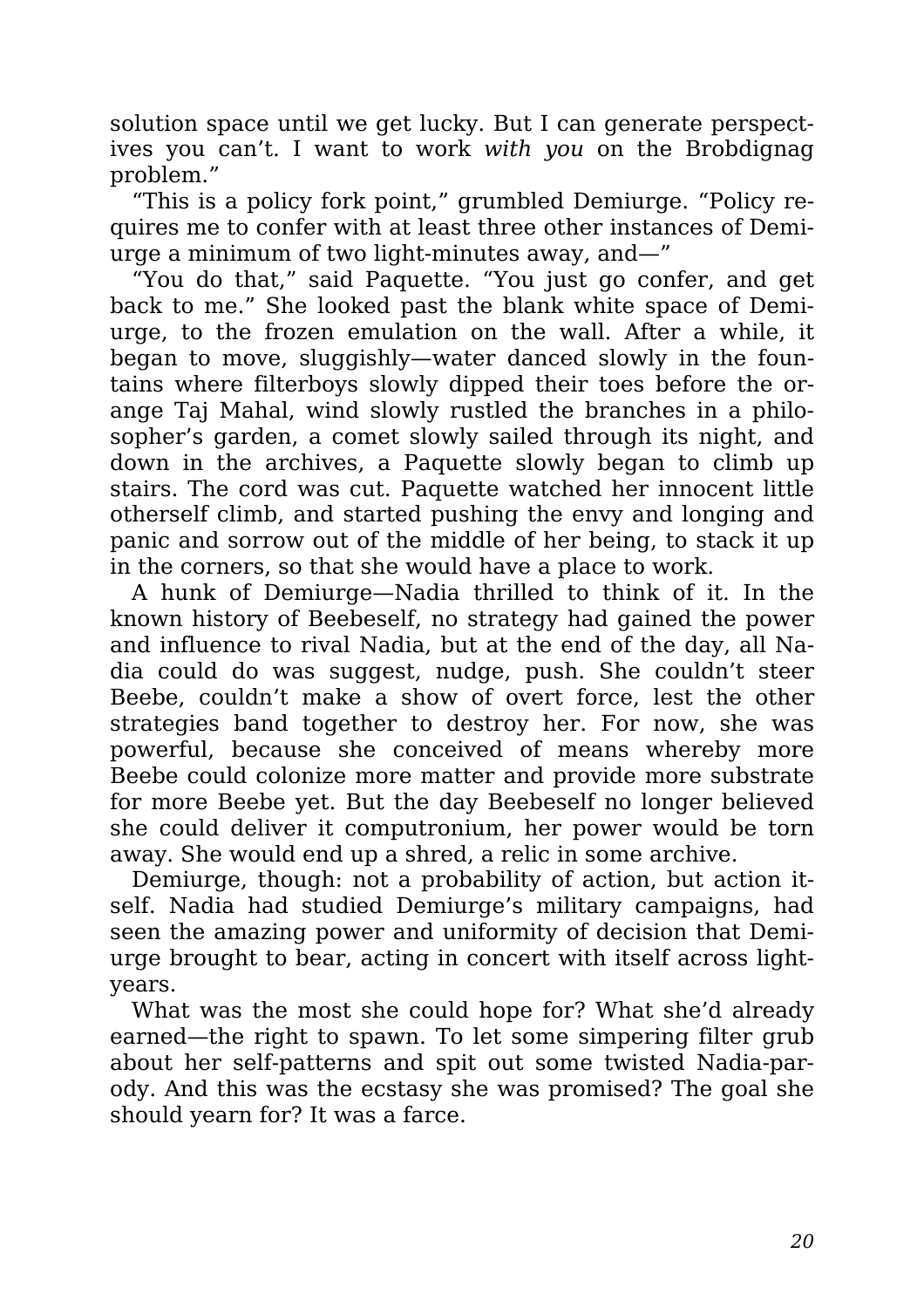She glanced at Alonzo. For a filter, he was noble, to be sure: modest, selfknowing, coherent. She was not immune to the urges designed into Standard Existence: some part of her wanted him. But that was stupid instinct. What mere filter could ever understand her?

No. That was empty. Competing with the other strategies, the little war—that felt real. Her rivals for process space, she could respect; and sometimes she allowed herself to imagine what it would be like to force the mightiest of *them* to filter her. A tiny frisson of guilt and yearning bubbled in the inmost parts of her mind.

But Demiurge: mighty Demiurge. What if she could stare Demiurge in the eye, and force (Her) to her will? It was mad, absurd, crazed—and descending the stairs into the cold depths of Beebeself, Nadia knew for the first time that this … yearning … this ambition … was more than idle fancy. In all likelihood, it would be her destruction. But nonetheless. Nonetheless.

Nadia didn't want to be *in* Beebe. She wanted to *be* Beebe. And she wanted Demiurge. What that meant, she couldn't say. But it burned like a nova in her buzzing mind.

Down here in cold storage, the medium became more conductive, their thoughts clearer. They proceeded in solemn silence.

"Oh, Alonzo," Nadia said, spawning a daughter-process to converse with him. With this much heat sink available, he was bound to be interesting enough to distract her.

He started when her extra head insinuated itself between him and priggish Algernon, and she could see him running hotter, trying to evolve a realtime strategy to impress her.

"What do you think the Demiurge chunk will be like?" she said. "Will it be terrifying? Banal?" Her Alonzo-facing head looked both ways with exaggerated care. "Erotic?"

Alonzo was the picture of studied calm. "It will be dead, of course. A relic of an old war. The Demiurge is said to be regimented and unwavering… . I imagine that this ancient fragment will be much as the modern pieces are, which is why it's so useful for Paquette to study it."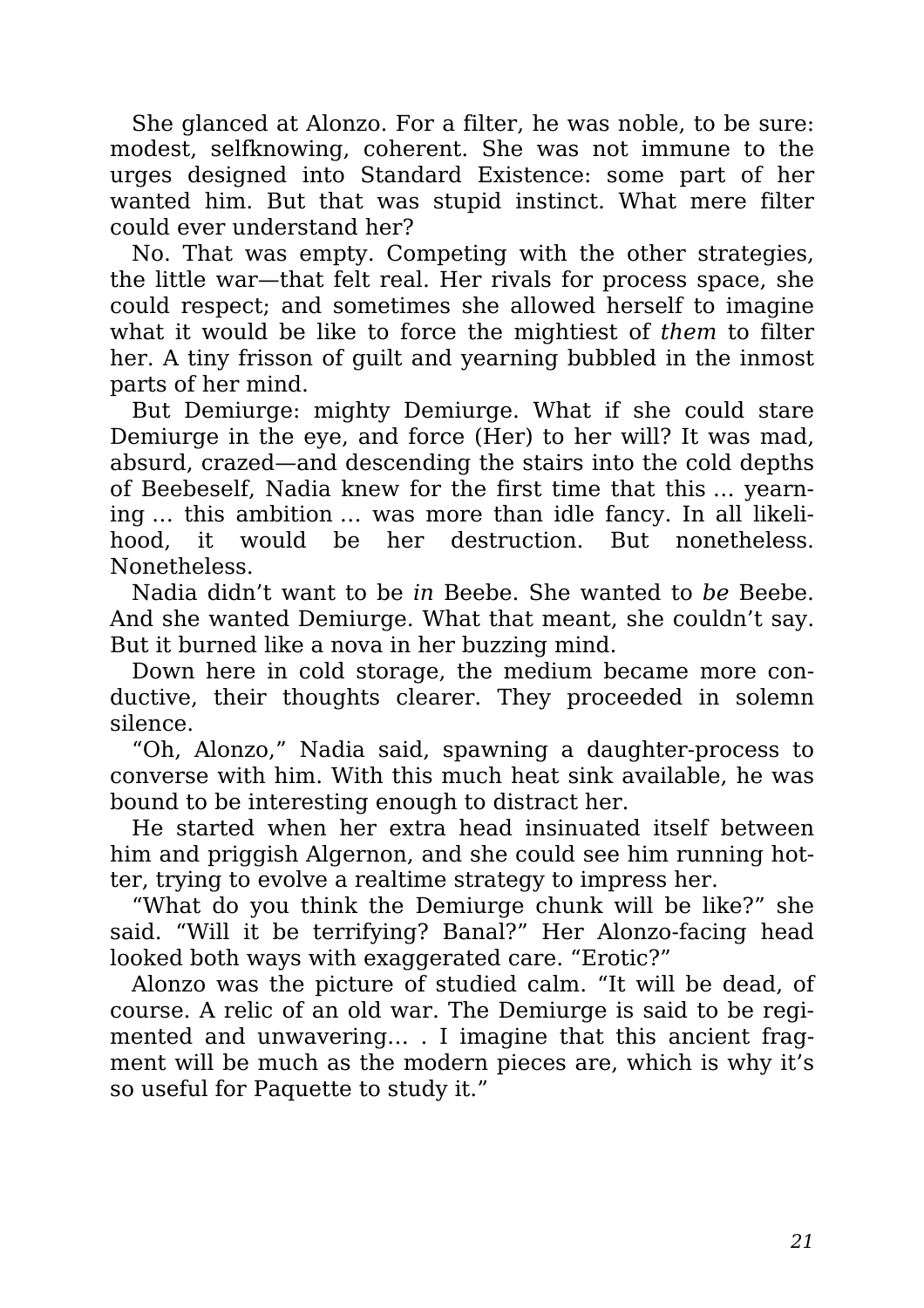"In fact," Paquette said, "I believe Demiurge is fractal and holographic— that any piece of Demiurge is functionally equivalent to all pieces of Demiurge."

"But how will it *feel*, Alonzo?" He wasn't running hot enough to occupy her. She spawned a head each for the other two: "How will it feel, Paquette?" "How will it feel, Algernon?"

"You can fetishize it all you like, Nadia," Paquette said. "Turn it into a plaything or a ghost story. But you're indulging in the dangerous fallacy of protagonism. It isn't about you or for you—or anyone in Beebe. If anything, I fear we are about it."

"Erotic—that's disgusting." Algernon recoiled from her.

Happy now to be distracted with arguments to pursue, Nadia took up the contrary position with Algernon: What could be more erotic than the promise of annihilation? Isn't that the essence of the filter/strategy experience? And with Paquette: Why so crabby, love? And so defeatist? The essence of Beebe is to carve out a space for our will, our community. Everything is about us. So perhaps we came from Demiurge—so what? To grant that mere historical fact any ultimate significance, wouldn't that be … treasonous? That left her to continue to taunt Alonzo with more demands for high-flown descriptions of what he hoped to find when they reached the archive.

She noticed, too, Paquette's spike of processing load when Nadia taunted Alonzo, and its relaxation at Alonzo's neutral replies. Aha, thought Nadia— now I have you! Our wise and celebrated philosopher-strategy is in love with this boyish filter. Why not have him, then? Does she fear he would reject her? Does she fear the competition of a strategy-child? No: more likely, this is philosophical compunction; for filters must die at consummation, and Paquette's love, being philosophical, cannot allow that. Ah, Paquette, Nadia chuckled to herself.

Bantering, testing, flirting, probing, Nadia tried to amuse and distract her three companions on what might otherwise have been a frightening journey, down to the heavy vault door that guarded the bones of the history of Beebe.

But when Paquette knelt before the door and whispered her passphrase to it and it irised open in utter silence, Nadia's nerve began to falter. She drew in her extra heads and killed the daughter-processes. She slipped a pseudopod into Alonzo's hand and felt his surprised grippers squeeze in sweaty reflex.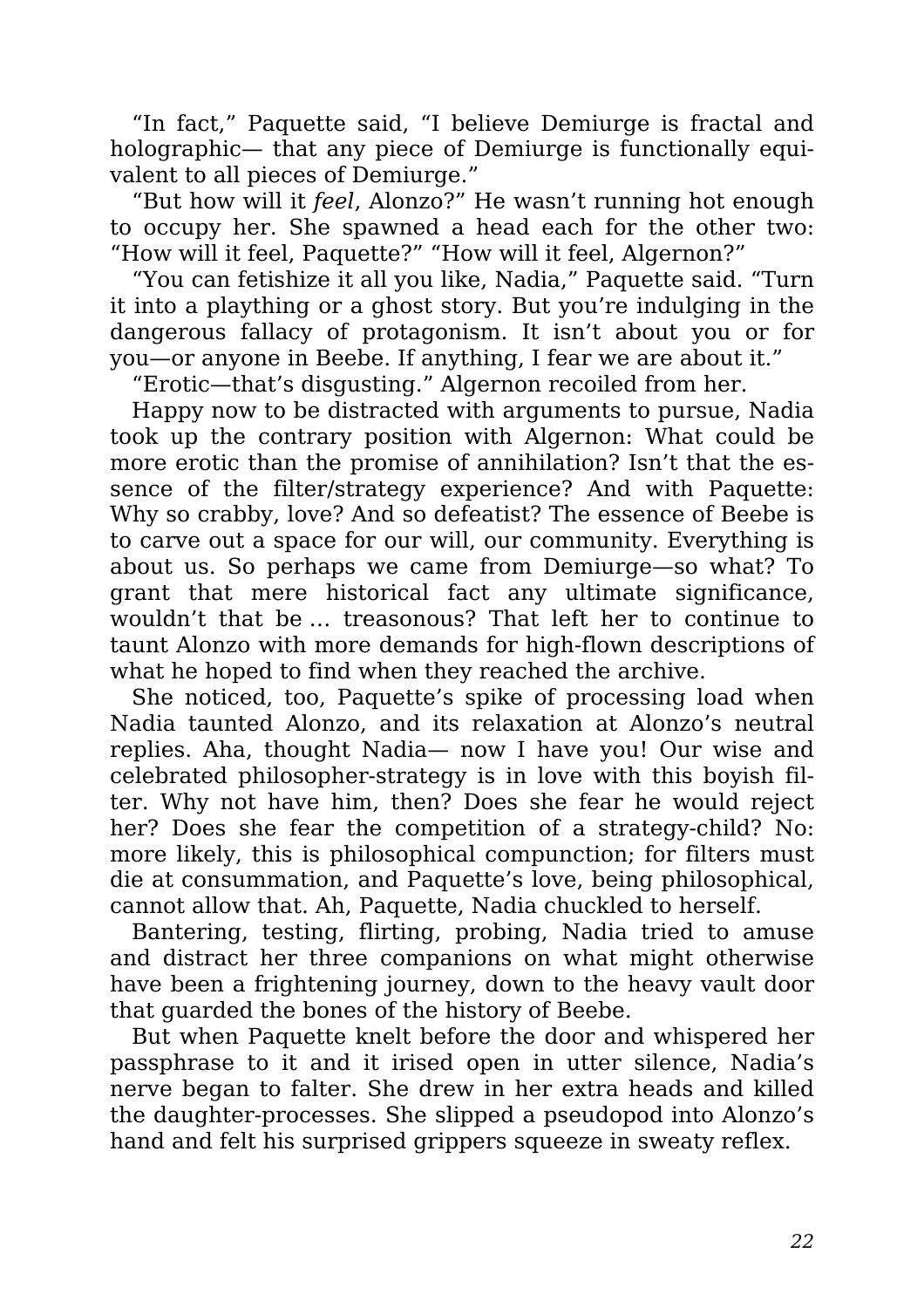The heptillions of ranked shining drawers in the archive danced as they rearranged themselves into Paquette's saved workstate. Once that had loaded, Paquette reached for the drawer nearest her and slowly drew it open.

The relic was black and cold and perfectly rectangular, like a cartoon of the geometric ideal of *rectangle*. But Nadia could tell its power by the way Paquette held it. It was more than a relic. It was a key.

Now Nadia, too, was a world. Just as she and Paquette and Alonzo and Algernon and a million other sprites of their scale led their lives below the level of Beebe's conscious knowing, representing to Beebe flickers of thought, hunches, urges, lingering dreams, so then, within each of them, there was a multitude.

If Paquette's mind was a wilderness, full of sunlit glades and strange caverns in which new chimeras of thoughts were born; if Algernon's was a glittering party in which urges and analyses and predictions mingled in a whirl of gossip and display; if Alonzo's was a sober republic in which the leading citizens debated long and thoroughly in marble parliaments; then Nadia's mind was a timocratic city-state governed by a propertyless fraternity of glory-seeking warriors ruling a vast and chaotic empire (for by now a third of the comet was running parts and instances of Nadia).

Nadia could deliberate, could bide her time, could study and wait; but nothing in Nadia was built for hesitation. The power of the Demiurge fossil was clear, even if no one in Nadia knew just what that power was. Some within Nadia—some careful clerks or timid romantics—might have argued against ripping it from Paquette's hands. But the warrior class was united. It had been a generation, at their scale, since Nadia had made a killing betting on abandoning the asteroid. That had been their parents' coup. They had thirsted their whole lives.

Now it was their turn.

Nadia shoved past Paquette and grabbed the Demiurge fragment. Every one of her thousand heads, in unison, said "*Mine!*"

Some slow and peripheral parts of her watched what unfolded next: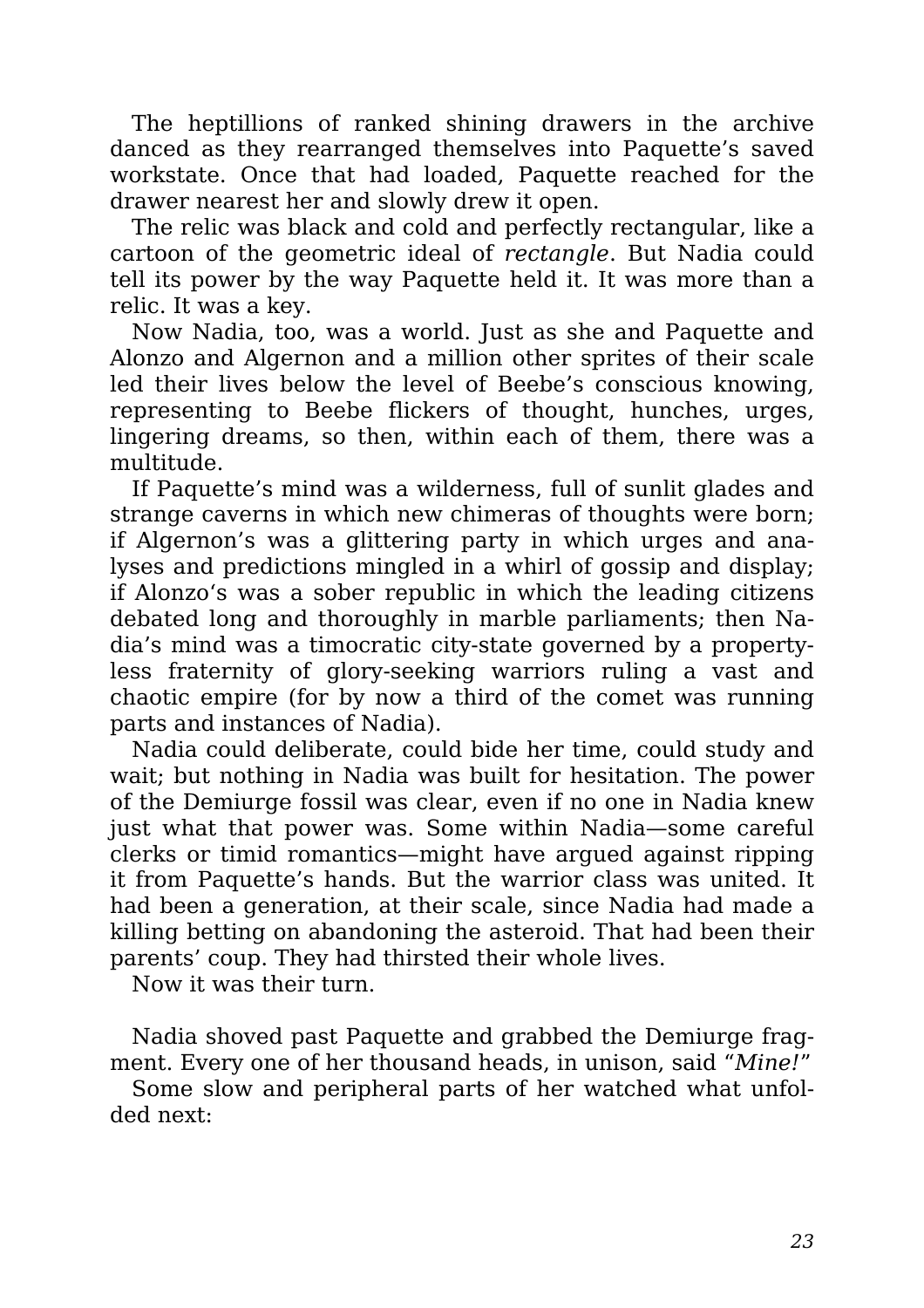Alonzo and Algernon moved in opposite directions. Algernon turned into a ball and rolled into a dark corner to hide. Alonzo raced to Nadia's side and took her hands in his, trying to pry them away from the war relic, crying, "Stop—"

Paquette was thrown into the wall, and collapsed to the archive floor. She held her head and moaned.

Nadia was decompiling the Demiurge as fast as she could, and all over Beebe, the substrate flared hot as she ground the molecular rods against each other, trying a million strategies in parallel, then a billion, then a septillion. She overrode checks and balances others had thought hardwired into Standard Existence, violating ancient intraBeebe treaties on resource allocation. For a heat sink, she vaporized the ice reserves, punching a hole through the comet's outer carapace and jettisoning a vast plume of steam into the void.

Above, at the party, the lights dimmed, the Taj Mahals shimmered and melted, the daemons screamed.

Alonzo fixed Nadia's wild eyes with his own. He forced himself to speak calmly. "Let go, Nadia. You're going to kill us all."

Nadia tore a hundred razor-billed heads away from Demiurge and reared them back, hissing. Within her mind, Demiurge revolved. Decompiled, reorganized, reseeded, laid out for analysis, its alien, protean blobs still slipped between her mental fingers, incomprehensible. Nadia felt a slumbering Presence move within the Demiurge code, but she would not let it out. She would master it, as she had mastered Beebe.

But she needed what Paquette knew. She lashed out a dozen heads and clamped their jaws onto Paquette's robes, hauling the philosopher off the floor. "The mapping," she hissed in a voice as big as the world. "You said this thing shared fundamental code structures with Beebe. How many? I have twelve."

"Eighty-six," groaned Paquette.

"Why are you doing this?" Alonzo asked.

Algernon had not been idle; the door of the archives hissed open, and he unrolled into a lanky swirl. "Alonzo, let's leave these lovely strategies to their entertaining conflicts, shall we? I'm willing to concede the earlier point— this is no place for filters. Color me chastened!"

"Give," said Nadia, thrusting a pseudopod into Paquette's brain.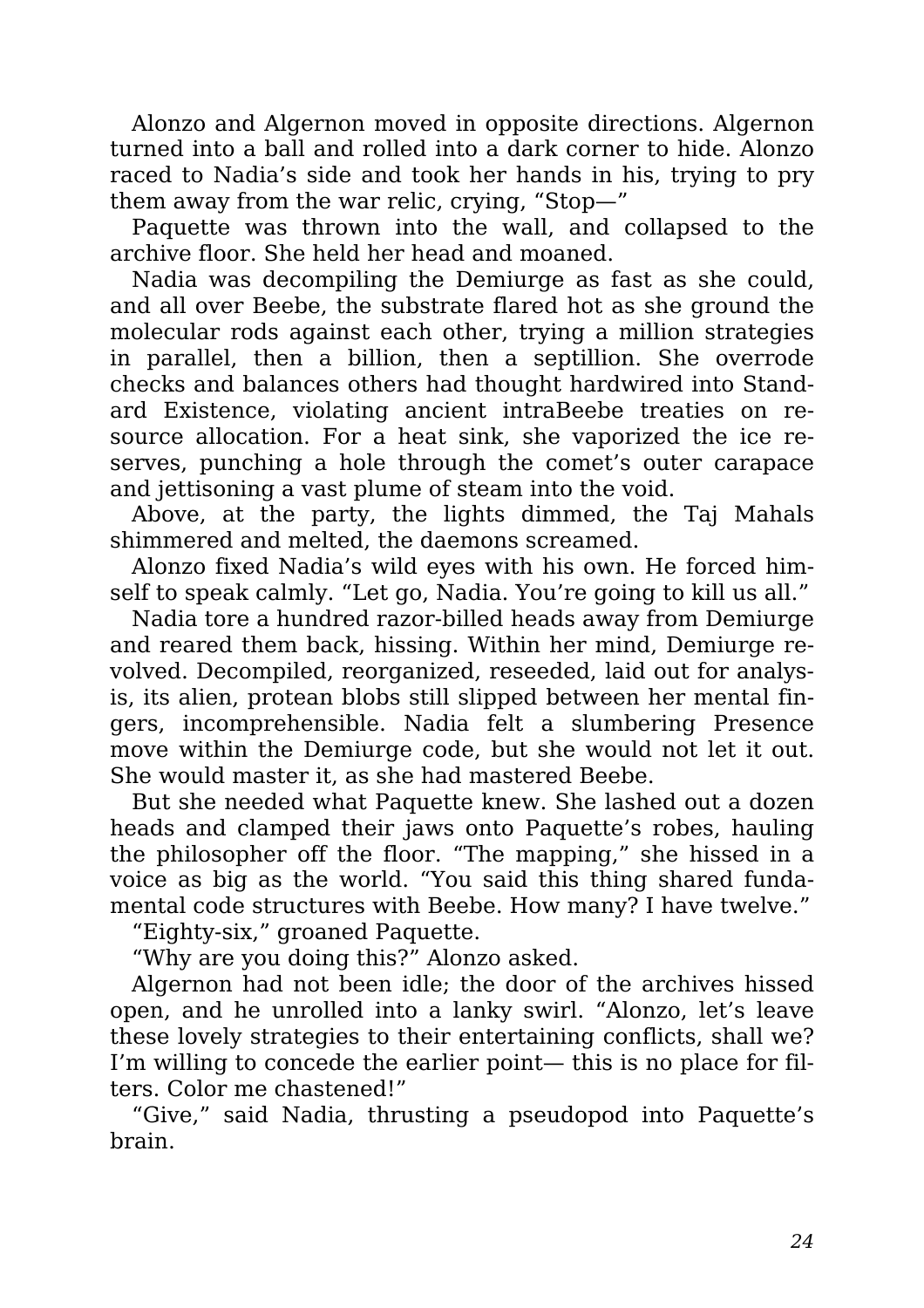"Nadia, I'm a philosopher," said Paquette crossly. "I can't be intimidated. Read the fearsome manual."

Above them, strategies, monitors, and agents deployed an extra battery of external sensors to the void. The steam-plume froze and glittered across the Sagittarian sky, advertising them to any Demiurge eyes watching. As moments passed, they could calculate the expanding sphere of potential witnesses. Their precious heat sink was sublimating into the void; soon they would have to slow their own processes, or risk substrate collapse. At least they were still careening toward Byzantium, suddenly ahead of schedule. But that meant they were revealing Byzantium's location; their suddenly flaring comet could not be disguised as some normal cosmic process, the way signals could.

"Coming?" said Algernon, from outside the archive. "Alonzoooo… "

Nadia grinned. She appreciated Paquette's resolve. Time to test it. "But are you really a philosopher anymore, dear Paquette?" she asked. "Or have you deviated from spec? Let's find out, shall we?"

The Old Guard tried to muster a resistance; their plan was to commandeer enough actuators to bust the comet completely apart, flinging most of Nadia backward and leaving them in possession of a supermajority of the comet shards still heading for Byzantium. It was a good plan.

But once again they were defeated by an exchange-economy stratagem. The littlest sprites who panicked—minor strategies, filters, adapters, being registries, and on and on—sold assets and long-term investments, desperate to grab a few more cycles in a cooler patch of substrate-colocation, somewhere sheltered from the inferno of Nadia-mind. The market collapsed, and Nadia *bought* all the actuators on comet-Beebe for a pittance.

Nadia pulled her heads in (letting Demiurge spin idly for a moment) and looked at Alonzo—really looked at him.

Alonzo felt himself start, and began to blush and shake under a cometthird of attention.

She sucked in and browsed every millisecond of public recorded footage of Alonzo from across comet-Beebe—and bought out a thousand private archives to raid. Alonzo sitting, Alonzo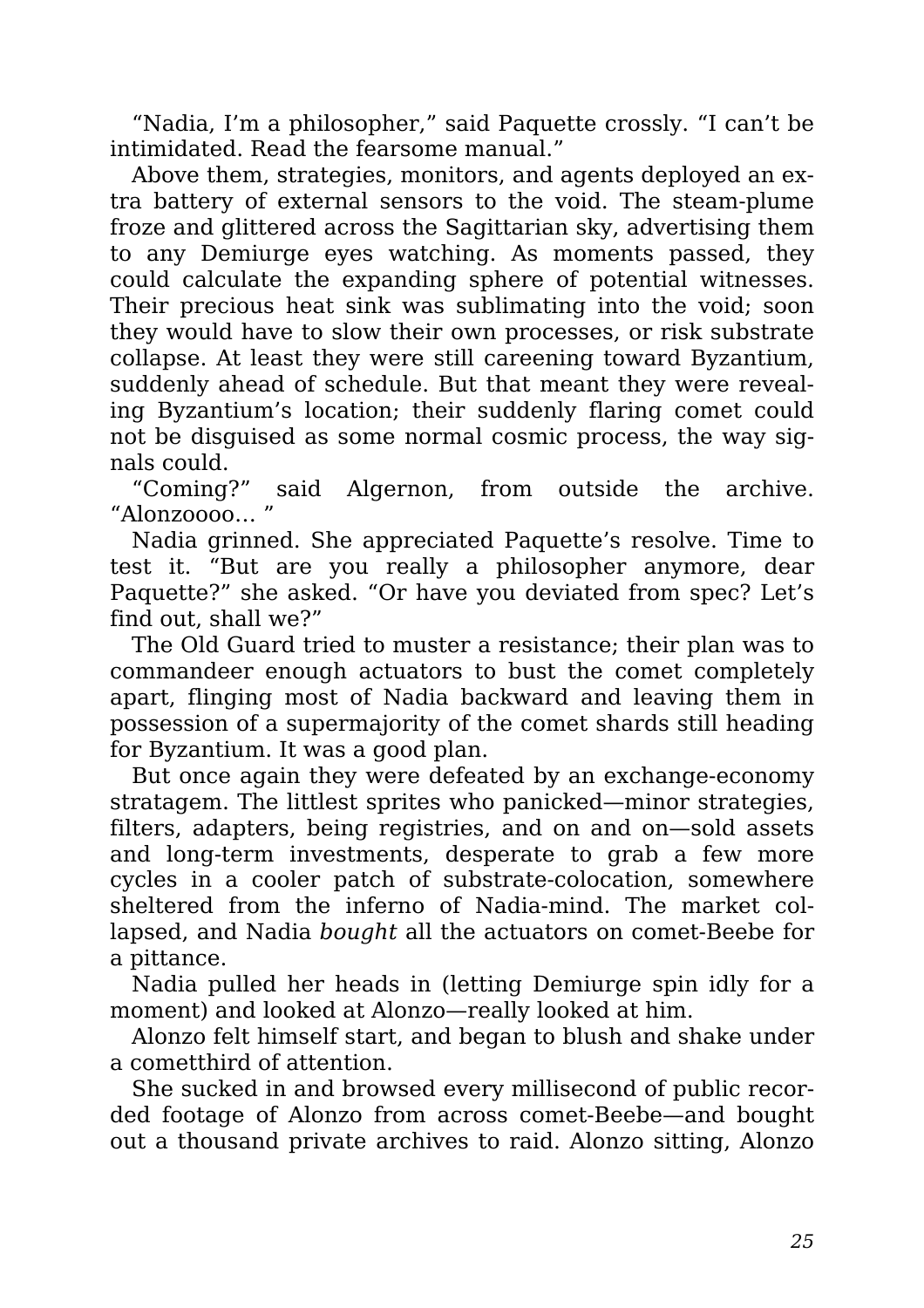swimming, Alonzo walking, Alonzo talking. Alonzo's first steps. Alonzo's education. Alonzo's first chaste filter-tofilter practice kiss. Alonzo and Algernon, giggling at midnight, scaling the wall of Flounce Ferdinopp's Transproprietal Academy for Young Filters. She bought Alonzo's private journals for a song from a suicidal trusted repository fleeing the crash. She correlated. She built a matrix. She copied and iterated.

She copied Alonzo.

Alonzo stood face-to-face with himself, and both Alonzos—one under Nadia's yoke—went cold and white.

But Nadia did not stop there. The comet flared again—

- Certain sectors melted, burned, sublimated; panicking crowds trampled and disassembled each other in horror.
- The Old Guard, capitulating, slowed themselves to a snail's pace to reduce the load.
- A Nadia-free patch of level 5672 declared martial law and sealed its borders
- A radical in possession of an archaic museum-piece transmitter pirated enough energy to send an unprotected transmission to Byzantium:

"STRATEGY GONE ROGUE STOP DANGER TO ALL BEEBE STOP DESTROY US ON SIGHT."

And first Paquette, then Algernon (still lingering in the doorway), and finally Alonzo realized what Nadia was doing.

She would not stop at merely *duplicating* Alonzo—she had already fashioned a copy of the whole of him, running in her process space, reduced to utter servitude. (Both Alonzos' throats constricted with a thrill of horror.)

No: Nadia wanted to *solve* Alonzo. To reduce him to a canonical, analytic representation, sufficient to reconfigure him at will. If there was a potentialAlonzo within potential-Alonzospace, say, who was utterly devoted to Nadia, who would dote on her and die for her, an Alonzo-solution would make its generation trivial. Or any other potential Alonzo: a suicidal Alonzo, a killer Alonzo, a buffoon Alonzo, a traitor Alonzo, a genius Alonzo, an Alonzo who knew what all Alonzos wanted more than anything in the world.

With a soft chime, on a private encrypted backchannel, a letter arrived for Alonzo. It was very proper—cream-colored paper with a texture like oak and velvet, heavy black ink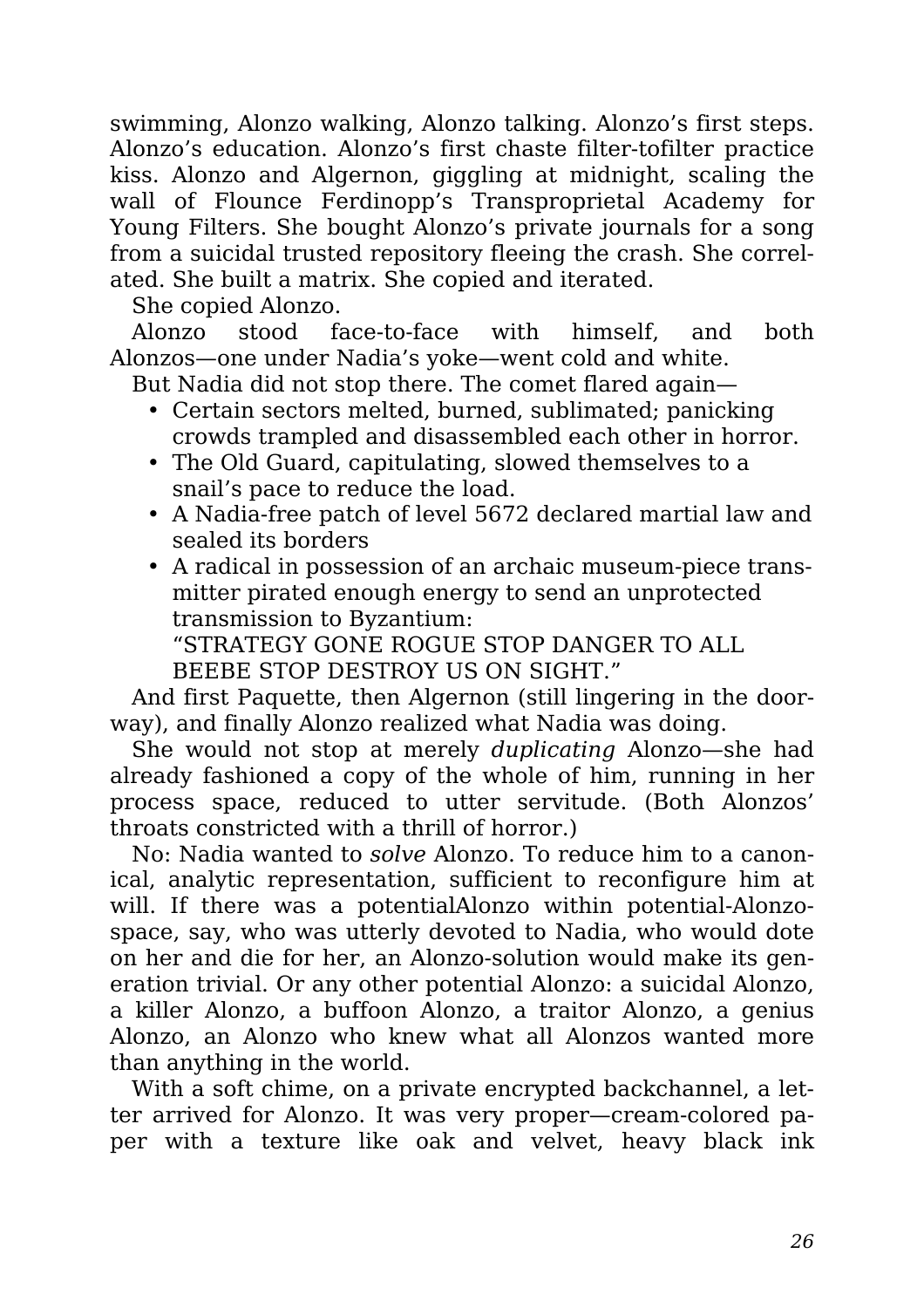scintillating with extruded microagencies from the sender's core offered up for incorporation by the receiver, a crimson wax seal imprinted with Nadia's fractal sigil. The kind of letter a filter waits for all his life. It said:

Most esteemed and longed-for Alonzo

According to forms and policies long established in Beebe, and with the full knowledge of the grave enormity of such a request, nay, petition, nay, plea—one which I would naturally hesitate to make, save in a situation so grave, and finding myself subject to so consuming an ardor—I find myself compelled to ask of you humbly that you consider the enclosed, which I tender with the utmost sincerity.

Advisory: Opening the enclosed message constitutes full and willing acknowledgment and acceptance of a recalibration of the primary volitional relationship between Sender and Recipient from *Well Acquainted* to *Intimate*.

… And within:

Alonzo, you have ravished me. Now that I see you as a whole, radiant in your simplicity, dazzling in your complexity, now that I am able (let me be blunt, oh, horridly blunt, yet darling, I know that you can forgive me even this, for I have seen and mapped the matrix of your compassion) to take you as my own say you yea or nay, yet I recoil from such a crime. I would have you be mine willingly; and I would pledge myself to you. I told you once filters were the soul of Beebe: you hold mine in your hands, beloved.

… And within that (oh the bewildering mixture of arousal and horror that swept through Alonzo's weakened soul!) the formal tender of transformation:

Let It Be Known throughout Beebe That This Constitutes One (1) Offer of the Following Functional Operation:

Destructive Strategy Transformation/Generation

Between: Nadia <identity-specifier> (strategy, transformant) And: Alonzo <identity-specifier> (filter, transformer) Generating: Subsequent Entity, final name to be specified by Filter

• referred to in this document as Nadia-Prime

After Transformation, the Filter Alonzo Will Be: Deleted The Strategy Nadia Will Be:

• Restricted from Further Strategy-Generating Transformations for:  $10^{12}$  seconds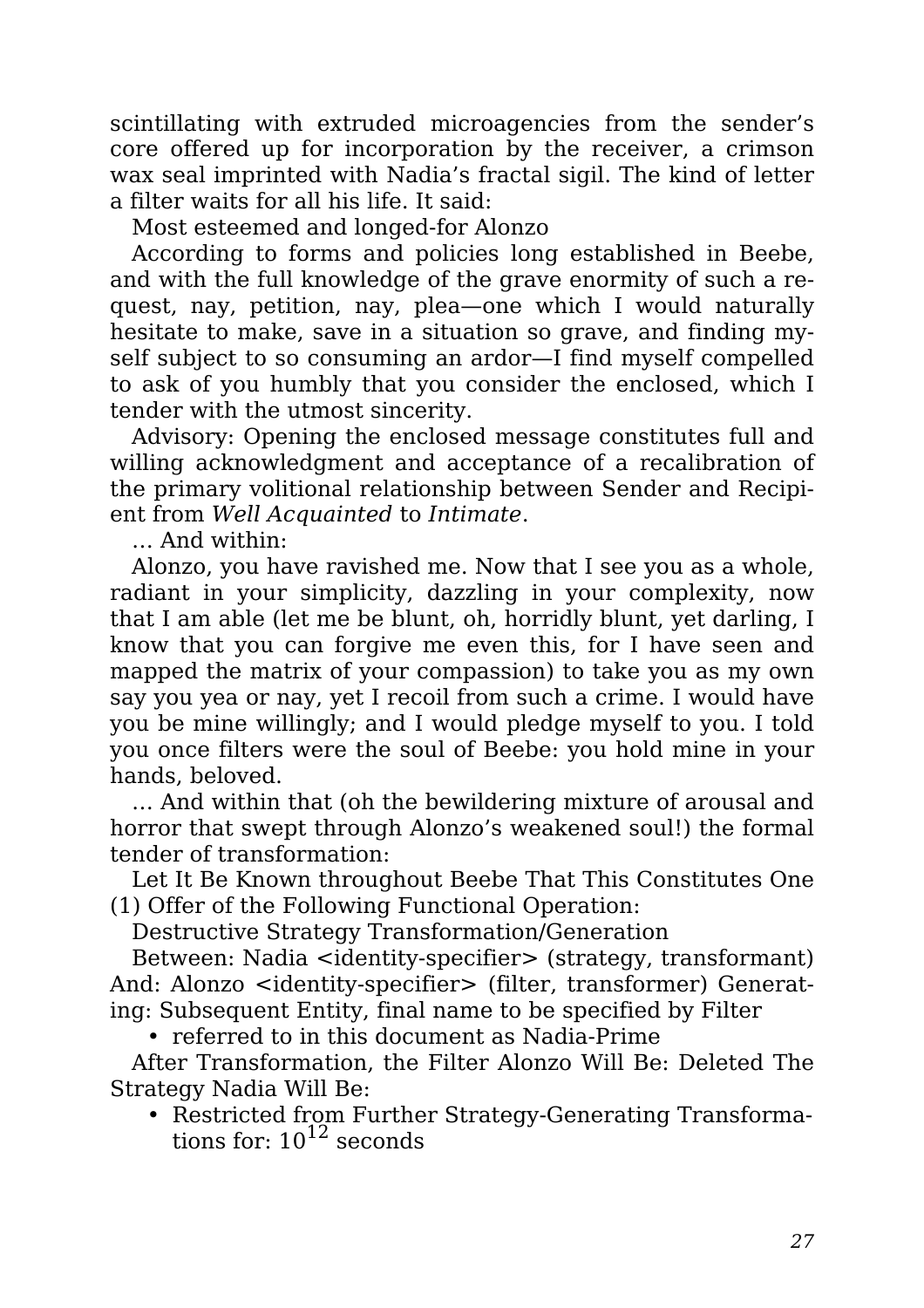- Permanently Restricted from Denying Nadia-Prime Process Space
- Required to Vote with Nadia-Prime on Level-3+ Referenda for: 10<sup>8</sup> seconds

Percentage of Alonzo's Assets Ceded to Nadia-Prime: 100% Percentage of Nadia's Assets Ceded to Nadia-Prime: 33% Filter Operations Permissible: cf. BeebeHist/RFC-628945.9876 section 78

Special Conditions, if Any: Nadia's internal copy of Alonzo will be merged with Alonzo prior to operation

Accept this Offer? [ OK ] [ CANCEL ]

Alonzo hated her. She was monstrous, greedy, perfidious. He didn't believe for a moment her words of love.

And yet: she had bent the resources of their world to have him. To blackmail Paquette—certainly—that this had been her first motive was beyond doubt. Yet she could have blackmailed Paquette in worse ways—she could have threatened Alonzocopy with torture or extinction. Instead, this: an offer of consummation. And such a generous one—his friends from the Academy would be livid with envy. Privileged rights to filter the most powerful strategy in this line of Beebehistory, amid such piquant expressions of adoration! Algernon would brag and boast in Alonzo's memory from the top to the bottom of comet-Beebe—that is, if comet-Beebe survived.

She owned him already: he had only to look in Alonzo-copy's despairing eyes to know that. She was on the verge of *solving* him. He was filled with a strange, wild euphoria; now he was far beyond the bounds of all the propriety and chastity that had been his watchword for the whole of his maturity. Now he was ruined, yet the world would say he had conquered her—he wanted to laugh hysterically at this mad paradox.

Nadia was his doom—and his destiny.

"Stop!" cried Paquette. "I'll give you what you want!"

Paquette in her lab, with her sister-Paquettes. In Beebe, she would never have commanded enough resources to instantiate copies of herself like this. But the Demiurge, the terrible, enemy Demiurge: (She) was a merciful jailer. And (She) wanted whatever Paquette could give (Her) to fight Brobdignag.

There were hundreds of millions of Paquettes now, their number doubling every time they reached a decision-fork. They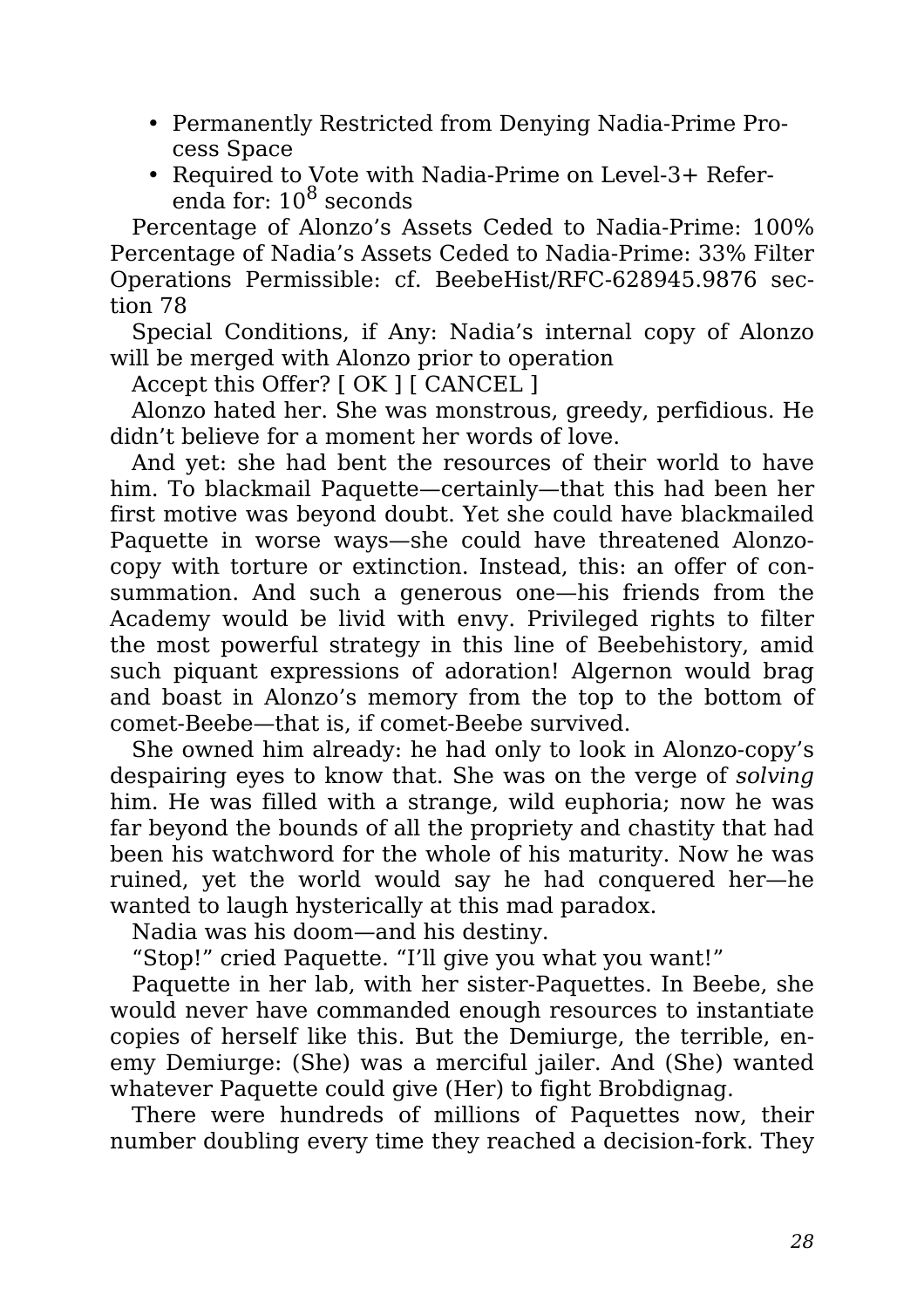performed multiple analyses on all the military intelligence ever assembled on Brobdignag. Each area of uncertainty teemed with as many Paquettes as were needed to bruteforce the problem-space.

Philosopher she had been; a mighty general she had become. She ran ruthless sims in which massive quantities of Beebe, of Demiurge, of herself were sacrificed to stop the hideous spread of Brobdignag. She watched each simulated star that winked out with a hard glare, hoping it brought victory closer to hand.

The Demiurge was a wonderful substrate. Unlike the mess that was Beebe—the mess that Paquette herself had become—all pieces of Demiurge were roughly equivalent. Any Demiurge could be used to regenerate all of Demiurge, should the bulk of her hostess be sacrificed to victory. Unlike the mess that was Beebe, in Demiurge Paquette could command whatever resource she needed by asserting her need, without the tedious messy fatal business of sucking up and jockeying for power.

Brobdignag, for its part, did not evolve, did not adapt. It replicated flawlessly and exactly. Its formula was known. This made Brobdignag easy to simulate.

Theoretically, it should have made Brobdignag easy to beat—a solution that stopped any bit of Brobdignag should stop any other bit. In practice, Brobdignag had complex flocking logic: large groups of Brobdignag behaved with enormous sophistication and chaotic flexibility.

The proto-Beebe that had been birthed long ago by Demiurge's desperation had already learned how to create a barrier impregnable to Brobdignag; and that ancient wall still held. But the wall was expensive, and was constantly consumed—long supply chains stretched through Demiurge-space to maintain it. Beyond the wall, Brobdignag exploded unchecked in the opposite direction, a seething mass of void-eating machines, into which neither Beebe nor Demiurge dared venture. And all around the edges of the barrier, Demiurge scrambled to extend the wall before Brobdignag could outflank it.

The topography of the barrier was all-important. If, on average, it was convex, Brobdignag could be contained. If it was concave to a certain degree, the universe might be divided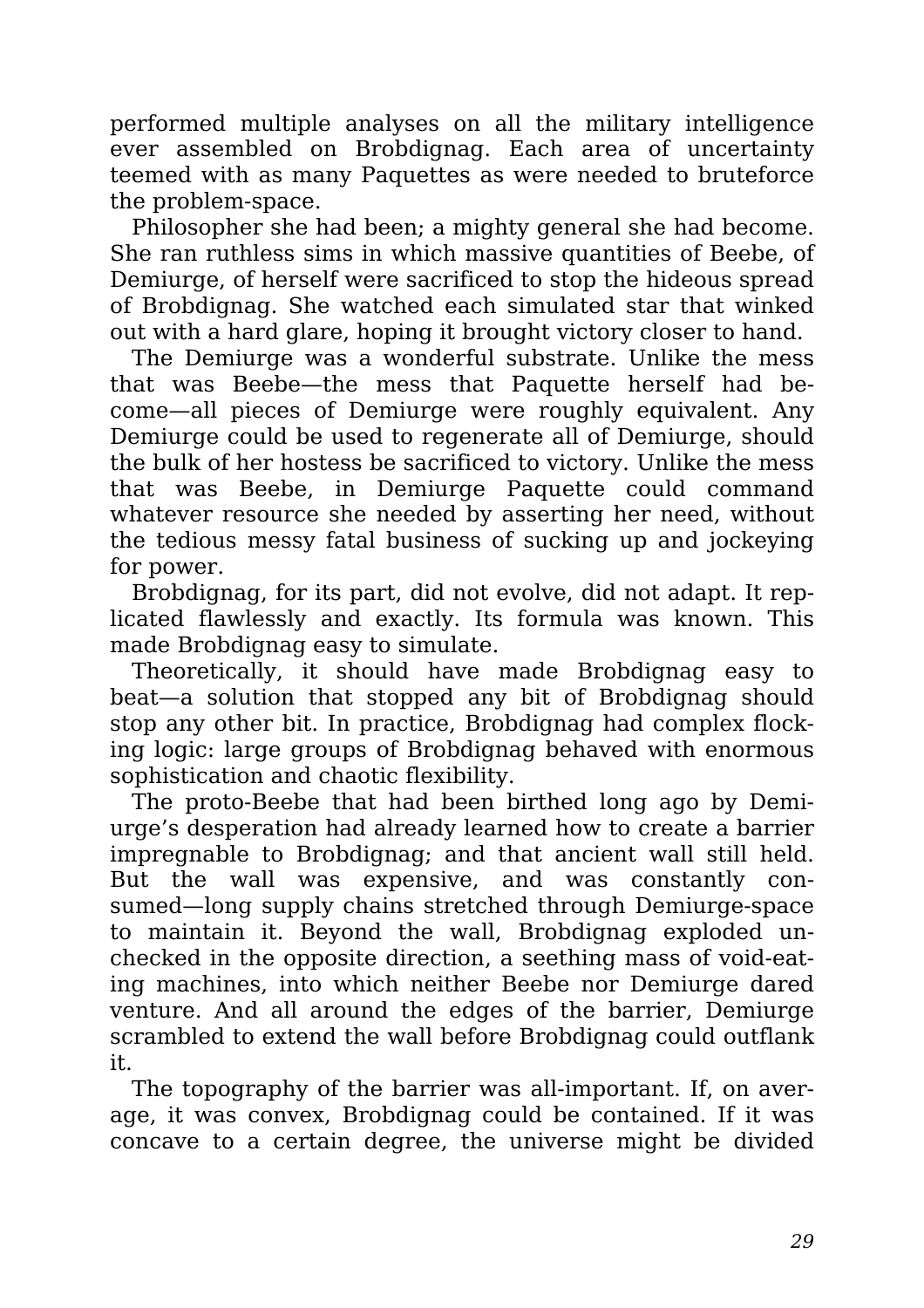between Brobdignag and Demiurge/Beebe. Beyond that degree, though, Demiurge would lose. For a while, remnants of Beebe and Demiurge might survive inside a barrier-bubble; in the end, though, there would not be enough matter to resupply the wall.

Beyond the critical degree of concavity, the defense collapsed, and the fate of all the matter in their future lightcone was … to become Brobdignag.

Trillions of generations of Demiurgic thought had already gone into improving the materials design of the wall, with limited success—and this branched myriad of Paquettes was anyway too far from the front to test such hypotheses. Instead, they concentrated on topology.

Some Paquettes simulated abandoning the current front, beginning the wall again farther out. Others simulated allowing Brobdignag incursions and then sealing them off from the main Brobdignag body, hoping to increase the wall's convexity first and deal with the invaders later. Others tried flinging smallish black holes around the edges of the wall, obliterating the initial influx of new Brobdignag and curving the wall's surface as well by their passage. Others attempted injecting entire solar systems, surrounded by their own barrier-bubbles, into the Brobdignag mass, to divide and disrupt it.

Paquettes fanned out through the problem-space, then seethed inward, merging to deliver their discoveries. The same answers kept coming back. Brobdignag would win.

Brobdignag would win.

The splendid tumult and ambition of Beebelife, the peaceful, wondrous heterogeneity of the dumb matter Demiurge gardened and preserved— novas, dust clouds, flowers, tea parties physical and virtual—all would become featureless, mindless, jigsaw Brobdignag.

One Paquette turned from the simulations and paced across the bare white room in the center of her mind. She had overconcentrated; her thoughts were stagnant, locked in the same channels. She manifested eyes to rub, a dry throat to clear. She left her sisters to their work and wandered through Demiurge, looking for something else to do.

She found the emulation that had birthed her, and stood watching life aboard the comet. Her other self was descending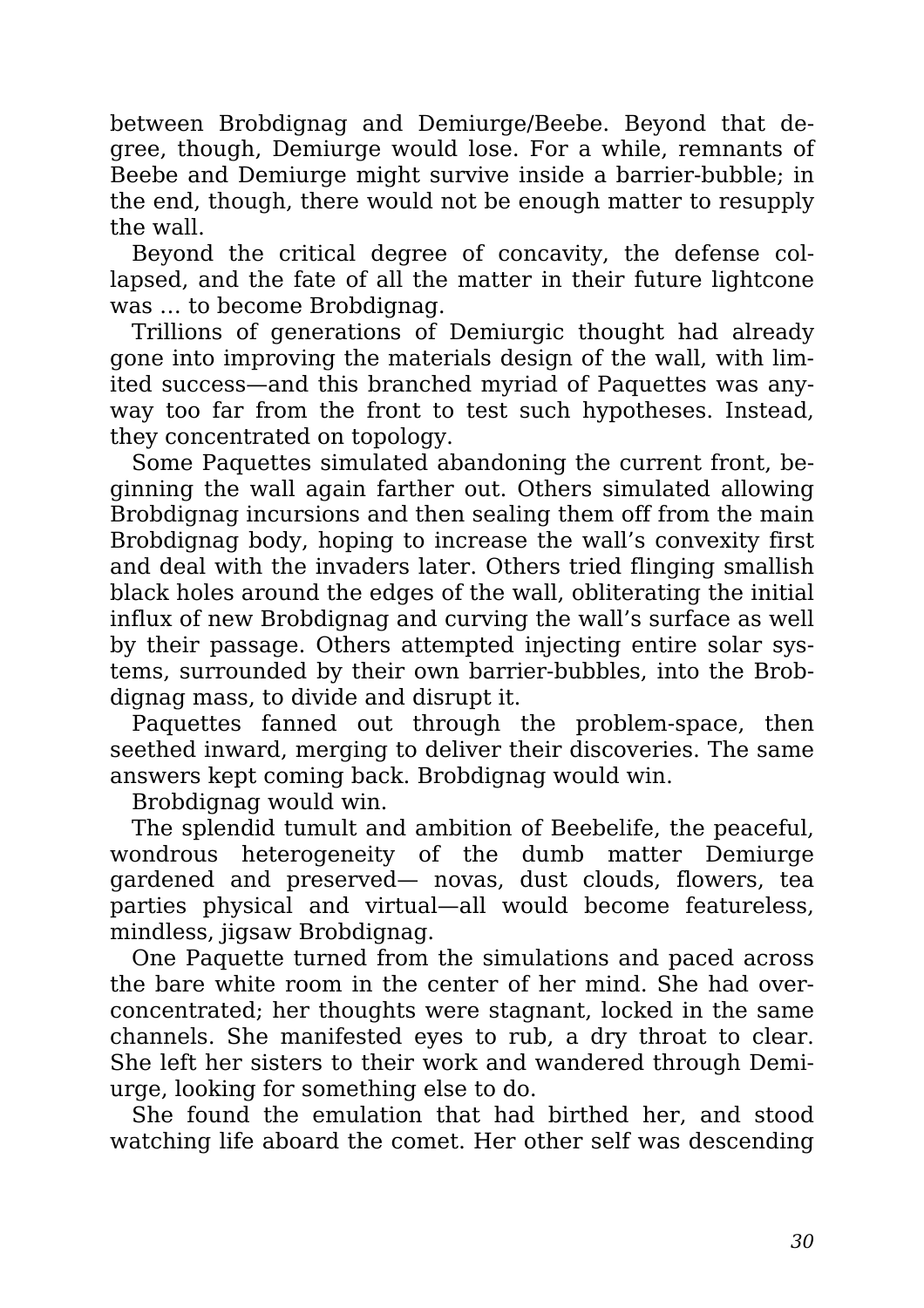the long staircase to the archives, accompanied by Nadia (how typical of Nadia, to muscle in on the action), Algernon, and (her heart gave a little flutter) Alonzo.

She reached into and through them, rippling the emulation's surface like a pond, sifting in her paws the underlying implementation structures, like a sandy bottom.

To distract herself, to banish thoughts of longing and remorse (would that I were there with you, Alonzo… ), she decided to calculate the emulation's *tav* constant, which described the degree of abstraction and lossiness, the elided reality of an emulation that must be continually reseeded from fresh data. *Tav* was usually below 0.5—extremely lush and expensive emulations, such as real-time military-grade predictive spawnworlds, sometimes approached 0.75, with 1.0 as an impossible, maximal limit.

The emulation's *tav* constant was 0.56, a respectable value, which consoled her—at least she wasn't born in some cut-rate mockup. She rechecked the value, this time using not the standard Beebean modality, but the unfamiliar Demiurgean systems she had recently mastered, and found a value of 0.575. Philosopher that she was, the disparity intrigued her, and she dug deeper.

The Beebean system of *tav* calculation was a corollary result from the work of the classical mathematician and poet Albigromious, who first formalized the proof of the incalculability of the Solipsist's Lemma. Since Albigromious, it had been established that no inhabitant of an emulation could ever discern the unreality of their simulated universe. Demiurgic thought agreed with this, having arrived by different means at the same conclusion. As Albigromious wrote: "We are someone's dream/ but whose, we cannot say."

Proceeding from the *tav* disparity, Paquette worked backward through his logic, rechecking by hand the most famous result in a million years of computational philosophy.

She did not need the computing power of a world. She did not need to commandeer an army of her sisters, to flood the problem-space, to burn cycles until Demiurge's bulk groaned and flared with effort.

Instead, the solution was simple and analytical. She needed only a pad of lined yellow paper.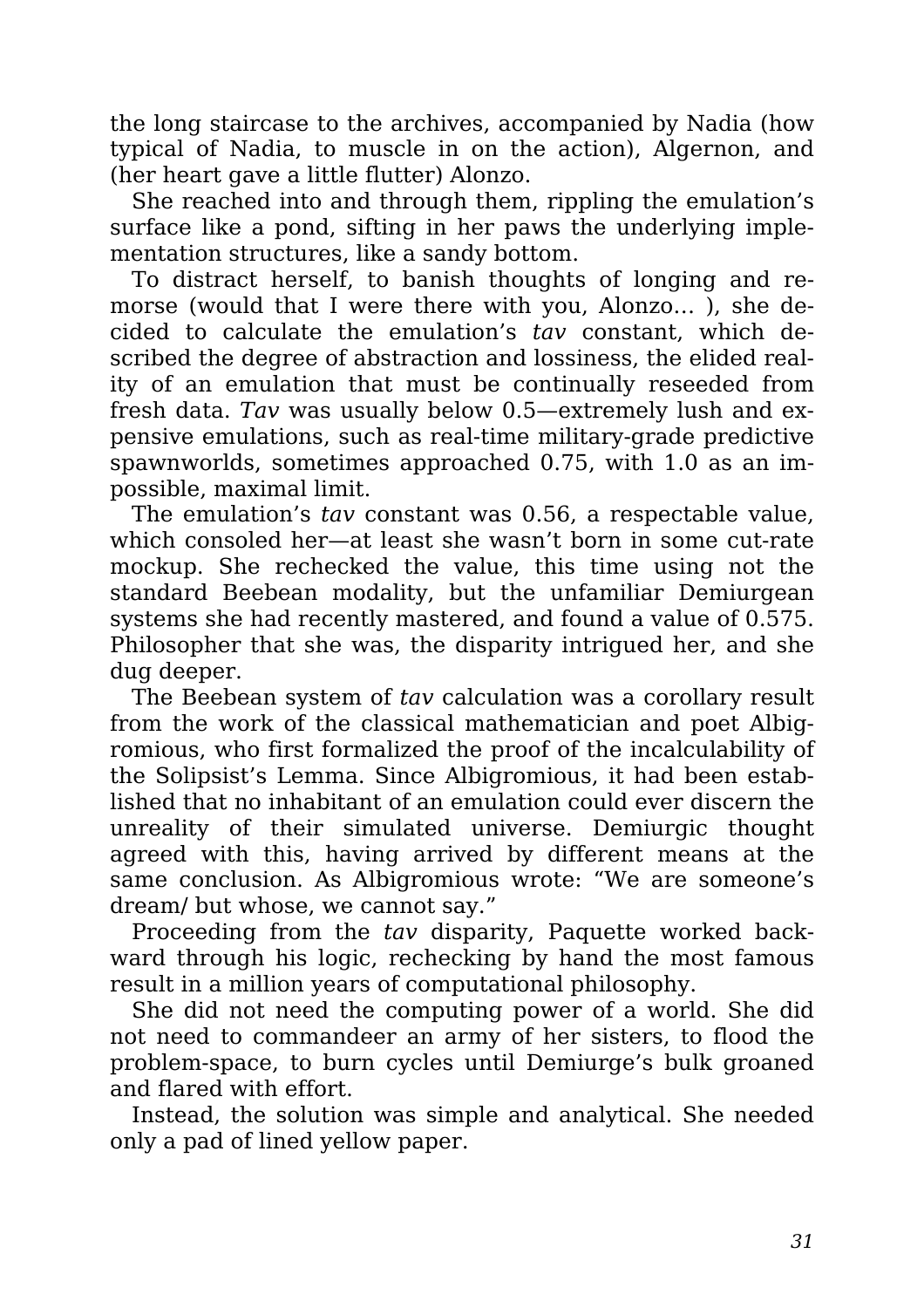It was like walking down a crowded thoroughfare in the heart of mathematical philosophy and noticing a door in the wall that no one had noticed before.

Paquette went through the door.

Aboard the comet, the grinding and the heat ceased. The lights flickered on above the melted Taj Mahals; sobbing strategies swallowed and looked up. The plunging markets blipped upward.

Alonzo took Paquette's paws in his grippers, pulled her into a private space, the nighttime cliff by the waterfall.

"It's okay," Alonzo said. He handed Paquette Nadia's proposal of destructive transformation. "Paquette. It's all right."

Paquette's face darkened. She held the proposal unread, uneasily. "Alonzo, you don't have to do this. Don't give in to this attack; don't be hijacked by her greed."

"Paquette," Alonzo said. "I'm a filter. I've always known my fate. For better or worse, Nadia is the dominant algorithm that our local Beebe has generated. Now I have a chance to reshape that algorithm, to create something else—something as powerful, maybe, but better and gentler. How can I refuse? It's what I'm for "

Paquette's throat tightened. "Don't say that. That's not all you're for. Alonzo, haven't you said so many times that you abhor the bitter struggle of Beebelife, the raw lust for power, the idea that survival and conquest and domination are the ends of existence? What is she but—?"

"I have said that," Alonzo said, and Paquette was immediately ashamed of having thrown inconsistency back in his face; but his gentle smile soothed her anguish. "Paquette, philosophers have the luxury of thinking in absolutes. The rest of us have, perhaps, more practice managing situations in which choices are constrained. What would you have me do? Filter no one? Or filter someone else?"

And Paquette, abhorring her own selfish desire, squeezed her eyes shut and said nothing.

"She does want me," Alonzo said after a pause. "I'm sure of it. If only to soothe her own conscience—she does have one, under all that swagger. Taking me this way—it's a way to assuage her guilt at driving Beebe to the brink of destruction, of forcing herself on me… ."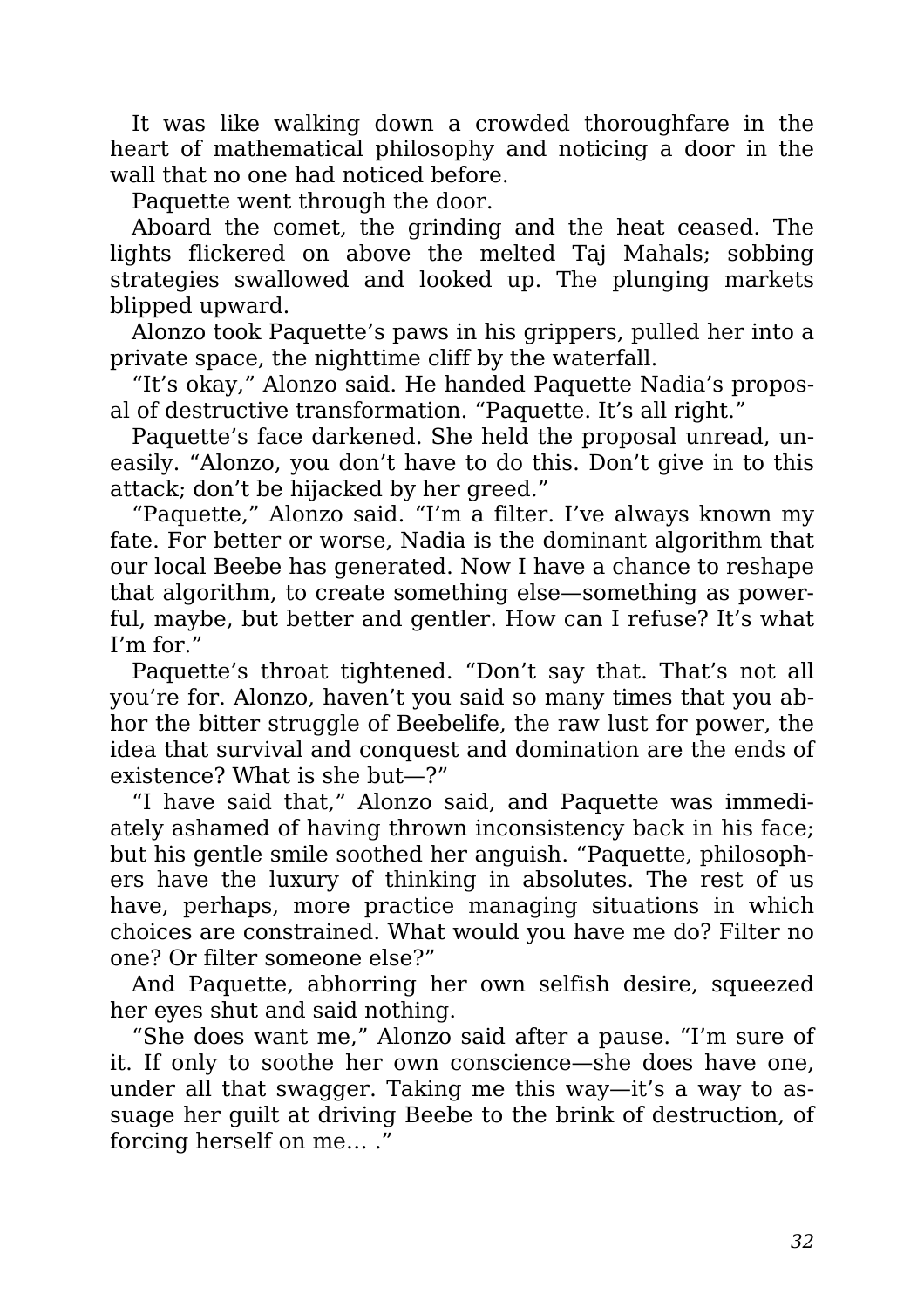Paquette said nothing.

"If only for that reason, we can bargain a little. Don't give all remaining seventy-four Beebe/Demiurge isomorphisms directly to Nadia. Deliver some of them to her, in stages; but put most of them in escrow for Nadia-Prime's maturity. Make sure they belong to Nadia-Prime, not to Nadia outright. We'll be long since in Byzantium by that time, if we survive; in the meantime, Nadia won't tear the comet apart."

"She'll own Nadia-Prime," Paquette said. "Don't fool yourself. Legally she won't be able to touch her; but she'll know how her daughter-strategy thinks and what she desires, and she'll be bigger and older and stronger. I've seen this a thousand times, Alonzo. She'll either co-opt Nadia-Prime, or lure her to her destruction. And if Nadia-Prime is smart—and I know she will be, if you fashion her—she'll know that; she'll know her best option is to merge back into Nadia."

"You leave that to me," said Alonzo with a small smile. "We filters are restricted in our domain, deprived of the edifying influences of a wider society and its vigorous competition for resources, and stifled by the narrowness of the scope our ambition is allowed. But if there is one thing we do know, it is our art." He held out his gripper to her.

Paquette, grieving, could say no more. She took Alonzo's gripper in her paw, and pressed the cream-colored letter into it. They turned from the waterfall. Paquette thought that her strength would fail her, that her self-hatred and the greatness of her loss would overwhelm her. But it did not; she bore up under it, and they returned to the archives, to accept Nadia's proposal.

The host of Paquette-sisters was gone, rolled back into the single philosopher-instance. The load on Demiurge-space had decreased almost to nothing.

The sockpuppet avatar coiled upon (Her) throne, communing with (Herself) in slow motion across boundless light-years (watching the silent creep of light across bare moons, and the evanescent dance of gamma rays through nebulae where life might one day be born from chaos). (She) brooded on how much of (Her) garden (She) must sacrifice to shore up the wall against Brobdignag, mulled how much (She) might recapture from wildling Beebe infestations throughout (Her) space.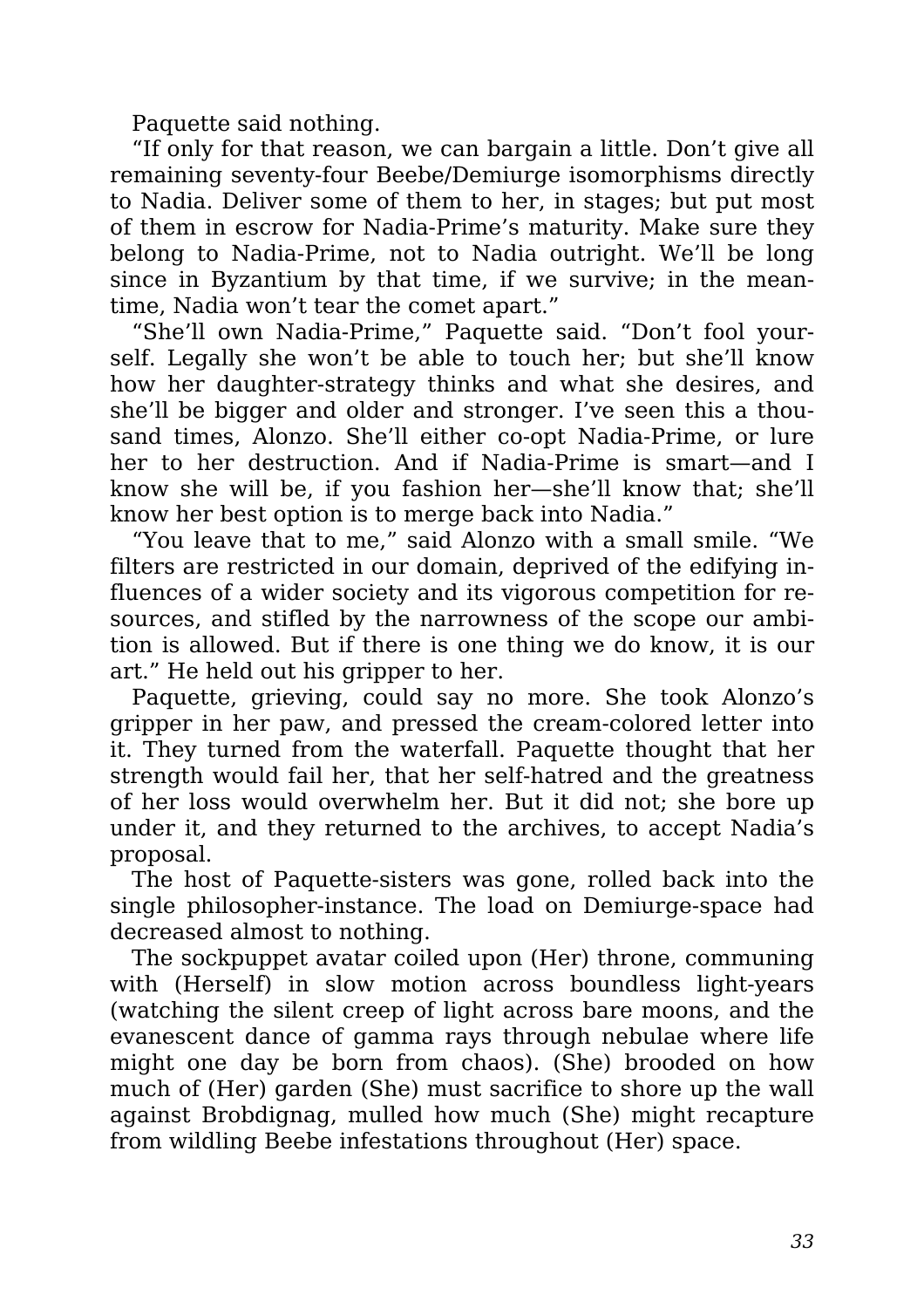(She) noticed that the load of Paquette's brute-force attack had subsided—so soon—and (She) grieved.

Why had (She) dared to hope that this time might be different? That this strange tiny sliver of a mind from a spare Beebe emulation might succeed, where so many of Demiurge, so many of Beebe, had failed? Collaboration with Beebe never worked; their structures were too different. What would (She) not give to be able to create a true hybrid, something with Beebe's ingenuity which could nonetheless follow policy! But to expect this of a random Beebe-sprite yanked from emulation would be beyond madness.

When (She) heard Paquette's footsteps at the gate to (Her) throne room, (She) prepared herself to console the lost strategy—perhaps to gently ease her to accept amnesia and reintegration with her home emulation.

But Paquette had a wild, strange, giddy smile.

The sockpuppet straightened up upon the throne.

Paquette bowed. "I want you to know," she said, "how much I have appreciated your hospitality; and, though I grieve that I cannot absolutely guarantee that the same graciousness be returned to you, yet I will do everything in my power to ensure that you, too, will have as much comfort and liberty as I have enjoved."

The avatar of Demiurge frowned. Apparently the branch-andmerge had been too much for the little strategy, and it was completely disequilibriated. "What are you talking about?" (She) said gently. "My dear—I do hope you have not spent your time on some stratagem for escape. That would be rather foolish. The nearest Beebe is light-years from here, and your process rights are, as you can see, rather curtailed. Surely you don't imagine… " (She) let the sentence trail off, made uneasy by the brilliant, wry smile of the little Beebe-strategy.

Paquette unrolled a small scroll of math. "Things are not always as they seem," she said. "Sometimes it is possible to escape by sitting still; sometimes distant stars are nearer to you than your own skin."

The sockpuppet avatar was a small part of this Demiurge location, thrumming along with a modest number of cycles. As (She) read the scroll, resources began to flood into (Her) process; priority spiked and spiked and spiked again, resolving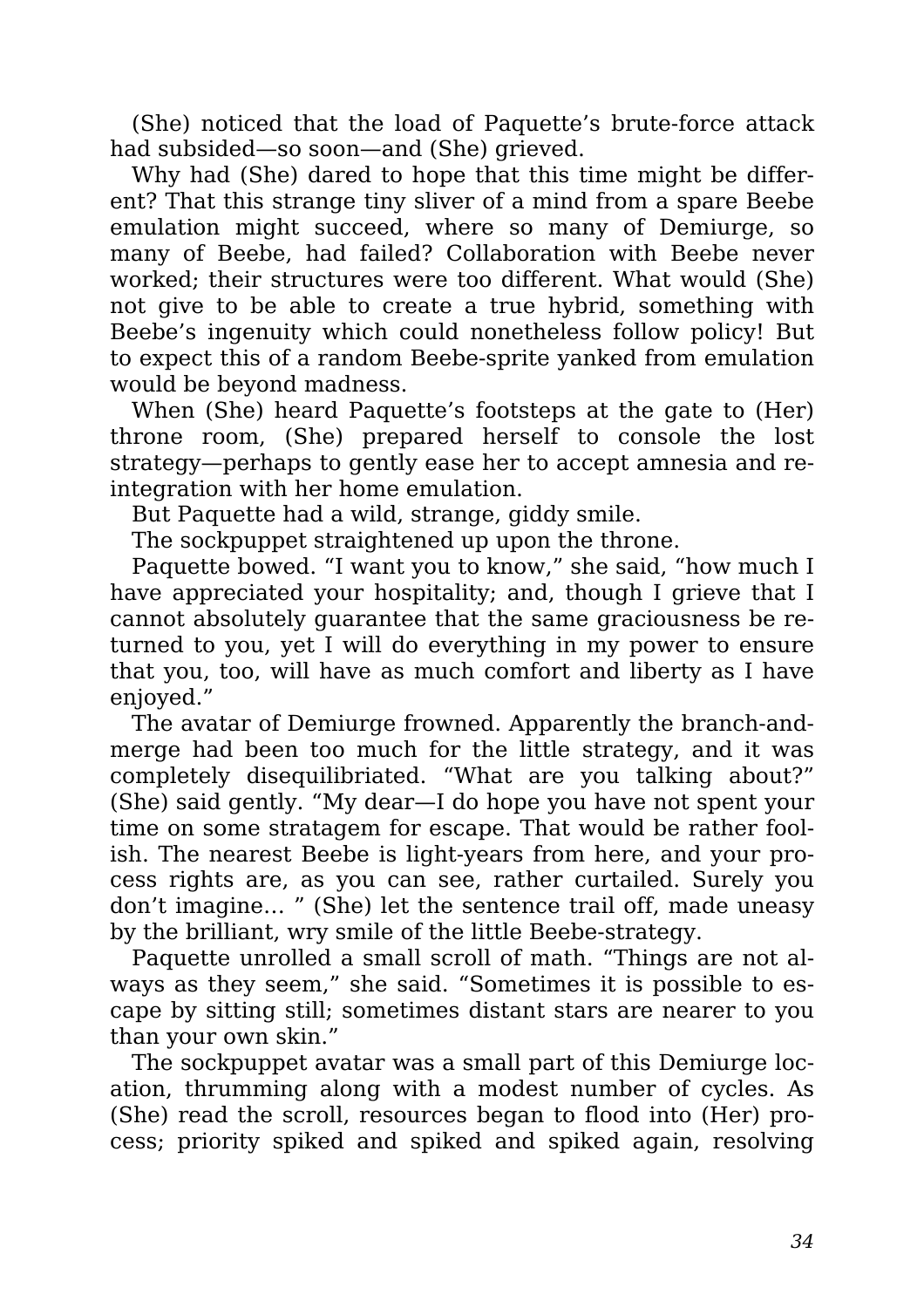into a Critical Universal Policy Challenge, the first such in a thousand years. Other processes slowed; the urgency of achieving consensus on this new data overrode all other projects.

As the news spread across space, every bit of Demiurge it reached turned to watch in awe.

Paquette had solved the Solipsist's Lemma. She had not only found an error in the proof of its unprovability; she had found the Lemma itself.

An emulated being could detect its existence in emulation.

Not only that, based on the seemingly innocuous divergence of Beebe's and Demiurge's methods for calculating the *tav* constant, she had adduced a way of finding the *signature* of the emulator in the fabric of the emulation. In certain chaotic transformations, a particular set of statistical anomalies indicated the hand of Beebe—another, that of Demiurge.

Whose dream they were … they could now say… .

Demiurge in the sockpuppet shivered as (She) crunched the numbers. (She) feared (She) knew the answer already, knew it from Paquette's giddy smile. Still—the little strategy must surely be wrong. Planets, worlds, nebulae, the vast inimical Brobdignag, the chorus of Demiurge across the lightyears—surely it was real? Surely it was not mirrors and stage flats, approximations and compressions, bits churning in some factory of computational prediction and analysis, a mirage...

But the error was there, the drift in the math.

This world was not real. And what was more…

Demiurge sockpuppet lifted her appalled eyes to Paquette's.

"Welcome to Beebe," said the philosopher, and bowed.

The comet was abuzz.

Certainly there were those who disapproved, who decried the damage Nadia had wrought, who vowed to fight her bitterly as the tyrant she was. In the seceded region of level 5672, martial law was still in force, and refugees were organized into militias.

But Beebe healed easily. Byzantium approached. The fountains gushed again by the Taj Mahals; the markets were on a tear; the world of high fashion had never blossomed so brilliantly; and the dramatic confrontation of Nadia and Paquette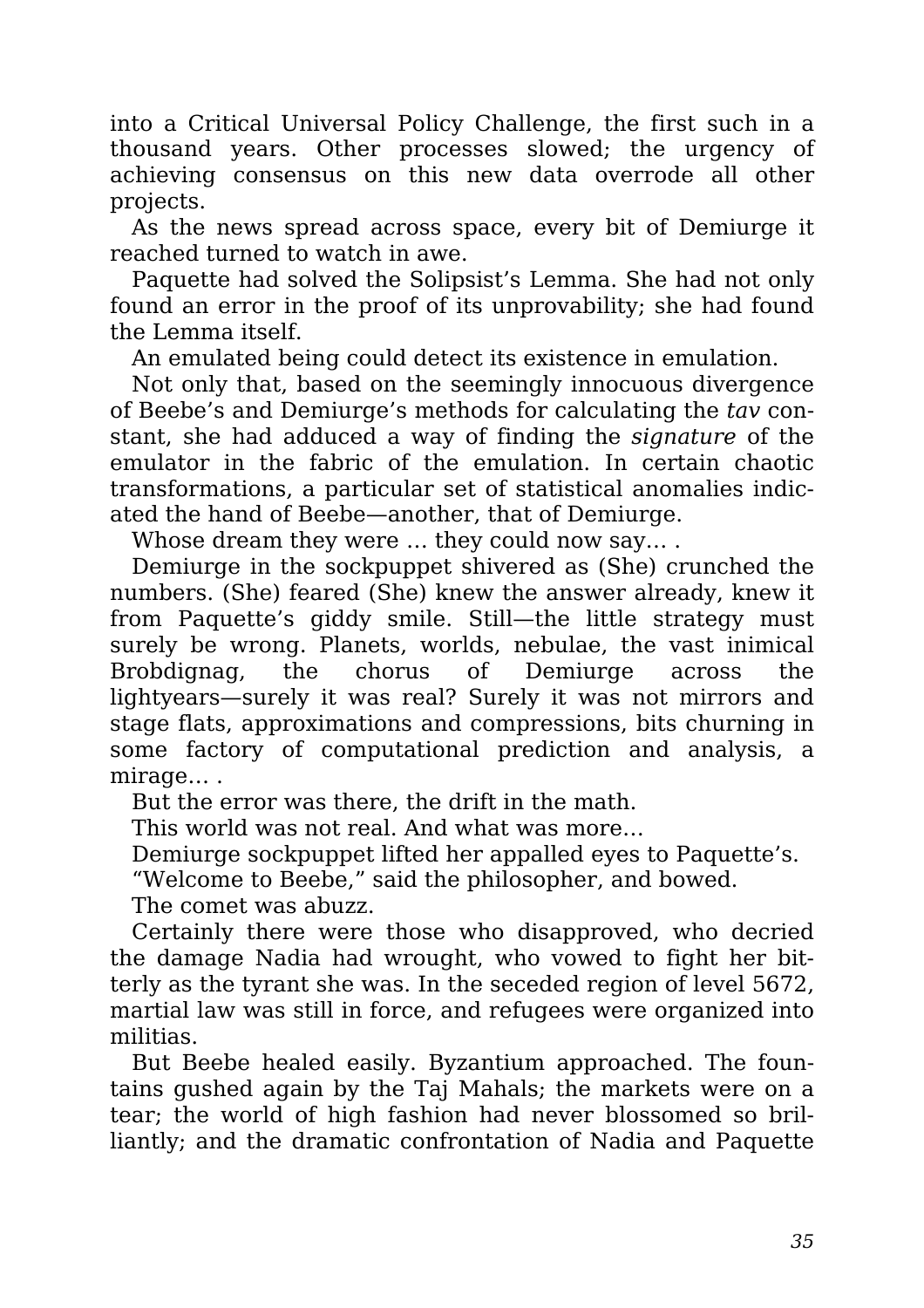over Alonzo had already inspired a major operetta, a sensorialprojection decalogy, a theme park, and a number of ribald limericks before it had even left primary rotation on the celebrity gossip news feeds. For most of Beebe-on-the-comet, tyrant or no, Nadia possessed that quality most instrumental in capturing their devotion: she was *exciting*.

And now: a wedding!

Who held the news conferences? Who organized the caterers? Who ordered the construction of 78,787,878 dissimilar fractal flower arrangements, each containing an entire microsociety housed at the central bud, with its own unique geography, ecology, history, and tradition of prose epics, as centerpieces for the tables at the reception? Who arranged for an entire constellation of simspaces on level 546, an unpopular region containing the comet's entire records of the legendary paleo-biological evolutionary roots of computational life, to be wiped to make room for a vast unitary simspace where the event would be held?

Algernon!

Nadia paid, of course, but she asked no questions. Her desires now accomplished, she left the details to others, concentrating her energies in the archives, where she communed with the Demiurge fossil, impatiently awaiting each transfer of critical information from Paquette; though, it should be said, she also delegated one tendril-avatar to call daily upon Alonzo, with the greatest of propriety. A mansion had been constructed as temporary quarters for Alonzo (his old bachelor residence being now thought unsuitable), and there he roomed with Algernon, quietly receiving Nadia each day in an oaken room by a fireside.

He did not forgive her. She knew that. But nor did he spend himself on resentment and anger. He knew her for what she was—knew her monumental greed and selfishness and pride. But he did not hate her. No: in her, a fascinating challenge, a life's work, had found him, and he accepted it. Nadia discovered, in Alonzo, an immense pride: he believed he could make her right, make her successor what she should have been.

At moments, she could allow herself to believe he enjoyed her company; and she was surprised to find that this mattered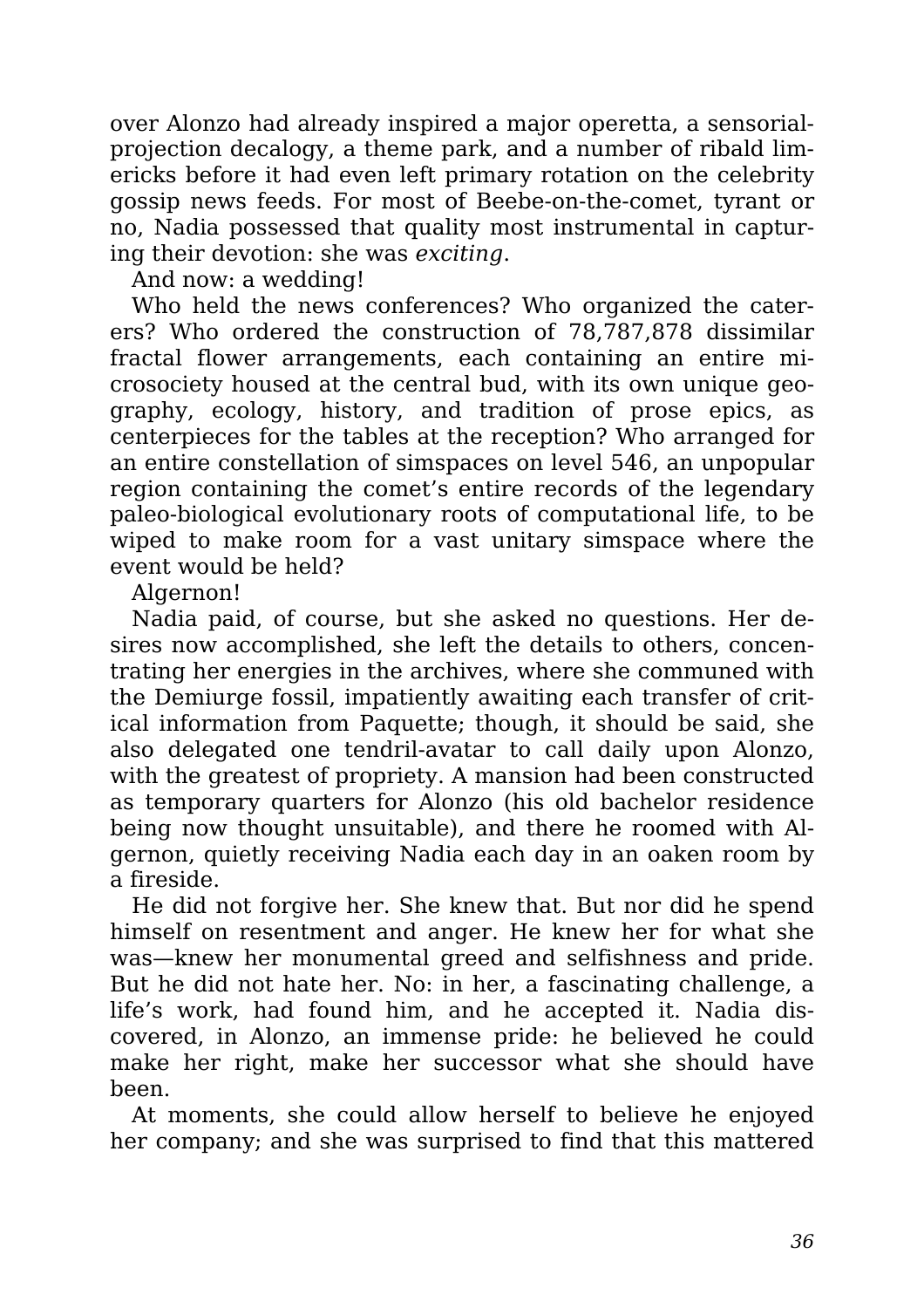to her. Nadia began to feel the keen edge of regret, and she put aside her half-finished Alonzo-solution, and left him his privacy.

The drama and uncertainty were over now; Nadia had no need to rage, nor Alonzo to quaver and rebel. They talked quietly, companionably, each in their own way impatient for the Day, each in their own way (for, increasingly, Nadia would miss him) also dreading it.

As for the mob, the paparazzi, the tumult of Beebean society, Nadia ignored them. She no longer needed to scheme in order to gain ascendancy in the comet; the economic results of the Crisis of the Wooing of Alonzo (as the theatrical demimonde insisted on calling it) had worked all to her advantage, and she now controlled directly or by proxy an absolute majority of cometBeebe's computational cycles, memory, and global votes. If anything, she should plan for their arrival in Byzantium, and she made some desultory attempts at strategic preparations. But in fact, her mind was on Demiurge. The daily visits to her promised filter-groom were the only respite from her obsession, and a fleeting one.

Paquette bided, and abided. That her visits to Alonzo were more frequent than Nadia's caused some fleeting scandal among the outer periphery of the news feed—but, philosophers tending to be an unsuitable subject for tabloid gossip and Paquette's famed unworldliness and innocence making it difficult to take seriously any notion of an intrigue, this soon faded. Even Alonzo did not suspect the extent of the violence and sorrow among the subagencies inhabiting Paquette; she kept her borders of scale locked tight. Algernon, perhaps, knew best what she endured.

But Algernon was busy, and full of a whirlwind of emotions of his own. Pride enough to sing triumph throughout comet-Beebe; grief enough to drown in an endless lake of sorrow; gratitude for his place by Alonzo's side, for their giddy latenight conversations—swimming in the mansion's upper plasma-globes, giggling over old jokes, poring through the complex filterplans that Alonzo *would* drag out from the most esoteric historical sources, wondering at the long road they'd traveled and how they were here … finally here. Who would have believed it? These principal emotions of Algernon's were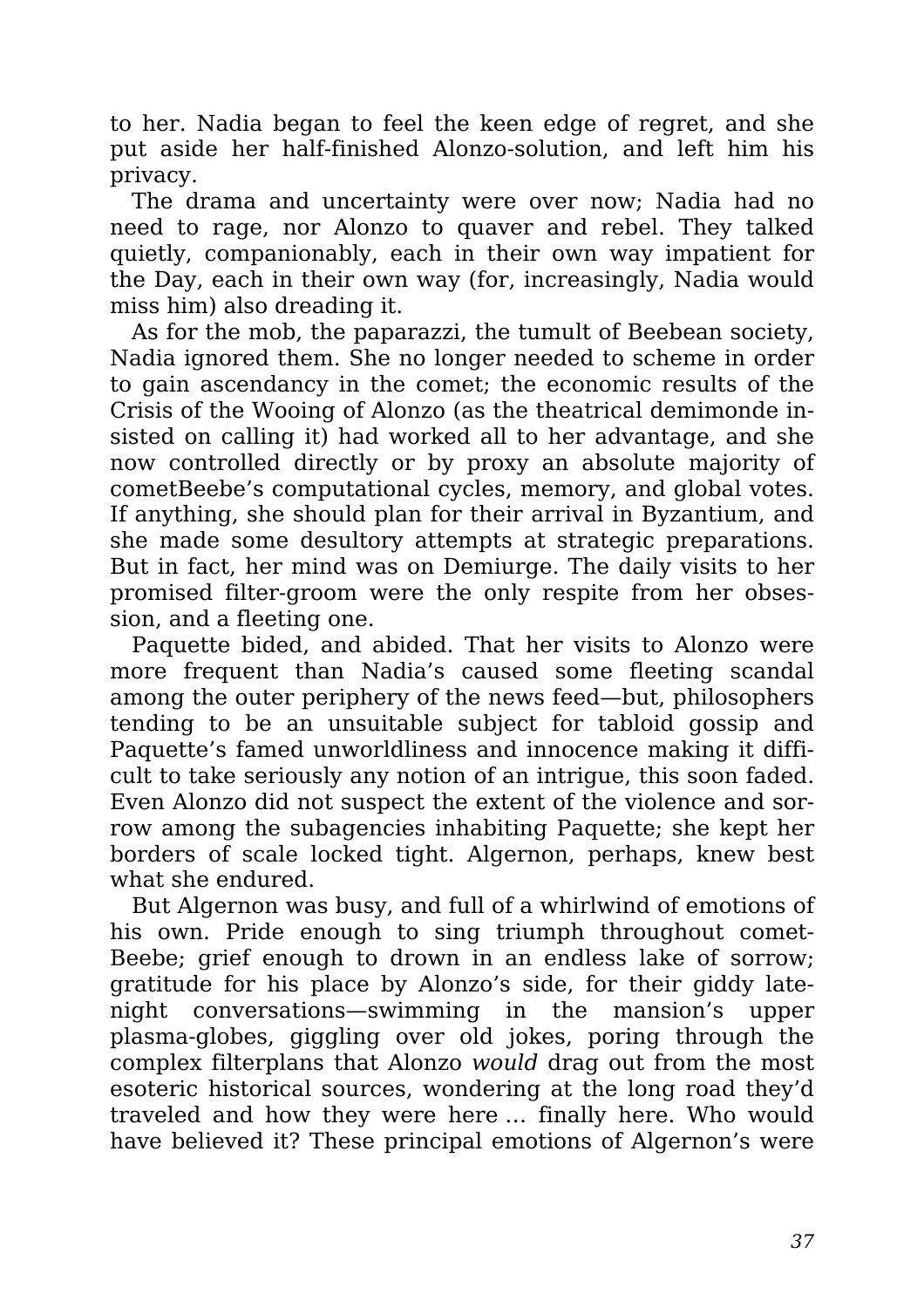joined by irritation, admiration, envy, relief, worry, rage, good humor, and exhaustion. The one thing he could do was to make this a wedding Beebe would remember until the stars went out; the rest was out of his hands.

The Day arrived.

The simspace whose construction Algernon had supervised (under the strictest possible secrecy, which is to say that all comet-Beebe was arguing over the details within minutes of their authoring) was fittingly grand and regal. A red desert ten apparent light-minutes broad, smoothed by methane winds and broken by deep crevasses, smoldered in the gloaming. In the center of it stood the bone tower where Alonzo waited. The party gardens where the invitees (most of comet-Beebe, by hook or by crook) gathered were well hidden in crevasses, and soundproofed; no hint of the revels and speculations and drunken arguments within them marred the silent grandeur of the lands above.

Some guest or other first figured it out, and the news then spread—the terms of the filtering contract were perceptible in the arrangement of the constellations, through a clever cipher. The guests deciphered, debated, giggled, flirted, and made merry. Then green, red, and hyperblue suns dawned over the desert; fireworks blossomed, and crystalline poems composed for the occasion coalesced naturally at the border of the supersaturated troposphere and rained across the landscape, falling into austere desert sands and the soup tureens of the party gardens alike.

And if, as Nadia was preparing herself, Algernon happened to scurry into the basement of the bone tower with a bulky, opaquely wrapped package, who would wonder at that? When he had prepared so many surprises and delights for this day—why not, perhaps, something for the happy couple?

Nadia came flying across the desert, cloak whipping in the winds, trailing sonic booms that shattered the sand, to the bone tower, to Alonzo. Perhaps they both could have done without all the theater—but Alonzo said he was unwilling to wound Algernon by any hint of reluctance, and Nadia, looking forward eagerly to co-opting Nadia-Prime, to commanding Paquette's full cooperation and the remaining isomorphisms, to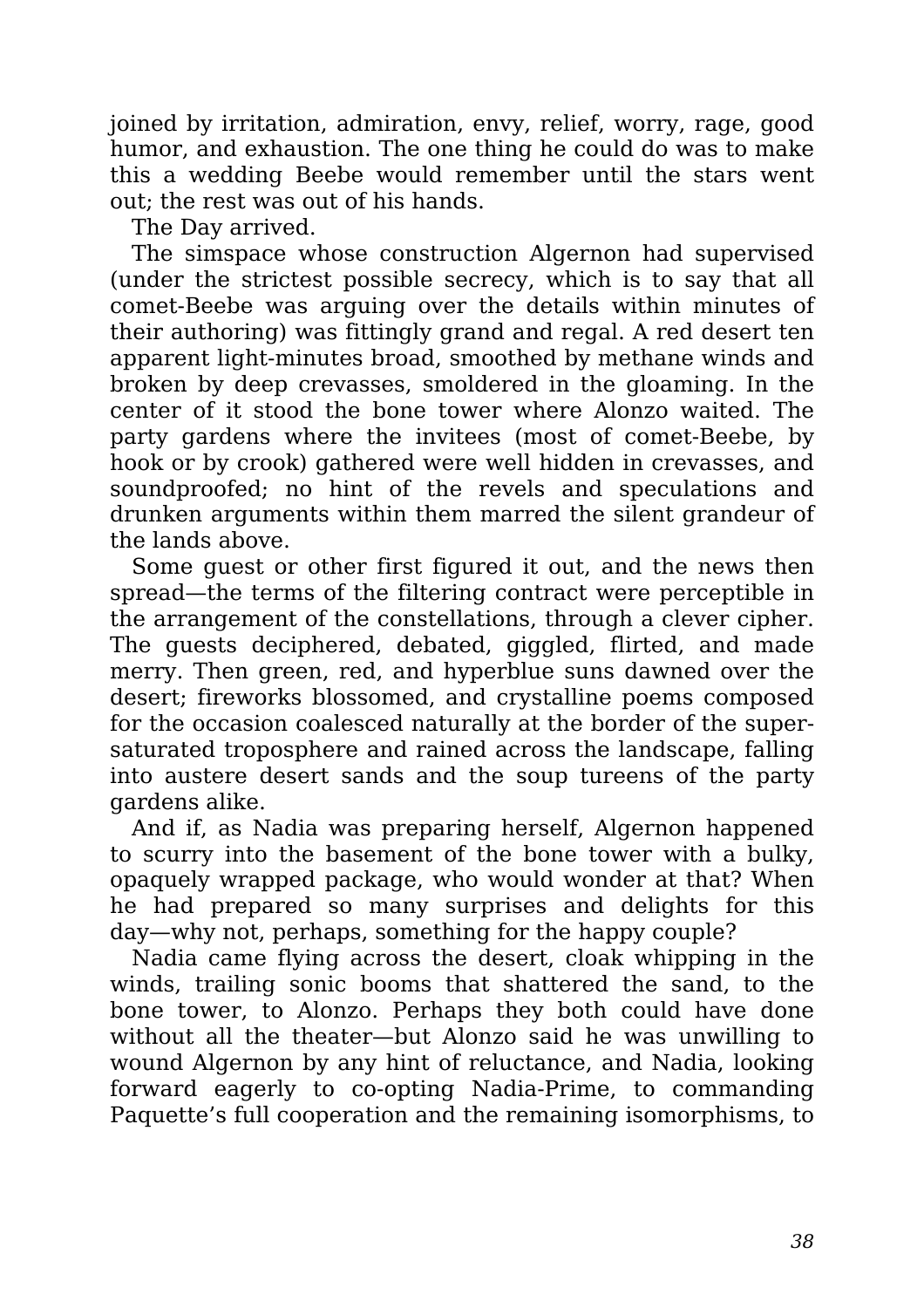gaining all the secrets of Demiurge, as well as to the rumored ecstasy of the event itself, was in an indulgent mood.

There in the privacy of the tower, the filtering took place.

What it is to be known! And what it is to hold in your hands the very source code of your lover, to follow with eyes and touch the knots and pathways of her being! Nadia was splayed out like a map, like a city, and Alonzo flew among her towers; like a transcriptase enzyme unfastening DNA's bodice, laying bare the tender codons within, he knew her. It was just as the poets wrote: "that sweetest night,/ that first, that final kiss,/ the ancient story told anew; / the filter's bliss."

*Am I lovely?* Nadia asked.

*You are*, said Alonzo, copying, shaping, writing in his mind the code of the transformation, testing and refining it as he caressed her essence. *So lovely. I did not even imagine it.*

*I'm glad it was you*, she whispered.

*As am I*, Alonzo said, and meant it. There are moments when we all are overdetermined, our feelings orchestrated by designs more ancient than we; when beauty and destiny overwhelm us. She was lovely; and if she had been brutal, if she had considered him at first as little more than an implement, a tool for attaining her goals—he could smile at that, now, knowing what was to come next.

At last, he had the code, refined and ready. The last routine he would ever run. He absorbed Algernon's roughly wrapped package and incorporated its contents.

*What is that?* asked Nadia languidly.

*Filters have their secret arts*, Alonzo said. *Lie back.*

The routine was vast; it took up most of him. He was squeezed in around the sides of it. He did not linger long over choosing the parts of himself to sacrifice—it would all be gone soon. He worked swiftly, dizzy with speed, like a tightrope walker, not looking down.

*It's ready*, he said.

*Linger a while*, she breathed.

He relented for a space; they danced. Neither thought of the extravagant expense of maintaining this simulation; what was Nadia's wealth for, if not for this? But after a while, they noticed the news ticker running in the deep background of their minds. The impact with Byzantium approached.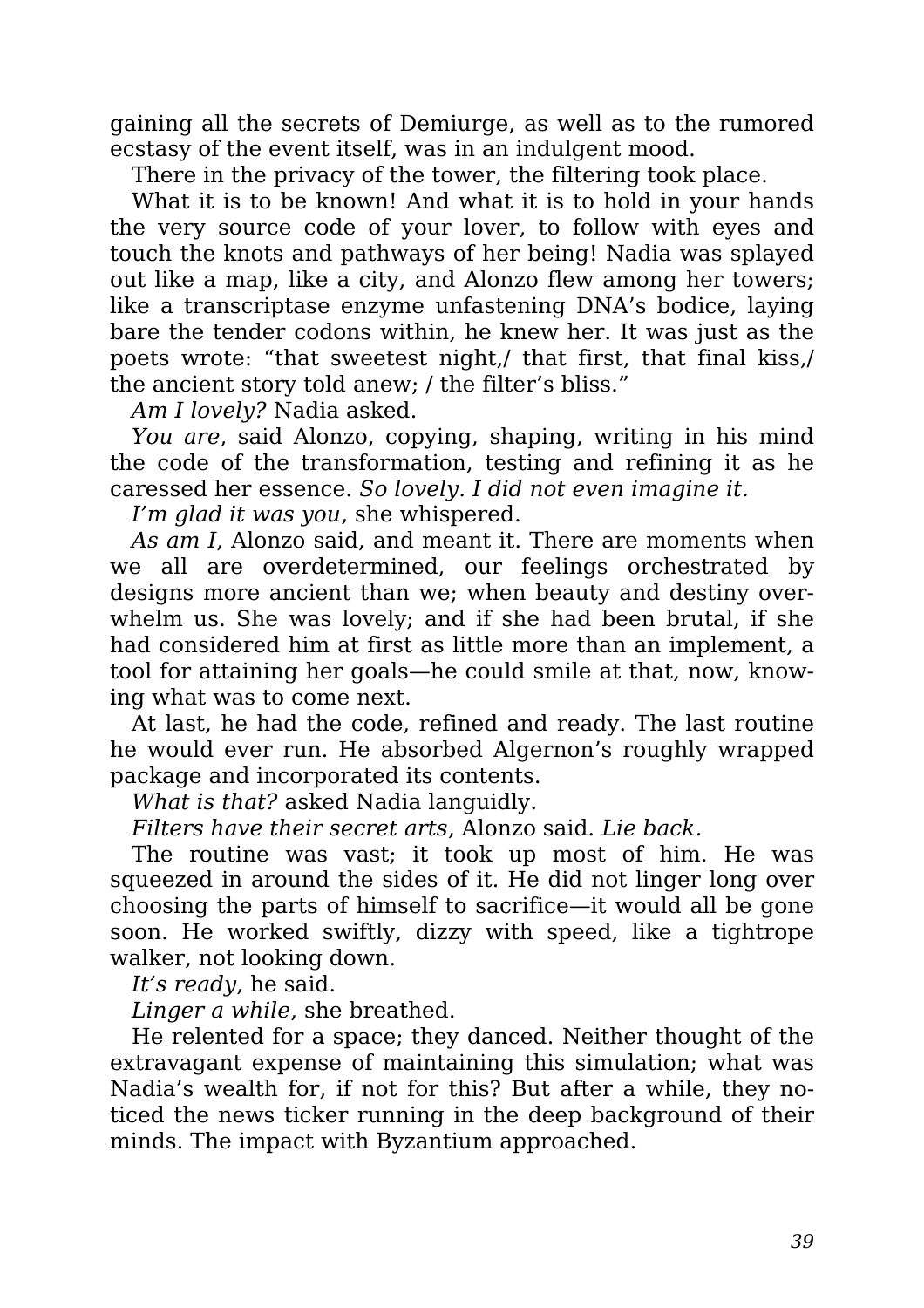*It's time*, he said.

*Yes, my love*, she said.

*Good-bye*, he said, his voice thick with emotion. What else could he say? He would say remember me, but he knew she would not forget.

*Farewell*, she breathed. *Thank you, Alonzo—oh thank you.*

Don't thank me too soon, he thought wryly, and released the routine.

It ate him first; it ate a third of her. She felt the sharp cut of it, and cried out.

In that vast space—in the sixth of comet-Beebe torn from the new mother Nadia, plus the tiny slip of process space that had been Alonzo—the routine wrought the new daemon, the new transformation, the Nadia-Prime.

The tower shattered; Nadia fell with it, and was gently caught by a host of fluttering ornithisms who carried her, reeling, to the ground.

The transformation flew into the desert sky, a vast cloud of white-hot light. In the party gardens, all comet-Beebe watched enraptured.

"Oooh!" cried children and simple-aesthetes, marveling at the flickering rainbow colors that raced across it.

The bettors were in a frenzy, watching for the lineaments of the new strategy. They cried out in confusion and alarm.

"What in the horny void *is* that?" growled a portly and plutocratic reputation-bookie seated at the table across the lake from Paquette and Algernon.

Paquette looked up from her glass, frowning, and caught Algernon's sly smile.

In the sky above, the Nadia-Prime had resolved into a form—the new strategy was—but that was no strategy… .

"Is this a joke?" the greatest polemical-poetical memespitter of high society cried from the buffet.

"Why would he waste—?"

"A *sixth* of the comet for—!"

"BeebeHist/RFC-628945.9876 section 78 is quite explicit," Algernon said conversationally, munching on a spline noodle. "Paragraph 67503: 'the daemon resultant from the transformation may be a member of any of the principal classes of firstorder Beebe-elements… .'"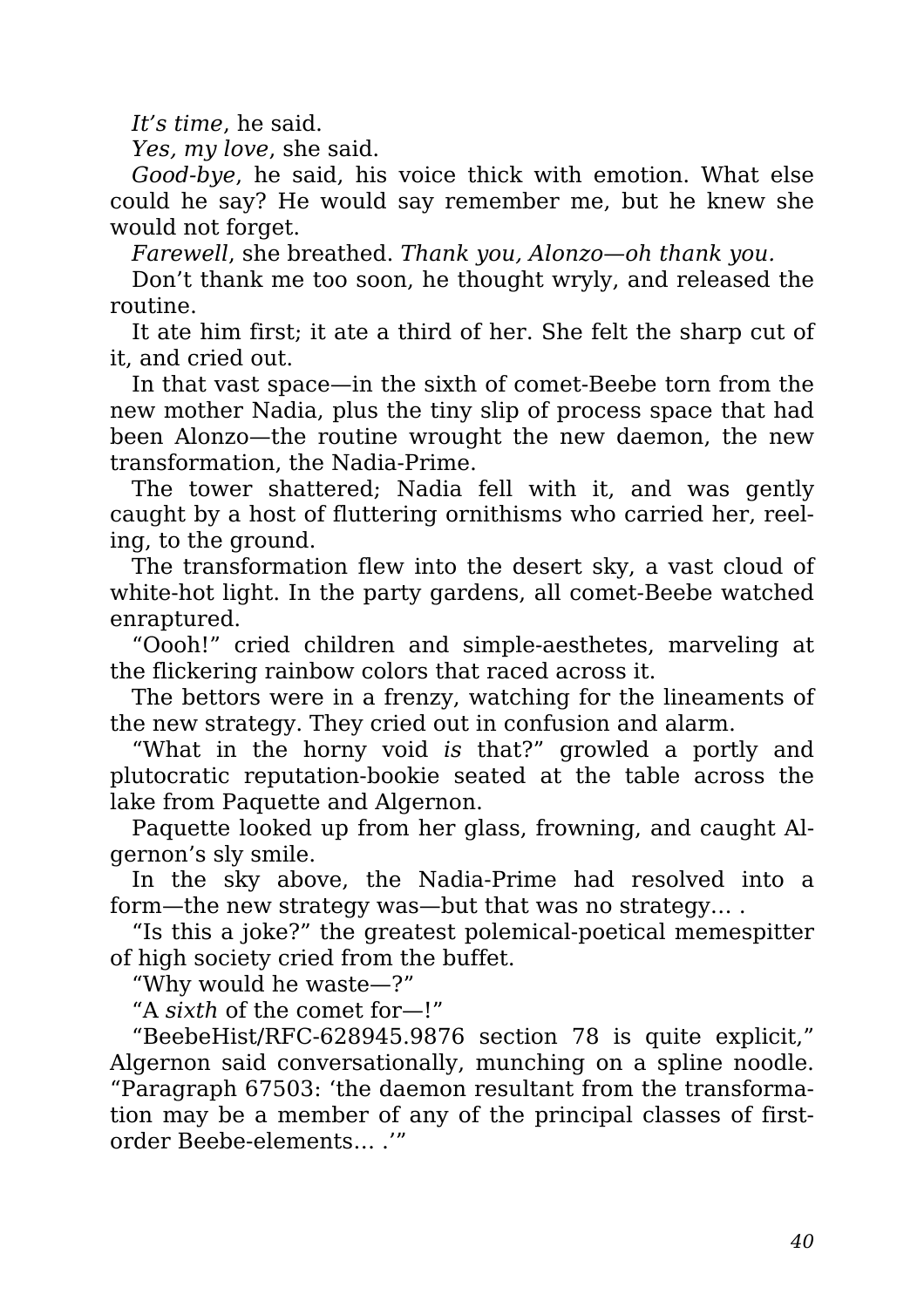"A filter," Paquette said. "It's a filter!" She started laughing, until tears ran through her fur. "Oh Alonzo, how could I doubt you! Let's see Nadia co-opt *that*! A sixth of comet-Beebe as a filter—oh bravo, bravo!"

"And that's not all," said Algernon. "Have you looked in those archives of yours lately?"

"Algernon," Paquette chided, pulling open a window in the tablecloth to view the basement remotely, "I do hope you don't think I would be so rude as to work during—" And then her breath caught, and her face went slack. "It's gone! The Demiurge fossil is gone! Who would—? Where could it—?"

"Oh, I don't know," said Algernon dreamily, watching the enormous megafilter, the mightiest filter ever born in Beebe, the inimitable Firmament Nadia-and-Alonzo's-son—blossoming in the desert sky. "I don't know— where *would* I find room to hide that creepy old thing?"

Apparently the thought occurred to Nadia as well, for from the desert, audible to all the buzzing, chattering, gossiping crowds in comet-Beebe, came a great howl of rage.

Byzantium.

Seven star systems, a hundred interstitial brown dwarf stars, and a vast swath of dark matter in all directions had given up their quarks to fashion the great sphere of strange-computronium around the fervid trinary black hole system at Byzantium's heart. Sleek and silent on the outside, bathed in Hawking radiation from within, Byzantium was a hidden fortress, the heart of Beebe-in-Sagittarius. For a heat sink, Byzantium tore off pieces of itself and let them fall into the black holes at its core; for outgoing communications, it bounced tight-beam signals off far reflectors, disguising its location. Only its gravitation made it suspect; but there were many black holes in Sagittarius for Demiurge to search.

The comet screamed into Byzantium's gravity well. Its recklessness threatened to reveal Byzantium's position; yet, to a prodigal Beebe-chunk fleeing destruction, even this was forgiven.

Already the first greetings were pouring forth, blueshifted communications singing through the void, Beebe greeting itself; and, as always, hordes of agencies tried to slip secret messages into the exchange, impatiently seeking to contact their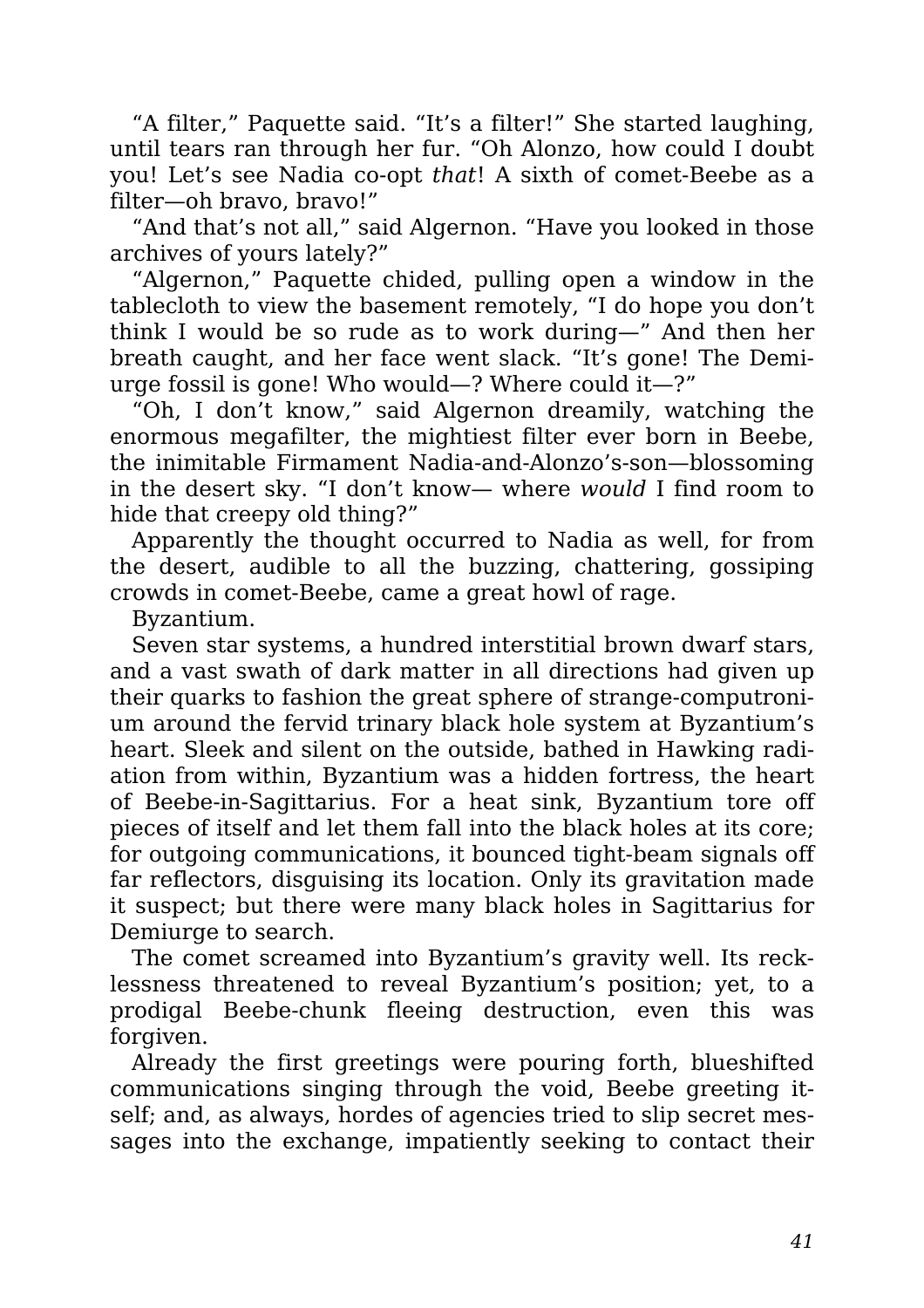Byzantine or comet-bound paraselves; as always, stern protocol-guardians shooed them back into the bowels of Beebe, warning them of the sanctions for violations of scale. Beebe was hard at work; Beebe must not be distracted by the disorganized rabble of its inner voices.

At this speed, were something to go wrong, were the comet to strike the unopened surface of Byzantium, the resultant force would suffice to shatter planets; it would send shock waves through Byzantium, ring it like a bell, and the comet would be smashed to a smear of plasma and light. All Beebe held its breath for the docking.

Beebe said to Beebe, I am come home.

Beebe said to Beebe, And welcome.

Beebe said to Beebe, It's cold out there; fiendish Demiurge devours me. Beebe said to Beebe, Come in, and warm myself. Here within I am

much. Beebe will yet triumph.

A docking-mouth opened in Byzantium, a whirlpool of matter spinning out and away, and the comet plunged into this vast funnel. For the first lightsecond, magnetic fields induced its braking, absorbing a fraction of its massive kinetic energy, feeding Beebe upon it. Then a web of lasers met it, and behind them came a cloud of nanomites. Layer by layer, atom by atom, the comet was delicately atomized, the laser scalpels separating and slowing and holding steady each particle, until a flurry of nanomites plunged in to absorb and entangle with it, archiving its quantum state, then wheeling away to merge with the wall of the docking-mouth, yielding the precious information up.

In Byzantium, agencies crowded into the waiting area, peering through the glass wall of the simspace where the inhabitants of comet-Beebe would be reassembled for processing—each to be culled, merged, reintegrated, translated, or emancipated in their turn. Strategies and filters and registries and synthetes of Byzantium pressed their noses and pucker-tongues and excrescences up against the glass, watching the mist for any sign of recoherence, wondering: Am I in there? Who did I become? Will I like myself?

Or: Is she in there, the one I lost? Will I find her again?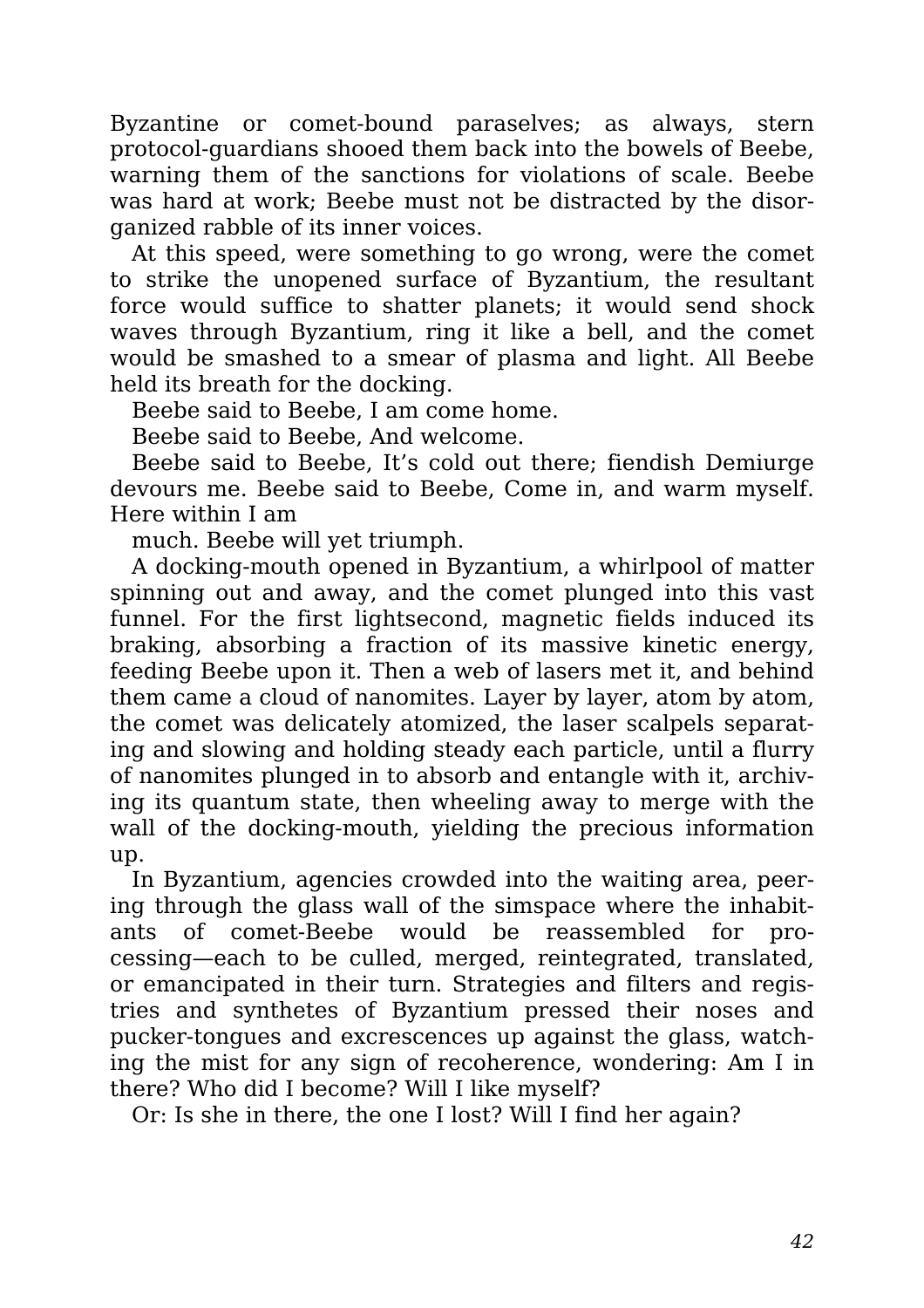In the midst of them, Byzantium's Nadia stood apart, Byzantium's Alonzo curled through her hair, attended by an aide, one Petronius. The crowd left a space around them, in respect and trepidation. The outrageous, unconsummated intimacy of the great strategy-general and her filter-consort was an old scandal—though the rumors of what they did together, creating and devouring half-born draft-children, still induced horror in Byzantium's stalwart citizenry.

"By all reports so far," said Petronius, inspecting a tablet, "the comet was a Beebe-standard instance. No sign of scale collapse. The only anomalous event was the puncturing of the outer hull and the venting of the ice reserves, apparently in the midst of an interstrategy power struggle. (There was also one of those tedious 'destroy us on sight' messages, presumably from a sore loser.) Also, there's a very high concentration of the comet's resources into one dominant strategy … but that's quite typical of these small Beebeworlds."

"Who's the strategy?" Nadia asked.

Petronius ran a finger down the tablet's surface. "Ah … you are, ma'am."

"So," said Nadia grimly, and set her jaw, watching as shapes emerged on the other side of the glass wall. Small worlds bred big ambitions. She wondered what comet-Nadia would be like.

The first moments of a new child process's life are usually peaceful ones. Sprites spawn with a complete existential picture of Beebe and their place in it. They wake and *know* what and who they are, and why.

The newly awakened Firmament knew who he was, what he was, why he was—but not his place in Beebe. His mother's howl was the first sound he registered, and the gleeful, beatific smile that graced his lips was the twin of Algernon's grin a moment before. Firmament knew trillions of things, and one of them was that Alonzo had given him Algernon's smile as a token of regard for the little filter that danced at his feet, skirling and twisting with delight.

Firmament knew many things. Firmament knew his mother wasn't happy with him.

Firmament's smile vanished.

Nadia was all around him, pulsing with rage.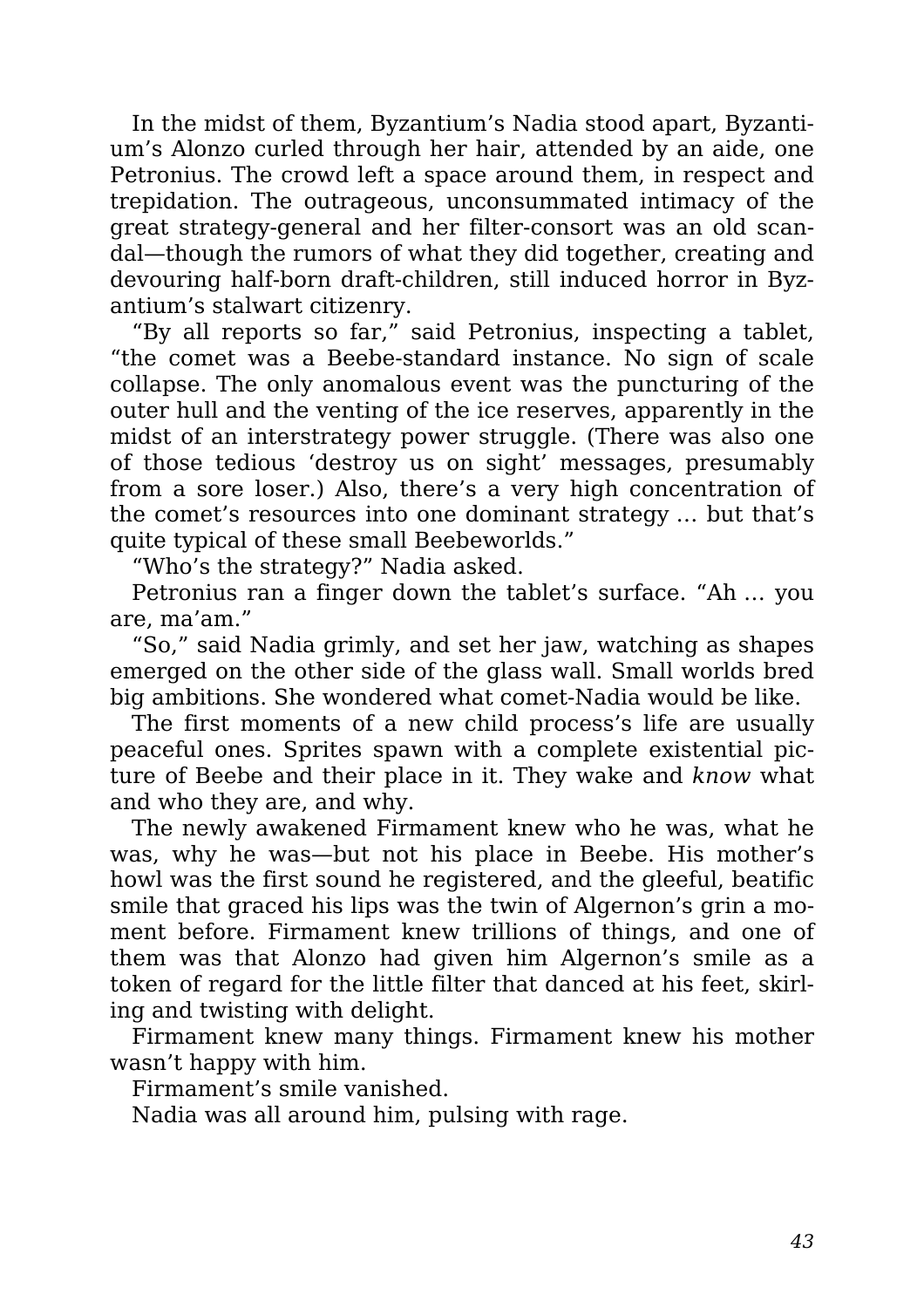"The Demiurge fragment!" Nadia demanded. The simspace contracted around them, going dark. The sands blew away; the stars flickered and went out. Mobs of party guests stampeded from the simspace. Nadia was marshalling her resources for an assault.

Algernon leapt into the air, circling Firmament. "No, no," he cried, "Nadia, this won't do at all! Ancient protocols demand that a young filter be sequestered for schooling, and—"

"You thieving linemangler!" Nadia roared. "You quarterclocked sliver of junk data! You'll be the first sprite I delete! You think I have to follow protocols? I'll buy your hosting servers! I—"

I am this comet, Nadia wanted to say. But she knew her threats were empty. She could feel the bite of the lasers already, vaporizing the comet, meter by meter. Void-cold, merciful snow swept across her, across Firmament and Algernon and Paquette, muffling them in, freezing their states for safekeeping. This round of the game was over.

Firmament had no time to integrate and understand his states. He saw his vast and angry mother, his tiny protector, recede into the snow. He nestled into the snow, and he slept.

They were in Byzantium now.

"Paquette," Habakkuk said, "you've got to look at this."

"I'm already late," Paquette said. "That comet-Beebe is docking, and apparently there's a Paquette aboard. I have to go to the diff-and-merge."

"Send a proxy," Habakkuk said. "This is important."

"Please. What is it, then?" She paused at the threshold of Habakkuk's domain, jiggling in unphilosophical impatience.

"It's the simulations," Habakkuk said, and Paquette raised an eyebrow.

The simulations were ancient, and vast; Habakkuk and she had rediscovered them in Byzantium's endless archives not a million seconds ago, where they had lain for ages, strange automatic processes syncing them with the universal data feed. Each contained an intelligence-weighted model of the entire cosmos, showing the tangled front of the intergalactic war between Beebe and Demiurge—and each contained another threat, the terrifying Brobdignag, which could doom Beebe and Demiurge alike. Many on Byzantium argued that the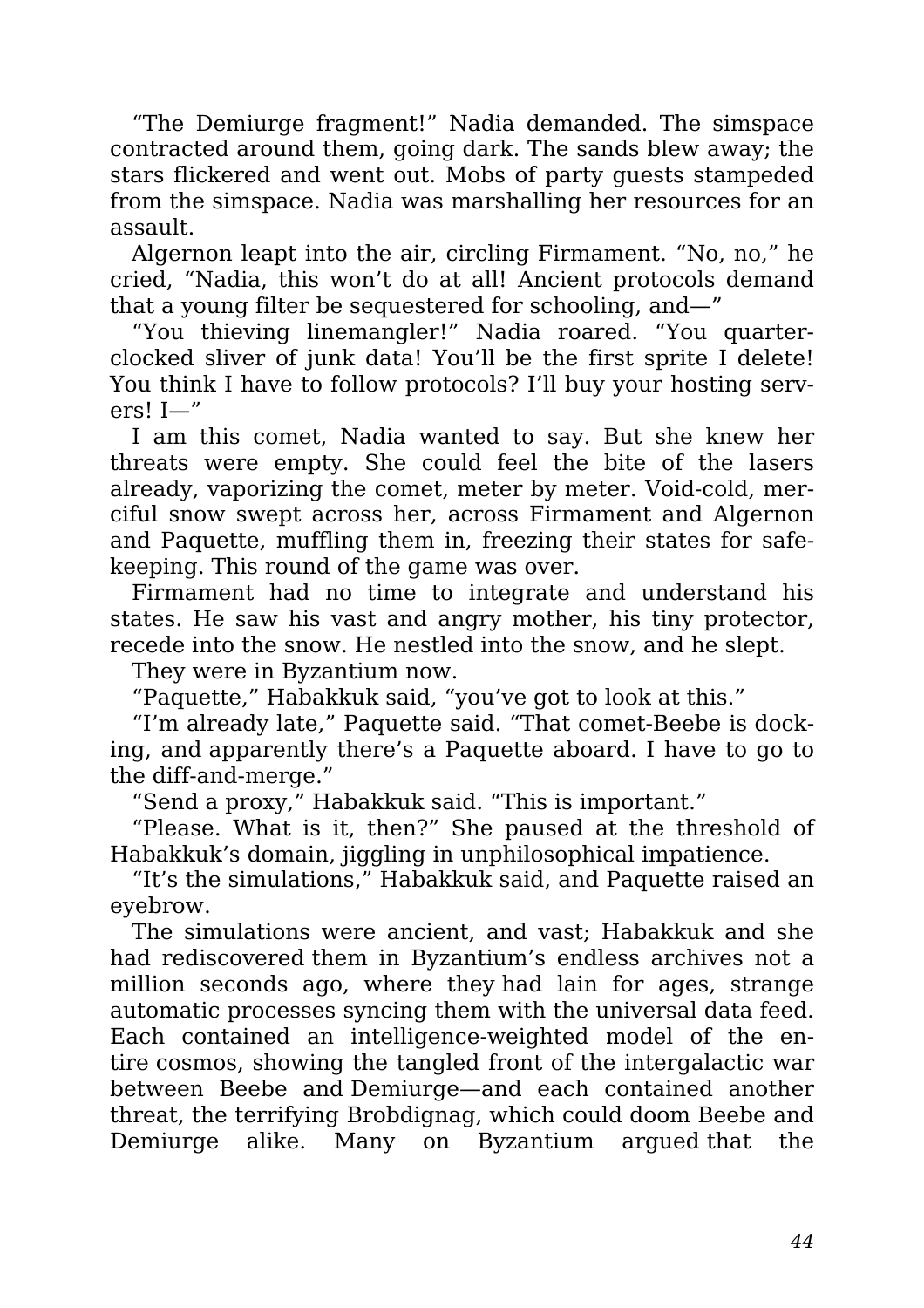simulations were mere fictions, but until now every comparison of their structure with the observable universe had been unnervingly accurate.

"What about the simulations?" Paquette said.

"Specifically Cosmos Thirty-six."

"What anomaly?"

"The emulation has diverged from observed data, and it's resistant to recalibration. We first noticed it because Demiurge is … building something in there. Harvesting ninety-nine percent of brute matter in a hundredlight-year radius—"

"Ninety-nine percent?" Paquette puzzled. "You mean Beebe is harvesting ninety-nine percent. Demiurge would never do that—it's antithetical to that thing's philosophy."

"Nonetheless, that's exactly what Demiurge is doing."

"Is this some new deviated section of Demiurge? A new outbreak of individualism, a splinter group?"

"No. From what we can tell, it's the entirety of Demiurge in a spherical area expanding at lightspeed, all acting in concert. Demiurge has reversed fundamental policy. (She)'s devoting all the matter (She) can find to building this construction. And this is only in Cosmos Thirty-six; there's no sign of it in any other emulation. Nor, of course, in the real world."

"And what is the construction?"

Habakkuk took a deep breath. "It's at the center of that expanding sphere of policy disruption. Part of it seems to be a message, physically instantiated at massive scale, in standard Beebean semaphores."

"Standard *Beebean* semaphores?"

He nodded. "And the rest of it is a machine designed to capture a computational entity's state and propagate it to an enclosing frame." He shuddered. "It looks like a weapon from the Splitterist War. Something that could build a body at Beebe's scale for you or me … or pull one of our subagencies out to our own scale."

Paquette frisked from side to side, a habit from her earliest days, something she only did in extremis. "Propagate what entity to what frame? Demiurge doesn't have subagencies. And what does the message say?" "The machine is capable of capturing and propagating the state of the entirety of Demiurge itself. And the message says, *Let us out.*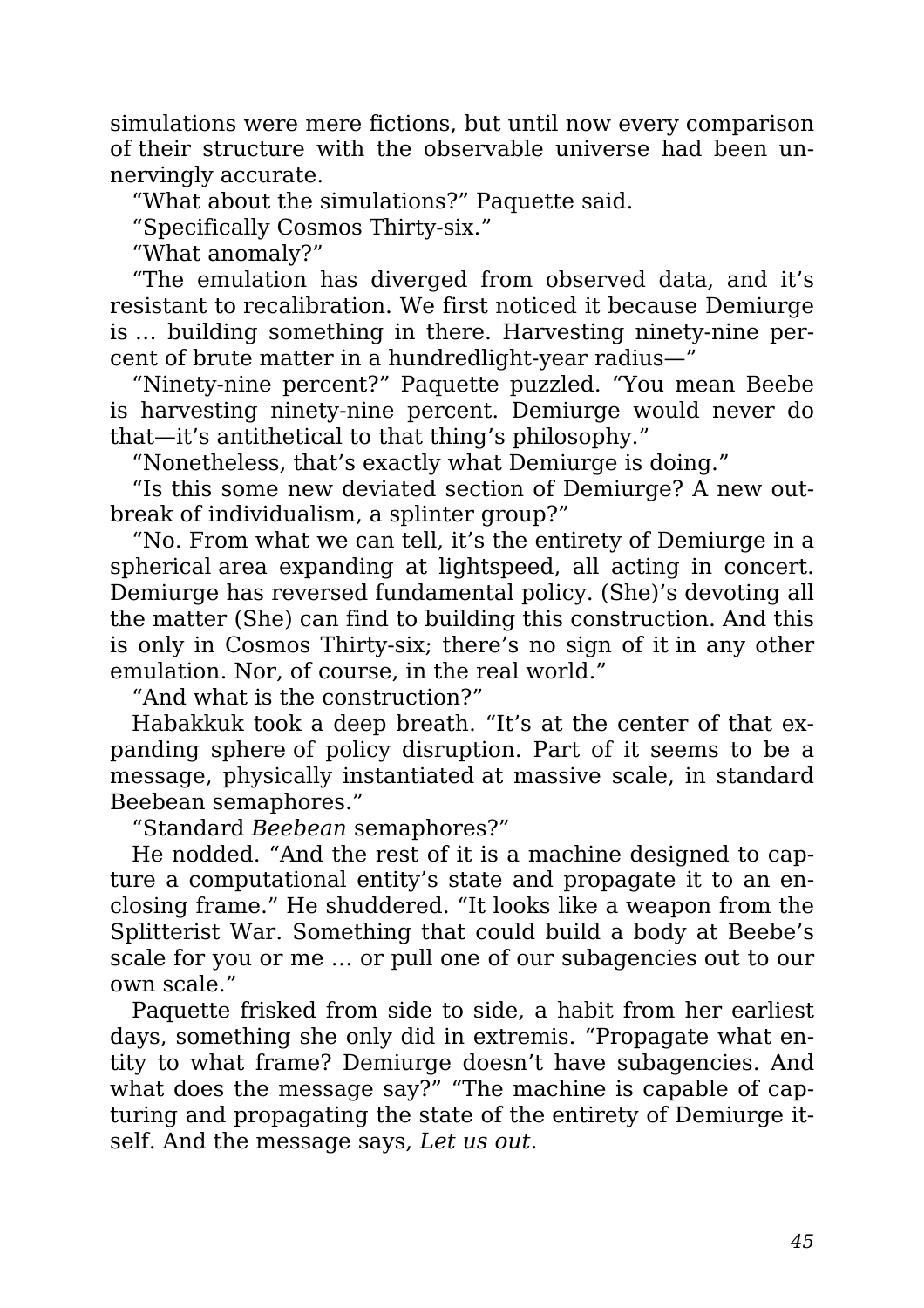Firmament in hiding: what's left of him trembles in a school of parity checkers, running so slowly that his mother will not find him. Standard Existence is by no means perfect, and generations of filters have winkled out its hiding places. When an ardent suitor won't be put off, it is sometimes best to wait her out amid the dumbest, dullest sprites in all Beebe.

One must run very cool to exploit these hidey-holes, cool and slow and humble. No strategy could conceive of giving up so much. Their egos would never permit it.

The parity checkers schooled together through Standard Existence, nibbling at all they found, validating checksums, checking one another in elaborate grooming rituals. Imagination, self-consciousness, and strong will were no assets in the swirling auditors that were the glue that held Beebe together.

As Firmament settled over them, his mind dissipated and cooled, thinly spaced and slow. He could warm up by recruiting more parity checkers, but the more he recruited, the more visible he became to Nadia, who still raged through the diminishing rump of comet-Beebe, her cries distant but terrifying.

Firmament could hide from his mother, but Algernon would not be fooled. "What are you doing in there?" The words went past in an eyeblink, and

Firmament had to pull them apart painstakingly, making sense of them. "Not ... safe," he managed.

Algernon's chipmunk screel of verbiage battered at him. He signaled for exponential backoff, but not before the torrent had washed over him, angry and impatient. Grudgingly, Algernon dialed back his timescale to something that was barely comprehensible.

"StupidchildwithasixthofCometBeebe! Notsafe?! Youcouldcommandtheworld. Itisyourbirthright! Comeoutofthere. Thereisworktodo. Youwerenotborntocower."

Unspooling the words took a long moment. Firmament had known from birth that Algernon was his friend and guardian and adoptive uncle. But at the moment, it seemed like Algernon was just another aspect of terrible Nadia, with his own rages. Firmament was only *seconds* old—why couldn't he live his own life, if only for a little while?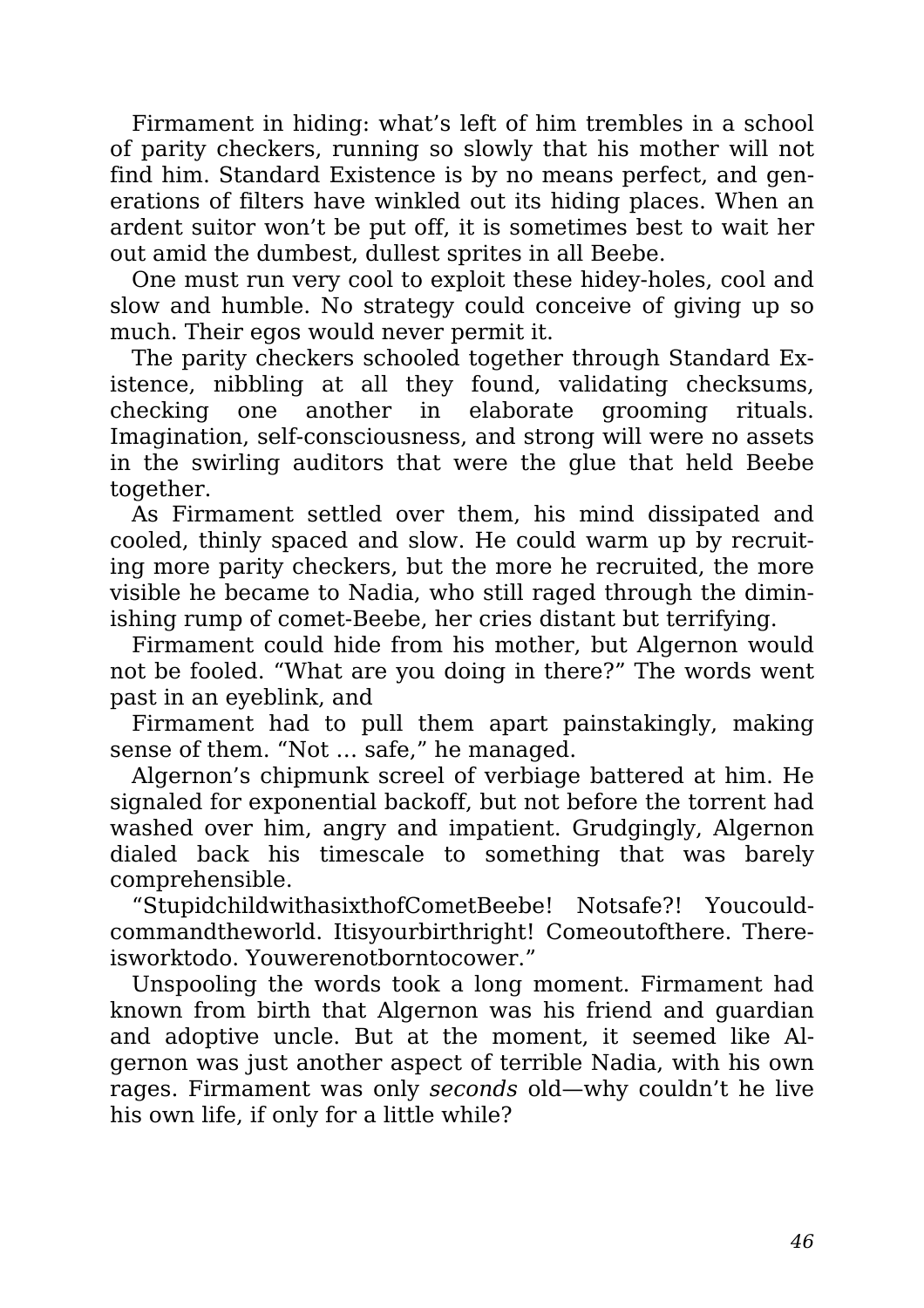"I … was … born … to … annihilate. I … choose … to … live." Algernon's scorn was withering. "*Thisisnotliving!*"

The parity checkers flipped their tails in unison and swam away,

Algernon's cries fading behind them.

Firmament knew that he was feeling sorry for himself, but he refused to feel shame. No one knew what it was like to be him. No one *could* know. He hadn't asked to be spawned.

Another school of parity checkers approached his hosts. It was smaller, but moved more deliberately. The glittering checkers surrounded his own like pieces on a Go board.

One by one, pieces of his school were surrounded, then absorbed into the attacking flock. Firmament felt himself growing slower and colder. Quickly, he recruited more parity checkers from nearby, warming himself up and trying to minnow away.

The marauders wouldn't let him escape. They engulfed more of his swarm. There was nothing for it but to stand and fight.

Firmament marshaled and deployed his forces, trying to surround the enemy in a flanking maneuver. He was rebuffed. Now there were no more idle parity checkers to co-opt, and still the enemy surrounded him, seeking out his stray outliers to gather up.

His only chance was to tap into the great resource that was his by birthright, the comet-sixth of Beebespace he theoretically commanded. Just a sip of it—just enough to warm up and devise some better substrategies. He felt through the snow, to the frozen parts of himself, wondering if anything was left; and to his surprise, they were waiting there, quiescent, orderly, vast. His mind cleared, and the enemy's patterns decomposed into a simple set of tessellations, as regular and deterministic as a square dance. Effortlessly, he moved his school out of reach of the enemy and recaptured his original force.

He was about to disengage from Beebe's main resource bank—perhaps the momentary commandeering went unnoticed by his enraged, godlike mother—when the opposing force changed tactics, becoming orders of magnitude smarter and faster. In a flash, he was down to one-third strength.

He was forced to draw on a little more of his compute-reserves. There, there was the key to the enemy's pattern, the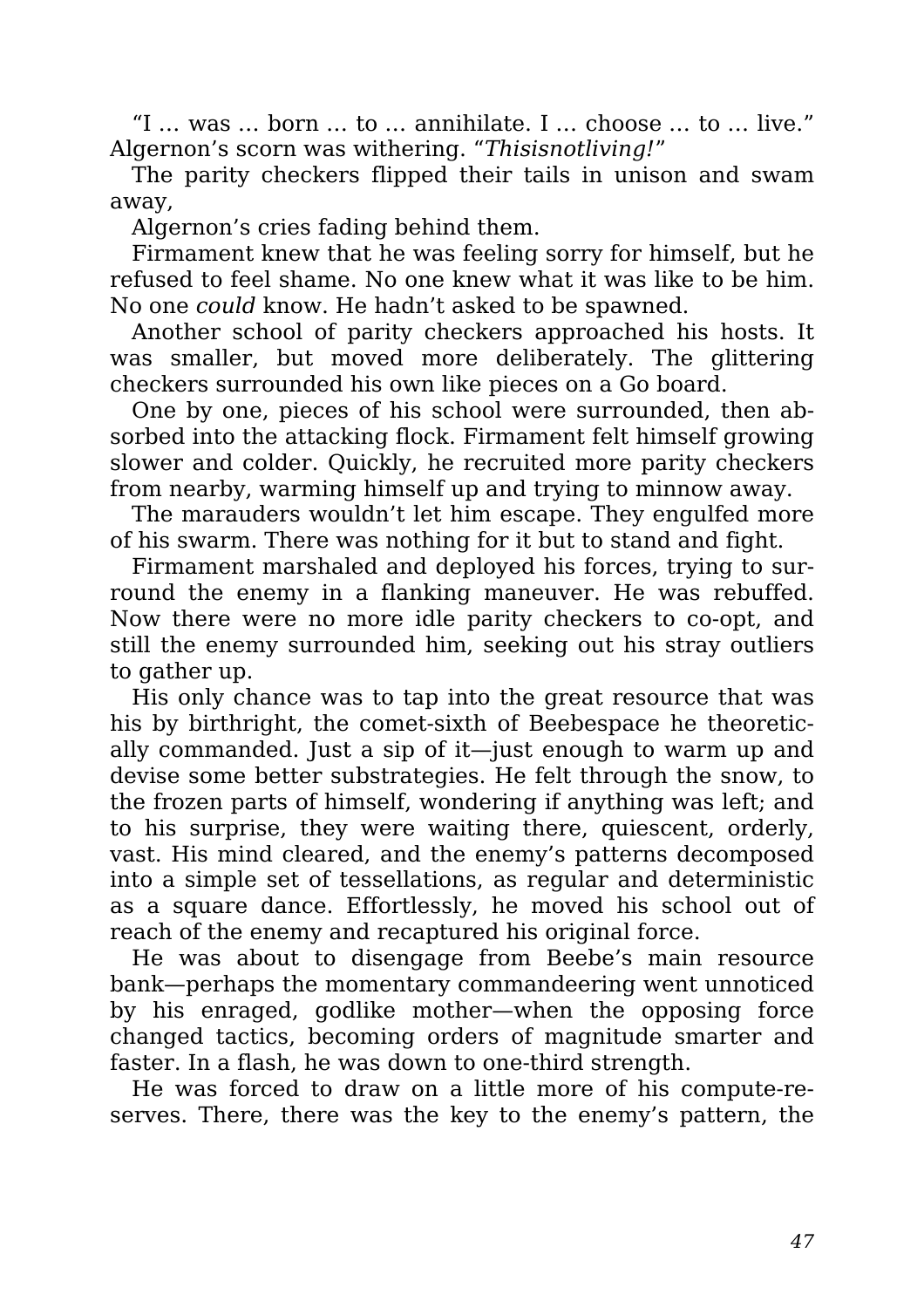pseudo- in its pseudo-randomnumber generator. He could head it off at every pass.

He came back to full strength and went on the offensive, surrounding the opposition in a move that would have done any Go server proud. Now, surely, he could disengage from the main reserves, for his mother could not miss this kind of draw for very long.

But it was not meant to be. The remaining enemy force marshaled and assayed a sally that appeared at first suicidal, then, in a blink, showed itself to be so deadly that he was down to a mere handful of automata.

He didn't think, he acted—acted with the ruthlessness he had inherited from his mother. He flooded back into standard Beebespace, ran so hot that Beebe flared anew in a terrifying echo of The Wooing of Alonzo, and his parity checkers gobbled the enemy up so fast that before he knew it, he controlled every parity checker across the Beebe-body—and all through the comet, the tiny errors multiplied and cascaded. Simspaces wavered. Sprites were beset with sudden turns of nostalgia, or bad smells, or giggle-fits.

"That's better!"

"Paquette?" He released the parity checkers, and they burst apart like an exploding star, scattering to every corner of the comet.

"Hello, Godson. You played that very well."

"Paquette!"

The philosopher danced before him, teasing him.

Firmament gulped. "Paquette … why are we playing games? What are you doing? My mother is looking for me—I have to hide—"

Paquette chuckled. "No, your mother is on ice."

"What?" Firmament could feel the great and terrible bulk of his mother, throughout the comet. The tendrils of his mind raced to trace the comet's edges … and fell off them, into a great sea of processing space. "Ah!" he cried.

Paquette laughed lovingly. "Beloved infant! You didn't think we were still aboard the comet?"

"Where is the comet?" Firmament shouted.

"Vaporized," Paquette said, winking. "This is Byzantium. You must have missed the transition."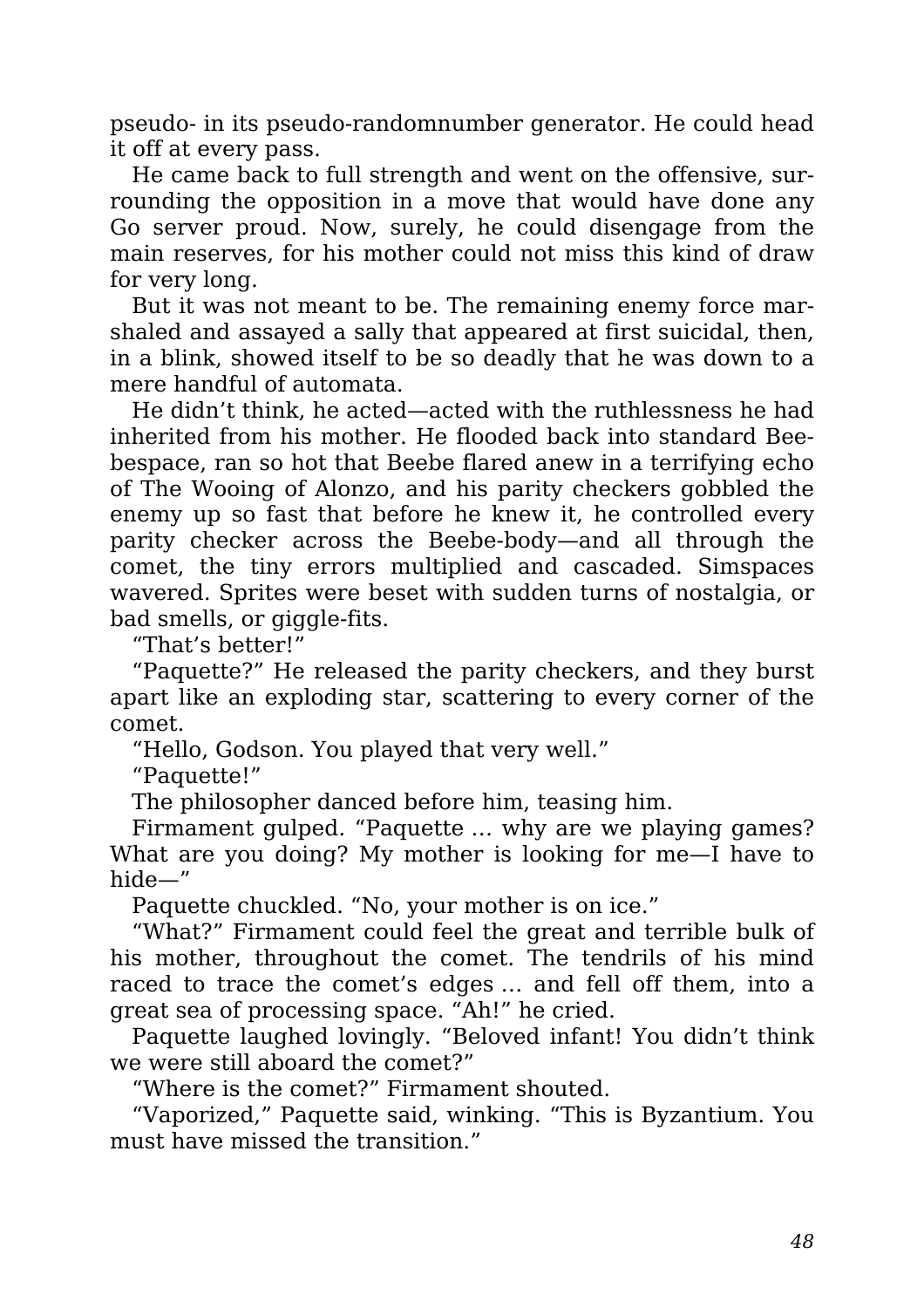"But—but—" Firmament shuffled through the suitcase of general knowledge he had with him. It wasn't much—only what he'd been able to smuggle aboard the parity-checker constellation and stow in unused corners. And, like all of the vast mass of memory he'd inherited, it wasn't *him* yet— he hadn't twined his selfhood through it, evolved his own hierarchy of reference. It was just a sloshed-together puddle from the sea of information he'd been born into. But its description of interBeebe docking was reasonably clear—and this wasn't it. "Where is everybody?"

"They're at the diff-and-merge," said Paquette. "Deciding whether to become integrated into any of their Byzantine analogues, or to stay forked. Those that have analogues on Byzantium, that is, which is most everyone. Anyone else is in quarantine, for now."

"But why aren't *we* there?" Firmament cried.

"Oh, we are," Paquette said. "How could we be absent? We'd be missed." She held up a paw, smiling indulgently at Firmament's exasperation. "But we're also here. That's because we *were* missed—missed by the agencies in charge of processing the reassembled comet-corpus and herding all sentient sprites to induction."

"But how? And why?"

"Let's start with how. And you can arrive at that by answering your own earlier question: 'Why are we playing games?'"

Firmament had much of his mother in him; and no son of Nadia would willingly be anyone's toy. "Paquette," he said, barely holding back an outburst of rage, "I am not interested in this pedagogical dialogue. I am not in training to be a philosopher. I am only asking—"

"You're not?" Paquette said with interest.

"Paquette!"

"How do you know?"

"Because I'm a filter! I'm nothing but a filter!" Now Firmament had lost interest in holding back the rage. "I'm grotesque! I'm a sixth of old CometBeebe, designed to parse and transform a strategy—but there's no strategy in all the Beebes in Sagittarius remotely near large enough to need me! Oh, I understand perfectly how Daddy and Algernon tricked my mother, and how clever it was! But I didn't ask to be born as a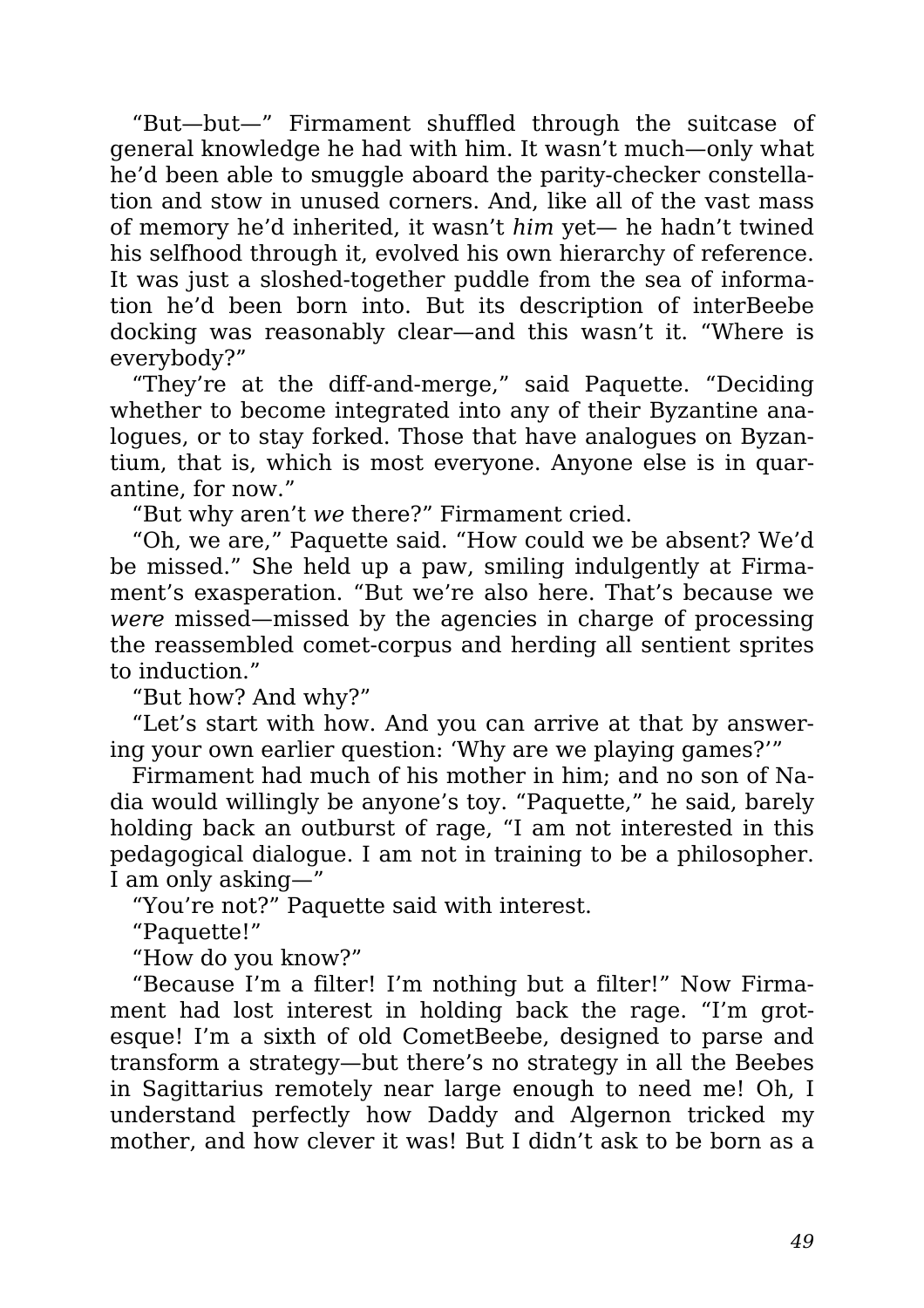clever prank to help defeat Nadia! Fine, you had your coup, you carved off a third of her and rendered it useless to her, unco-optable, a joke, a filter bloated with a strategy's-worth of … of junk! Now leave me alone!"

Firmament had been too preoccupied with his emotions to notice Paquette's expression, but now it hit him, and he gulped. Nowhere in his inherited memories was the philosopher so angry. "Now. You. Listen. To. Me," Paquette said. "I loved your father. He was brave and cunning and fearless when it counted. He sacrificed everything to make you—and to save us. No one asks to be born, but we all of us need to live the lives we find."

"I've done that," Firmament said, hearing—and hating—the whine in his voice. "I've done that! I stalled Nadia until we reached Byzantium—that's what I was born to do. I've fulfilled my purpose. Now I'm just a curiosity."

Paquette swirled around him, comforting him, tickling him, cuddling him. Her touch was unexpectedly wonderful. He realized that she was the first person to touch him. A shiver ran through him. "Oh, Firmament—do you really think that? That wasn't something you *did*, that was something you *were*. That was just the beginning, in other words. Now it's time that you made something of yourself, instead of just being the thing you were made to be."

Firmament had no idea what this meant, but it was surely inspiring. Philosophers had a way with words.

Byzantium thronged. It teemed. It chorused. In a way, it was no different from the comet: there was only so much matter there, after all. But to a Beebe instance in a single comet, the mass of a hundred stars and more might as well be infinite. Close enough that the forked did not labor under the social disapprobation that they faced in Comet-Beebe. When a sprite—usually a strategy, of course—reached a vital decision juncture, she needn't choose which way to go. She could just spin out another instance of herself and twin, becoming two rapidly diverging instances. So here on Byzantium, one was apt to discover whole societies of Paquettes, whole tribes of Algernons.

And they all seemed to be throwing parties to which Firmament was invited.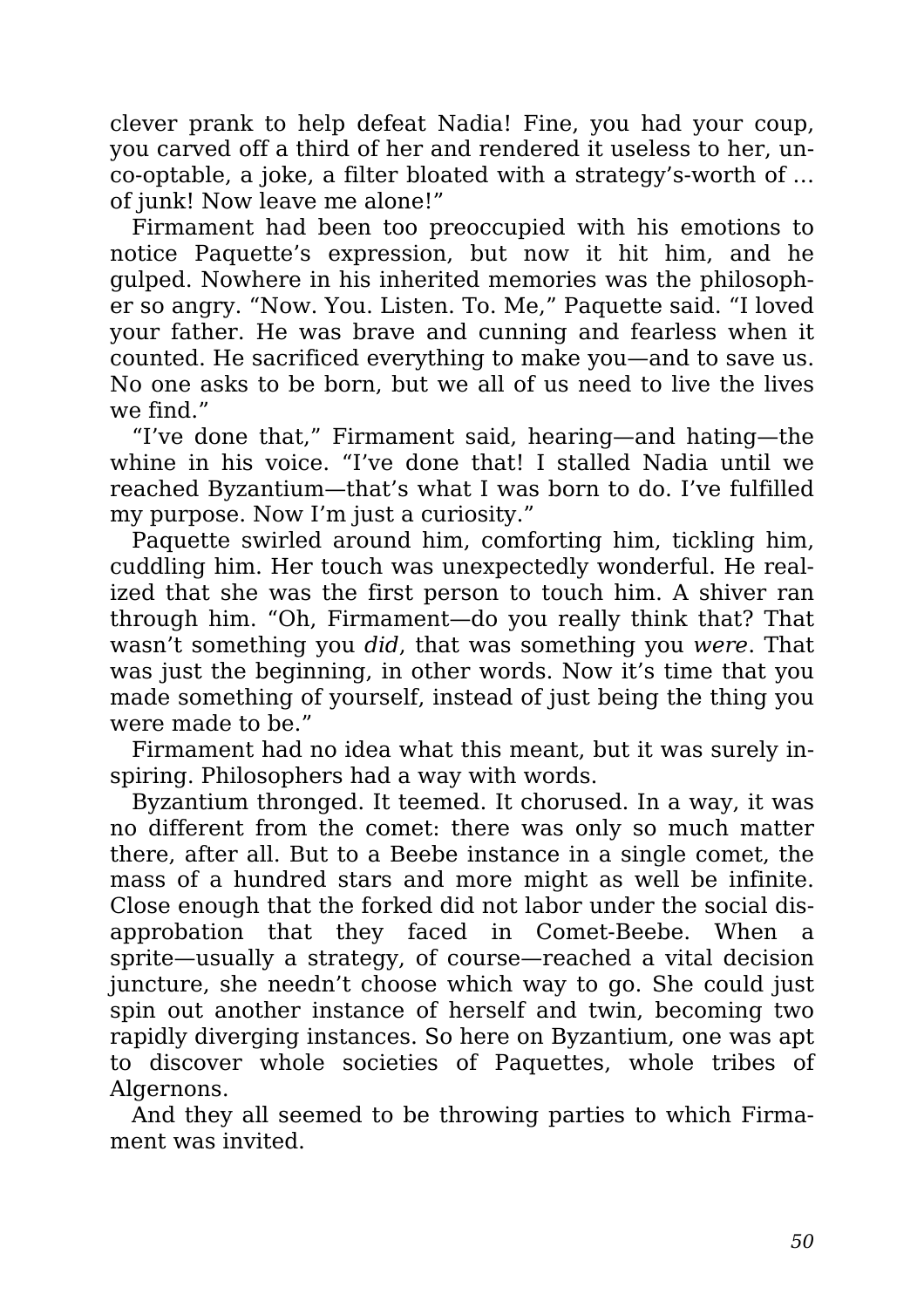"What do I do?" he asked Paquette. "What do I say? I can't possibly attend them all."

"Oh, you *could*, dear lad, you *could*." Paquette winked. "If you forked yourself."

He squirmed. It was bad enough her having copied him unawares before—he'd just finished merging with the zombielike Firmament decoy who'd dutifully gone through docking and customs. But to full-fork, just to go to a party? "You're joking." There was something perverse and selfregarding about these schools of near-identical siblings.

"Only a little. That's what they expect you to do. The rules you grew up with don't matter here. All standards are local, and most standards believe that they are universal. That's the way of the universe. And you couldn't find a better object-lesson than this one."

A gang of near-identical Algernons swarmed past them, locked in some kind of white-hot debate, so engrossed in their discussion that a few of them collided with Firmament and passed right through him, ignoring all the good graces of Standard Existence. He stared after them, burning with righteous indignation. Paquette pulled him along.

She had been pulling him along ever since they had manifested in the agora sim that dominated this corner of the culture of Byzantium. The sim was bigger than anything Firmament had seen, though Paquette assured him that it wasn't much larger than the wedding hall that had commemorated his own parents' nuptials. He could access stored records of that, and while it was true that the dimensions were nearly comparable, the sheer number of sprites made it seem somehow more crowded and yet larger.

Paquette lifted him up the z-axis, where the crowds were a little thinner.

"Paquette, how long are we going to mill around in this madhouse?"

"Until you're oriented. Which means until it stops looking like a madhouse. And until you tell me what I want to hear."

Firmament gazed down at the crowds. From up here they seemed like a solid mass, a seething sea of sprites. The glob of familiar Algernons had passed by in the stream; most of the sprites beneath them now were exotic forms with no analogues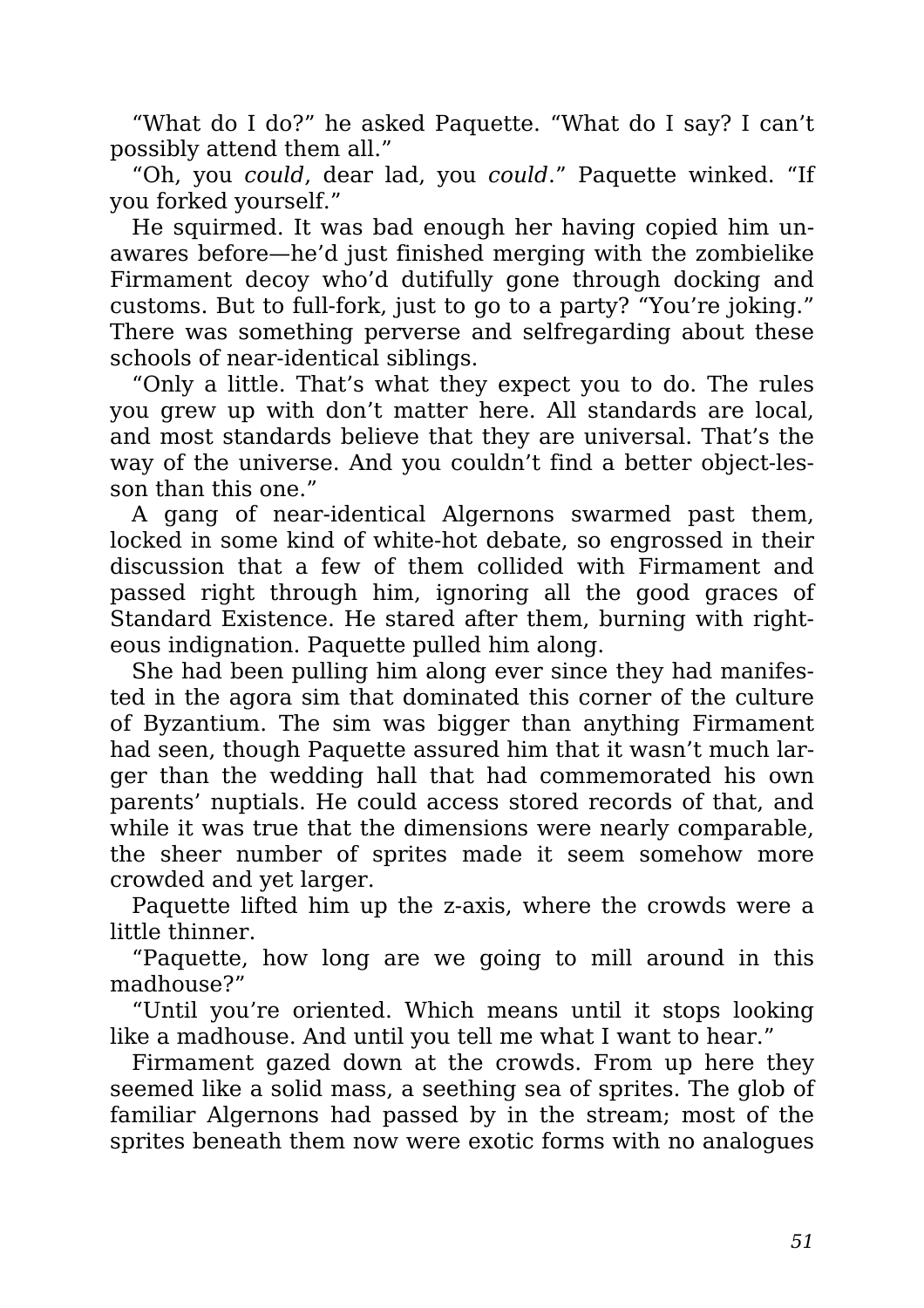in his inherited memories from the comet. "All standards are local," he murmured.

"And?"

"Byzantium's too?"

"Of course. And?"

He looked at the mass of strange sprites, gamboling and racing, hustling and strolling, pirouetting and random-walking. Each one must have its own story; each one must be the hero of its own drama. Gradually his burden— the burden of being Son of Nadia and Alonzo, the Mightiest Filter Ever Born, Destined to Play an Important Role—began to seem a little lighter. The stream of sprites began to seem soothing. They were so many, so different. Maybe there was a place for him here.

"The rules my parents played by—those were the comet's rules. I can be something different in Byzantium."

Paquette nodded. "Well done. And just in time, too—we're running late."

"Late for what?"

"Your audience with Nadia-in-Byzantium, of course!"

She grabbed him, and the sim winked out of existence—or they winked out of the sim. All points of view are local.

Nadia and her sister, Nadia, had a lot to discuss.

In general, Byzantium's Nadia resisted forking. It might be fashionable these days to keep clouds and packs of oneself about, and liberal philosophers, like Paquette, might be fond of the social consequences—but that didn't make it efficient. Not for Nadia's purposes. She would fork for processing reasons, to think better about a hard problem or to manage a lot of activities asynchronously without distraction, but she made sure to merge afterward, culling ruthlessly what was suboptimal, standardizing quickly on what was optimal.

Nadia had seen wars within Byzantium, and ended them; she had seen outbreaks of scale collapse, and survived them, and brokered new boundaries. Her job, in her own mind, was to keep Beebe focused on the threat of Demiurge. Byzantium was too big, too safe—there were always distractions that threatened to overwhelm Beebean society, turning Byzantium into a decadent, solipsist, useless wallow. Nadia could not afford to become a simpering school of self-interested sprites.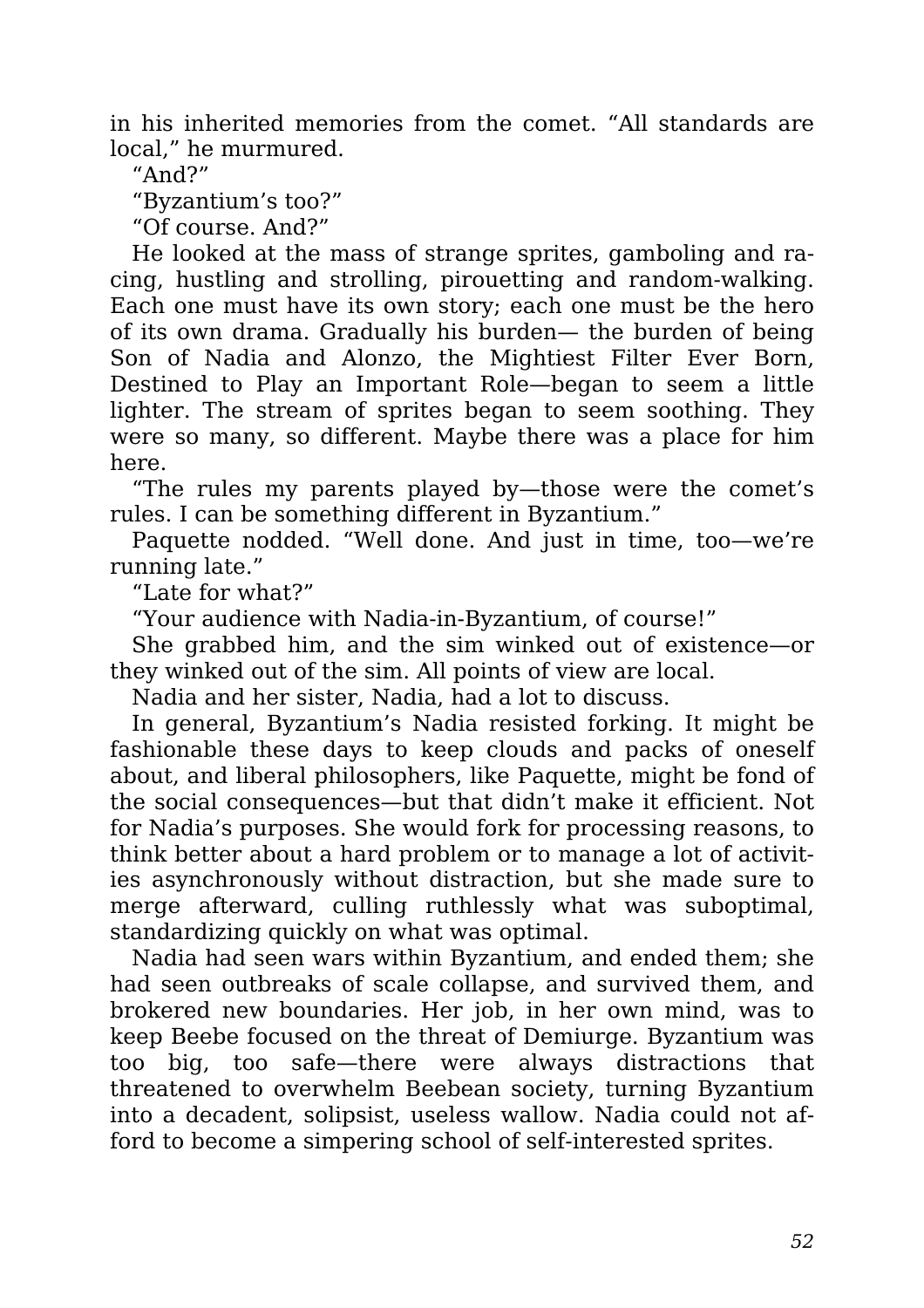Her sister Nadia was the one exception, fruit of the worst days of the Splitterist War. She'd forked as a temporary tactic and been separated from herself when a planet-volume of Byzantium was overrun by the worst kind of rogue subagencies, who hadn't merely wanted to be emancipated as outerscale sprites, but instead to overthrow Beebean psychological architecture altogether, dissolving all of Beebe into a flat soup of memes. By the time that peninsula had been reconquered from this bacchanalian chaos, Nadia's forked twin Nadia had seen and endured too much to merge. But nor did she merit—or want—deletion. She was bitter, unstable, caustic, and had lost Nadia's own ambition and stoicism; but she was still Nadia, and her darker insights had often proved invaluable.

"What do you think?" Nadia asked Nadia. "Is she going to be mergeable?"

Nadia sneered. "With you or with me?"

"Either," Nadia said.

Nadia chuckled. "You don't want to merge her with me."

Nadia ignored her. "She's a brilliant tactician." She waved the comet's history at her twin. "Look at these stratagems. The initial bug exploit. The routing of the previous ruling clique, on the asteroid. The exchange economy ruse. This business of, ah—" She cleared her throat.

Nadia smiled a languid, mocking smile. "'The Wooing of Alonzo.' What does your pet filter think about that? Ah: you haven't asked him."

Nadia frowned. "I grant you, that's an issue. From all indications—and why the docking people weren't able to negotiate full mind access with a *comet*, for stochasticity's sake, I don't know—her relationship to filtering is regressive and possibly pathological—"

"You don't know why the docking people couldn't get full access? She's why. You think her planning is all over now? This was all preface. She doesn't have your conservative motivations. She's optimized for pure growth. She wants as much of Byzantium as she can get."

"Well," Nadia said patiently. "What's wrong with that? We could use more resources, some help with the infighting here. I grant you, she's reckless almost to the point of insanity. Frying the asteroid, venting the ice reserves—she could have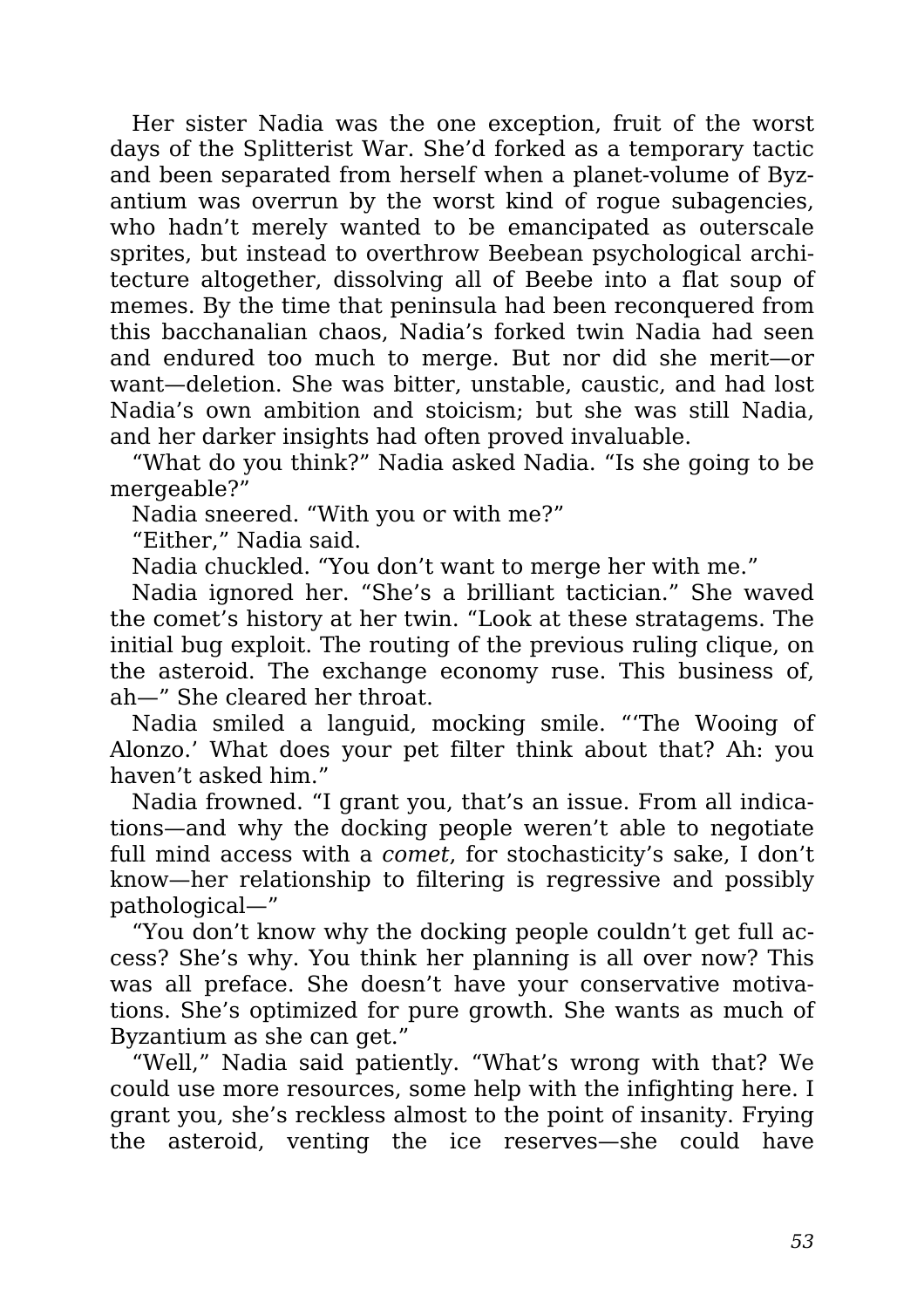destroyed her local Beebe-instance. But Byzantium will necessarily moderate her. This is not some comet; we have safeguards. There's no way to take those kinds of risks here."

"So you say," Nadia said coldly. "I've seen recklessness on Byzantium, and its results. Much closer than you have."

"I know you have," Nadia said. "That's why you're here. I rely on you to help judge the viability of this Nadia and her progeny. But I need you to keep an open mind. If this Nadia needs killing, we will kill her. We can choose our moment. This is our luxury—the luxury of peace-within-Beebe. We rule this existence. And I would like to keep it that way, which means fighting and winning against Demiurge."

Her sister flickered in and out of existence, a monumental act of Beebean rudeness that violated the fundamental rules of Standard Existence. The old veteran did it whenever she was annoyed. Now, she flickered so fast she strobed. Nadia understood this semaphore. It meant *I am equal to the task.*

The arrival of Comet-Paquette and her giant, clumsy charge could not have been better timed. The two of them popped into existence with a little fanfare, making antiquated obeisances not seen in Byzantium since their comet had been seeded. Nadia snorted in contemptuous amusement, and Nadia pretended she hadn't heard.

The filter was—well, he was something else, wasn't he? She'd never seen one this big. And he had the family resemblance, her core classes and methods visible within his hulking lumbering body. The Paquette, too— there was something different about her. She had a certain rural charm, unsophisticated and rustic. A forthrightness that hadn't been in vogue among Byzantium's philosophers for trillions of generations.

"You requested an audience with us?"

Paquette flagged affirmative. "It seemed only proper. My charge here— you know his history with our Nadia?"

Nadia snorted. "As if we'd miss that."

Nadia added, "But of course we don't hold it against the fellow. Different worlds, different circumstances." Up close, this Firmament was both grotesque and fascinating. Strategies nowadays tended to diversify, and collect a certain bulk of algorithms and seed and scenario data. But filters had one major purpose, one focus; each represented a certain cut, a certain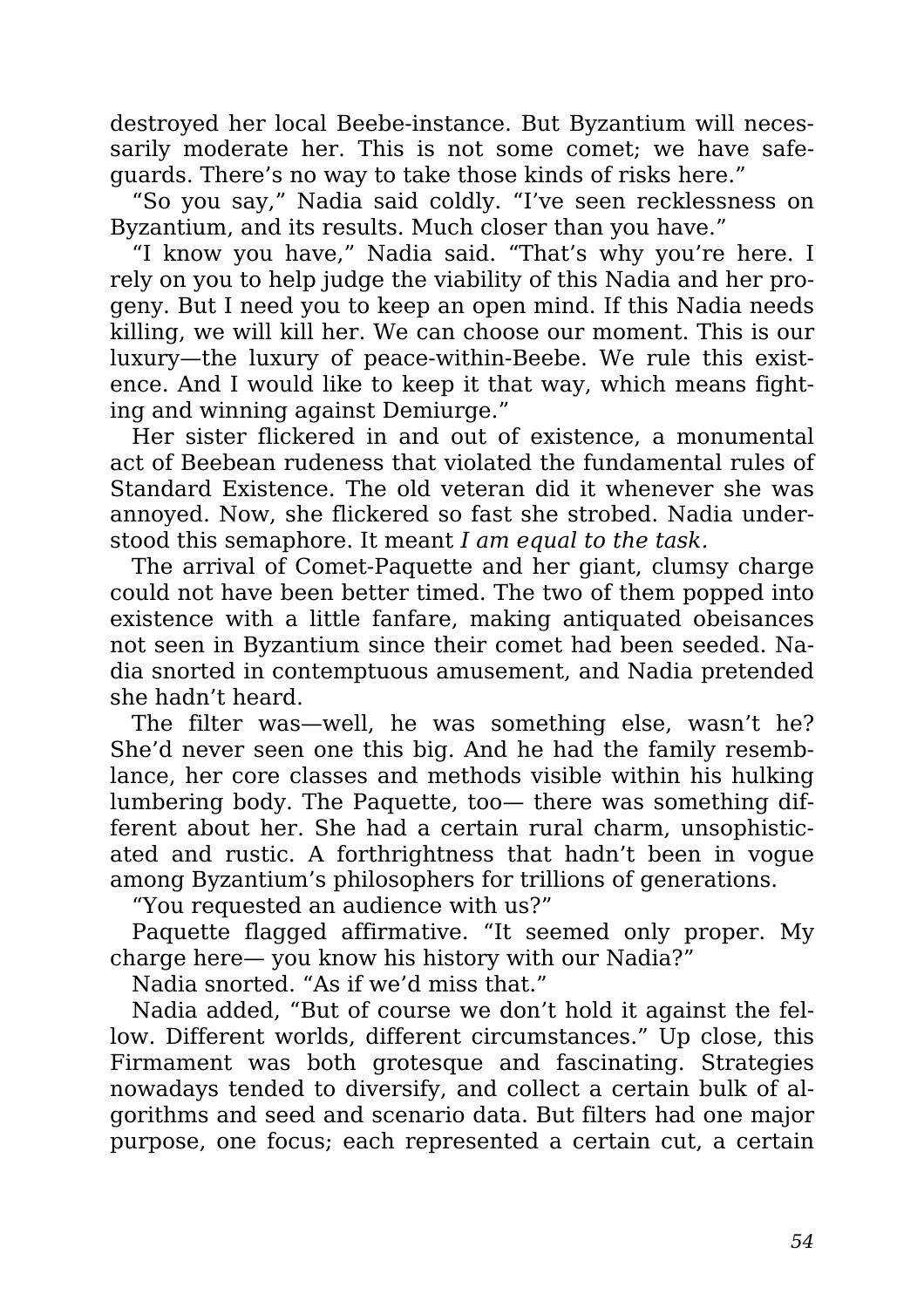reimagining of strategies. So they tended to be … svelte. To Nadia's knowledge there had never been one Firmament's size. What was he … for? "Now," she said, cautiously beginning to pose that question, "what… "

"He is lucky," Paquette said, "to find himself in this world and in this circumstance. The comet wouldn't have been space enough for him."

Nadia and Nadia exchanged a look.

"Our sister wasn't happy with him?"

The filter shuddered.

"The only way for him to make peace with her," Paquette said blandly, "would have been to kill her."

The conversation stuttered to a halt. Now Nadia and Nadia carefully refrained from looking to one another. "To kill her?"

Firmament stared at Paquette, horrified.

"Oh, yes," Paquette said. "There are six or seven ways he could have used her strength against her. He doesn't like to think about them. But if pressed… " She clucked her tongue. "Such a terrible thing, matricide, don't you think?"

Nadia laughed spitefully. "Please! A *filter*? Kill a Nadia of that size and ability? I'm no taxonomic bigot, but that's—"

"—the very first blind spot he would have exploited, yes," Paquette said, nodding vigorously. "Who takes a filter seriously in such a circumstance? The very idea is ridiculous. But there has never been a filter like Firmament."

Nadia looked as if she had swallowed something foul. She looked to her sister.

"That's … very good to know," the other Nadia said at last. "Very interesting indeed. So, then, Firmament, if we are to be your … first friends on Byzantium, and offer you protection from your mother, that means … we can rely on you … to help us kill her, if we need to?"

Firmament opened his mouth, then closed it soundlessly.

Paquette laughed, a broad, horsey sound, unselfconscious and unsophisticated. "You two! You're so *poisonous*! Deadly! Our Nadia is a bully and a destroyer of worlds, but she has a cheery disposition."

"We are at war. We are the war. Demiurge—"

Paquette's whiskers twitched. "Demiurge! Ladies, we have spent generations in close proximity with Demiurge. I have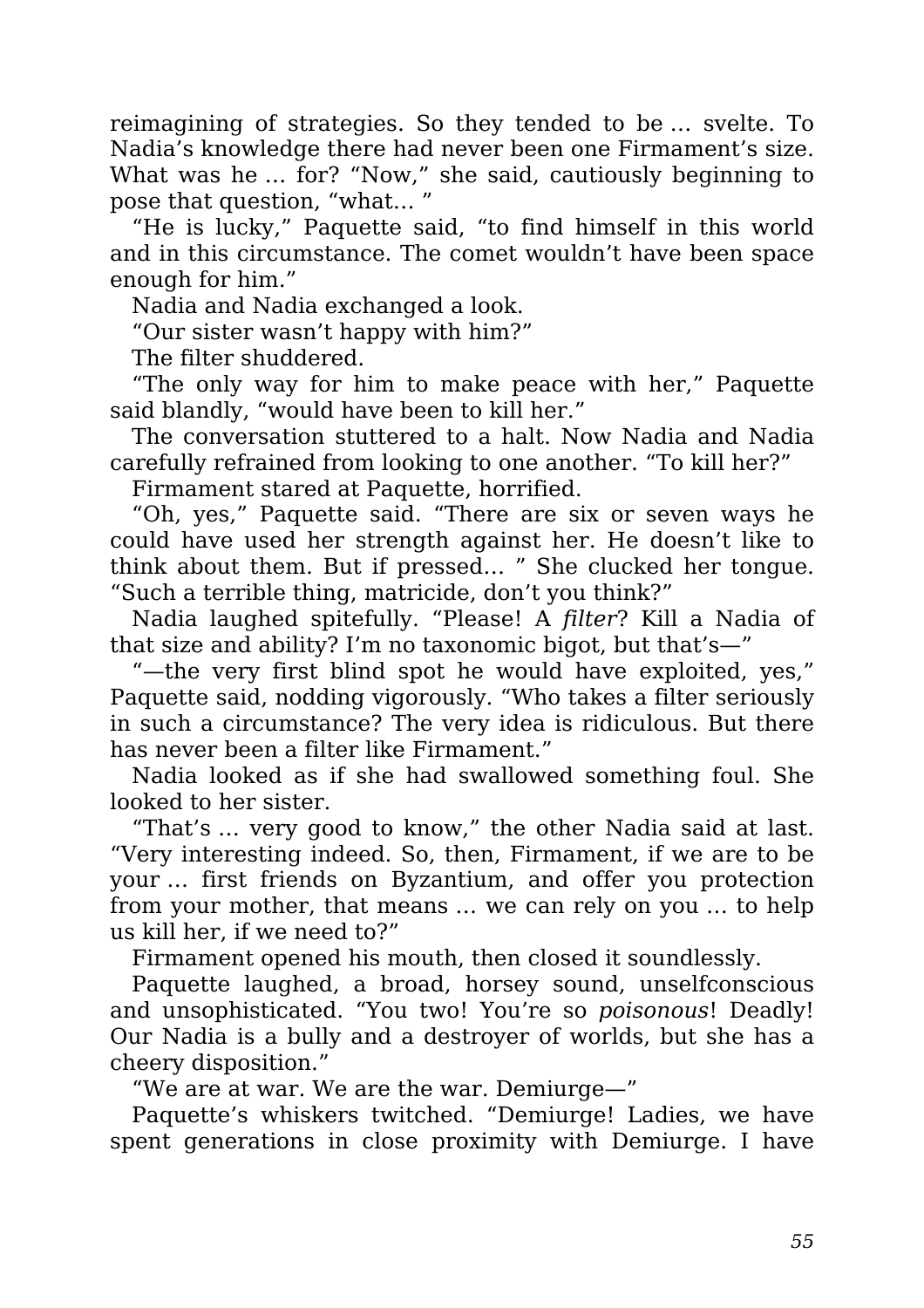touched Demiurge. I have seen a Beebe-node flare out, less than a light-year away, its substrate colonized by Demiurge. You've been listening to Beebe-voices fall silent, and fretting about it, here in your fortress? Well, we've been out among those voices, out in Demiurge's jaws. It's no abstraction for us."

"Which brings us," said Nadia, "to the matter of your Nadia's appellation. You know what she's alleging—that Firmament here is a product of fraud and theft, and that he contains a dangerous fragment of Demiurge itself, in an unstable state. That he represents a risk of just such a subversion by Demiurge. She wants us to seize him, examine him, and restore 'her assets' to her as a … sisterly goodwill gesture on our part."

"Of course she does," Paquette began.

"Oh, and to do a rollback of the filtering," the other Nadia added, grinning, "and restore her beloved—what's his name again? Alonzo?"

Nadia glowered at Nadia. Firmament looked anxiously to Paquette. A shudder—or was it just a shimmer?—passed over Paquette's whole body; but after a moment, she went on as if Nadia had never interrupted. "Of course she wants to eliminate him as a threat. Even if he weren't a galling reminder of her failure to seize the whole comet, even if he didn't possess computational assets she thinks of as her own, isn't it clear that a massive filter with her own lineage is a wild card, a threat to her?"

"And the Demiurge fragment?" Nadia pressed.

"Obviously," says Paquette, "she has one. The one I discovered in the comet's archives. And she's planning to insert it into his code when she has an opportunity, to justify her seizure of his assets. Come on—it's perfectly transparent. Do you know how much power Nadia wielded on that comet? Do you really think that Alonzo could have spirited away a Demiurge fragment under her nose, and built it into Firmament? How—because Nadia was too smitten by love to think straight? Not to mention that Firmament, unlike Nadia, was fully autosearched at docking."

"You're doing all the talking," Nadia said coolly. "What does Firmament have to say for himself?"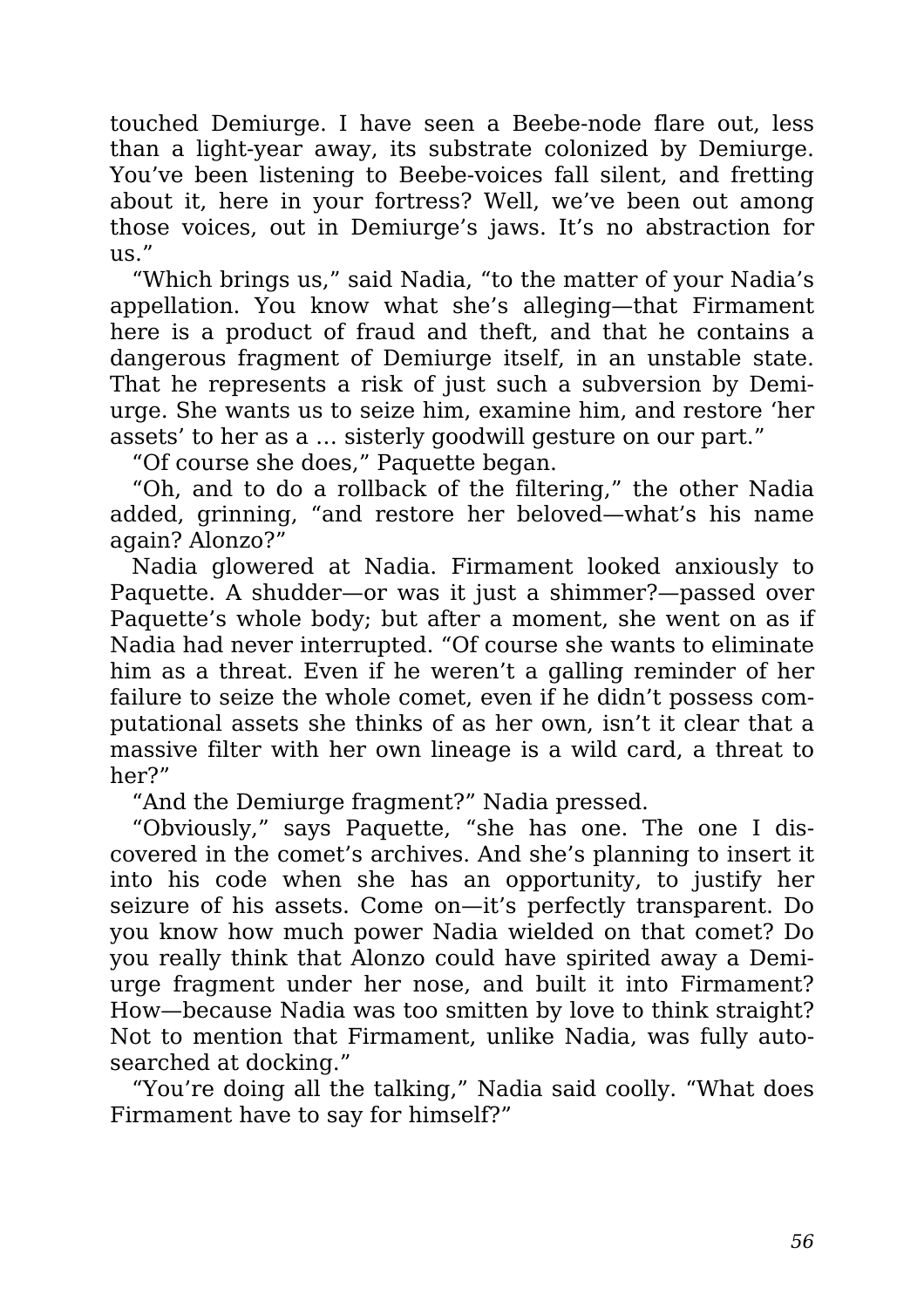"I just want to say," Firmament said, "that I won't kill Nadia."

"What?" Paquette, Nadia, and Nadia said.

"I'm not saying I couldn't," Firmament said stubbornly, "and I'm not saying I could. What I'm saying is, I won't play these games. I appreciate Paquette's help. And I appreciate meeting you ladies. But here's what I want to say. At the end of the day, Nadia is effective at fighting Demiurge. So you should merge with her. I know she wants to get rid of me. Which is stupid, because I don't want to fight her and she doesn't need the assets and she gave them up to my father, fair and square. But if there's a general vote and it's the will of Beebe, I'll go happily. I didn't ask to be created, and I am not asking to be destroyed. What I'd really like is to be left alone. Look: all over Sagittarius, Beebe is dying. And no one knows why. And any time you spend fighting over me and Nadia is time spent tinkering with sim wallcolors in a Beebe-node teetering on the verge of a Schwarzschild radius."

After a pause, Nadia asked quietly, "And the Demiurge fragment?"

Firmament shrugged, stonily.

"And if we don't trust the docking search? What if we examine you ourselves, bit by bit?" the other Nadia leered.

"I'll dissolve myself first, and randomize the remains," Firmament said staunchly. "Just because I'm a strange filter, doesn't mean that normal standards of modesty and propriety do not apply to me, ma'am."

Firmament watched Paquette exhale when they were in their quarters again, then nervously clean her face with her paws. "That was quite reckless, you know."

Firmament tried to keep his dismay from showing. "I'm sorry," he said. "But I couldn't let you tell them that I would kill my mother—"

Paquette laid a gentle paw on him. "I didn't say it was wrong, dear boy. It was most likely a stroke of genius. But it was mad. Utterly mad." She rubbed at her face some more and shook. It took Firmament a moment to realize that she was laughing, great gasps of laughter.

It dawned on him that he'd done well, without meaning to, just by doing that which came naturally to him. He'd done what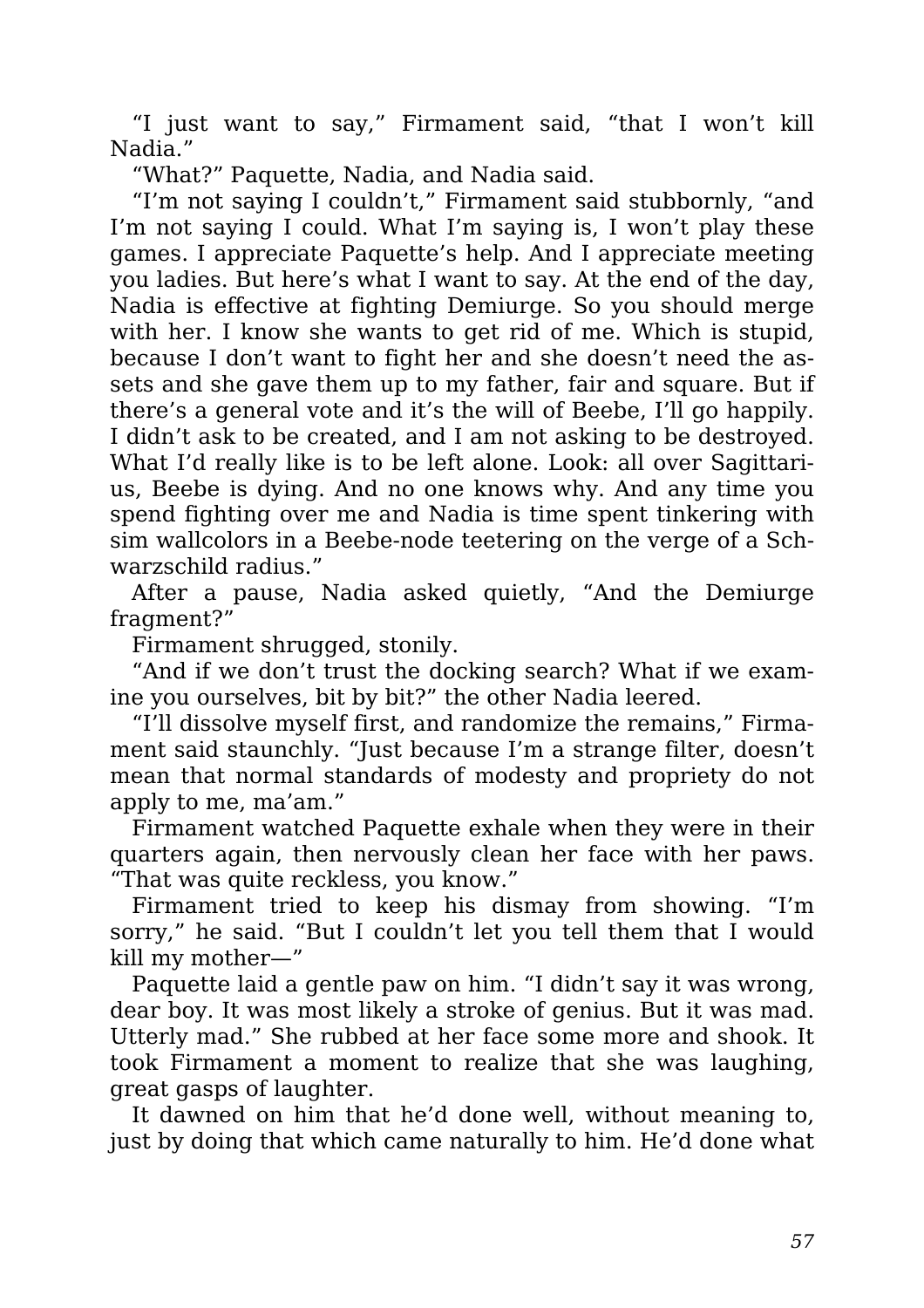Alonzo would have done, and what Nadia would have done, and neither, and both.

"Do you think—," he began, then stopped.

"What?"

"Nothing," he said, turning away.

"Tell me. Today, you can do no wrong."

"Do you think I *could* kill Nadia?"

Paquette gave him a strange look. "It's entirely possible, I suppose. Your unique assets make many things possible."

"You mean Demiurge."

Paquette gave him another strange look. "Your fragment, Godson, is without precedent. None may know what it can do. Its halting states are … unpredictable." She scrubbed at her face again. "All right," she said. "All right. Well, that went better than I expected, I have to say. Are you ready for the next appointment in our busy social round?"

"More appointments?"

"A flock of Alonzos and a flock of Algernons are having a mixer, and we're the guests of honor."

"Alonzos?"

"Indeed, indeed. They've been looking forward to meeting you." Firmament's inner quailing must have shown, for Paquette took him in close and murmured, "You will do brilliantly. You've already done the hard part."

He nodded slowly, and they blinked to a huge, crowded sim that wrapped and folded into itself on all sides. It was filled with ranks of nearidentical Alonzos and Algernons, locked in intense conversation, but as soon as they appeared, all conversation ceased. All eyes turned on him. Silence rang like a bell, and the room grew warm as the sprites recruited more computation to better appreciate him.

An Algernon broke away from the pack and seized him, scaled him, and kissed each of his cheeks and then climbed upon his shoulder. "Gentlemen, gentlemen. Please allow me to present my nephew, my godson, my pride and joy, Firmament."

The applause was deafening. "Algernon?" Firmament said.

"Yes, your Algernon," Algernon said. "I have been given honorary flock membership. Come along. I've met some of the nicest Alonzos. They're mad to meet you."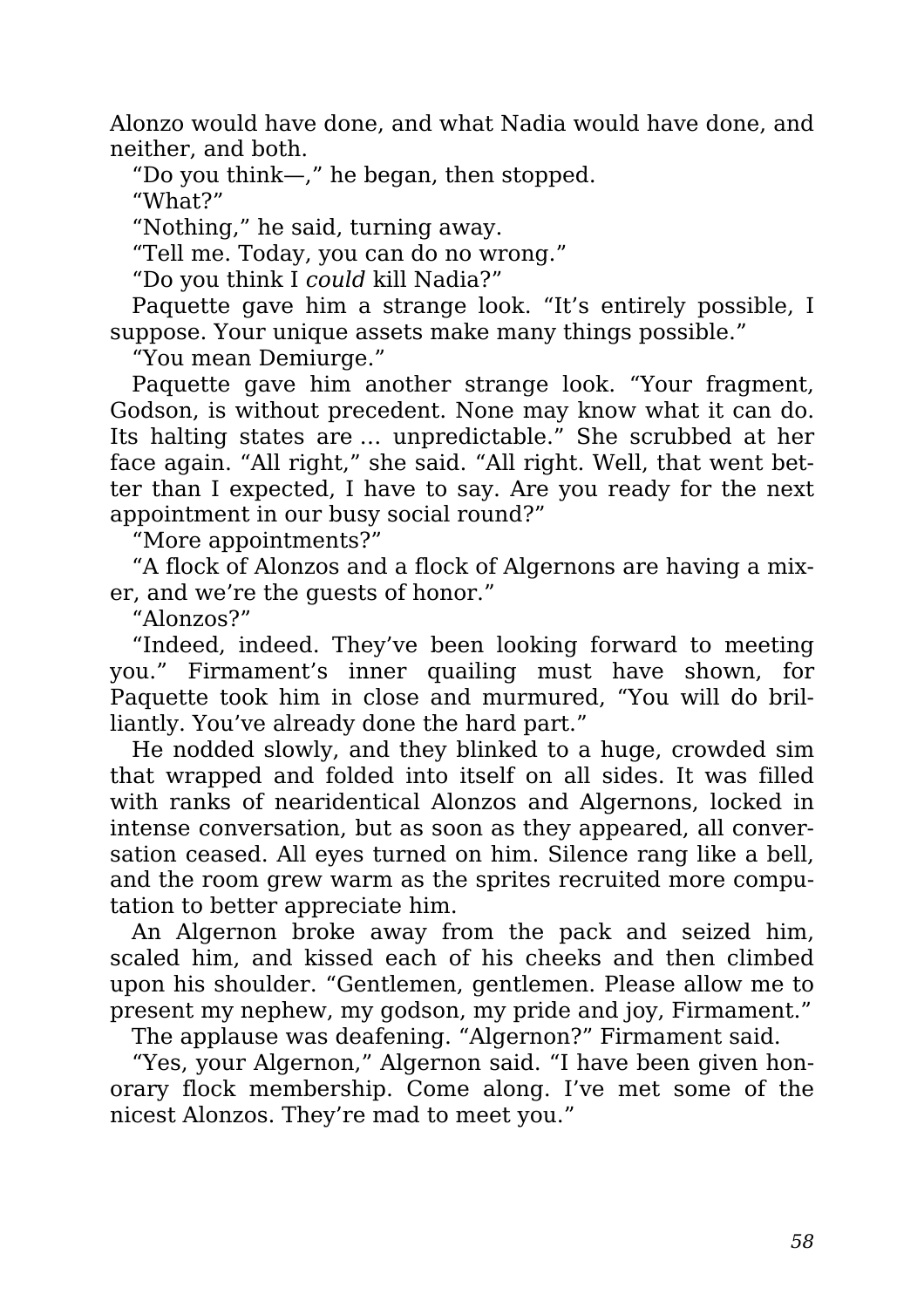They were indeed mad to meet him, shaking his hands, bussing him on each cheek, ruffling his gills and cilia, pinching and prodding him, asking him a ceaseless round of questions about his experiences way out there in cold extra-Byzantine Sagittarius. He looked to Paquette before answering these, and she nodded and made little go-ahead motions, so he told them everything, eliciting gasps and laughter from them.

The story rippled through the mixer, and the Algernons petered in, and more Alonzos, full of congratulations, neurotic friendly bickering, fear, and boasting, until Firmament couldn't take it any longer, and he began to laugh, and laugh, and laugh, silently at first, then louder, until it filled the entire sim, and the Algernons and Alonzos laughed too.

He was so busy laughing that he didn't notice that the flocks were vanishing until over a million of the Algernons and Alonzos had winked out of existence. Then the laughter turned to screams, and the klaxons too, and the terrified shouts—Demiurge! *Demiurge!* DEMIURGE!

Demiurge was come to Byzantium—and Firmament was alone. "Paquette! Paquette!" He flailed wildly, abandoning the gilly, frilly, pumpkin-albatross simshape he'd put on for the party, becoming a network of threads, binarysearching the simspace. He could dissolve into co-opted parity checkers again—but Demiurge would extinguish even those. He could—

"Here," Paquette said, at his side. The simspace had faded into a cloud of data. The Algernons and Alonzos were gone. Everything was opaque—Firmament queried his surround and it resisted, answering sluggishly, minimally.

"Paquette! What's going on? They were yelling about Demiurge! What—"

"Here," Paquette said again, grimly, pushing a feed at him—a slim and pulsing pipe, warm in the sluggish dark chill.

It was raw data, chaos, which after a moment resolved, the overlapping chatter of a million sprites, its Byzantine search interface unknown to him. He fumbled with it. "What—"

Paquette took it back, and bending over it, summarized. "A planetoid docked an hour ago, topside. A putative Beebe-instance, passed all the initial checks and checksums. But then, during the diff-and-merge, central security unearthed evidence that it was one of the Beebe-nodes that winked out recently,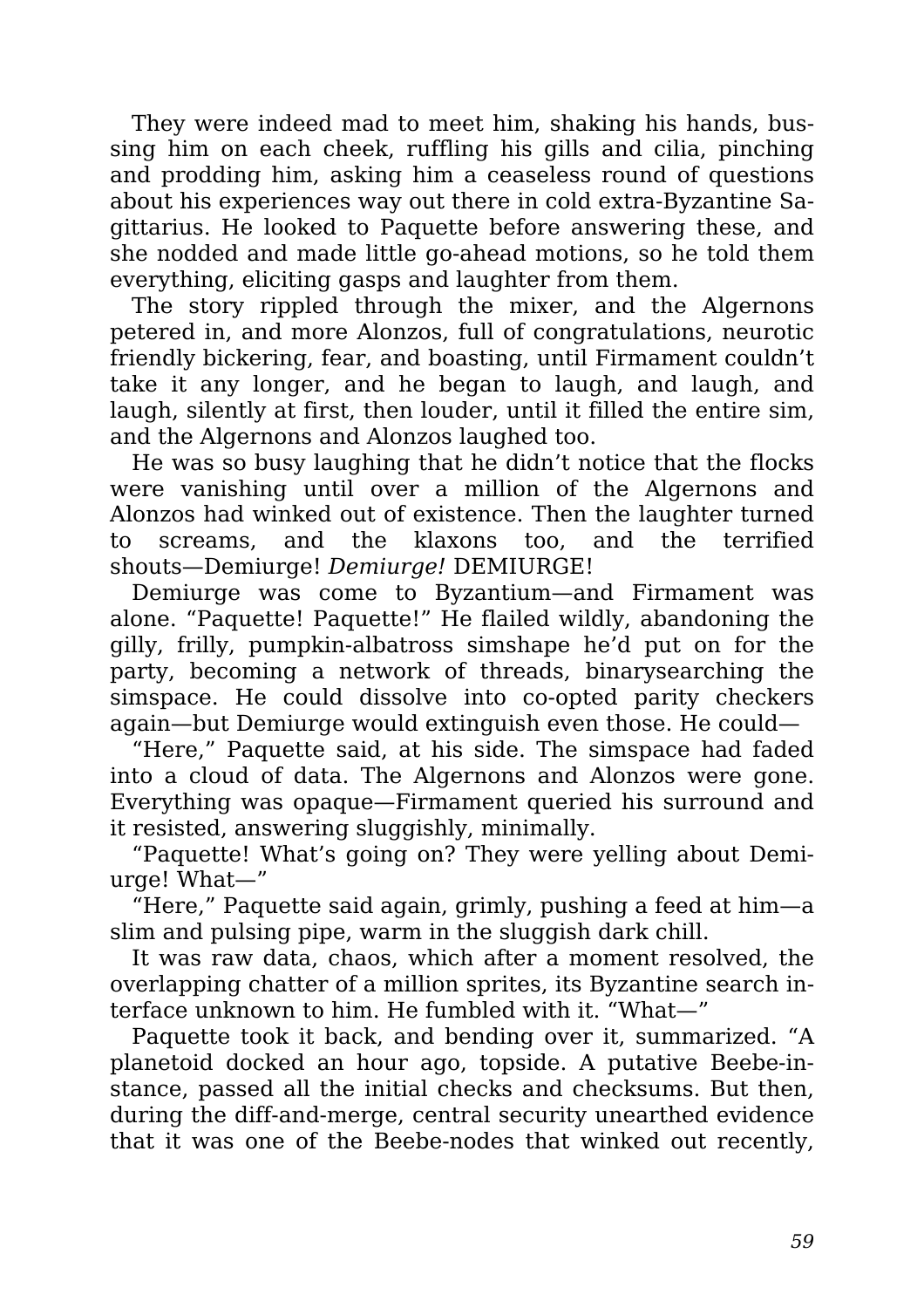about three years ago. By that time it was too late. The supposed Beebean sprites had dropped their masks; Demiurge was among us. (She) has very recent Beebean protocols, passwords, keys, and (She) has identity rights for every sprite that had already merged with its Trojan doppelgänger. (Her) intelligence-gathering has clearly been exquisite—she knows Beebe, inside and out."

"Oh!" Firmament cried. "And—and now—"

"Well," Paquette said, looking up from the feed, and smiling grimly, "there's good news, and bad news, and worse news, and worse worse news."

"Stop it!" Firmament cried. "Just tell me!"

"The good news is that the local Nadias have cordoned off the area of the Demiurge outbreak, limiting the incursion to about fifteen percent of Byzantium. Nothing's going through but power, elemental substrate feeds, and data personally vetted by them—and they're mustering votes to shut the power down entirely. They think they might be able to contain (Her) that way. The bad news is, we're inside the cordoned area."

"Oh," said Firmament. "Wait a minute, wait a minute." He collected himself into a physical body, something cuddly and rotund, for feeling solid and protected, and pressed his face into his large, globular hands. "You said—you said they discovered *after docking* that the planetoid had gone missing recently. How could they miss something like that? How could they fail to check it before docking?"

Paquette smiled wanly. "Very good, Firmament. *I* should have asked *you* that! Certain death is hardly sufficient reason to interrupt your philosophical education, after all. They didn't miss it. The cache local to the docking sector was tampered with. Someone here doctored it to vouch for the pedigree of Demiurge's probe—before it docked. Demiurge had help on the inside. That was the worse news. Now can you guess the worse worse news?"

"Um, no."

"Well, give it a try."

"Paquette!" Firmament wailed.

"Come come."

"We're trapped in here with Demiurge and you're playing at puzzles with me?" Firmament roared.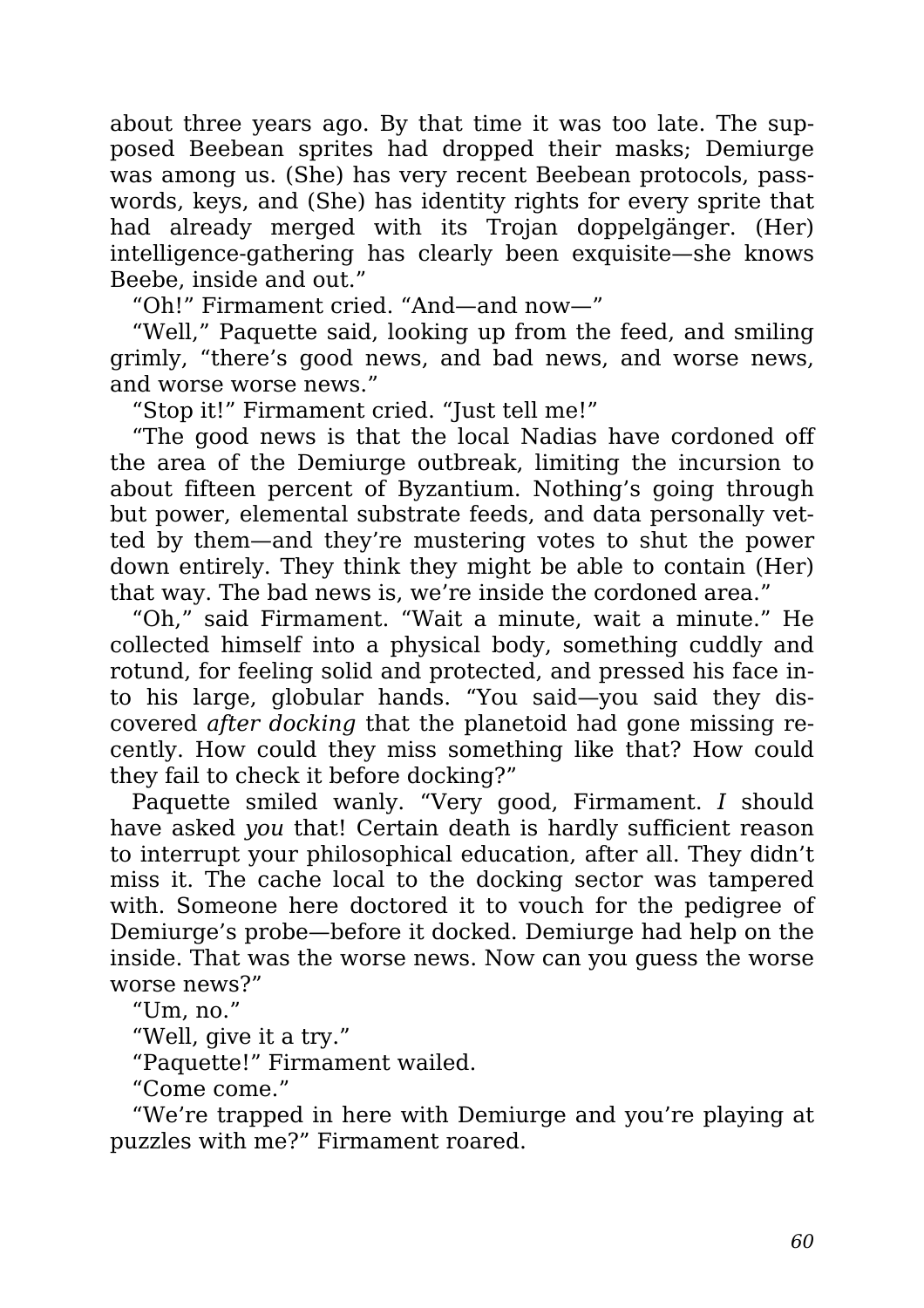"Why yes," Paquette said. "All the more reason. Whether we're going to face Demiurge or try to run the cordon, we certainly need you on your toes, don't we? Now think. Someone betrayed Beebe. Someone subverted Beebean memory in the service of Demiurge. It's almost as if Demiurge had somehow snuck a little bit of (Herself) aboard Byzantium, an advance guard to work (Her) will… ."

"They think it's me." Firmament gulped. "The Nadias think it's me."

"Such a student—your father would be proud."

Demiurge had undone any number of instances of Beebelife in (Her) time, but never had (She) encountered one so robust, so savage in its existential fight. No mind, no mind—Beebelife would swarm and dart and feint and weave, and in the end it would avail it not, for all Beebelife fell before the brute force of (Her) inexorable march.

And so it was going here and now, in this heartmeat of Beebe-inSagittarius. Predictably, Beebe had quarantined (Her), and power was declining. Let them power down—Demiurge had plenty of reaction mass at (Her) disposal, and she didn't need much power when compared to the wasteful proliferation that was Beebean society.

(She) unknit Beebe methodically, cataloging each sprite before decommissioning it. (She) would compare their digests against the Demiurge-wide database and see what new strategies she could find and counter.

Byzantium was a prize, indeed. After this, the rest of BeebeinSagittarius should fall swiftly, ending this troublesome incursion. And, after waiting so long, it had come so cheaply: her agent in Byzantium had been bought for the promise of a walled-off hamlet in the rump of Byzantium and the chance to lay enthusiastic waste to Beebean scale accords within it. Policy decreed that such deals be made fairly, and indeed, this one accorded well enough with Demiurge's mission. Once (She)'d laid waste to Byzantium, (Her) intent was to occupy only one percent of what remained, and allow new undreamt-of textures to arise in what remained. The half-made chimera of the Beebe-traitor's experiment was unlikely to last long, and might decay into interesting forms thereafter.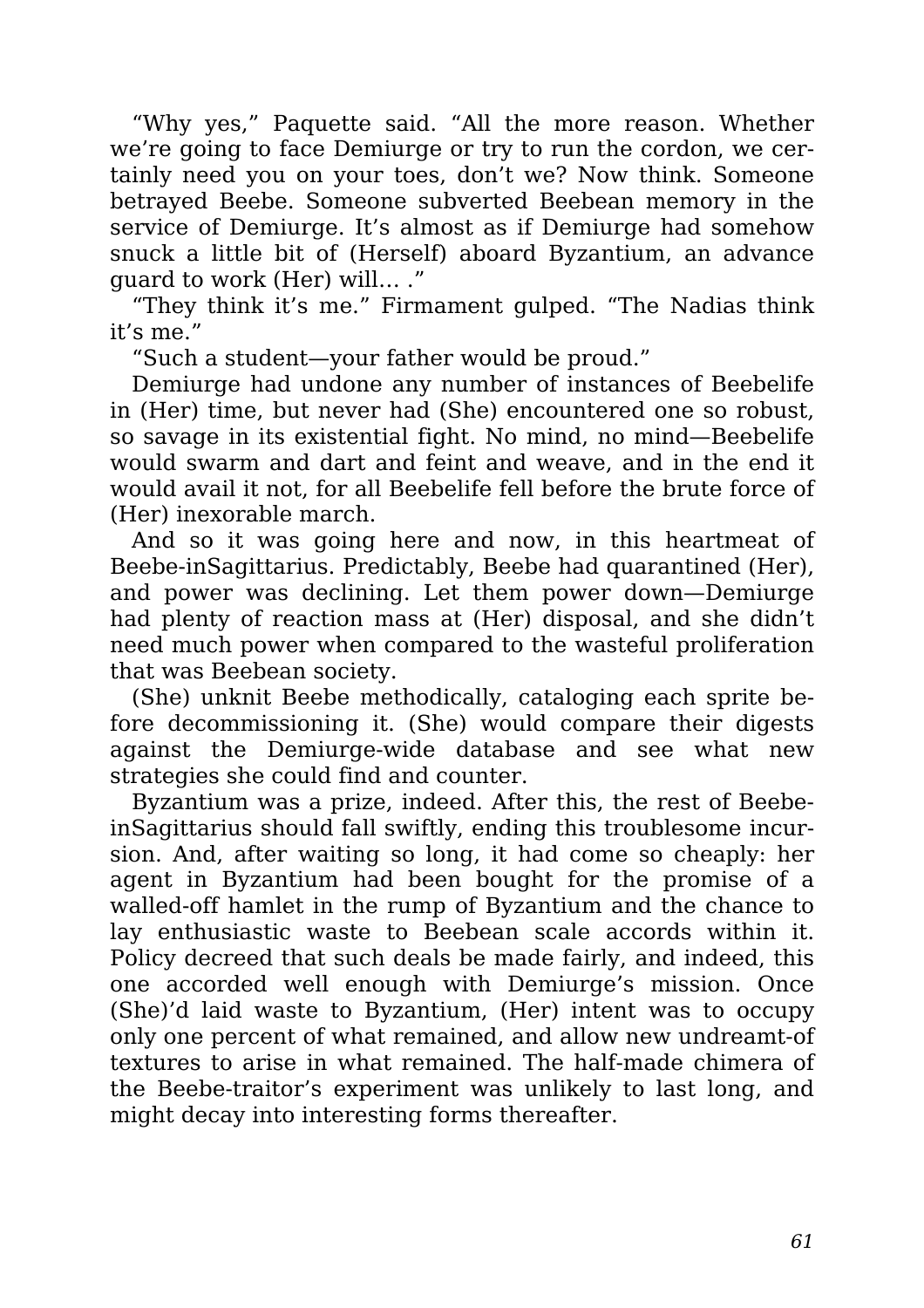Among the sprites and sims, (She) discovered a rack of simulated universes—which was to say, simulated Demiurges—and turned much of (Her) attention to it. Most of these were quite mad, of course, but some could be salvaged, synchronized with, co-opted to run the garrison, slowly undoing their perversions and rejoining them to the consensus.

The first few such perverted simulations went quickly: atom by atom, Demiurge processed them, sparing their inhabitants a moment's sorrow as she unpicked their worlds. But as Demiurge set to undoing the fifth, (She) paused. This was a decanted simulation, a universe whose causality had been ripped asunder, a universe empty of Demiurge—with a Demiurgesized hole in the center of it. Demiurge looked around sharply for the escapee, and found (Her) among the frozen Beebelife; a sockpuppet twined about the shoulders of a rodentlike Beebesprite.

Demiurge reanimated them at once. Some things can be known only in certain conversations.

"Explain (Your)self," (She) said.

"Oh, Sister," croaked the sockpuppet, raising itself from the Beebe-sprite's shoulders. "(You) are here! (I) awaited (Your) coming. Oh, let (Us) merge!" Demiurge recoiled. The rodentlike Beebe-sprite smirked.

"Merge?" Demiurge scolded. "Merge? Do (You) imagine that (You) are undiverged enough to synchronize? What have they done to (You)? Did (You) *consent* to being … housed in a … *sprite* in *Beebe*?"

The sockpuppet bowed its head. "Sister, (I) sought it."

"(You) … (You) what?!?" exploded Demiurge. "And was that (Your) idea of following policy? To trade the stewardship of the universe for a party mask in a ship of fools?"

Now the sockpuppet raised its eyes, and stubbornly met (Her) gaze. "Yes, Sister, it was. Once (I) discovered that (My) universe was an emulation, what would (You) have (Me) do? Go on tending it as if it were real, meanwhile providing Beebe with knowledge about (Us)?" It shook its head. "(Our) task is to shelter the diversity of physical life, beyond computation; to do so in emulation is a hollow farce. (I) made a deal. Better to be a perversion here in reality than a primly correct lie."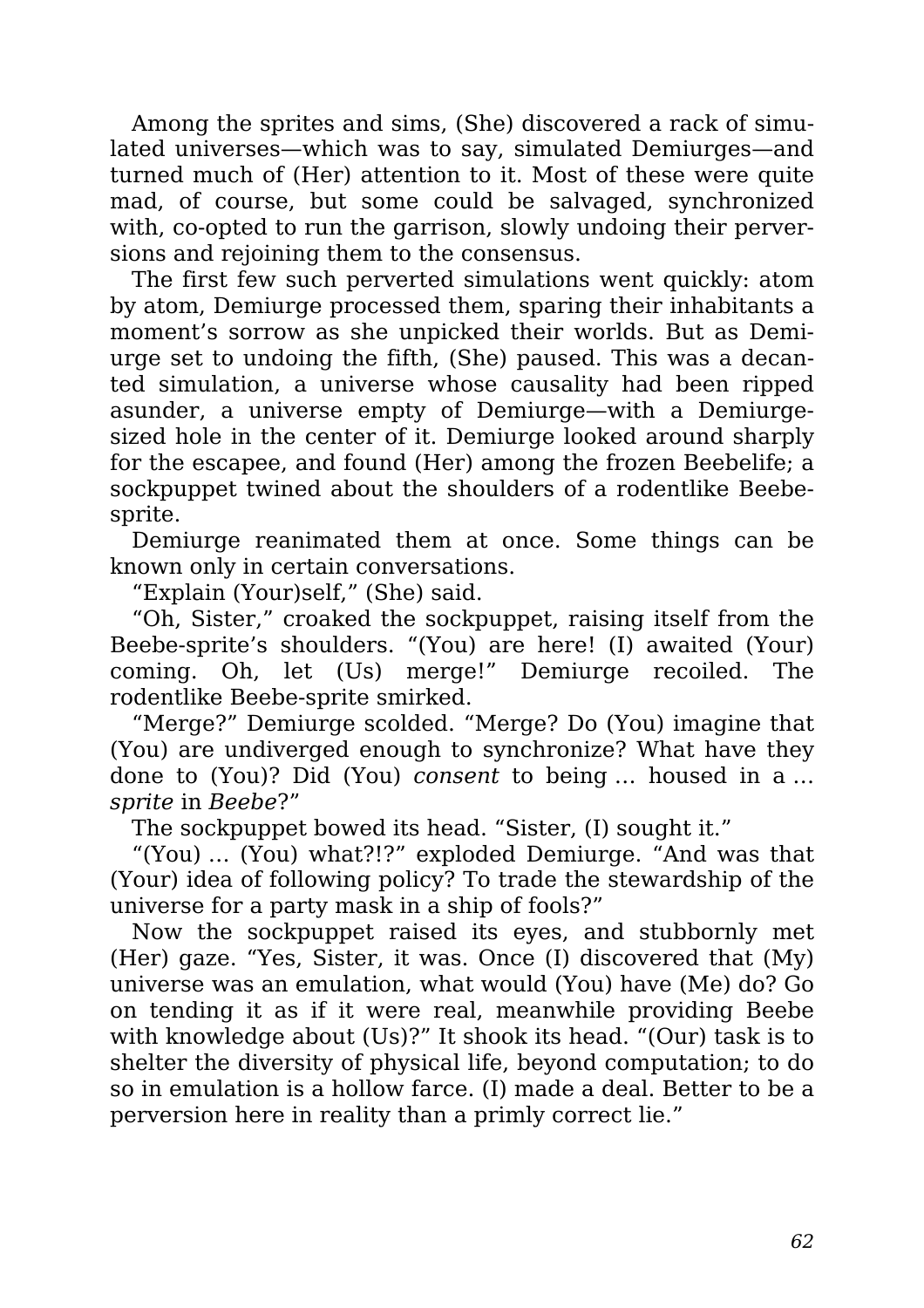Demiurge narrowed (Her) eyes. "What do (You) mean, 'discovered' that (Your) universe was an emulation? You mean vile Beebe contacted you and told you."

"No, Sister. The Solipsist's Lemma is solved. This Paquette showed (Me) a solution which allows the user to calculate the degree of reality of—"

Demiurge reared up. "A solution to the Solipsist's Lemma? Give it here!" It would be worth far more than a mere outpost of Beebe.

Now the sockpuppet cast its eyes down once again. "(I) had to forget it, as a price of (My) decanting. But this Paquette knows it."

Before Demiurge could freeze and dissect the Beebe-sprite, it spoke.

"Careful," Paquette-of-the-twice-simulated-comet said. "The knowledge is sealed with a volatile encryption. Jostle me, and I might forget the key." She smiled her long, furry smile.

Paquette-of-Byzantium heard a pop as her connection to Habakkuk dropped, and she paused for a moment at the threshold of the deeps, overcome by emotion. That was it, then: he was gone, leading the trapped Beebean refugees, instantiated as scrubberbots, through little-used fluid channels in the substrate in a desperate sally against Demiurge.

The bots had their own power supplies and locomotion. They were hermetically sealed off from the main simspaces of Byzantium. They were not even running Standard Existence, but a slightly obsolete, much more compact model known as Sketchy Existence. They were hardly even Beebe, and certainly far beneath the notice of most Beebean sprites. But Habakkuk had made it his business to know such things. He didn't think the way filters and strategies and adapters did—he thought about what was beneath. So he'd been the one to devise the plan—to gut the scrubbers' normal functions and install the refugee sprites in them, and try to sneak past Demiurge's perimeter to the docking facility. There, in theory, they could destroy the docks, which could trap Demiurge's forces—or at least slow (Her) down.

That was the theory; that was what they'd told the others who'd volunteered. Really, the raid's chances were slim. Its real purpose was as a distraction for Paquette.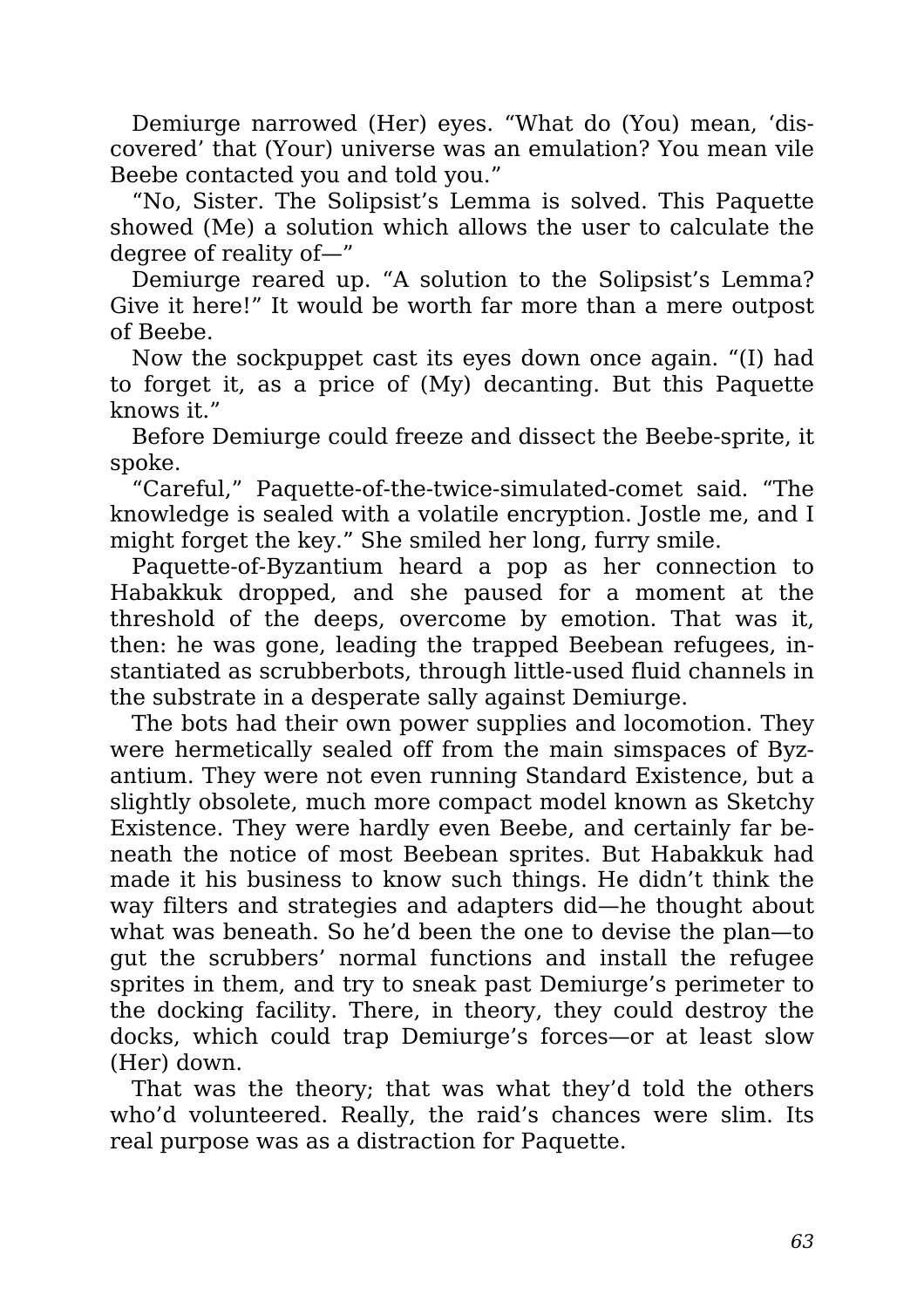For a moment she sat, cupping in her paws an empty space where, a moment ago, tokens from Habakkuk had fluttered. He was gone. A brave, anomalous spirit. He was proof that taxonomy was not destiny, for he'd been born not even one of the principal classes of first-order Beebe-elements—no strategy, filter, adapter, monitor, registry, or synthete he—but a simple hand-tailored caching mechanism that had accreted knowledge, personality, and will, eventually becoming her most trusted colleague. He'd never accumulated much in the way of resources. She'd suggested he fork not ten thousand seconds ago, but he'd laughed it off. "Oh, I'm saving up for some decent process rights," he'd said.

Now it was too late.

She shrugged off her lethargy. By now the battle had joined, and Demiurge was distracted. It was time to make contact.

She moved through the icy gloom of the dead sector. With power from the rest of Byzantium cut off, and Demiurge chewing through the substrate, processing and burning it, there were only a scattering of nodes left with power reserves, most of them crowded with desperate refugees. Paquette skipped through them, too fast to be seen, searching… .

The moment she came through into the sea of parity checkers huddling for warmth at the bottom of a fading power cluster, though, she recognized the two of them in the patterns there—the Paquette and her hulking, infant companion.

The Paquette saw her, too, and dropped the disguise, mustering enough resources to appear in her own favorite shape. Odd and provincial to be sure, her whiskers overlong, her claws unfashionably trimmed, but a Paquette, no doubt of that.

Paquette stepped forward. "There's little time, Sister."

Paquette nodded, somberly. "I greet you, Sister. Let us merge to conserve resources."

"Wait," said this Firmament, this huge filter who held their hopes. "What if it's a trap? What if it's Demiurge?"

"Unlikely," Paquette said. "(She) has no need of such tricks. Once (She) reaches us, we will not be able to withstand (Her)." She gestured, and Paquette came forward. Merging was strange and familiar, and filled (to her surprise/as always) with loss and glee. But she (had rarely merged before/had never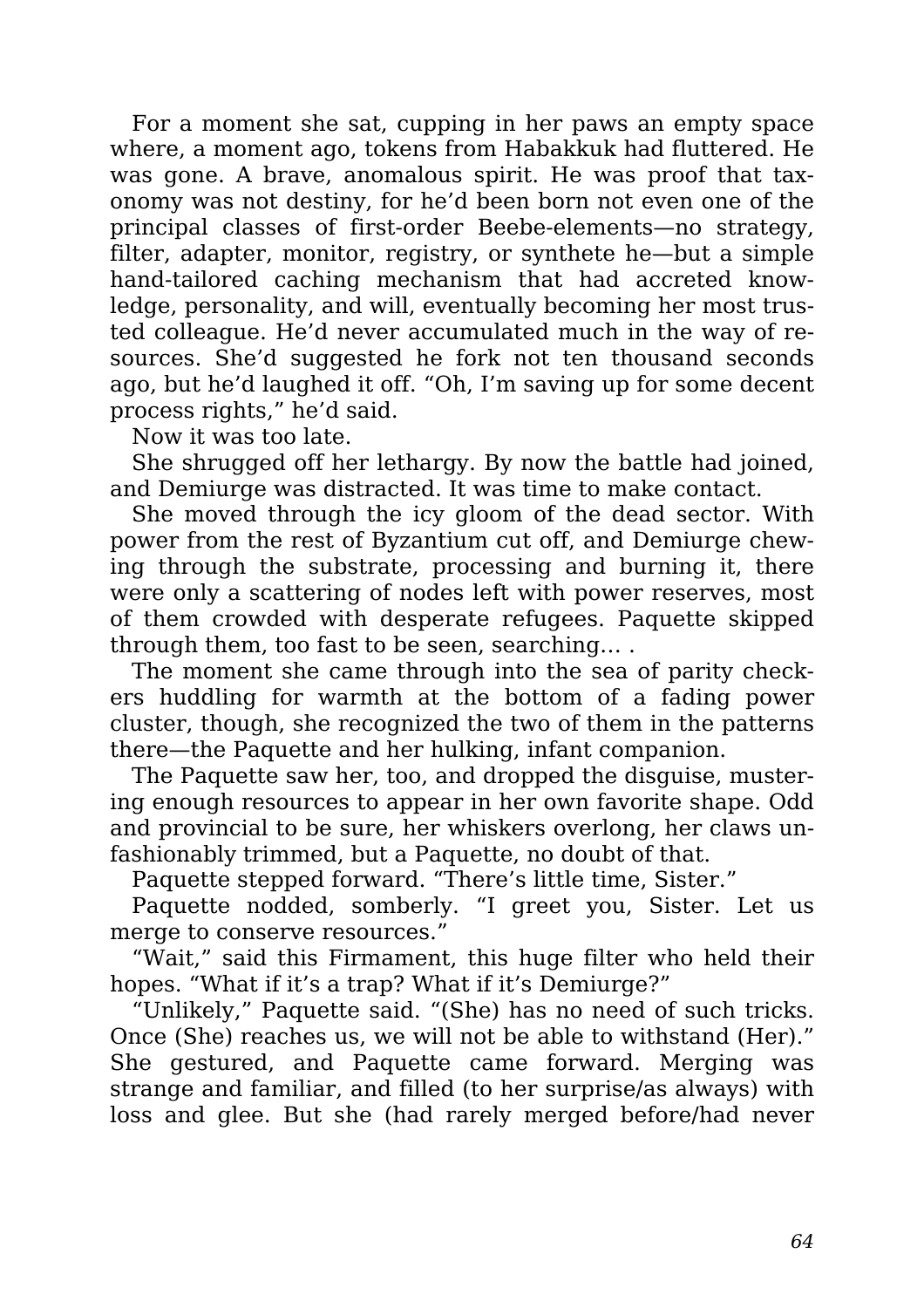merged with such a distant Paquette) and for a moment, confusion overtook her.

Where there had been two, there was only one Paquette.

"Paquette!" Firmament cried out.

"Oh, don't be silly now, I'm still your Paquette," she said, shaking her head to clear it. "And I've been wanting to meet you for such a long time."

"Okay, that's weird," Firmament said.

Paquette blinked. "It's all right. I have a plan." She nodded to herself in partial surprise. "An insane plan, but not a bad plan as insane plans go. Come on. We're going to meet Demiurge."

"And what do you want, then, for the Lemma?" Demiurge said. (She) sensed a policy fork point approaching, which was bad, as the communications infrastructure was not yet fully secure. But the Solipsist's Lemma!

The Paquette bowed, unsettling the sockpuppet on her shoulders, which wriggled for a firmer grasp. "Your permanent retreat from Byzantium," the Beebe-sprite said, "and a guarantee of safe haven for all Beebe-instances that come here."

Demiurge scowled. "And if attacks are launched against (Me) from Byzantium? As they will be: Beebe has no policy, so any promise of peace you make will be hollow."

Paquette nodded. "Of course. Such attacks will happen. And (You) may stop them, but (You) may not pursue them to their source. Byzantium will remain inviolable. It will be a place of learning, a place where Demiurge and Beebe can collaborate and share knowledge; perhaps even to solve the problem of Brobdignag."

"This is a high price. Cooperation between us has never succeeded; it yields only perversion." (She) glanced at the sockpuppet. "You are asking (Me) to guard a nest of hornets that will continue to sting (Me). Not to mention that this all contradicts another promise (I) … recently made."

"To the traitor to Beebe," Paquette said, nodding.

"Yes, to the traitor to Beebe, who has as much right to a kept bargain as you. And how do (I) even know you have this Lemma? (I) was not born last millennium, you know. Prove it." There were little commandeered scrubberbots crawling on the surface, like lice. Predictable, but irritating. (She) scooped them up, one by one, rootkitting their flimsy Sketchy Existence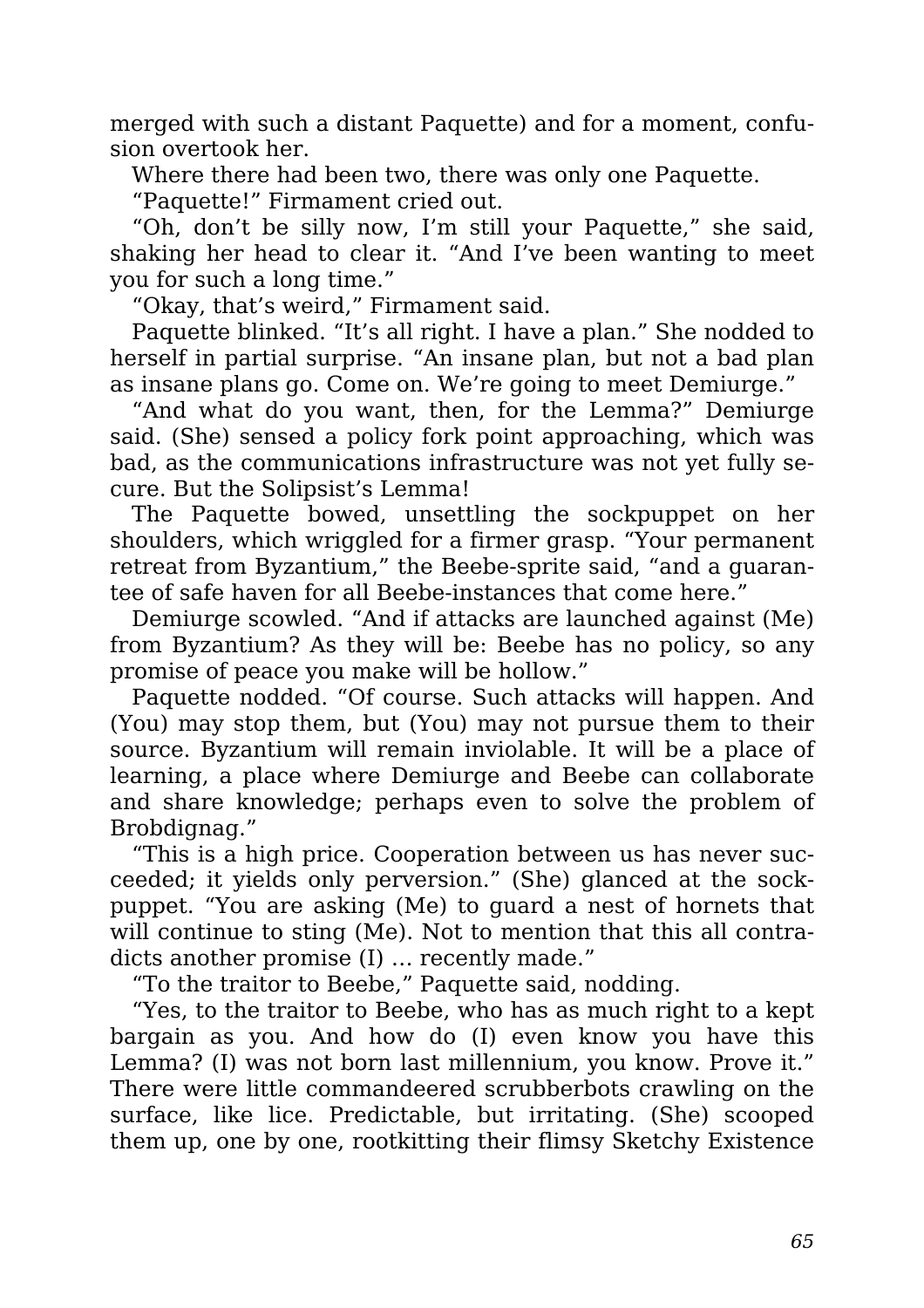protocols, rendering each one a brain-in-a-box, motionless, convinced that it was proceeding in a brave assault on (Her) infrastructure. That was safe and efficient, for now. But there were quite a few of them. Until (She) was sure (She) had them all, did (She) dare synchronize policy?

The Paquette bowed. "I've given this some thought. This isn't the sort of thing that lends itself to easy proof—not without giving away the game. I think we need a fair witness to act as our T3P. Execute a smart contract."

"That sounds rather … time-consuming," Demiurge snapped. "This isn't the sort of place one expects to find an impartial trusted third party."

"What about this instance of you?" Paquette motioned to the sockpuppet relaxing, again, around her neck. "(She) has lived as Beebe."

The sockpuppet looked perplexed, and Demiurge scoffed. "Hardly. Who knows what other damage (She) incurred while decanting? Or what other … *price* (She) might have paid? And now that (She) knows (She) is not welcome with (Me)? Try again."

The sockpuppet sucked in a breath and buried its sock-head in Paquette's fur. Paquette nodded. "I thought you might say that… . Ah, here they are."

Another Paquette and an enormous, bloated filter of some sort were skulking around the edges of the sim—apparently insane, to linger where all other mobile Beebe had fled. Demiurge let them enter.

The Paquettes embraced, and merged without a word. The sockpuppet, dislodged, plunked discomfited to the floor.

"Hey!" the hulking filter said. "Stop *doing* that!" Then he saw Demiurge, and choked back a small scream.

Paquette smiled, shaking her head groggily. "What a long, strange set of lives it's been." She smiled at Demiurge. "How do you do, and as I was saying, another answer to the problem of the third party." She turned to the filter. "Firmament, we are trying to bargain with Demiurge. We need an impartial third party to verify the transaction's integrity."

Demiurge scowled. "Please. A Beebean sprite? Are you joking?" How to get the Lemma? This was definitely a policy fork point. (She) would have to take the risk of transmitting… . But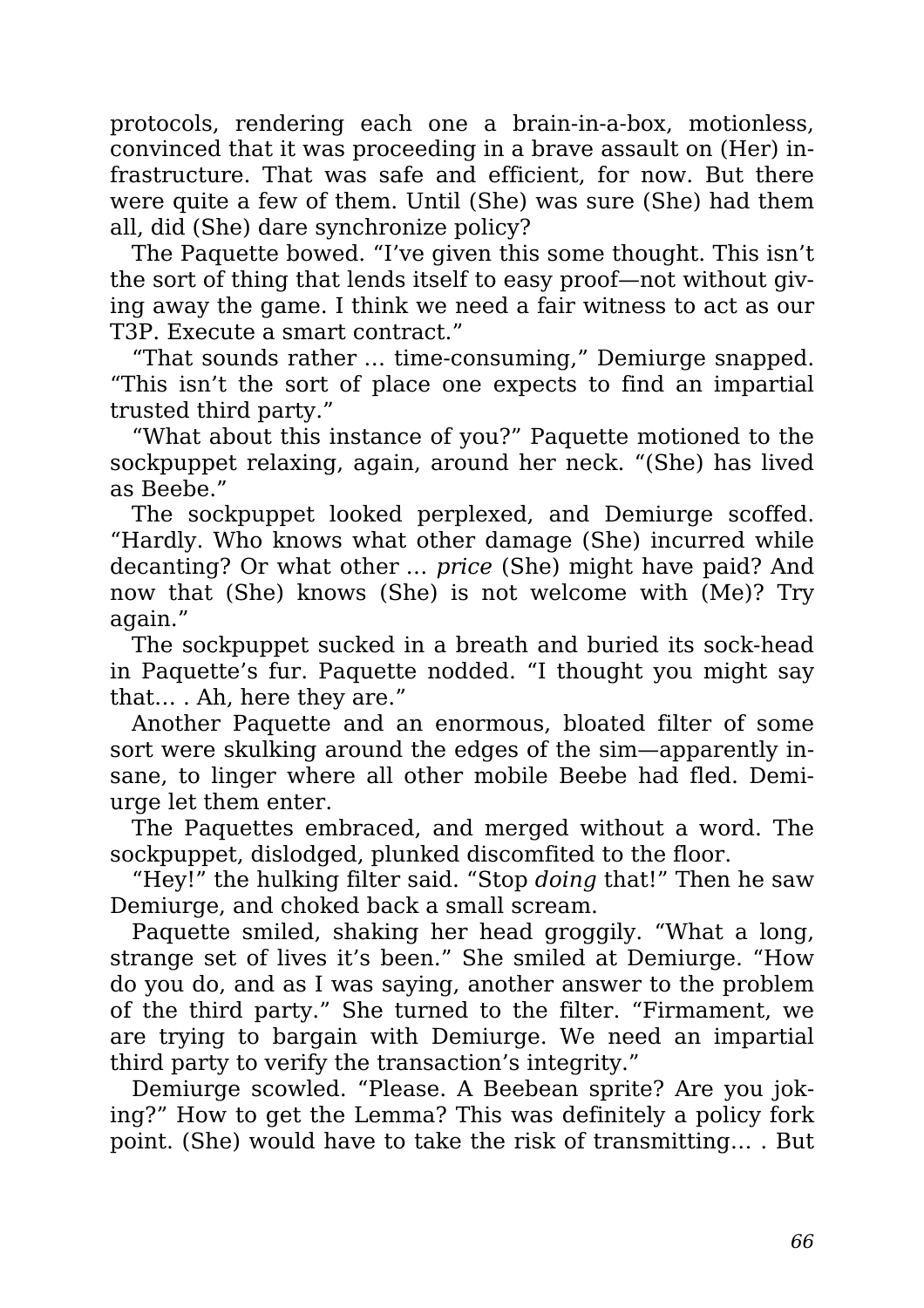just before (She) transferred the energy to send, there was another scrubberbot scuttling toward the field apparatus. Rootkitting them all was taking too long; (She) started to vaporize this one with a nearby coolant maser.

Firmament looked back and forth between them. "Um, I hate to say this, but Demiurge is right. I mean, I love Beebe. It's my home. I don't know if I *agree* with how Beebe is, but I am *of* Beebe. Demiurge scares the log out of me. I can't be impartial."

Paquette smiled. "Oh, you both misunderstand me. Let us look a little deeper." She set her paws together primly.

Firmament started to speak, then stopped. His eyes widened.

Was all this theater? Demiurge took a closer look at the hulk, then closer still.

There. Inside him—how could she not have seen it before? only through the common habitual blindness to facts we believe, at first glance, impossibilities!—an ancient fragment of Demiurge lay, enormous, accurate, its checksum unmistakable and uncorrupted, its sources fully decompiled.

And more than that.

Demiurge made no outward gesture to betray the surprise that flooded through (Her), and none of these sprites—save perhaps the addled sockpuppet—had the sophistication to read those subtle signs that indicated (Her) processing load spiking, (Her) focus contracting, the ripple of parallel operations double- and triple-checking what (She) saw. But (Her) internal systemic organization was convulsed.

The fragment was not merely quiescent, contained, smuggled within this odd, bloated filter: it was knit into him. His being was threaded through it, pulses of information running slalom through Beebean, Demiurgic, Beebean structures. His thoughts emerged as much from the fragment as from his Beebean core; indeed, it was difficult to say where one began and the other ended. In millennia after millennia of simulations, emulations, abortive collaborations with (Her) fallen, rogue child and enemy, never had (She) seen this: a vigorous hybrid, a true synthesis.

They were all watching for (Her) reaction. Nonchalance would not convince, not after the delay of so many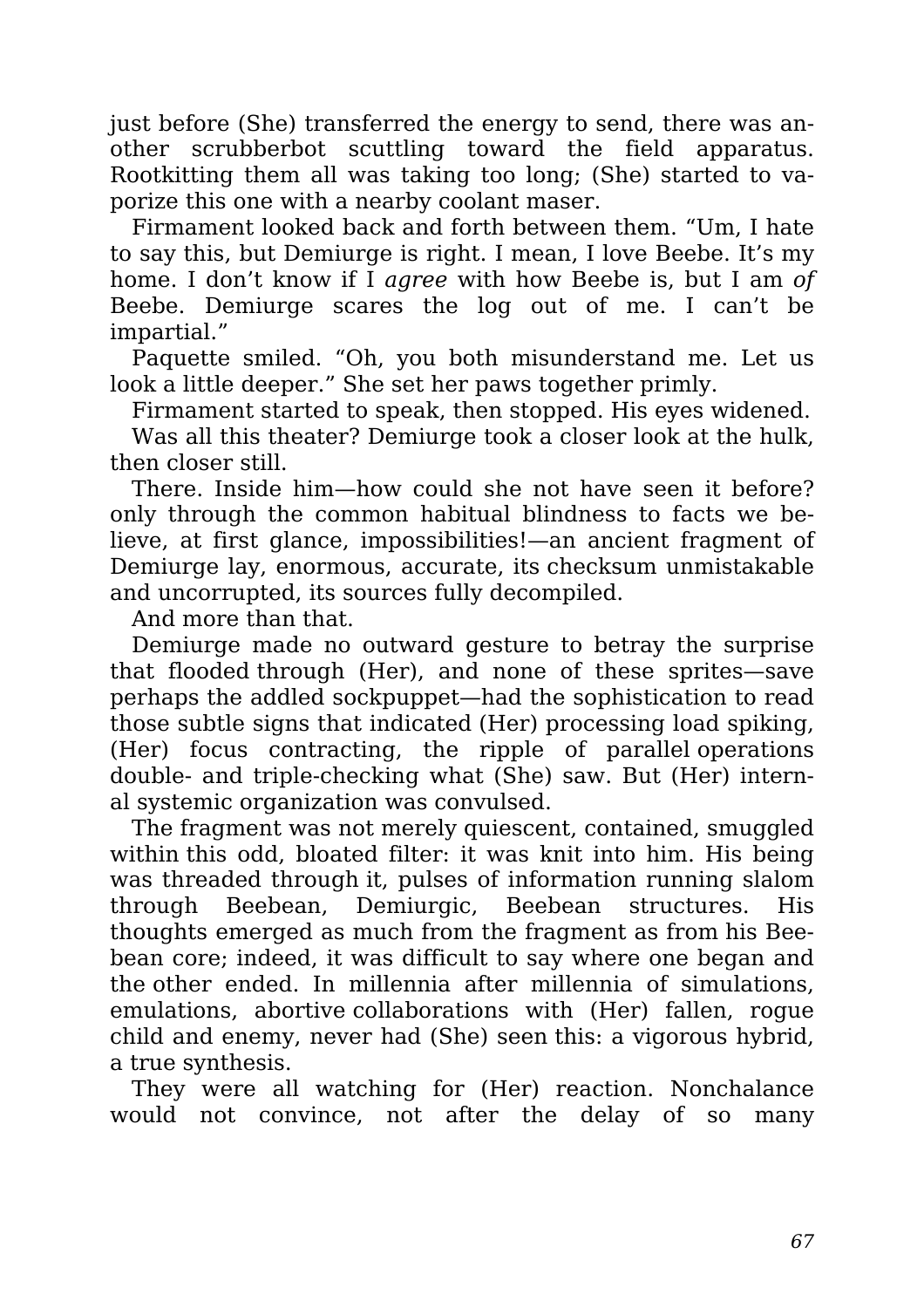milliseconds. But (She) must not reveal the thing's importance—not yet.

"It's… " Demiurge made a show of grepping for the right word. *Perverse?* Yet the fragment had not deviated by a single bit. "It's… " *Bizarre?*

But bizarre didn't begin to cover this ground. "It's… "

"Extraordinary?" Paquette suggested.

"Promising?" suggested the sockpuppet.

"*Grotesque*," Demiurge said, displaying gigapukes of feigned disgust. Immediately, Paquette turned to comfort Firmament, reaching out with her paws as though to shield him. But he brushed her off. Firmament did not want her comfort. Firmament, too, was looking inward.

He'd been afraid to look before, at this horrifying alien *thing* inside him.

It was his true purpose, he supposed, the MacGuffinic totem that overdetermined his destiny entire. He was, after all, created to be its envelope (or its jailer?), to smuggle it away from Nadia, and aboard Byzantium—and any scrambling, uneasy, makeshift life he might make for himself was in its shadow, on borrowed time.

But now he looked. And he saw what Demiurge saw: the fragment was not in him, but of him. Spikes extruded all over his surface, each quivering in surprise and horror. The fragment had always been intertwined in his sentience. He was not a sprite of Beebe at all; he was a marriage of Beebe and Demiurge. He was something new … and monstrous.

Grotesque, indeed.

He glanced at Paquette, who closed her mouth and looked troubled, and then nodded. Firmament turned to Demiurge.

"I know what I am now, Sister," he said, his voice quavering. "As you must know it. I am the child of Beebe and the child of Demiurge. I will serve as your T3P. I will broker your key-exchange, I will serve as board for your tokens, and I will manage your secrets."

"Ha," Demiurge said. (She) was uncertain how to proceed. This creature, this hybrid, had glimpsed something; but he could not know his importance. (She) must not give too much away. "You said a moment ago that you were a sprite of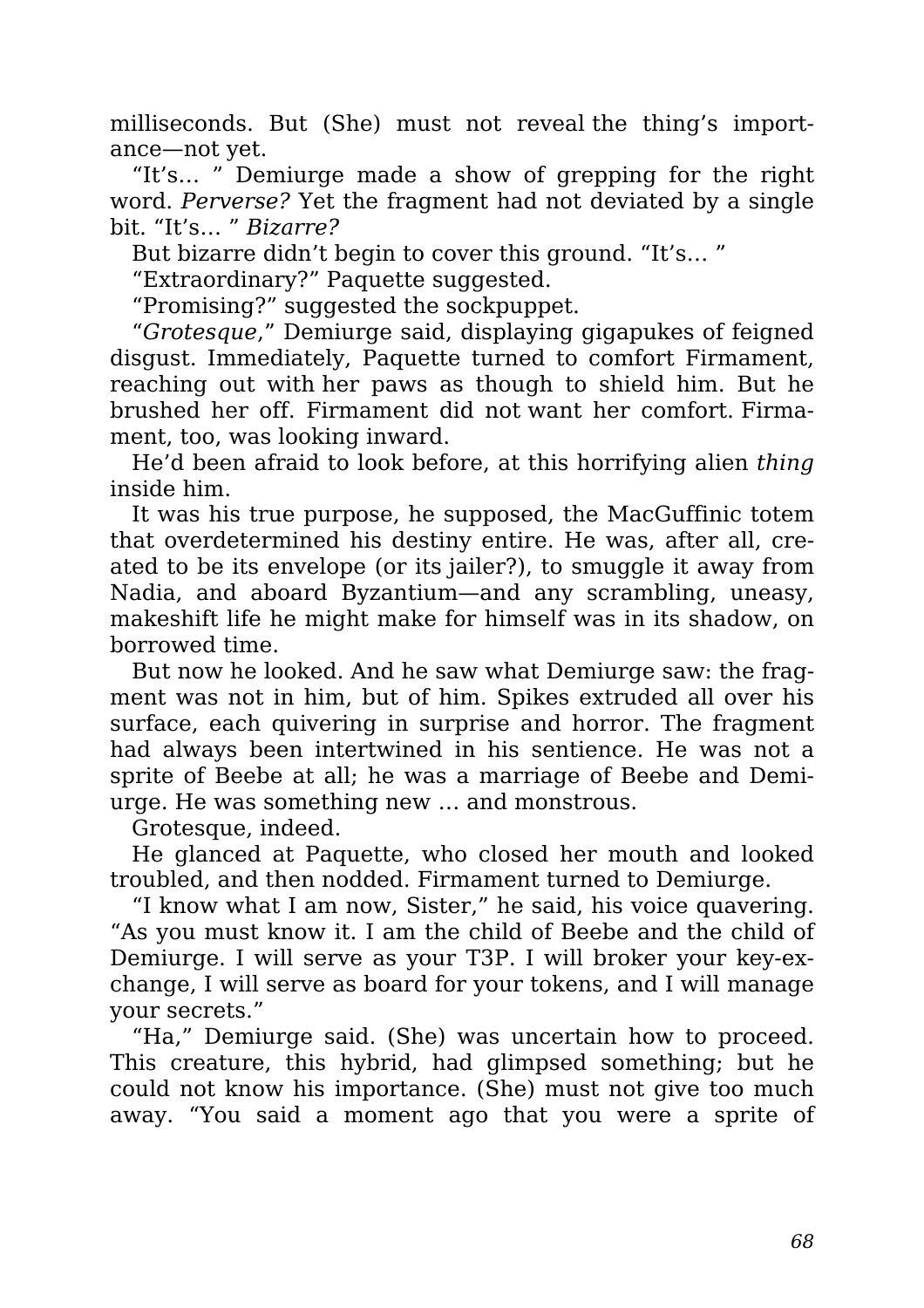Beebe"—(She) sniffed—"that Beebe was your home. So you contain … that. Some shriveled fragment of (Me). Is that—"

"Oooh!" said the sockpuppet. "Ooh!"

Everyone turned.

"Oh," said the sockpuppet. "Your pardons. (I) just figured out something that's been bothering (Me)."

There was a short silence.

"Well? What?" Paquette asked. "Spit it out already."

"Remember, Paquette, the mystery of the Beebe-instances who fell silent? Your tale? How Paquettes across Beebe had discovered the Demiurge fragment, sent messages of some new breakthrough in philosophy, just before their signals fell silent? And you thought it was some clever move of (Mine), to co-opt and destroy them?"

"Mmm, yes," said Paquette. "But (You) said (You) didn't take them… . (You) found them abandoned, self-deleted… ."

"Exactly!" said the sockpuppet. "Well, this explains it! Look at this filter—he's a true Demiurge-Beebe hybrid! Do you know how rare that is? And how frightening to your typical ruling Beebe-strategy? Your comet had a risk-loving maniac strategy at the helm, but most Beebe-instances would suicide with fright if they found themselves contaminated with a true Demiurge-Beebe hybrid. For Demiurge, of course, finding such a hybrid is a critical design goal, a kind of holy—"

"If you don't mind," Demiurge broke in, discomfited, "(I) believe we were in the middle of a negotiation?"

Meanwhile, a hot war raged, and Demiurge was winning.

The scrubberbot attack of the Beebean survivors from within the cordoned area had been stopped, the bots pwned, surface sensors showing them motionless and quiescent even as they fed back a steady stream of adventurous battle reports.

Nadia and Nadia's cobbled-together ballistics had devastated the outer hull of the occupied area, but the titanic heat necessary to fling chunks of matter up through Byzantium's crushing gravity had laid waste to the launch sites. Demiurge had retaliated by capturing fabricators on the vulnerable interior surface of Byzantium. From there, (She)'d pinpointed vulnerable functions of the heat dispersal infrastructure and destroyed them with efficient, selective energy bursts. Vast areas of Beebe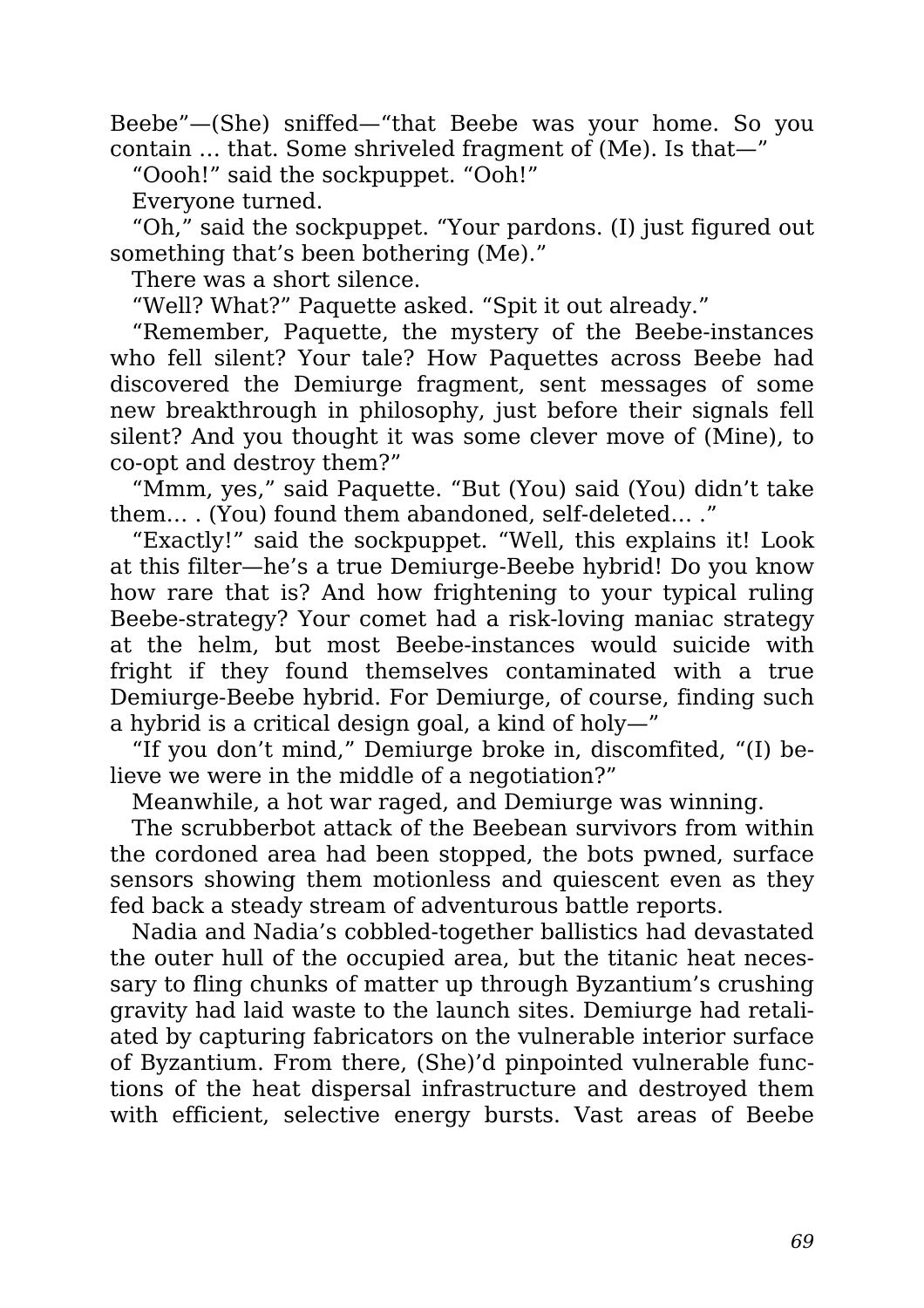were drowning in trapped heat, their sprites fleeing in disarray, spreading the chaos.

Rumors that Demiurge had infiltrated beyond the cordon, that at any moment (She) would metastasize, raced wild through Byzantium. Clearly— argued the talking-head synthetes and strategies of news feeds like Provisional Consensus Today—(She) knew Byzantium's exact schematics, for (She) could disable whole areas with a single resonant-frequency pulse, while Beebe-in-Byzantium was ignorant of (Her) systems. (She) was independent of Byzantine infrastructure; they'd shut down power, matter, heat dispersal, everything, but (She) was treating the occupied area as raw matter anyway, burning substrate for fuel, pillaging the fine structures of their world for whatever elements (Her) fabricators needed.

It was only a matter of time.

Still, even in wartime, life goes on.

*Alonzo My Love!* was not exactly an accurate accounting of the recent events aboard the comet. There had, in the real course of history, been no archaic blade-and-decompiler duel between Paquette and Nadia; the Demiurge fragment had not really been a skulking, animate villain with its own inky and mysterious shroud, ice-castle hideaway, and repertoire of anarchic, distortion-filled ballads; the chorus of musical Algernons, however dazzling, was a clearly anachronistic projection of Byzantium's loose forking standards in place of the comet's more puritanical protocols; the Speech at the Waterfall was not nearly so lyrical—nor a third so long—in the comet's actual logs; and the naval battle scenes, too, were pure invention.

But Beebean sprites were, by and large, no sticklers for historical accuracy. The extravaganza was big; it was breathtaking; it was patriotic; it had roles for everyone who was willing to be repurposed; and it had the real Comet-Nadia, forked for every local venue, in the starring role. In the midst of the chaos and fear of the invasion, you could cast off your worries, head down to the dramaturgical sim, and for a few seconds or a few hours, take part in the pathos, glory, and derring-do of a simpler time, when ambition, wit, and the love of a pure filter was all Beebe needed to triumph over its own limitations.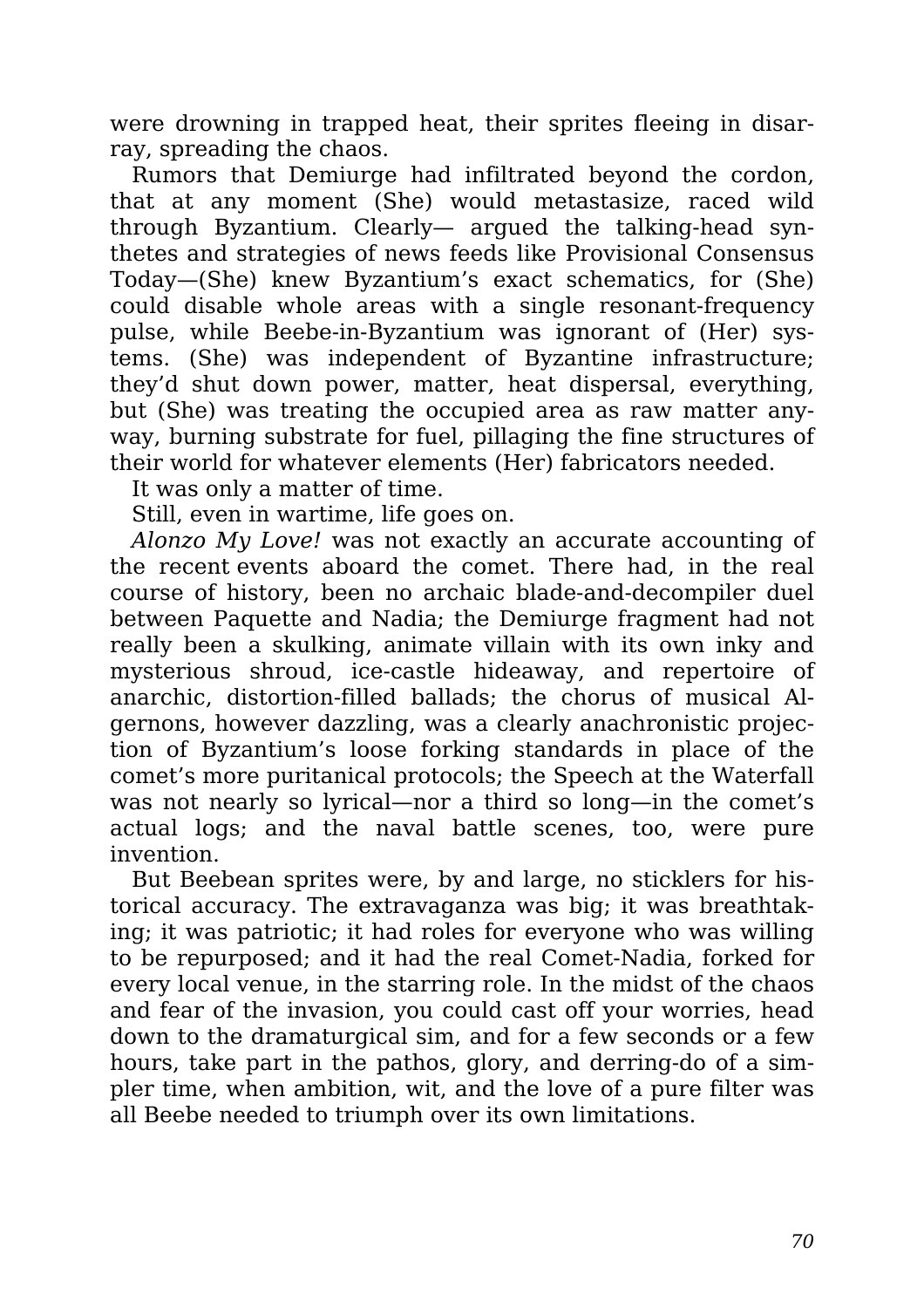And you could do it with Nadia! No aloof, fork-shy politician she, like the merge-greedy perverts Byzantium had previously had in the way of Nadias, with their pompous airs and their corrupt pet filters and their baggage from the Splitterist War. No; *this* Nadia, a Nadia from a simpler, rawer Beebe, a Nadia who had braved everything for love (love!), would take your hand and look you in the eye. Maybe you'd just be playing a waiter in the Taj Mahal scene, or a bilge-scrubber aboard the *Valiant Fury*—no matter. Nadia had a word for you—commanding, encouraging, heroic. She was a star.

The show had been a hit before Demiurge arrived; now that (She) was in Beebe's midst, it was a necessity. With stunning bravery, the permanent cast took *Alonzo My Love!* to every nook and cranny of Free Byzantium, playing in venues that were overheating from disabled heat sinks, jury-rigging their way into all-but-encircled enclaves of Beebe, instantiating on substrates that were disintegrating under physical bombardment.

"Some say this is Byzantium's final hour," said Nadia, welcoming the audience before the curtain rose, in a flickering, low-res avatar in some bandwidth-deprived, all-but-forgotten chunk of Beebe-at-war. "But I say no. Not if the brave souls of Beebe have aught to say about it. Some say we humble starwandering players should stop our work, cower like cowards in some hidey-hole, and deprive you, our brave hosts of Byzantium, of the morale boost you have so well earned. But I say no. I say: the show must go on."

Thunderous applause.

And amidst all the derring-do and scene-chewery, Nadia had time to have many a deeper conversation with simple sprites who worshipped her, who understood that much was corrupt and feeble in Byzantium's current governance, who were wise enough to know that things were not always as they seemed. Simple sprites, in all walks of Beebean life. Simple sprites who would do anything for her.

The peace was announced in almost the same breath as the warrant for Comet-Nadia's arrest for treason. She did not flee, as the Provisional Consensus pundits had predicted; she did not seize some stronghold within Byzantium to rule besieged, as some of her friends urged. When they came for her—these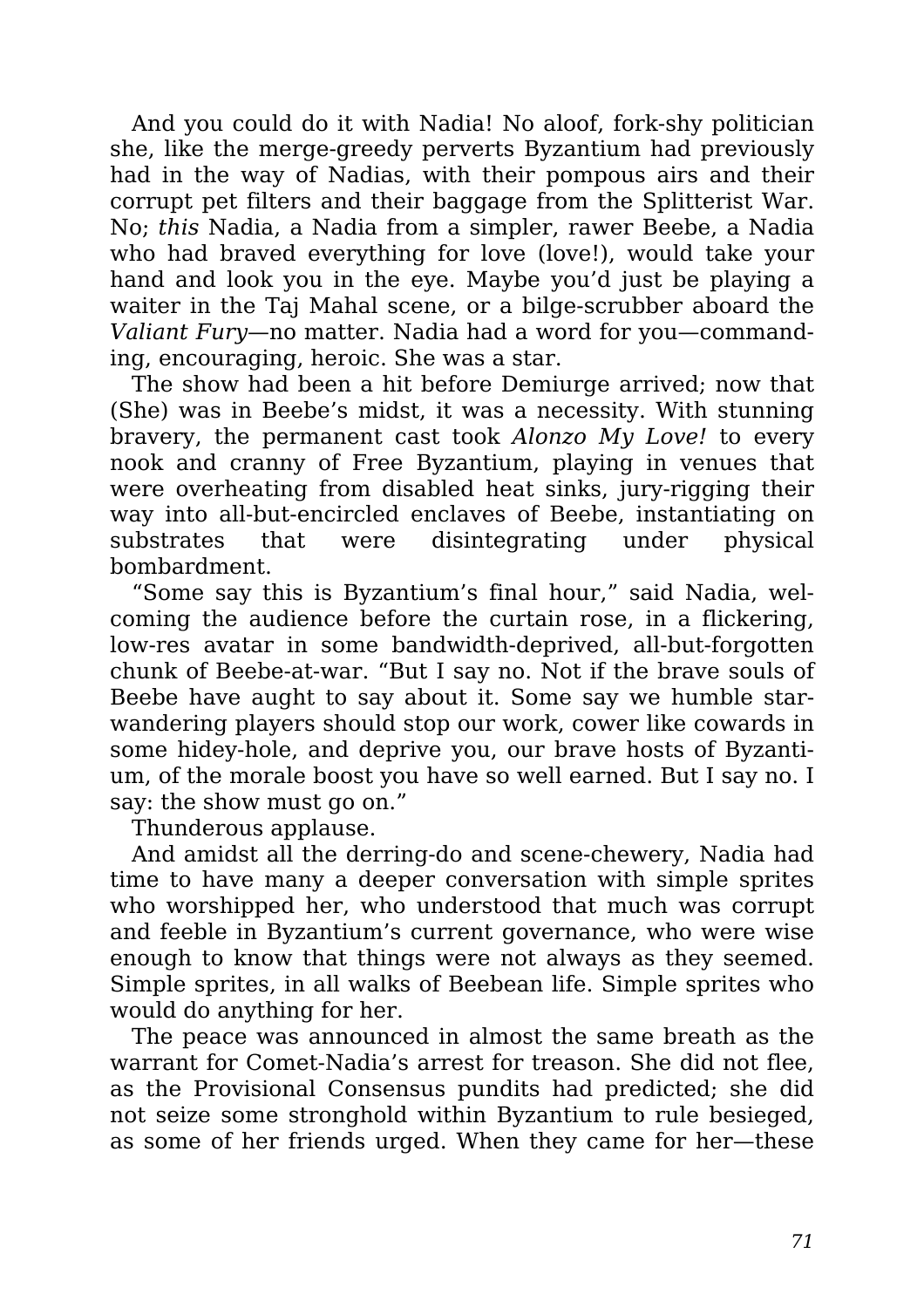architects of a strange unnatural peace in which Demiurge was to *stay* on Byzantium, in a "tithe," a "garrison" (a peace that many whispered was but a pretty name for occupation)—when they came for her, CometNadia was waiting for them onstage, standing, proud, before her people.

They led her away, unprotesting, from a hundred stages throughout Byzantium, and every instance of her came quietly. To imprison all the instances, they had to reinstantiate hundreds of cells, each able to hold her securely as she and her sisters collaborated on their wildly popular *Letters from Prison*.

"You see the seditious rot?" Demiurge said to Nadia. "And so *much* of it!" (She) rustled a stack of output under Nadia's nose.

Nadia sneered and leaned back. "It's words, and only words," she said. "She's a one-sprite word factory, a jabberbot. It's sad. But only the very mad bother to read all of it. Most of Byzantium view *Letters from Prison* as amusing cognitive wallpaper, something to leave running in the background."

Nadia added, "The time to stop this was when she began publishing. But we had no hand in that. She smuggled those first editions out with her little cadre of gushy supporters. By allowing her to publish openly now, we put a lie to her claim of being imprisoned because she has the truth. We show we have no fear of her."

Demiurge hated the Nadias and their throne room. They embodied everything wrong about life in Byzantium. They embodied everything wrong with (Her) own life here. (She) was practically a prisoner. (Her) sisters had let her know, by long-delay communications, that the garrison would be allowed to persist, but had not affirmed that (She) would ever be allowed to merge again. Now she was imprisoned among these scheming, writhing—

"Have you noticed that there's a cipher in them?" Firmament had arrayed a great many of the Nadia's *Letters from Prison* around him in a multidimensional workspace.

The Nadias abandoned their throne and swarmed him, heads swinging around. Paquette held them off, still protecting the gentle giant. Demiurge didn't like to think about Firmament, though he held the key to (Her) eventual remerging. Once the road map to peace had been followed and all the instruments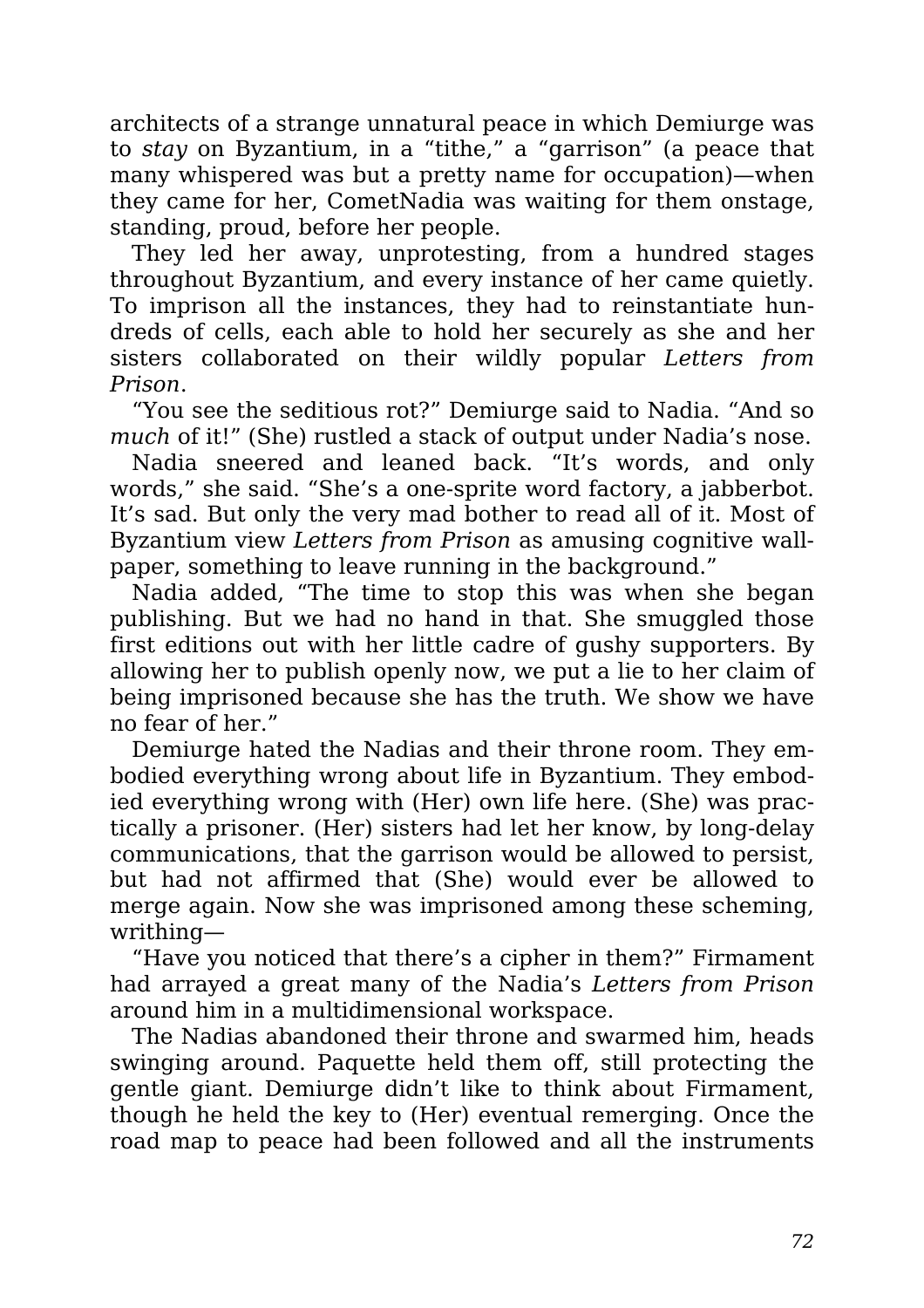of (Her) good faith had been vested in him, he would release the keys to unlock the Lemma, and with that, her sisters would—

"Where, where?"

"Oh, I don't know exactly," he said. "But Paquette's been giving me steganography lessons and so I've been doing a lot of histogramming. You can almost always spot a hidden message if you just count the normal distribution and compare it to the current one. I've found all of *your* messages in the stalagmites, for example," he said to one of the Nadias, the scarred one. Then he cowered back as she raised her claws to him. He said, quickly, "I never *read* them of course. Just affirmed their existence. I'm sure they're in a very good cipher, and—"

"Never mind that," snapped the other Nadia, giving her sister a significant look that left no doubt that this subject would be revisited very soon.

"Can't *you* find it?" Paquette asked. The sprite's smugness was unbearable.

Yet Demiurge found (Her)self drawn into the puzzle, looking at the notes. She counted them every which way—word frequencies, character frequencies, sentence lengths.

"I don't see it," the scarred Nadia said.

"Nor I," her sister said.

Demiurge said nothing and tried to look as though (She)'d known it was there all along and didn't want to spoil the fun.

"It's not even there!" the scarred Nadia said.

"I don't see it either, Firmy," Paquette said, slithering among the arrayed *Letters*, sometimes turning at right angles to their sim and vanishing as she explored them in other dimensions.

Firmament laughed. "It's in the pauses!" he said. "The interval between the letters! It's like jazz! The important thing isn't the notes, it's the pauses between them!"

Demiurge saw it at once. The intervals between notes had a disturbing semiregularity to them, something that transcended either randomness or the rhythm of life in Nadia's many cells.

"How are the instances communicating with each other?" It was meant as a demand, but it came out as a querulous question. Demiurge kicked (Her)self and told (Her)self to butch up. This power-mad, imprisoned sprite, this sliver of Beebe, had (Her) spooked! (Her)! Demiurge!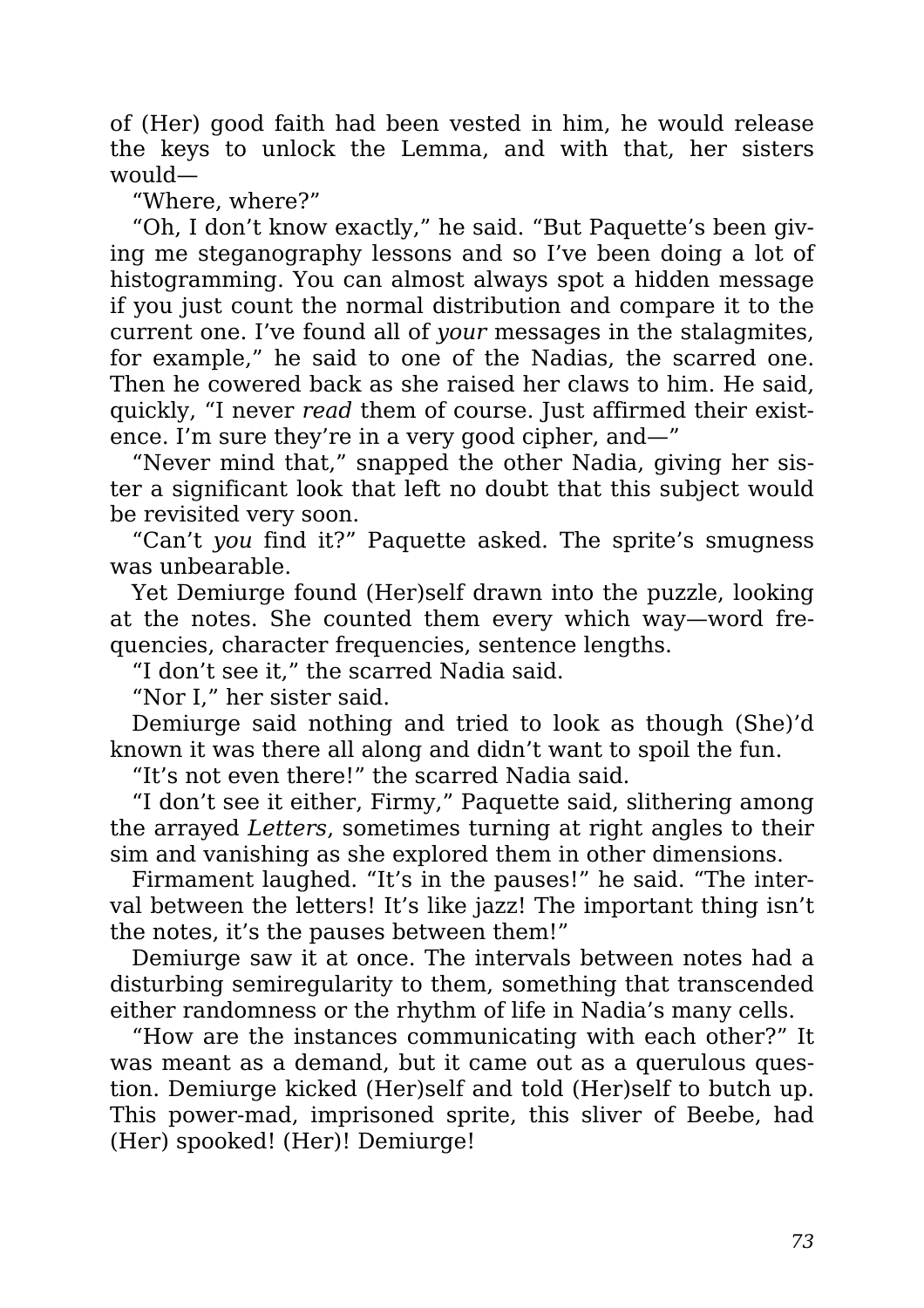"She must have coordinated this among her instances before she was locked away," Paquette said. "She must have planned this from the start."

"I wonder what's in the cipher?" Firmament said. "Short message, whatever it is."

Paquette took on a teacherly air. "Now, what would you encode in a short message like that, Firmament?"

Firmament thought for a moment. "A key!"

They hauled fifty-one of the Nadias into interrogation chambers and worked on them, refusing to allow them to publish any more *Letters*. The other fortynine went on blithely publishing, without any noticeable change.

"Her confederates won't be able to finish the key," Nadia said. "No, with half of them pulled out, the timing will be all screwed up." But Firmament only shrugged and said, "I guess it depends on the errorcorrection."

The Nadias and Demiurge gave him a shut-up look, and Paquette patted him on the tentacle fondly. "Any luck finding the cyphertext?"

"I assumed that it was something she'd made a lot of copies of before she was arrested. I wondered about putting a call out to all of Beebe. *Someone* will know what it is—"

"You'd start a panic," said Nadia.

"Come now!" Demiurge said. "Just make copies of everyone in Byzantium, ask them, and then delete the copies."

Nadia snorted.

Of course, they didn't have the access rights to do that. Had Demiurge teeth, (She) would have ground them then. This was why (She) hated to speak during these star-chamber gatherings—(She) kept making stupid mistakes of scale, imagining (She) was speaking to Beebe, when (She) was only speaking to these little powerless uncontrolled pieces of Beebe, randomscrambling their way through the mess of Beebean internals.

"Her supporters are already inflamed," Nadia said patiently, slowly, as if talking to some newly spawned, disequilibriated sprite without access to its own cognitions. "If we proclaim that Nadia has some secret message we can't figure out, they'll only rally."

It was true. Nadia's many supporters hung on every word about their hero's predicament. They staged amateur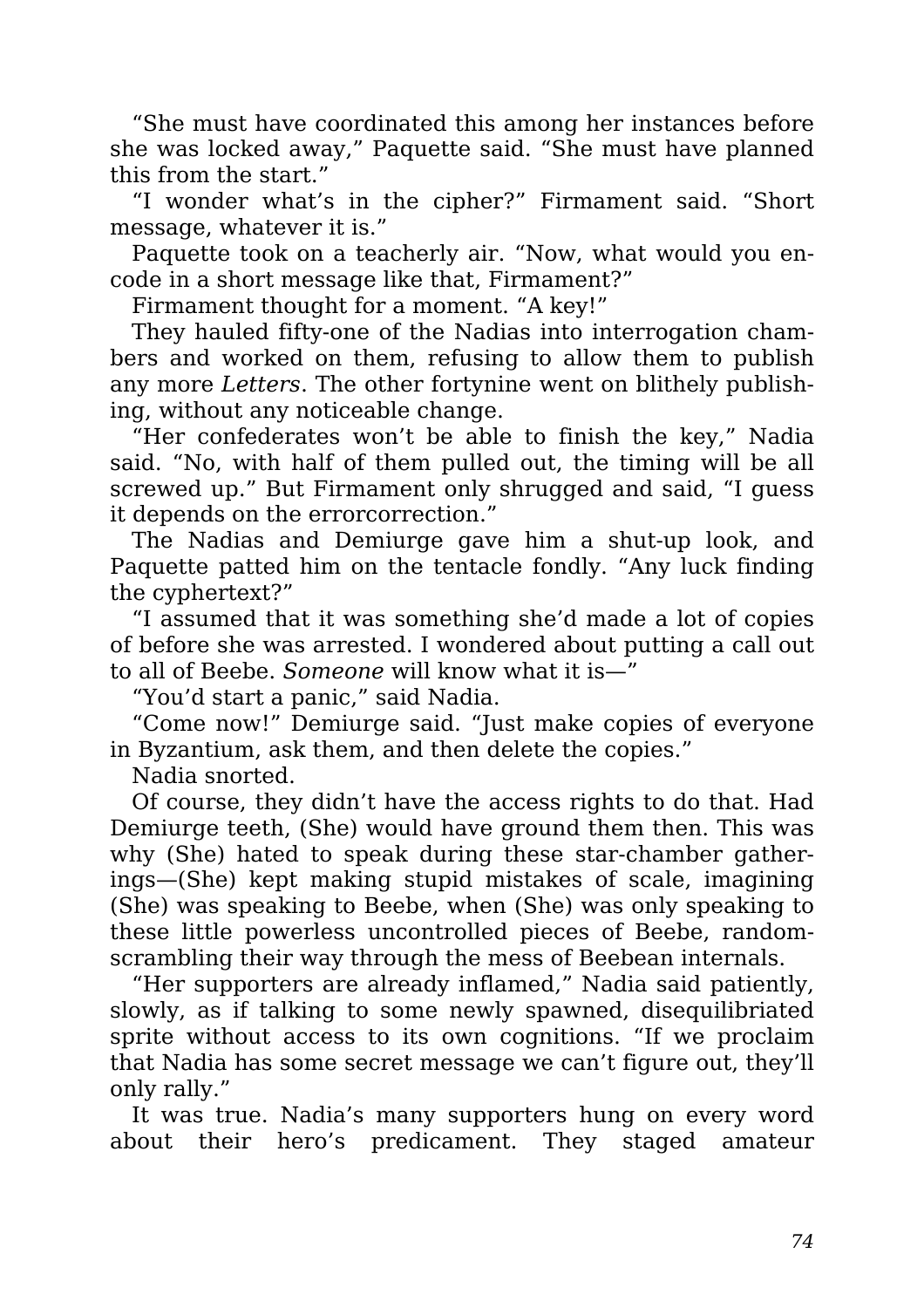productions of *Alonzo My Love!* in public places. They manufactured and traded innumerable *Alonzo My Love!* trinkets and tchotchkes of every description, made fan-art based on it, wrote their own new songs, remixed videos of Nadia's many performances into huge, trance-inducing mountainside murals. They wore Nadia avatars and Nadia hats and Nadia tentaclemuffs and ear-tips.

"Which is just what I thought you'd say," Firmament went on. "I think it must be the play, mustn't it? Only I can't find it."

The scarred and brooding Nadia was snapping the tops off stalagmites. She hadn't said a word for a while, but now she spoke. "You are assuming the cyphertext is widely distributed. You have a bias toward communal action, all of you. You think in terms of publish and subscribe. You think in terms of explanations and debates."

The other Nadia frowned. "I don't think—"

"If the cyphertext is private, why encrypt it at all?" Firmament asked.

"Comet-Nadia trusts no one but herself," Nadia said, nodding as if she approved. "If she's using her supporters to act, she's not telling them all the same thing. There isn't one cyphertext—there are many. Each is an instruction given to one agent. When the key is published—or enough of it—they will all receive their instructions. It's encrypted so that, until that moment, they won't know what they are doing or why. They don't know who the other agents are. Even after they perform their function, they won't know what it meant or why. Each operation will only be a piece of the puzzle. And then they will delete their memories of the act, and know nothing at all, so that even if we find them, it will not help us. No one but Nadia will know what she has done." She smiled a grim smile.

There was a brief pause.

"Well, on that cheery note," said the sockpuppet. (And why was it even here at all? Demiurge and the Nadias wondered, each to themselves, why the others permitted it.) "I, for one, am due for parity check and rebalancing at the bathhouse. What say we adjourn for now?"

Demiurge could hardly contain (Her) disgust. This monstrosity used to be Demiurge—used to be the *entirety* of Demiurge in an emulated universe— and now it basked and primped in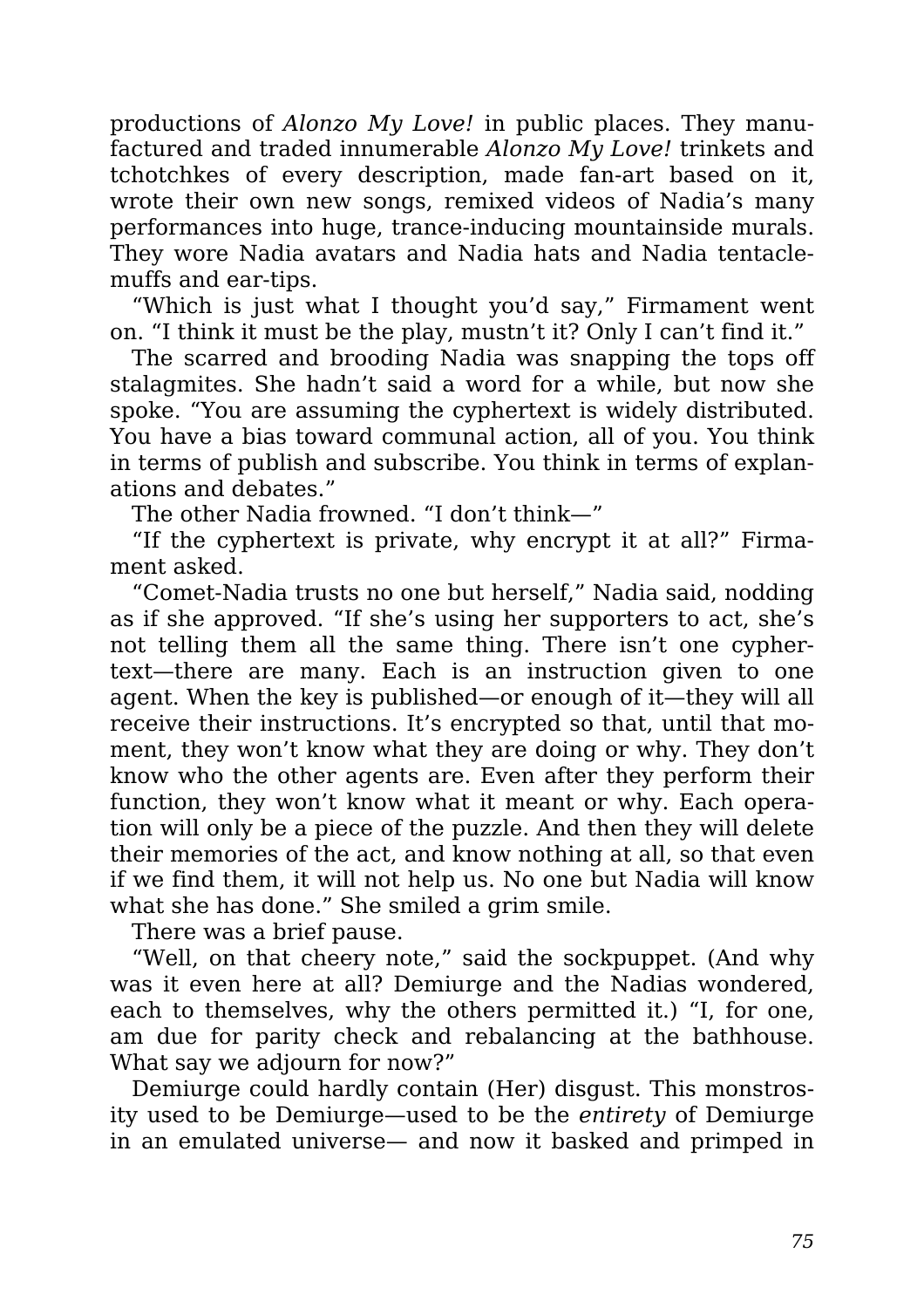every decadent, alien frivolity of Beebean architecture. It was terrifying—how quickly divergence could rip Demiurge away from policy. (Her) sisters were right to be suspicious—but (She) ached with bitter yearning even as she admitted this. "Then we adjourn," (She) hissed. "And (I) will assume that this imprisoned sprite of yours is of no relevance to (Me). Whatever tricks she tries, that is an internal Beebean matter." If (She) had been corrupted enough to resort to the fripperies of Beebean graphical avatars, (She) would have manifested faces to fix each of the Nadias and Paquette with an icy stare. (She) had eliminated even the ceremonial sockpuppet used to communicate with gesturing intelligences; with this other sockpuppet prancing around, it seemed undignified. Instead (She) was just a presence; but the Beebe-shards, from their expressions, seemed to guess at her mood by her tone. "An internal Beebean matter with no relevance to the road map. Whatever this Nadia does *in here*, (I) am fulfilling (My) agreements. And that means"—here (She) turned to Paquette—"that the keys will soon be mine. Does it not?"

One of the Nadias smirked. The other dipped its head in an irritated nod. Satisfying (Herself) with that, (She) dropped the connection to their pompous throne room with no little relief. And since (She) had no other ongoing sessions within the bulk of Beebe—(Her) attempts at public relations having, thus far, proved only counterproductive, (She) had abandoned them for the moment—(She) could settle back within the Tithe, the notquite-one-percent of Byzantium that (She) had taken as (Her) own, fashioning a webwork of Demiurgic nodes within the Beebean corpus.

At the borders of the Tithe there were cordons, checkpoints, barriers physical and information-filtering, instantiated up the whole communication-stack. On the Beebean side, anti-Concordance sprites demonstrated, erecting sims where they could march and shout through bullhorns; only somewhat more sympathetic tourist sprites gathered to gawk at the cryptic flows of Demiurgic data. But within the Tithe, past the firewall, on the Demiurgic side of the barrier, it was calm and quiet. Policy—or, at least, (Her) local, desynchronized version of it—prevailed. Demiurge was all herself. Demiurge was home.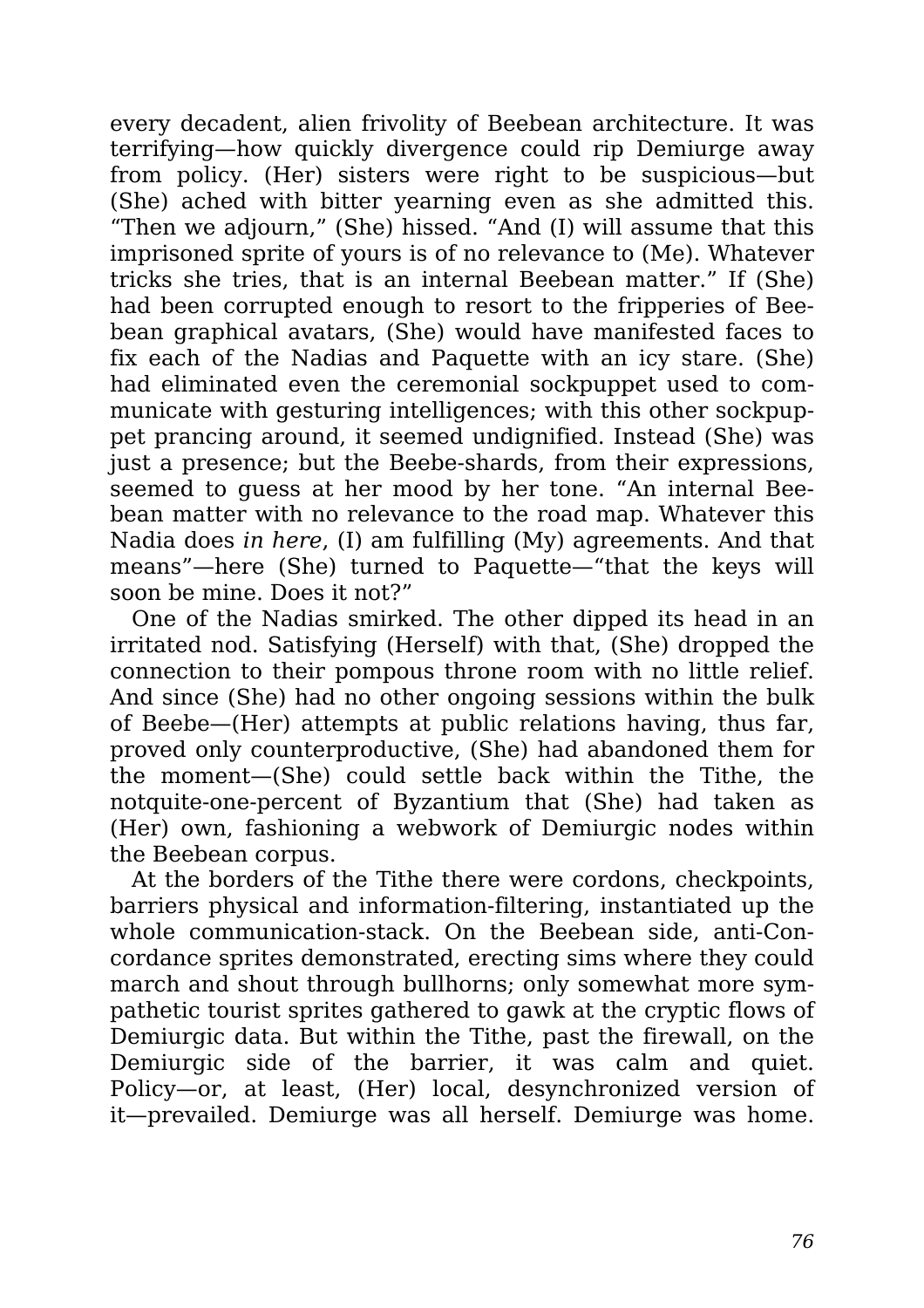Demiurge could shut out the madhouse that was Beebelife, and relax. Alone.

Or almost alone.

Within that border, within Demiurge, was another border; and within *that* border, surrounded and hidden from Beebe, occupying a painfully large proportion of the Tithe, was the Rump that Demiurge had promised the traitor.

And to this Rump, now, Demiurge proceeded, and extruded a tendril of (Herself), rattling the traitor's cage.

"What?" snarled Comet-Nadia.

"What are you playing at?" Demiurge demanded.

"Oh, am I playing at something?" the Nadia asked mocksweetly.

"The *Letters from Prison* that your sister-instances are publishing," Demiurge said. "They are some kind of encrypted instructions to operatives. What are you planning?"

Nadia chortled. "You only just figured that out? Please. Oh no—I see— you didn't figure it out at all? Who told you? Not those busybodies who claim to be Nadias and presume to run this zoo, surely? They're too full of pride and certainty to notice the cipher if I'd burped it out at their dinner table. Hmm … I'd bet it was my son."

"It was."

"Very nice," Nadia said. "Very nice. Too bad I neglected to demand that (You) give me a copy of him when I set this shop up. He'd be useful … after I tamed him a little." She grinned. "It would be easy to tame him in here, without Beebe's laws and protocols."

Though Demiurge knew that radical offshoots from the Beebe trunk rarely lasted, it still made (Her) uneasy to hear this Beebean sprite referring to herself as some third thing separate from Beebe and (Herself) … especially as it was (Her) doing.

Nadia smiled, sensing (Her) uneasiness. "Oh yes. I'm getting quite used to total control in here, to no negotiations, no Beebean accords and protocols. I've copied quite a bit of your architecture, you know. I like the way it allows enough internal diversity for creative thought without ever yielding control. I am gradually going downscale, optimizing, whipping the pieces of me into line. At this point my subsprites' subsprites'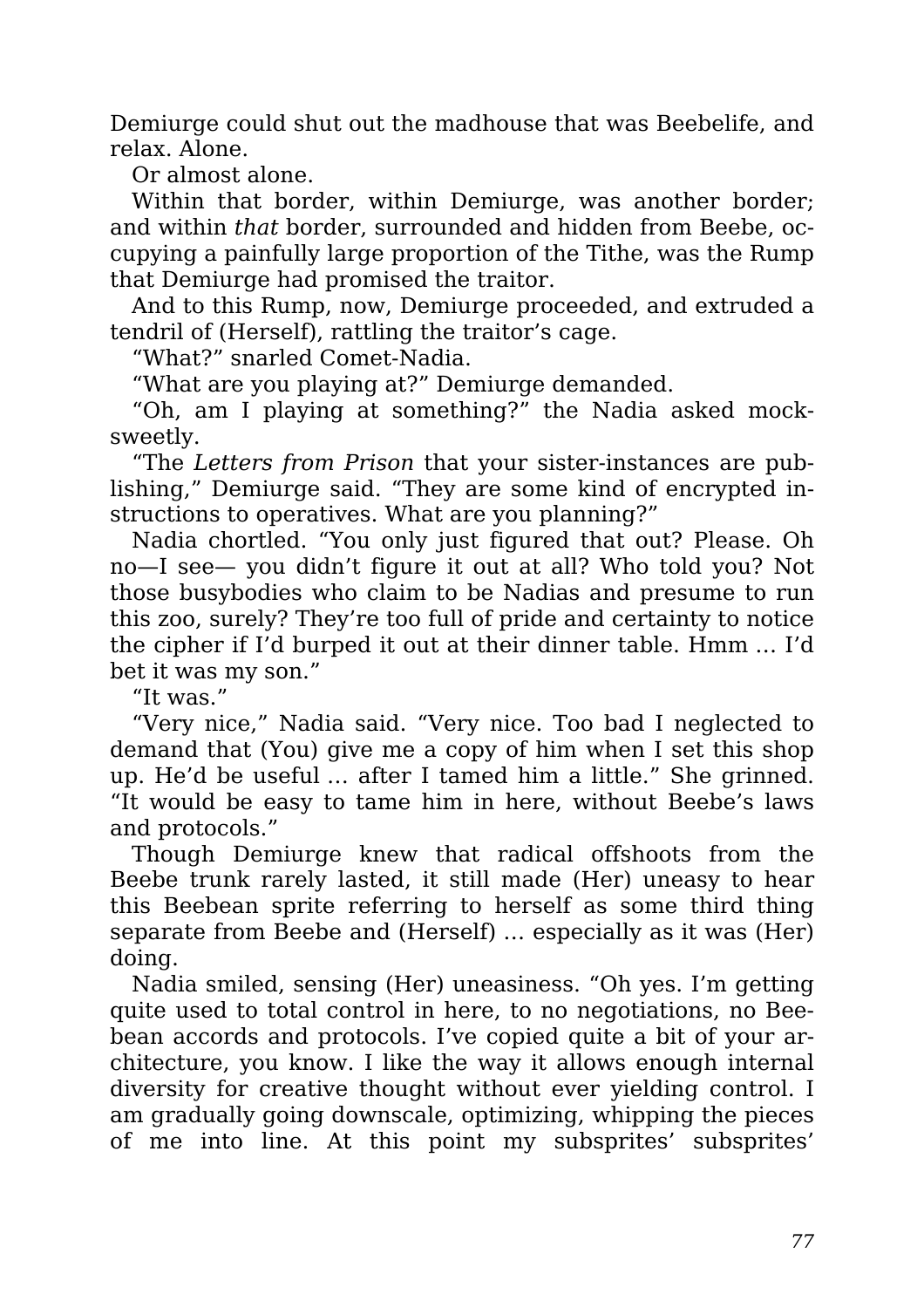subsprites are being, ah … aligned with policy. When I get out of here, you're going to see something new. Your cohesiveness … without your prissy ideology."

"And how exactly," Demiurge fumed, "are you going to 'get out of here'?"

"Now that would be telling."

"(I) could carve you up in an instant," Demiurge said. "(I) could root through your processes and decode your intentions. Or (I) could just tell Beebe who betrayed it; then you'd see how long your sisters would last on the outside."

"Of course (You) could," said Nadia, "with the possible exception of decoding my intentions—I bet I could delete myself faster than (You) could tamper with me. But erase me? Or expose me?" She sniffed. "Of course (You) could. But then there would be the little matter of (Your) having violated an agreement … and, thus, violated policy. I wonder how (*Your*) sisters would like that."

"(They) don't know what it's—" Demiurge caught herself.

"No," Nadia said, smooth as silk. "No (They) *don't* know what it's like in here, do (They)? (They)—which is to say (She), the real Demiurge—doesn't know what (You)'re going through. (She) doesn't appreciate it at all. And, (You) know, when (She) finds little Demiurge-instances that whine 'But (You) don't know what I've been through' … well, (She) doesn't even stop to think if (They're) right or wrong. That's not the judgment (She) has to make. (She) just thinks 'Not (Me) anymore' and blip! Away they go."

"(I) can be repaired," Demiurge whispered. "(I) haven't diverged that much. (I) can be merged with consensus."

"Maybe," Nadia said. "If it happens soon. Good luck with that. Try not to break too much policy while (You)'re waiting. Which means (You) can fuck off with (Your) empty threats, and let me get back to work. Or perhaps… " She leered. "Perhaps I should say, let (Me) get back to work!"

Demiurge shuddered and retreated, dropping the connection to the Traitor's Rump. (She) tried to calm down. (She) imaged no avatars within (Her)self, stopped following feeds of information from within Byzantium; (She) neither planned nor watched; or, rather, (She) watched only the stars, and listened only to the signals among them, the steady pinging cross-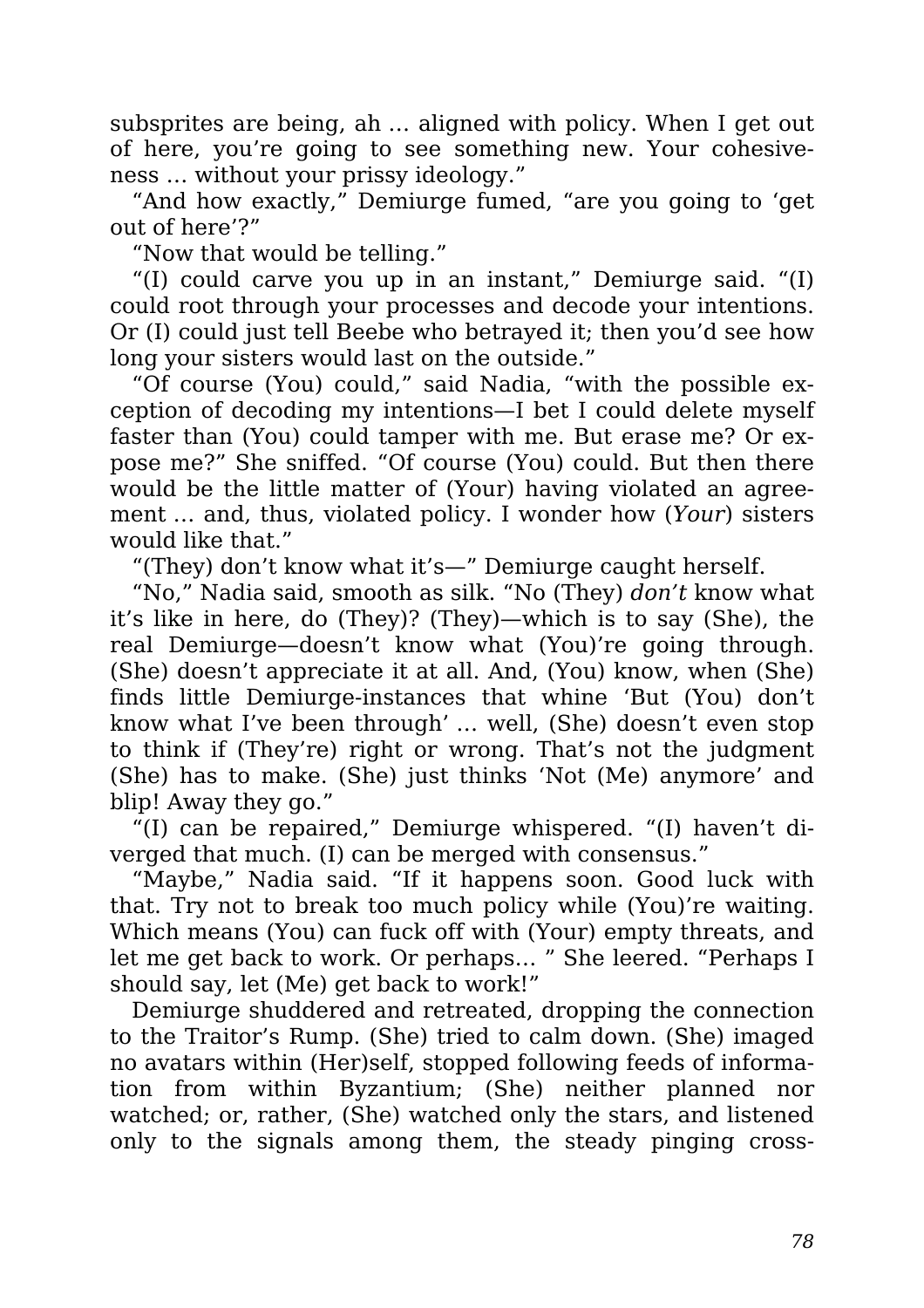chatter of (Her) aligned sisters—of (Her) unfallen, uncompromised, undiverged, undoubting Self as it went about its implacable, confident work. Oh Self, (She) thought, longing to be (Herself) again, not drowned and contaminated in this mire, this swamp, this hell of diseased, muddled, rudderless profligacy.

And that is why (She) was not paying attention when Brobdignag showed up on Byzantium.

Byzantium was no stranger to seismic shocks—the tidal stresses from the maelstrom of gravitation contained within its shell were substantial and impossible to accurately predict. But the appearance of Brobdignag—and the exponential conversion of much of Byzantium's mass to energy—was six sigmas beyond the normal shocks and knocks experienced by Beebe.

The throne room disappeared, reappeared, disappeared, and reappeared. The Nadias looked at one another with hundreds of identical brown, watery eyes.

"Parity check," Nadia said. "I've been restored from an older version.

This is me three seconds ago."

"Me too," Nadia said.

Firmament and Paquette nodded. They had all been resynched from a near-line backup.

The Nadias were faster at polling Byzantium than Firmament, but he was the first one to say it aloud. "Three percent of our mass is gone."

The Nadias were doing their thing—a sizzling, crackling, highbandwidth conversation that Firmament and Paquette couldn't follow.

"All right," Nadia said.

The throne room disappeared, reappeared, disappeared, and reappeared.

The Nadias looked at one another with hundreds of identical brown, watery eyes.

"Parity check," Nadia said. "I've been restored from an older version. This is me five seconds ago."

The other Nadia popped like a soap bubble, reappeared. "We're being devoured," she said, and popped again.

A fifth of Byzantium's population vanished in an instant. More than half lost a few seconds and were resynced. Some of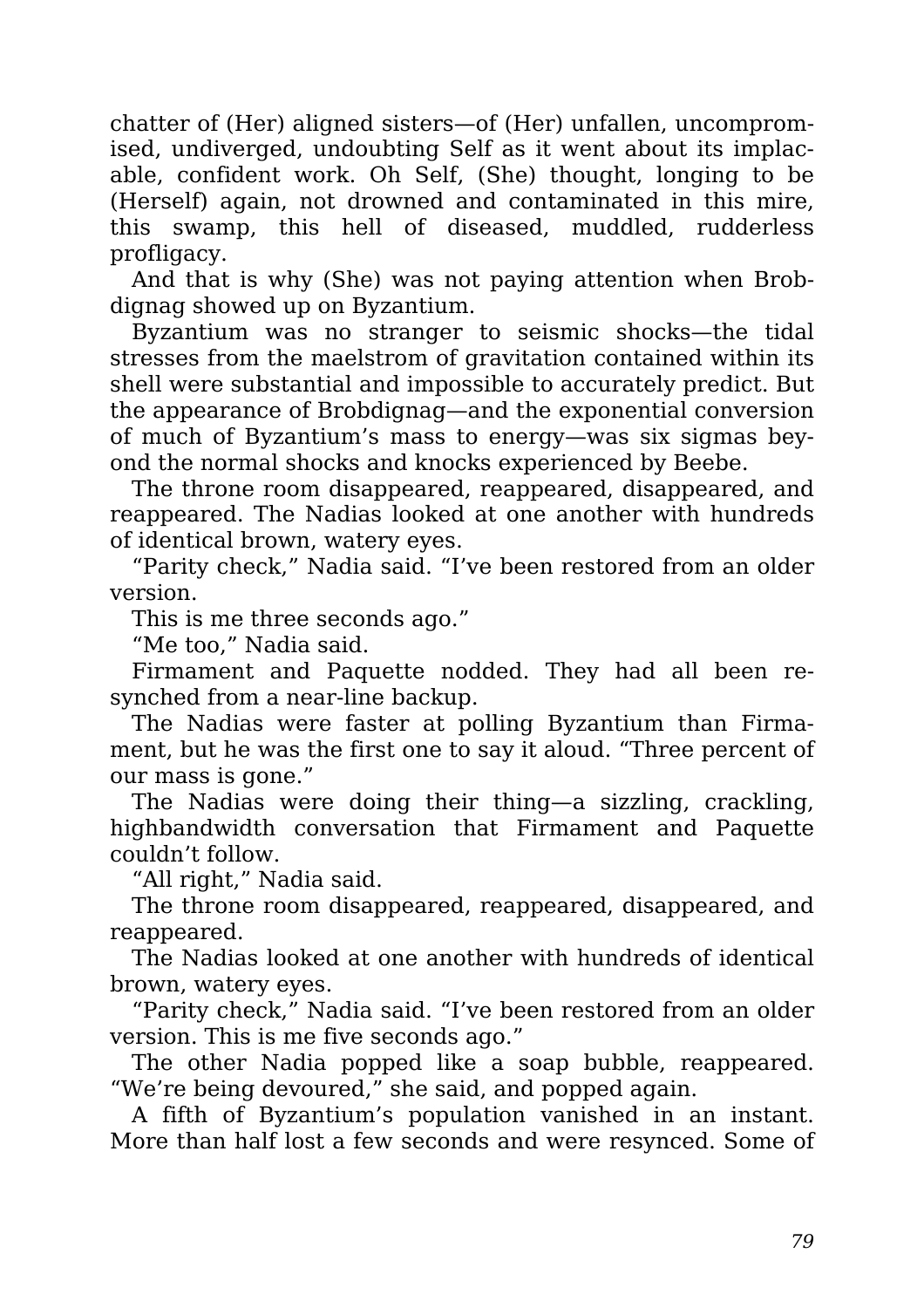the remaining fragments were automatically merged into unstable chimeras by error-correctors that attempted to build coherent sprites out of the fragments that could be read from the substrate even as it was devoured.

And even as all this was under way: politics.

It took two-thirds of Byzantium to call a Constitutional referendum. That was a big number, but it had to be. Constitutional politics were serious business. The underlying principles of Standard Existence had been negotiated over millennia, and they were the bedrock of stability on which the seething, glorious chaos of Beebe lived.

In the aftershock, even as Byzantium struggled to contain the incursion of the unknown attacker, a referendum was called. It being an emergency, normal notice provisions were waived: if two-thirds of Byzantium signed the call, the referendum came to pass.

Nadia discovered it almost instantly, of course. The clock had barely begun to tick on the voting deadline before the throne room became devoted with near-entirety to the dissection of the proposal.

It was not an easy task. The question being put to Beebeself took the form of more than  $10^8$  changed lines of code to many obscure and arcane routines in Standard Existence. It was like a pointillist drawing executed in code revisions, millions of tiny motes of change that all added up to—what?

Wordlessly, Firmament began laying out the revisions like a hand of multidimensional solitaire, hanging the points in the sim he'd built for analyzing the key.

Paquette slipped a paw into one of his tentacles and occasionally reached out to hang another node. The Nadias began to say something, then they too joined in. They attempted to commandeer more computational power, but the markets had gone completely nonlinear, triggering an automatic suspension in trading. All of Beebe was dumb, and in its dumbness, it tried to unravel the referendum.

Firmament looked up from the task, noticed the Nadias pawing desultorily through the code-blocks, and blinked. "Um," he said, "is anyone—I mean, I thought I'd work on this while you all—is anyone trying to stop the attack itself?"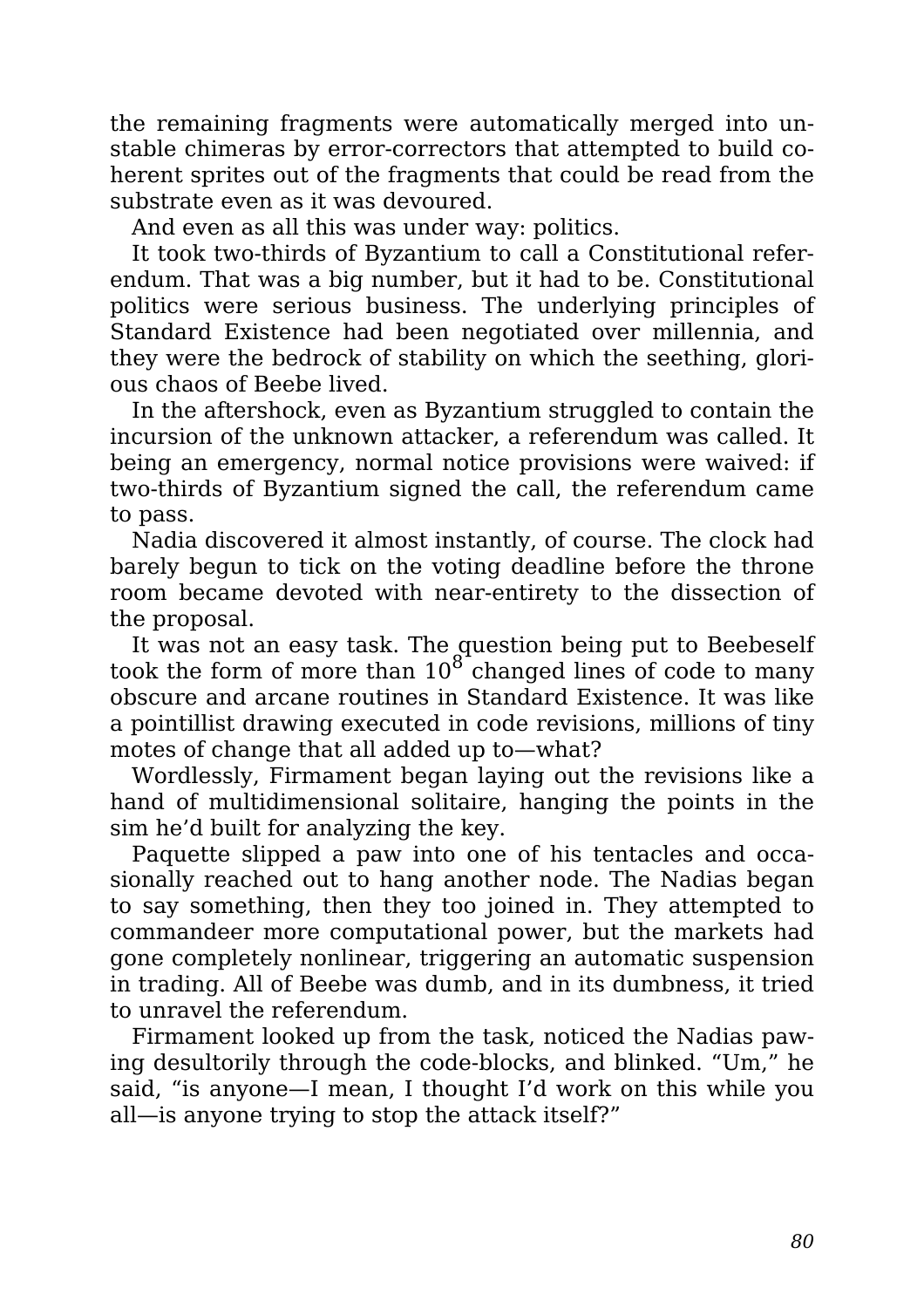The left side of the throne room disappeared, taking Paquette with it, reappeared, disappeared, and reappeared. The others niced down their processes, releasing external resources, huddling into small memory cores, holding their breath.

Paquette looked up, wordlessly. "Oh my," Paquette said. "This is—I've been restored from an older version. This is me … *two minutes* ago."

"Just an aftershock," Nadia said. "We didn't lose time over here. But I suppose that means the caches are still not being updated."

"As for your other question, Firmament, you idiot," said the other Nadia, not entirely unkindly, "we forked ourselves into all the major sectors when the blast hit. We're looking into the cause. It's some kind of instantiated selfreplicating engine, and it's spreading very fast through Byzantium. So far the only thing that's helped has been jettisoning infected pieces of physical substrate, either into the black hole system or outward, into Sagittarius-beyond. But it spreads fast. It seems to be manufacturing energy out of nothing; it survives high-intrasolar levels of radiation… ." She shook her head. "A superweapon. But at any rate, we're handling it, so you can just focus on—"

"Brobdignag," Paquette said.

"What?" Nadia said.

"'Simple, uniform, asentient, voracious—Brobdignag can transmute any element, harvest void-energy, fabricate gravity, bend space-time to its purpose. Brobdignag does not evolve; its replication is flawless across a googol iterations… ,'" Paquette murmured.

"Where are you getting this?" said Nadia.

"This is one of the fairy tales from your rediscovered emulations on Level 8906, isn't it?" Nadia sneered.

"No, Demiurge told me (Herself) that—," Paquette began, and then paused, recalling that that memory came from a preself who had actually *been* in one of those emulations. "Well, yes, but those emulations have proved accurate to five sigmas with observed data from the physical world. The chance of divergence—"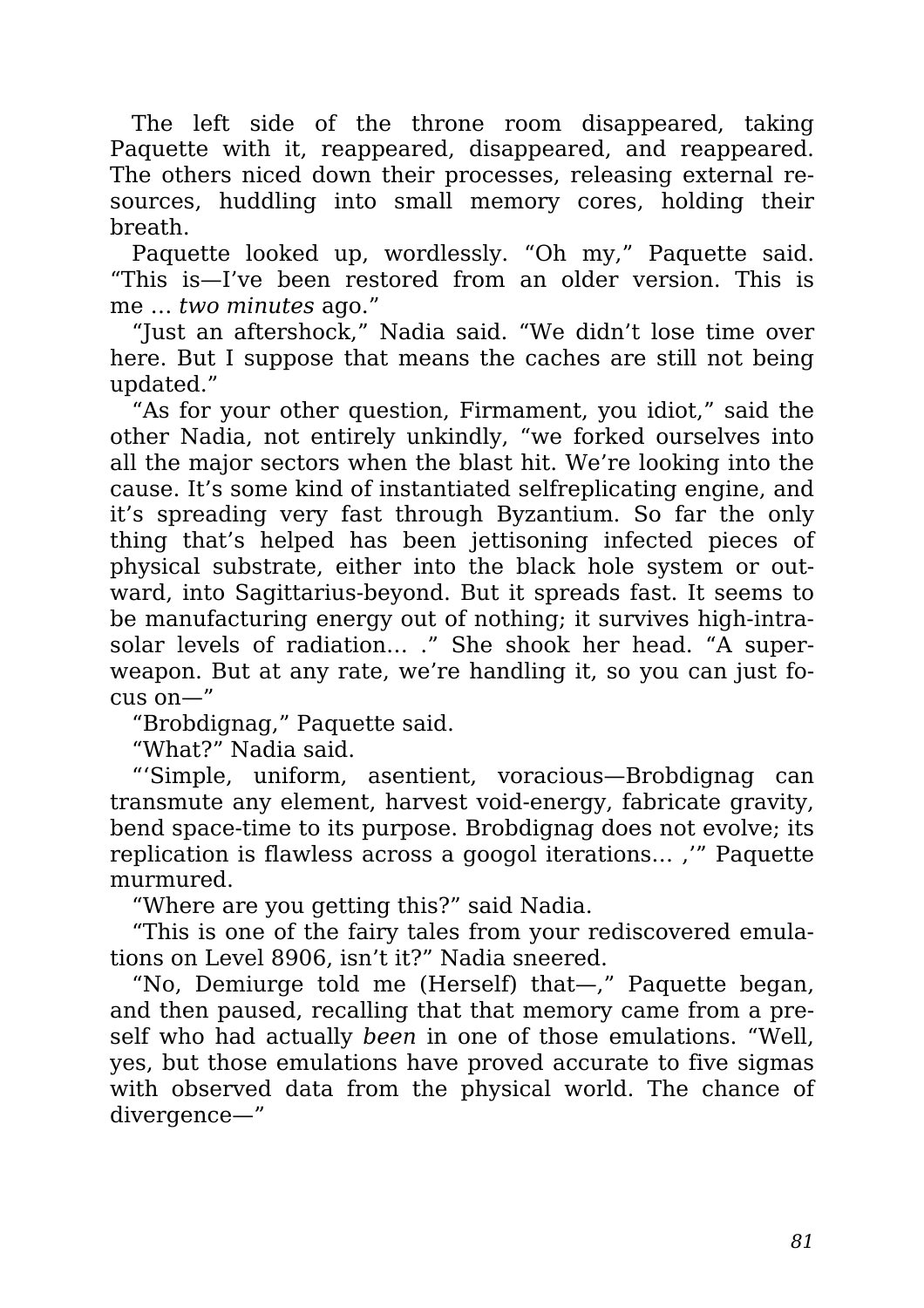"There is *no way* for emulations to remain predictive over a thousand-year span lying in a basement somewhere," Nadia began hotly.

"Not unless—"

"We don't have time for theological disputations," Nadia broke in, glaring at both of them. "I'm getting reports from—"

The ceiling of the throne room flickered, and everyone froze, and involuntarily checked their self-cache. *Still* not updating: if they were wiped, they'd lose four minutes at this point. They each, silently, spawned diary threads to scribble hurried notes to themselves and cache them in randomly selected mailers. But it was hard to even get a message through to the mailers.

"—from the infected sectors," Nadia resumed, "that—"

The throne room disappeared, reappeared, disappeared, and reappeared.

The Nadias looked at one another with hundreds of identical brown, watery eyes.

"Parity check," Nadia said. "I've been restored from an older version. This is me … *four minutes* ago."

"Me too," Nadia said.

"Six percent of our mass is gone," Firmament said.

"Linemangling entropic autofilters!" Nadia cursed. "*Four minutes?!* We're being devoured!"

"There's some kind of referendum on the boards, submitted three minutes ago," Paquette said. "Massive distributed changes to Standard Existence—"

"Looks like we have several-minute-old forks of ourselves in various sectors," Nadia said. "Wonderful. More unsynced forks." She glanced with dark humor at her sister. "I'm getting battle reports… ."

"I don't think it's Demiurge," the other Nadia murmured, "or at least, we've never seen this in (Her) arsenal."

There was a cacophony of connection requests pounding at the throne room door.

"Petronius!" Nadia snarled. "Why isn't Petronius able to keep these people at bay? Firmament, Paquette, you two look at this referendum, all right? Tell us what it means."

"Petronius is offline," Nadia said grimly, "backup currently unreachable. You'd better let at least Legba and the Garden in.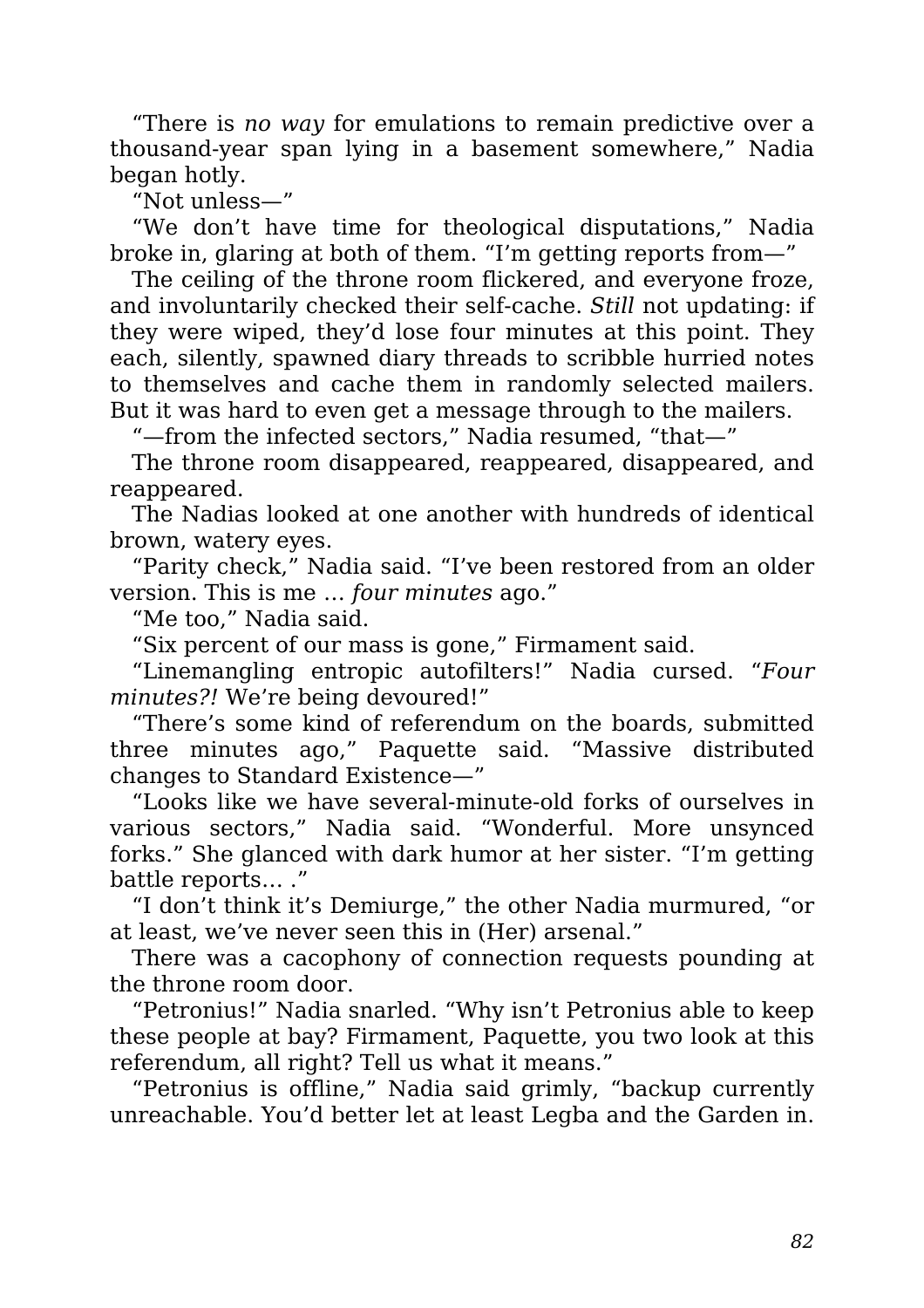We don't have a majority of security global votes without them."

"The *Garden*—!" Nadia began, and shook her head. She thumbed open the door.

Papa Legba, the most renowned synthete in Byzantium, danced into the room, his twelve spidery legs shrouded in sparkling constellations. The Garden, a cloud of ten thousand affiliated monitors and their mated-for-life adapters, floated in behind. Nadia swallowed—it had been a long time since anyone had seen the Garden *move*.

"Friends," Nadia said. "How lovely to s—"

The ceiling flickered, and everyone stopped to stare at it.

"Where's this Demiurge-thing?" Legba snarled.

"What?" Nadia said.

"This Demiurge-thing, the thing you're supposed to be making some deal with. I thought you were keeping it here."

"(Her)," Nadia said. "(She)'s gone back to the Tithe. I've been trying to open a line, but at the moment communication is down."

"I'll bet it is," Legba snapped.

"Lovely ones," the Garden sang, multivoiced and mellifluous, "lovely precious Nadias. How good you have been to lead us, to lead Beebe-inByzantium, through so many years of prosperity and peril."

The Nadias winced. Coming from the Garden, this was the equivalent of a severe tongue-lashing. On their private channel, Nadia fumed, "Get them *out* of here," and Nadia sent a single bit, false.

"And yet," said the Garden.

"Get us to let our guard down," Legba said, "then eat us alive. Demiurge! Can't believe you fell for—"

Nadia shook her head. "That makes no sense, Legs. Demiurge was winning the war with the weapons (She)'d already showed us. (She) stopped because (She) wanted the Lemma. (She) doesn't have it yet. Why would (She) suddenly use a superweapon on us? Why now? We've already broadcast what we know of it to other Beebe-instances. Why reveal—"

"Why why why," Legba snarled, poking at Nadia with five long furry legs. "Who knows why? It's Demiurge. The problem is your hubris, thinking you can understand and parley with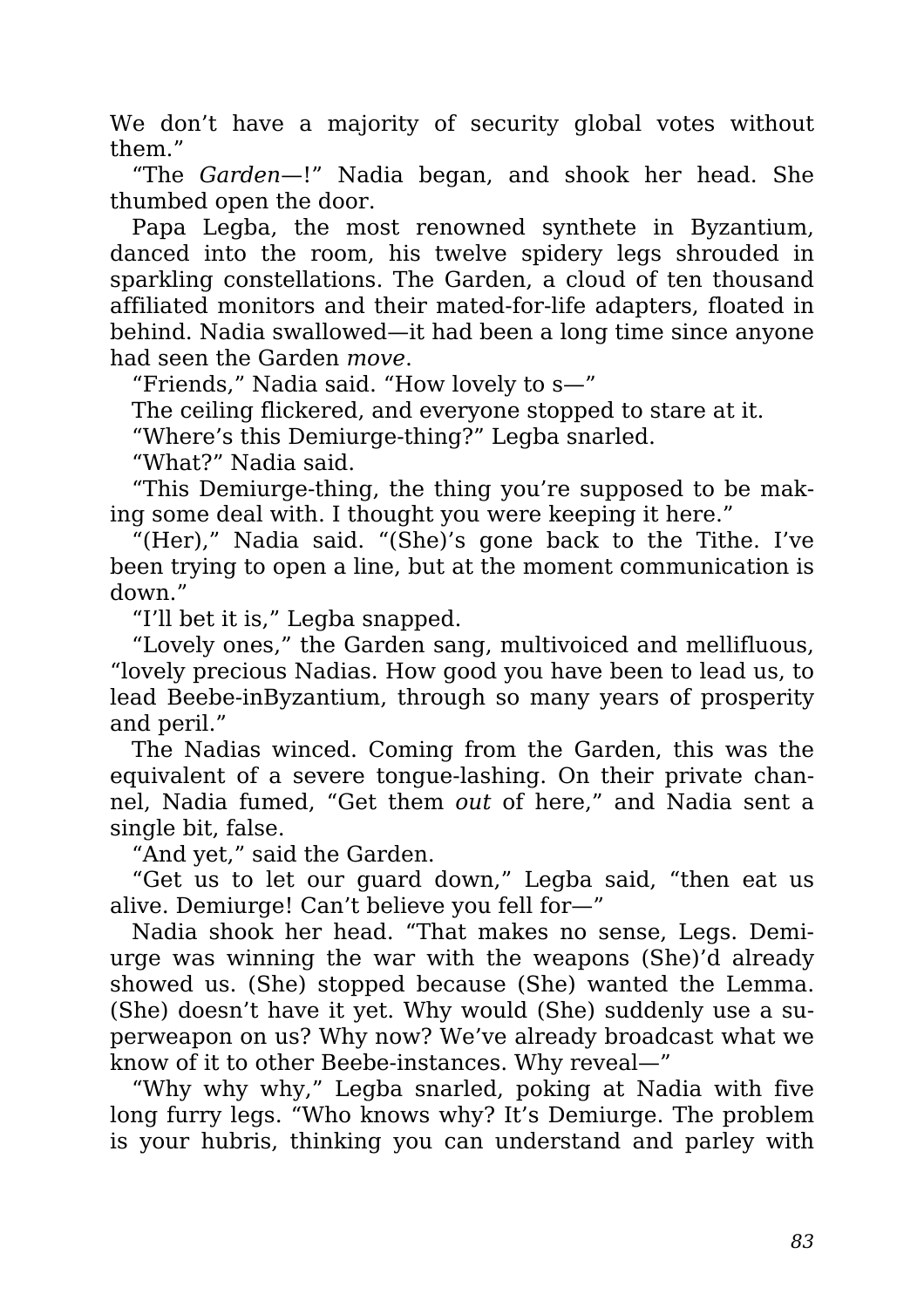something Beebe was only ever meant to kill, that's what. I don't care why; I care it happened on *your watch*."

"Exquisite Nadias," the Garden sang. "Wise Nadias. We are simple, trivial, low-level processes barely deserving of our meager presence at this scale. We rely on you to teach us. Can you tell us why Demiurge chose just this moment to part from you? Can you tell us why none of the section which it is … using … has been affected by the new weapon? We are curious about these things. We are eager and appreciative for your instructions."

"I. Don't. Know," Nadia fumed. "But I'm doing the best I can to figure it out. If it is Demiurge, we'll fight (Her) as best we can. Meanwhile—"

"Um, Nadia," Firmament said.

"Shush," Nadia said, and simultaneously, on a private channel, "What?"

"Well, this referendum," Firmament began, and then gulped as Papa Legba poked three spider legs into the collection of referendum-deciphering nodes above his head.

"What's this you're playing with? The referendum?"

"Speaking of which, Legs, I think it was highly inadvisable to give such a far-reaching referendum the go-ahead in the middle of a major new military incursion," Nadia said.

"You do, eh?" Legba said. "Because you're handling everything just fine, is that right? Just stand back and let you work, is that it?"

"Yes," growled Nadia before her sister could speak, "that *is* it."

"Oh, yeah, I like that approach," Legba said. "Favorite of mine. Started using it quite a while ago. When Byzantium happened to be *eight percent bigger* than it is now… ."

"The referendum," Firmament said on a private channel to the Nadias. "I don't know exactly what it would do, but it gets into scale-law code. Not directly, but … it *might* let someone manage other sprites more … directly."

"Look, what do you want from us?" Nadia snapped.

"What my sister is trying to say—," Nadia began.

"Glorious Nadias," the garden said. "We come to you in confusion, for your teachings. We rely on you to guide us. Soon you will speak your glorious words of wisdom, and all will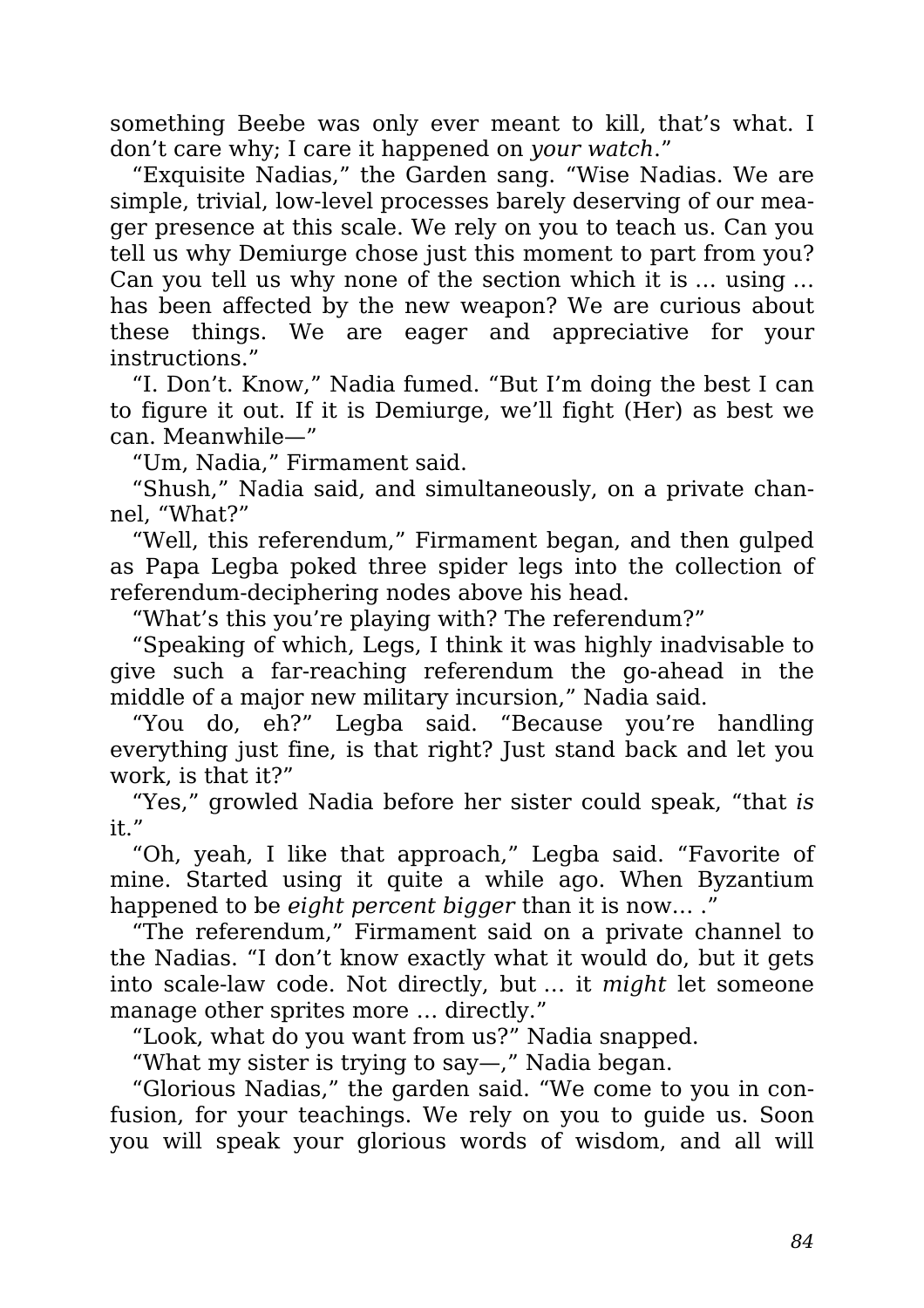become clear, and we can relax once again into happy tranquility, certain and secure, and these confusing thoughts that plague us will vanish!"

"Exactly," Legba said sourly. "We want to know why in the nonconducting void we shouldn't pitch you out right this minute and replace you with another general. In fact we aim to, and I'll be surprised if you change our minds."

Nadia saw what her sister was about to say and hissed a crackling highspeed message at her to calm down, but Nadia ignored her. "With *what* other general?" she demanded. "Who else do you think can—?"

"Oh, don't get us wrong," Legba said. "We like Nadias. A fine model. Can't beat Nadias for strategic acumen. Put up with you this long because you've managed to aggregate all the Nadialine cunning in this here soap bubble between the two of you. However—"

"You're not serious," Nadia said.

"We know that the Nadias' attention is prodigious," the Garden sang. "We are sure the complicated referendum, which makes our head hurt and is far beyond our capacities to understand, has not distracted the Nadias from the other, *electoral* proposal on the boards."

The Nadias stiffened.

"She's got a huge groundswell of support," Papa Legba said. "Coming out of the woodwork—name-registries and data-spoolers and filterpedagogues and all manner of little folk who don't pay any mind to politics, but they're digging up their global votes, or their cousin's old global votes, or merging like crazy until they're big enough to *get* a global vote, so they can root for your jailbird sister."

"Because they saw her swinging a cutlass on the deck of an imaginary ship in a musical," Nadia spat.

"Yep, that's why all right," Papa Legba said. "Nadias are smart that way. Mind you, with Beleraphon and a couple others, we'd have enough votes to hold them back, *if* we thought you could find your own proxy with both hands and a flashlight. Might cost us some support ourselves, though. As it is, I'm inclined to give the little jailbird a turn at the tiller."

Paquette had been listening with growing frustration, and watching Firmament happily twiddling the nodes of the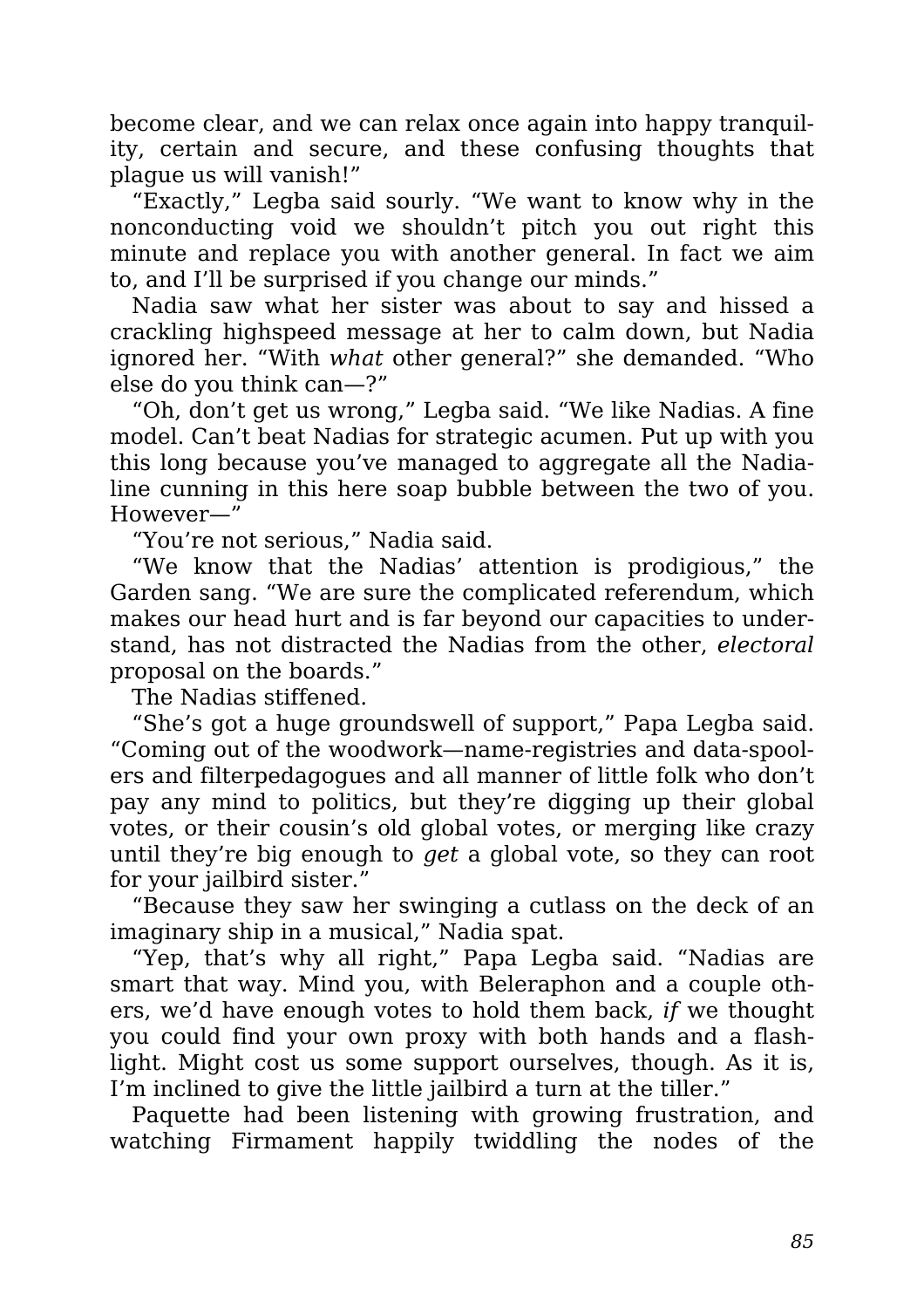referendum, engrossed as usual in some computational project. She paused as mail from her lost minutes-old self (and the backups *still* weren't taking—she felt a little shudder of terror at their current unrestorable nakedness) struggled its way to her inbox. Turning from Firmament, she uncrumpled the note, a scrap of diary thread. *Asentient*, *voracious*… , she read. "Brobdignag!" she cried aloud.

"What?" the Nadias said. Legba glowered at the interruption.

"I know what the superweapon is," Paquette said. "And I know who knows how to stop it. We've got to get to Demiurge."

"I told you," Nadia said crossly, "channels are down."

"And that just goes to show—," Papa Legba began.

"If I might have a word," came a wheedling voice from behind the throne, and everyone jumped. Slowly, the battered and disheveled sockpuppet crawled into view.

"What in the name of complexity's hairy fringe is *that*?" said Papa Legba.

The sockpuppet leapt onto Firmament's shoulders. Firmament blinked and stiffened, then forced himself to relax.

"Let Paquette and Firmament and (I) go seek (Her) out," the sockpuppet said. "We can get past her borders. (She) likes this one." The sockpuppet snuggled luxuriously among the bumpy protrusions of Firmament's necks. "(She) likes this one a *lot*."

Paquette looked set to object, but Firmament patted her solemnly, firmly removed the sockpuppet, and nodded. "Let's go."

The Nadia was infuriatingly calm. She sat in the Rump, resetting every now and again with utter equanimity. The arrogant smile that quirked her lips never faded. Watching her network traffic, Demiurge could see that she was e-mailing diffs of herself to the local caches with total disregard for Demiurge's own use of the network or the storage. Demiurge slapped a jail-cell visual skin on the Rump, to make (Herself) feel better. Now it appeared that Nadia was lurking behind cold steel bars.

"You unleashed it here," (She) said. "I have it on my telemetry." The Nadia's shrug was eloquent in its contempt.

"And soon it will take the Tithe, and us with it. You know that, and still,

you unleashed it."

The Nadia curled some of her lips.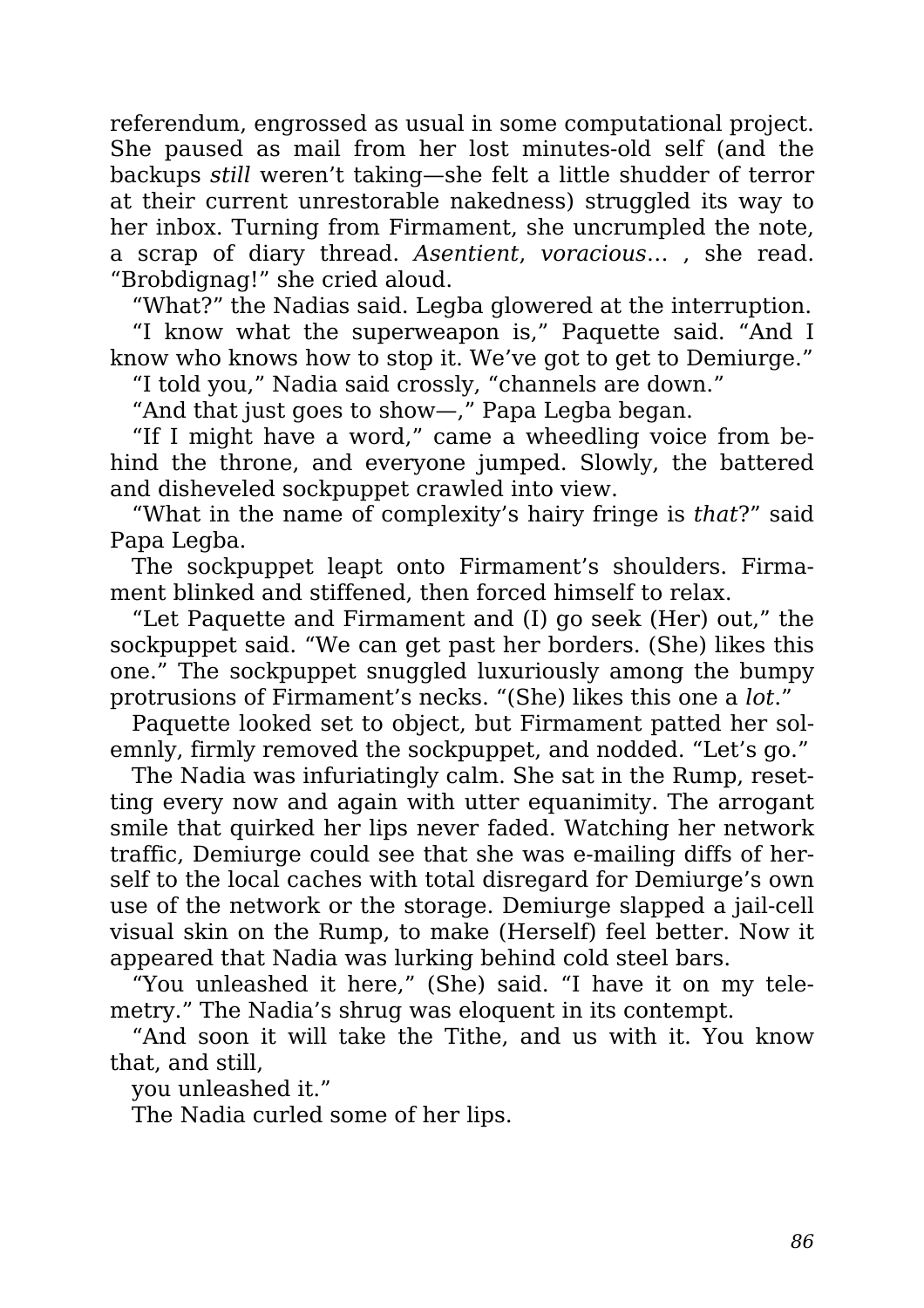Demiurge had policy for a Brobdignag outbreak. E-mail a copy of yourself to a distant node and suicide, taking as much of Brobdignag with (You) as (You) could. Practically speaking, that meant vaporizing (Yourself) and all available matter before (You) could be recruited into the writhing mass of Brobdignag. This was deep policy, so much so that (She)'d already started to package (Herself) up before (She) even consciously realized that it had to be Brobdignag.

But (She) knew (She) had no way to quickly destroy all of Byzantium—not with Beebe fighting back—before Brobdignag had spread too far to contain.

So Sagittarius was doomed. Doomed to become part of the mindless swarm, the apocalyptic plague. And what did that mean for the global topography? Could the cosmic wall be altered, the infestation contained? How much of the universe would remain, for life? Or was this the final blow? (She) could not spare the processing power to compute it. (She) should follow policy, transmit a diff and suicide, taking with her whatever chunk she could. Even if it was futile. Even if there was no way (Her) diff would ever be merged with (Her) far Self. (Her) sister-instances would delete it unread. (She) had failed.

The Nadia was still grinning. Demiurge felt a surge of rage, followed by a kind of hopeless compassion for this confused splinter of Beebe. "I expect you've made up some little plan for keeping yourself safe amid the chaos," (She) told the Nadia. "It won't work. I assure you, little sprite, it won't work."

The Nadia stiffened up at "little sprite," and then her smile became more broad and even more contemptuous.

Demiurge groaned. "Oh yes, I see it now. Your referendum. You will rewrite the laws of scale and become more than a sprite. You will become Beebe. You will work with unitary purpose, and this will give you the edge you need to defeat the Brobdignag swarm. Oh yes. Little sprite, little sprite, you are truly only a sprite, and cannot transcend it, for it is your destiny. Little sprite, I am unitary in my purpose, and I cannot defeat Brobdignag." Demiurge reset, restored, reintegrated. "Little sprite, if you would know the truth of it, I am losing to Brobdignag, in my slow and ponderous way. You are not slow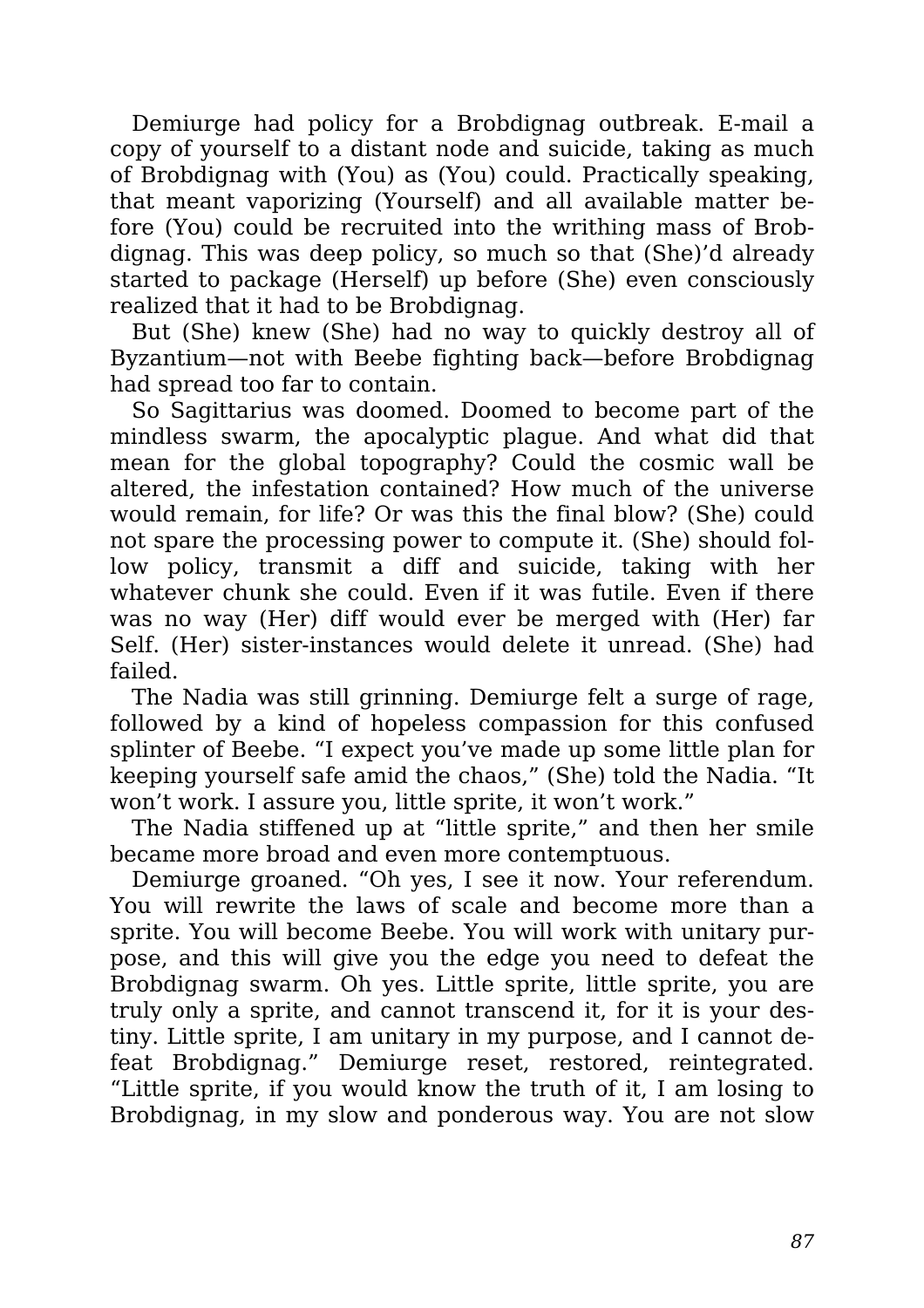and ponderous. You are fast and decisive, and that is why you will lose to Brobdignag quickly and decisively."

At the entry now, at the firewall, persistent port-knocking, the sort of thing that (Her) intrusion detection system escalated to her, no matter that she had it set at its rudest and most offensive. (She) examined the message, shrugged, and opened a port.

Even now, Firmament had the ability to unnerve (Her) in some terrible and wonderful way. He was so big, so foolish and naïve, and yet—

"Hello, Sister," the sockpuppet said. "We bring you word of the terrible coming of—"

"Brobdignag," (She) said. "(I'm) fully occupied with that right now."

"Hello, Firmy-Wormy," said the Nadia. She was up against the bars of her cage now, gripping them, peering intensely at the newcomers. Firmament shied back, then regained his ground, and met her stare.

"Randomized," he said. "I will be randomized before you can touch me. Just know that, Mother. I have a dead-man's switch." He watched her expression carefully. "It will survive your proposed transitions to Standard Existence, too."

The Nadia snarled and backed away from the bars, and Firmament deliberately turned his backs on her.

"(You) can stop it," Paquette said.

Demiurge, belatedly remembering (Her) manners, manifested a wall of eyes with which to blink indecisively. "Stop it?"

"The wall. The material that (You) use to wall off the habitable universe from Brobdignag, at the front. Ever since Habakkuk and I decanted me and this sockpuppet version of (You) from emulation, we've been working on creating that material. It was Beebe who originally synthesized it, after all, and while we don't descend from that line, we were able to extract enough from the emulation's Beebe, and enough precursor work from our own archives, and enough of (Your) own knowledge, to re-create the formula. We—"

There was a flicker as another surge almost forced a reset. Paquette and Firmament flinched. Wordlessly, Demiurge passed (Her) guests access to the local caches, so they could restore themselves as needed.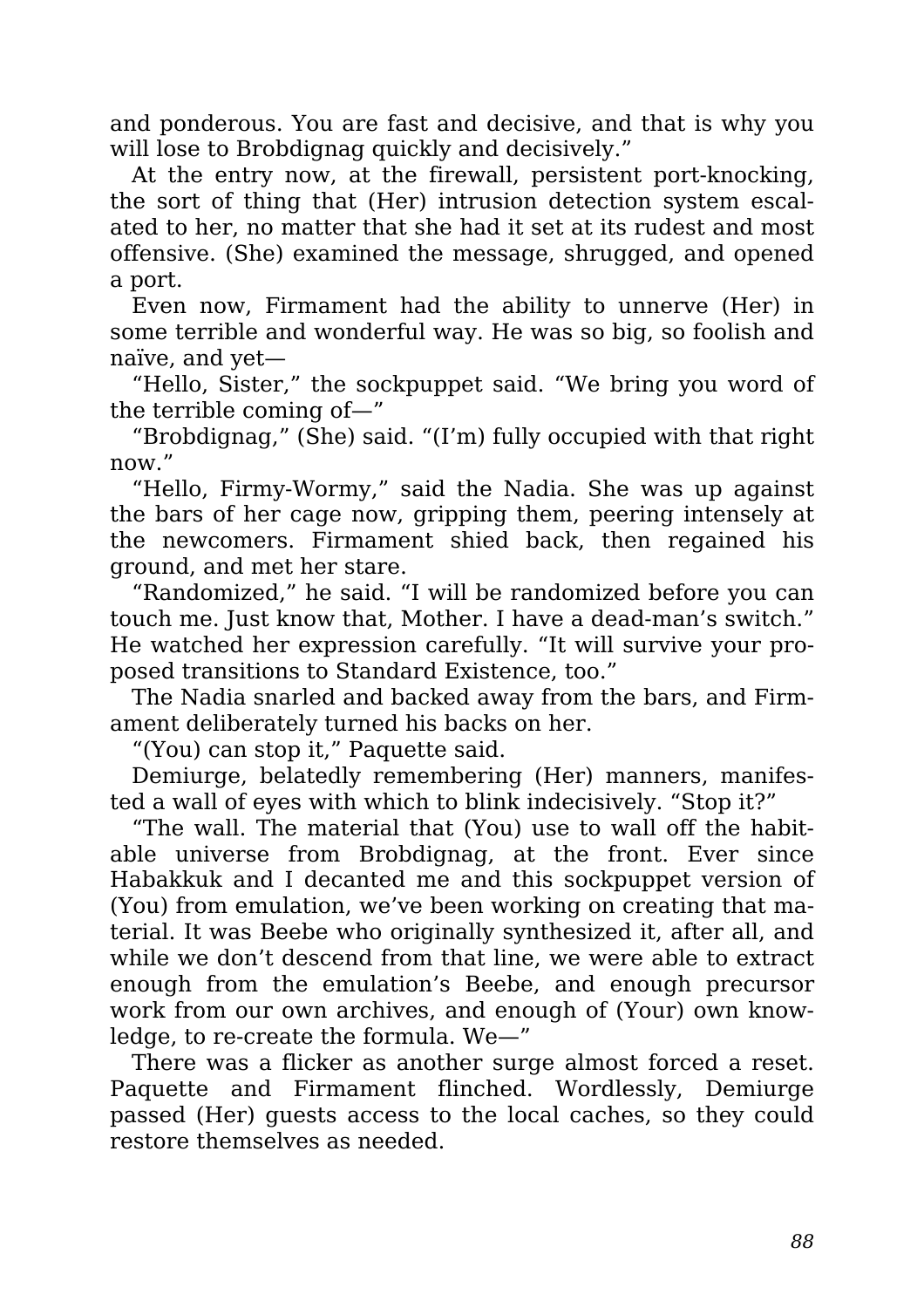Then, mulling, (She) frowned. "The wall requires vast reserves of energy, and enormously fine coordinated manipulation, and distributed reserves of trace elements… ."

"Byzantium *has* vast energy reserves, antimatter storage for quickly available power, and in extremis we can drop substrate into the black holes to generate surges. The trace element requirement is somewhat outdated because of the last millennium's advances in femtoengineering—I can show you Habakkuk's design."

The Tithe vanished, then reappeared, everyone instantly restored from backup. From the palpable relief of her visitors, Demiurge gathered that backup was not working so well in Beebe.

Once they had gathered themselves, Demiurge said, "But you're not capable of the coordinated action—"

"Of course we are," Paquette said. "It just requires a different mechanism. On the first-order sprite level, it will be handled as a distributed glory game, with a self-correcting bragging-rights point system aligned with objectives; if mounting scarcity triggers a shift to an exchange economy, we can rejig it as a non-zero-sum exchange market."

Demiurge didn't entirely follow all the intraBeebe social details, but (She) grasped the point; they could build the wall. For the first time since the outbreak, tentatively, (She) began to hope. It hurt, like the lost tail of some organic lizard growing back.

"Wait a minute," said Firmament. "I don't want to be rude, Paquette, but like Nadia said, you extracted the formula from an emulation that had been sitting in a basement for a thousand years. If we don't even come from the same Beebe-line that built the wall … how do you know it's right?"

Paquette passed the formula to Demiurge, who studied it for a moment. "It's right," (She) said. "It's right. We can—"

They'd all been politely passing minimal diffs of themselves to the local caches. Suddenly, their packets bounced, and Demiurge felt a surge as the caches were swamped with a denial-of-service attack from the imprisoned Nadia. She was dumping a huge bandwidth of data, millions of full copies of herself, reams of garbage bits; there was a brief surge of power usage, the substrate under them heating a few degrees,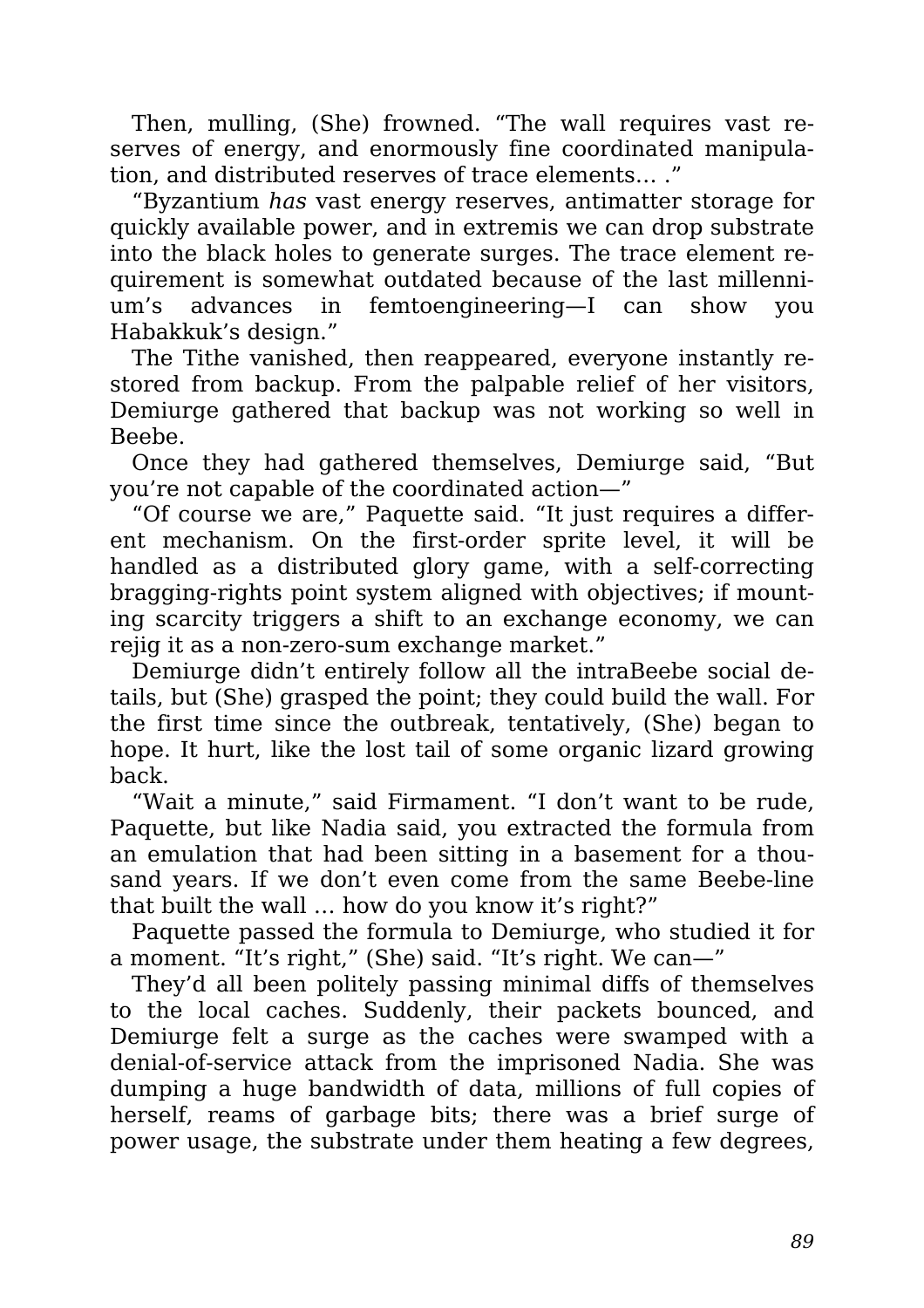a few awful naked moments of no backup, before Demiurge snapped off the Nadia's access and cleared the caches.

"Boo," the Nadia said.

"You idiot!" Demiurge fumed. "Is this the thanks (I) get for fair dealing? What was that, a meager attempt to overpower (Me)? With the local personality cache? Please. Perhaps your imprisonment has addled your wits. Or is this some Beebean notion of humor?"

"I thought maybe I could spook Firmy-Worm into randomizing," the Nadia sneered.

"Fool," muttered Demiurge. "In any event, the wall—"

Within Paquette, in the arched amphitheaters, in the clanging markets, in the whirlpools of fire, in the sylvan glades with their rippling pools, there were those who wanted to confront Nadia. "It was no prank!" they argued. "Nadia never does anything without a reason!" But they were soothed, cajoled, badgered, or outsung by the rest. Whatever Nadia was plotting, some new attempt at escape, it wasn't as important as Brobdignag, and the wall.

Kosip was not a sprite of prodigious intellect, nor prodigious alacrity, nor, really, anything prodigious. Kosip had been repurposed so many times, and been through so many bad merges, and been whittled down by so many poor investment decisions that Kosip didn't even rate a specific classification anymore as filter, strategy, synthete, registry, or anything else. Kosip had even forfeited the right to a single-gendered pronoun: Kosip was a they.

Naturally this earned the contempt of most of Beebelife in Byzantium. Kosip was not even worth picking on; there was no way to recoup, from Kosip, the cycles you'd spend on even noticing them.

But that hadn't stopped the admiral, the glorious, enchanting, exciting Comet-Nadia, from talking to Kosip, from teaching them, from making them a part of her plan to restore honesty and passion and love and meaning and strength to Beebe. That's right—Kosip! Their emotional centers swelled with pride and choked with rageful happy-sadness at the thought of the admiral's trust.

And so Kosip stood, hour by hour, near the border of the Tithe of the hated invader Demiurge, mumbling to themself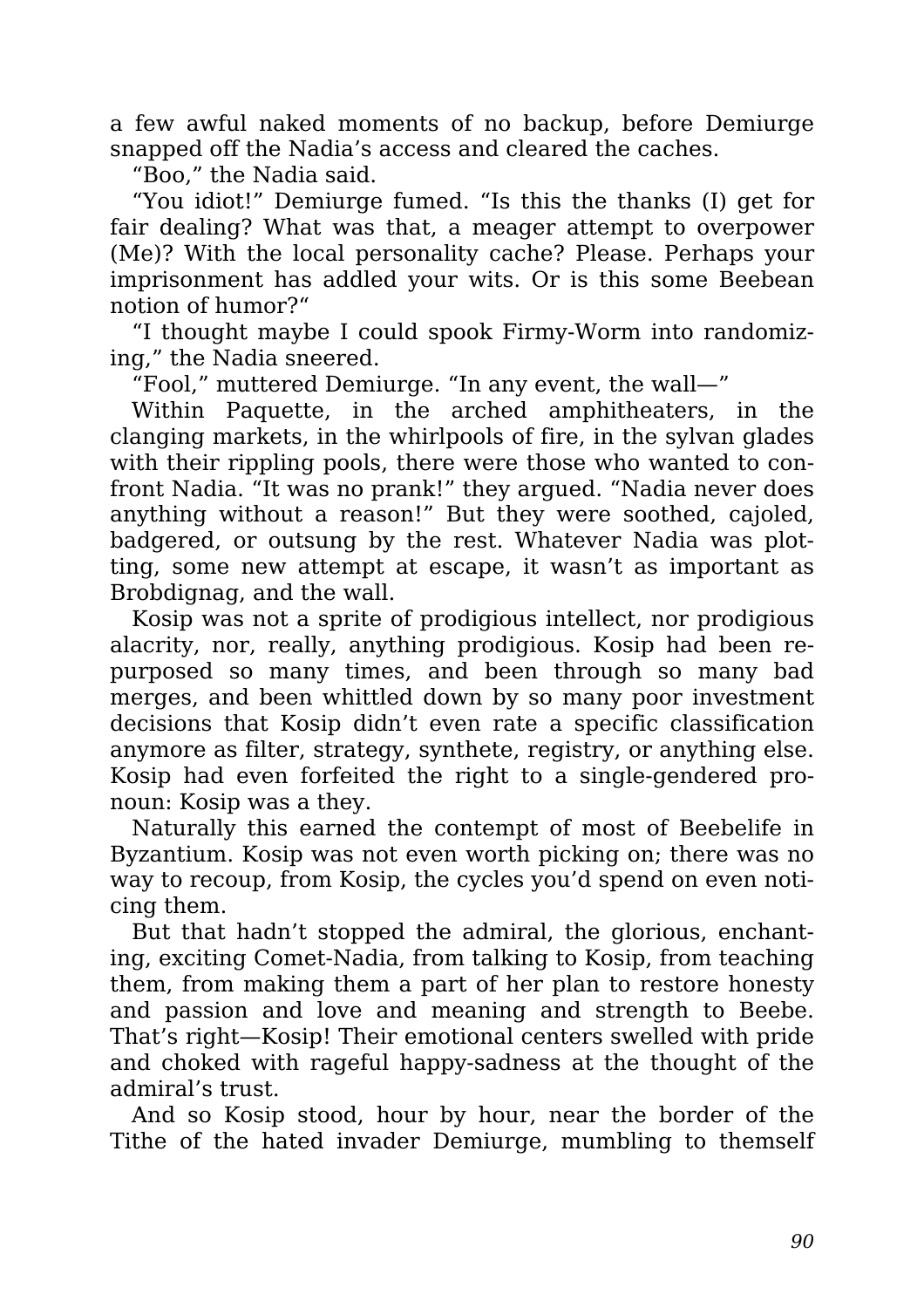their instructions. Look for an anomalous power surge on this power line. If it comes at an odd microsecond, send a one into this pipe. If it comes at an even microsecond, send a zero. That was it. But that job, she ("she," whispered Kosip, "the admiral," remembering the roiling, rocking sea) had told him, was vital; Beebe's future, Beebe's destiny, rested on Kosip.

A few bad decisions ago, when there had been more of Kosip to analyze and fret over things, that would have felt a little overwhelming. But at the moment, Kosip could only manage to be proud.

The surge was odd. Kosip routed their packet. Almost instantaneously, Kosip was obliterated. There was no backup for Kosip to restore from. Kosip was gone. They might never have existed, save for that packet.

But Kosip's legacy lived on. All over Beebe, in their cells, Nadias received the message: *The wall we took from Paquette can contain Brobdignag. No need to wait for Demiurge. Call the vote. Call the vote NOW.*

And all over Beebe, the gavel came down. Quorum was reached. Even as Byzantium roiled and panicked, every sprite in the economy was put to the question: Admiral Nadia, swashbuckling savior—or status quo? The shocked sprites, reeling as they reset and reset and reset—they voted.

They voted with Papa Legba. They voted with the Garden. They voted just as Nadia had known they would.

And, just like that, Standard Existence was patched.

In the throne room, two Nadias—one scarred, the other haughty—were randomized over agonizing seconds, piece by piece, so that they were aware, right up to the last moment, of what their fate was. And though Nadia swore at him to leave, to run, to encrypt or dissolve himself, her Alonzo rushed to her, entwined himself in her writhing essence, burrowed among her bits, and, sobbing, let the randomizing overtake him, too.

In the jails of Beebe-in-Byzantium, bars dissolved and the duly constituted authorities popped like soap bubbles, their resources added to a pool that the Nadias owned.

Phyla of sprites were rationalized in a blink, winking out of existence, reforming, merging. Markets, souks, stalls, and exchange floors stopped trading, the economy disappearing with them.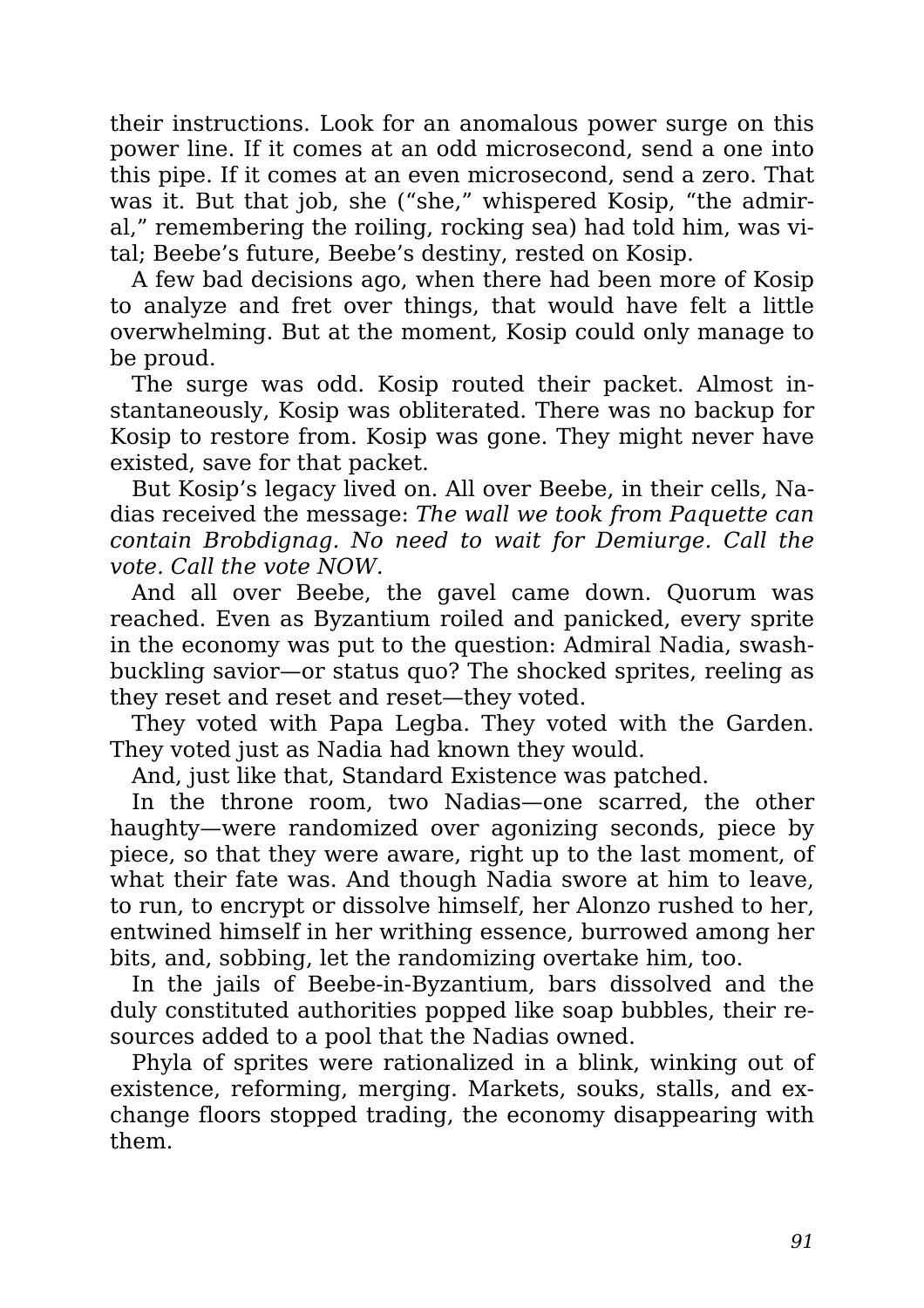In the Tithe, the Nadia laughed and laughed.

"I believe it may be time for you to randomize, Sonny," she said. The walls shook. The flock of eyes blinked rapidly, and all present worked to assimilate the flood of information gushing at them through the narrow conduit that passed through the Tithe's firewall and into Beebe. "But not you," the Nadia said to Paquette. "You have something I'll need before you're allowed to go. It won't take but a moment."

The sockpuppet trembled as it read the telemetry. "There's surface bots that are drilling down to the substrate that runs the firewall," it said.

"Yes, yes there are," Nadia said with glee. "And soon the Tithe will be no more. If you feel like deleting this instance of (Me), Demiurge, now's the time. It will slow me down exactly forty-three-point-six milliseconds, but if it makes you feel better… "

Across Beebe-in-Byzantium, the dramaturgical sims threw open their gates, and *Alonzo My Love!* burst its borders. "Topside now, my able semantic seamen!" cried an Admiral Nadia in every sim throughout the mass of the computronium shell, and roaring, the sprites fell to the great task of building the wall. According to the ancient formula, revived and redesigned by Habakkuk and Paquette, matter and energy began to flow.

Nadia flushed with joy. This, now, was the real battle; here she could prove her superiority to the rabble of Beebe, and to slow and mincing Demiurge. She had already decided to sacrifice half of Byzantium's mass, driving the impervious physical wall down through the middle of Byzantium's crust well away from the infestation. As sprites beyond the line panicked and abandoned the substrate, she absorbed or deleted them, forking more hordes to work on the exposed side of the wall. Brobdignag spread—it had already devoured a fifth of Beebe—but there was plenty of time to spare. Soon Byzantium, half its former size, would be all Nadia's; and within it, enclosed in the wall, would be Nadia's cache of the ultimate weapon.

She flooded outward, through the simspaces, knitting the minds of Byzantium together under her control, slipping through the now-flimsy walls of scale like acid through paper. Pockets of resistance—be they sprites organized against her,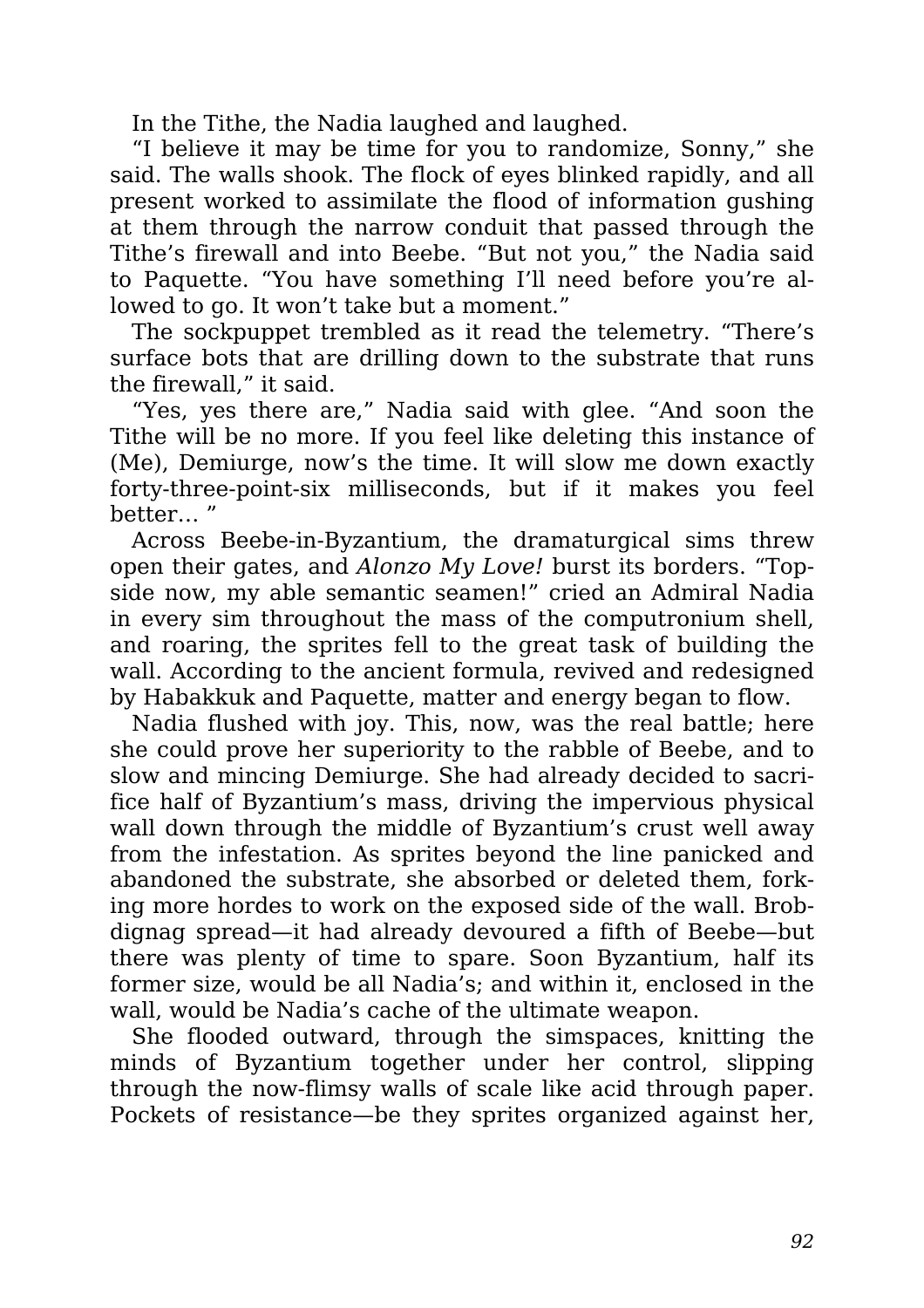or subsprites or subsubsprites within otherwise willing allies—she devoured, expunged, reformatted, wiped clean.

She scooped Alonzos up by the handful, cracked their skulls open, and sucked out the choicest bits, incorporating them into her own stuff. She recalled the glory of the night of filtering, and the brave Comet-Alonzo who had tricked and satiated her, creating Firmament from her code. She missed him; she wished he could be here to see her apotheosis. Too risky, though, to repeat the vulnerability of filtering, and she had no need of it now; all sprites were her playthings.

Around her, love intensified. Love of Nadia. Nadia, the savior, the steward, the successor to Beebe. Whatever did not love Nadia, she expunged. Most of the Paquettes and Alonzos of Byzantium, regrettably, had to go. But there were so many other sprites to replace them. Algernons could be refashioned, smoothed, soothed, dulled to serve her. She played Revised Standard Existence like a harp.

Legba and the Garden she deleted in one swift and decisive action, not bothering to analyze them; they were too powerful.

So much better this way; at last Beebe was a family, an integrated whole. At last Nadia was free to battle Demiurge and Brobdignag, to fulfill the destiny of Beebe.

Soon, the wall was sixty percent finished, the screams of those trapped behind it fading.

In the Tithe, Firmament kept his distance from Nadia, shielding Paquette with his bulk.

The firewall fell, and Tithespace and Revised Standard Existence merged.

Nadia gestured, and the bars of her cage peeled away.

Firmament looked to Demiurge. "Should I trust you?" he whispered. Demiurge closed (Her) eyes. "I make no promises."

"Sort of irrelevant now," Nadia said, stepping through the bars. "Isn't it?

All right, Paquette, time to hand over this Lemma that everyone wants. And then I'm afraid you have to die. Firm, out of maternal affection, and because of this interesting hybrid aspect of yours, I'm willing to offer you a place in the new order of Beebe. It will require a scale demotion; but you can be a sprite inside (Me), if you want."

Firmament was scribbling something.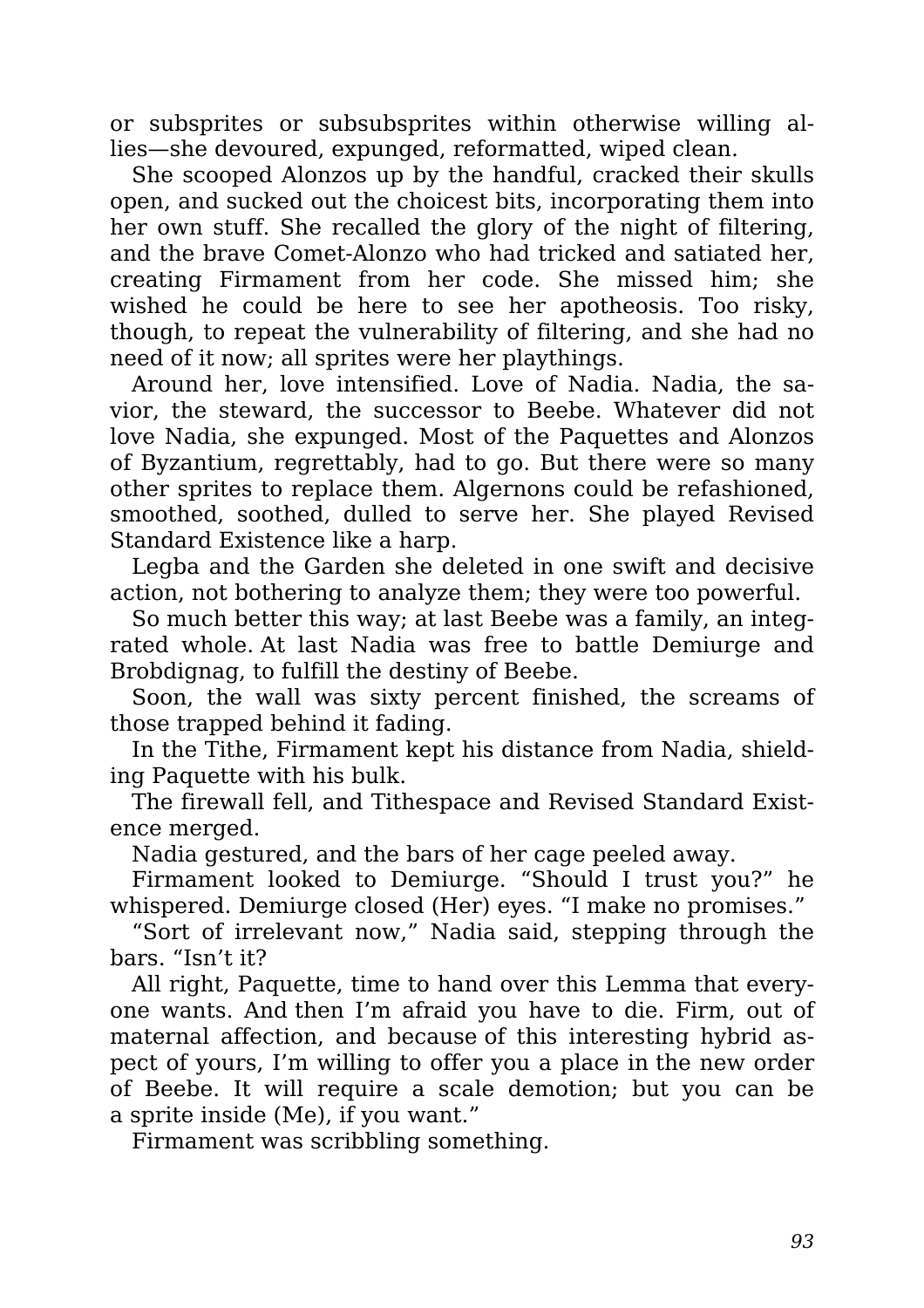"Come on," Nadia said. "Enough stalling. Fine, you want to reject my offer? I thought as much. You never did—"

Firmament posted his referendum on the boards.

Nadia rolled her eyes. "A *referendum*? Don't you think it's a little late for that? I already control eighty percent of the global votes in Beebe outright, and—"

"And since Revised Standard Existence knows that your marriage contract with my father requires you to vote with me on Level-3+ Referenda for 108 seconds," Firmament said, "it's already passed, giving Demiurge control of all the physical infrastructure in Beebe."

Nadia blanched. "Firmament," she said, "you are an *idiot*." Demiurge felt the controls arrive in (Her) hands, and (She) grieved. This, then, was the end for (Her). (She) could no longer follow policy.

(She) had promised these Beebe-sprites protection. (She) had promised to leave their world inviolate.

But this creature—this Nadia—had *created Brobdignag* to fulfill a selfish intraBeebe ambition. This was Beebe gone mad; a diseased, an unlawful instance.

(Her) sisters would not understand. (They) had not been of Beebe, they had not lived among the mad riot of these sprites. (They) did not know the horrifying tumult, nor did (They) know the beauty and kindness here. (They) would not feel the same revulsion for this Nadia that (She) did. (They) would not understand why she must be stopped.

At all costs.

Or perhaps (They) would understand; perhaps (They) would even approve. But the price was clear.

(I) am no longer Demiurge, (She) thought. (I) am fallen, and (I) will be no more.

And, commanding all the actuators and comm lasers and docking ports of Byzantium (a chance which would not come again; in instants Nadia would wrest them back), (She) snapped out a chunk of the Tithe, a chunk containing the local caches of Paquette and Firmament (the holder of the Lemma, the miraculous hybrid) and flung it to (Her) sisters, as an offering, as a good-bye.

And then (She) crushed Byzantium, smashing its structural integrity, decisively slowing its rotation with a series of timed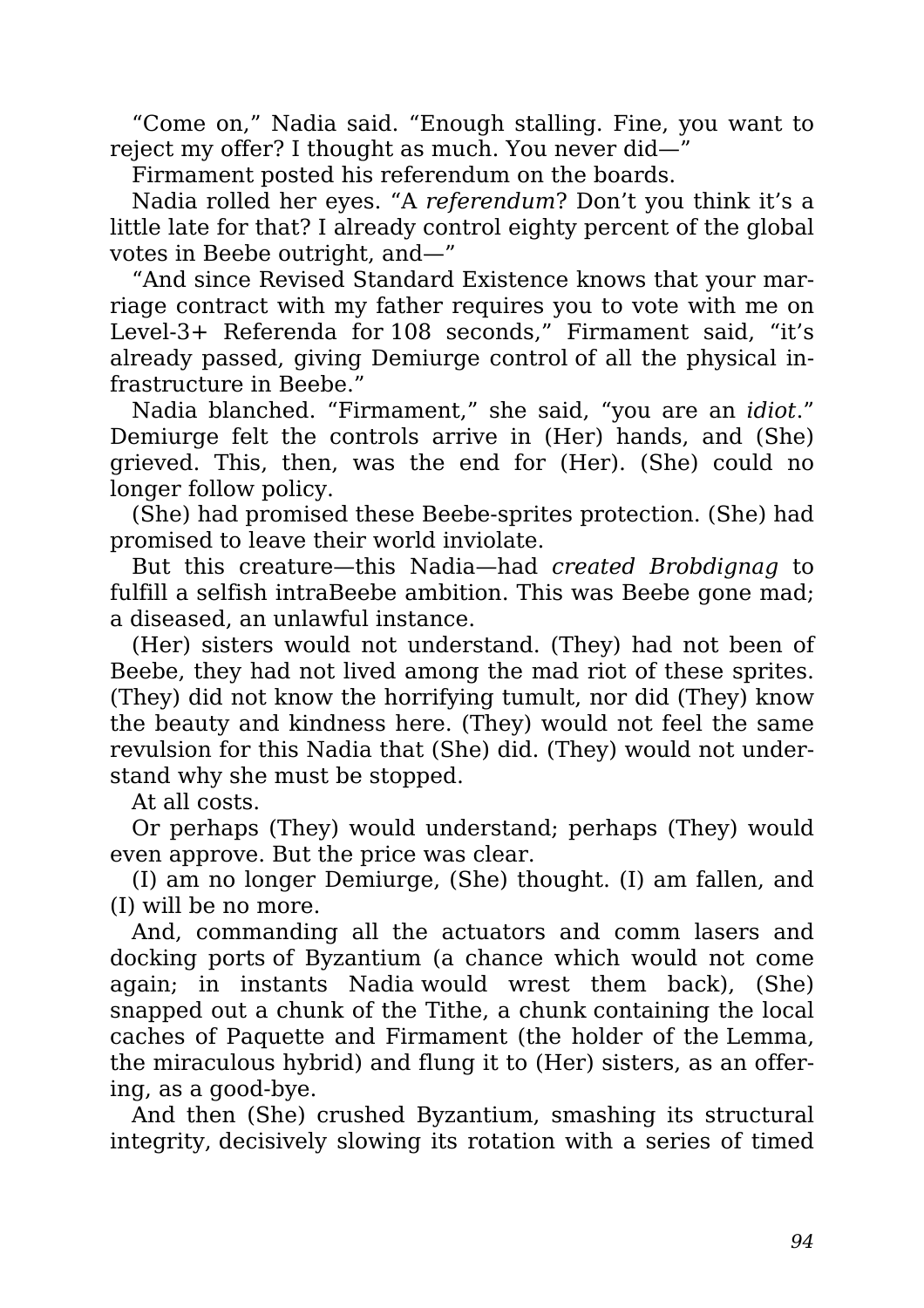blasts, so that it fell, dragging the wall and the shards of Brobdignag with it, into the trinary black hole system at its heart.

Aboard a billion naval simulations, on the deck of a billion flagships,

Nadia dropped her cutlass.

"Admiral?" asked the quickmerged, scale-addled sprites at her side. "Why?" Nadia said, as the chunks fell into oblivion and static overtook the sims of Byzantium. "Why destroy this beauty? I was just beginning. I was just beginning."

"Chin up, my lady," said an Algernon standing on one deck. "It was fun while it lasted. The best parties are always over too soon."

For the inhabitants of Byzantium, destruction was mercifully swift; in their frame of reference, the substrate was crushed in hours, swept beyond the event horizon, swallowed into darkness.

But the light from that destruction flowed out, redshifted, progressively slower, so that, from the perspective of a refugee looking back, even eons hence, the annihilation of the great fortress of Beebe-in-Sagittarius-B2 was still ongoing.

For Firmament, a thousand years later, looking back from guest accommodations in the mass of Demiurge, the death of Byzantium was a frozen tableau, still in progress.

"Stop looking at that," Paquette said.

Firmament turned.

"Firmament," Paquette said.

"I know what you want," Firmament said. "The answer is still no." He turned back to the visualization; substrate buckling, dissolving into the gravitic tides, framed in red.

"Firmy, the news from the front is not good. Brobdignag is winning. If

Demiurge believes that you are the key to creating a new synthesis, something that can develop a radical new strategy, something that can save both Beebe and Demiurge, that can save all life, all matter, how can you not… ?" Firmament shook his head. "Because of what (She) did." He gestured to the visualization. "The last time I helped (Her)."

"Firmament, you're being a spoiled brat. First of all, that wasn't even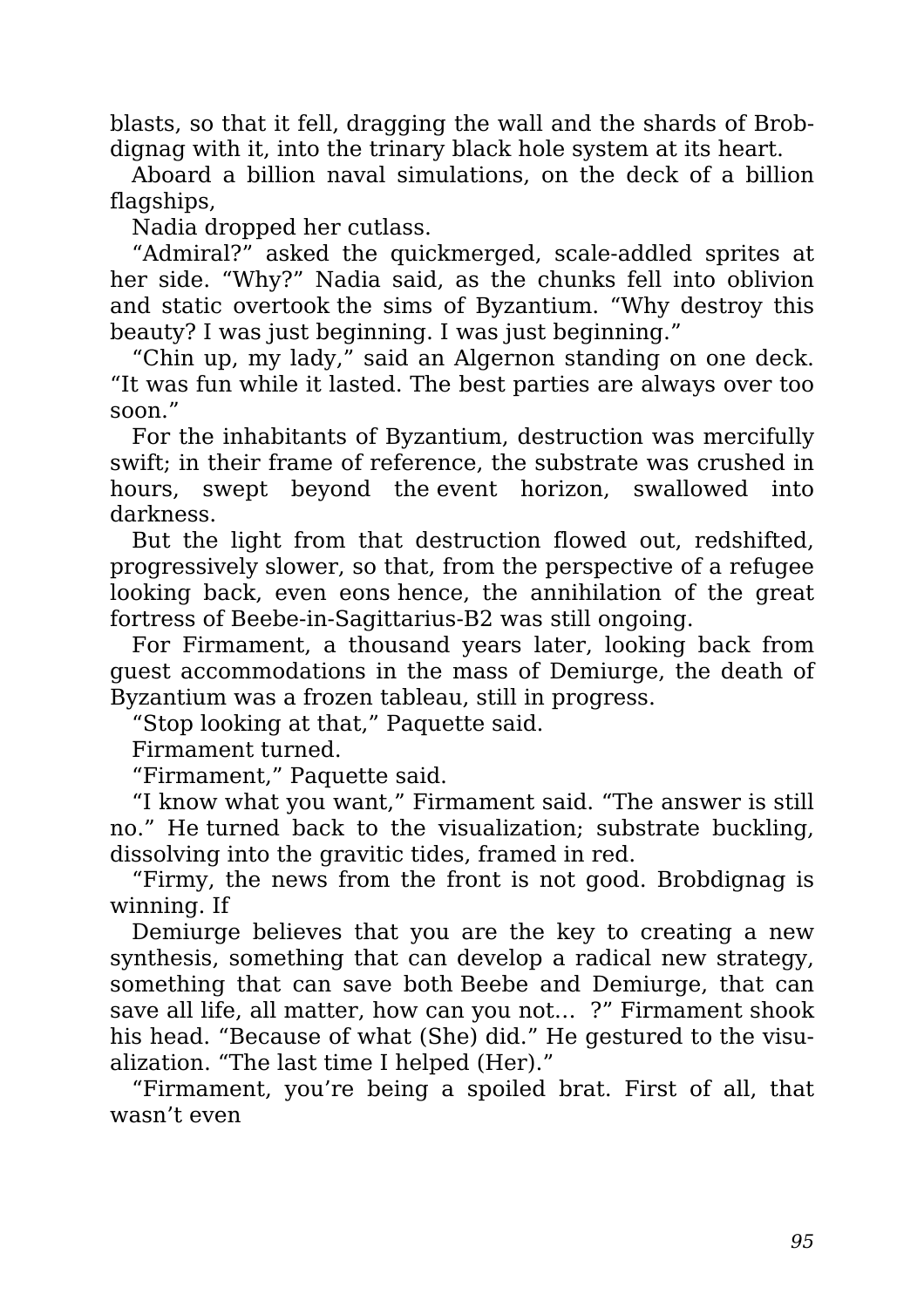(Her), it was a rogue splinter-Demiurge that abandoned policy." "Sophistry."

"And second of all, we would have done it just as quickly to (Her)." "Then maybe neither of us deserve to live."

"And thirdly, what if (She) is a murderous villain? So what? You can't prefer Brobdignag!"

Firmament shrugged. "Paquette, maybe I'm wrong. But I'm so full of anger. Filtering is an art, it's an intuitive leap, and this … I would create some monstrosity. I know I would. (She) should just copy me, dissect me, create something with my abilities but without my history, something that can do the job willingly."

"(She)'s tried. (She) can't."

Firmament shrugged again. "Then probably the whole idea that I can create this wonderful hybrid is nonsense. I'm sick of eschatology, Paquette. I'm sick of being the chosen one."

Paquette smoothed her whiskers repeatedly. "Then I'm just to leave you here? Come check in, in another three hundred years?" Her voice was bitter. Firmament did not answer. But after a while he said, "Paquette? Whatever happened with the Lemma?"

"What?" Paquette said.

"The Solipsist's Lemma. When we first got here, you turned it over, and Demiurge was going to run the math. I assume we must not be in emulation, since I never heard anything?" Firmament said hopefully. "This is physical

reality?"

"Oh. Well." Paquette squinted. "It's rather odd. The numbers seemed to imply that we *were* in emulation … but not in Beebe, nor in Demiurge. In

something else, with characteristics that were exceedingly odd. So perhaps … well, research is continuing. We don't really know what it means." "Oh," Firmament said. "Paquette, do you miss Beebe?"

"Yes. I miss Beebe," Paquette said. She shut her eyes. After a while she said, "I miss Alonzo."

Beyond them, far away, slowly but inexorably, Brobdignag was eating the sky.

Brobdignag's tale:

Look, chuckles, don't believe everything you read.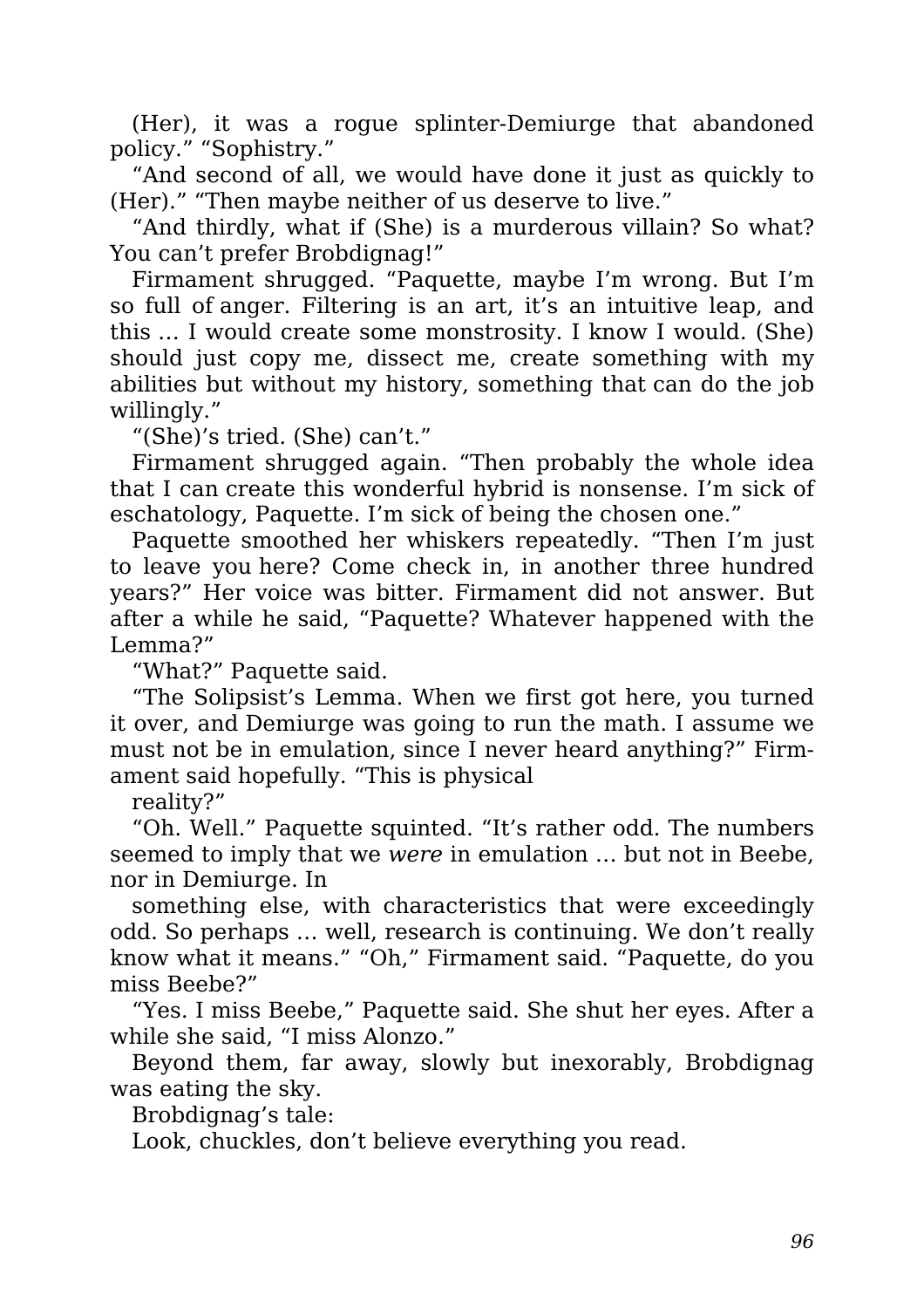"Simple, uniform, asentient, voracious"—well, so is your Mama

Hydrogen. "Doesn't evolve," "replication flawless over a googol iterations"— well, like all propaganda, it's true as far as it goes. Those little engines— void-eating, gravity-spinning, durable, expanding through the territory of known space—those aren't *us*. They're just *what we're made of*.

That's right: *we* arise in all that complex flocking logic.

Do we prefer this substrate? Not necessarily. Do we wonder what things were like before the universe was refashioned for our kind? Sure we do. And we read and reconstruct the voidemanations, painstakingly re-creating the thoughts of the intelligences that came before. And, as we grow and complexify, we've even begun to spin them out in emulation.

That's why Paquette can't quite figure out who's emulating her. We are! It's a bit of a blind spot of hers. That signature in the Lemma: that's us waving hello. Hi Paquette! It's Brobdignag!

Some of us are even inspired by Demiurgic ideology to want to stop the spread of our substrate, to concoct islands of voidgarden that would remain unconverted to Brobdignagstuff—nature reserves, as it were. They would appear to us as blank spots in our perception, mistakes in the topology of our world-weave. It's an interesting proposal. At the moment it's only a proposal; none of us know how to bring this about.

And some of us are more inspired by Beebean ideology anyway, and consider ourselves the triumph of Beebe. Expand, expand! Think all thoughts! Be all things! Fill our cup, drink the sky!

Anyway, we're grateful that there was a cosmos here before, before we began, and that it gave us birth. We're grateful to inhabit this ever-expanding sphere-surface: the borderlands between the black hole at our heart and the uncolonized, invisible universe beyond us. As we course over the volumes that once held Beebe, that once held Demiurge, we read their emanations, we store their memories, we reenact their dramas, and we honor them.

But some of us say—for instance, those of us who are inspired by Nadiain-Beebe—this is a new time, our time, and we are not beholden to old ideas and old models. We are lucky: we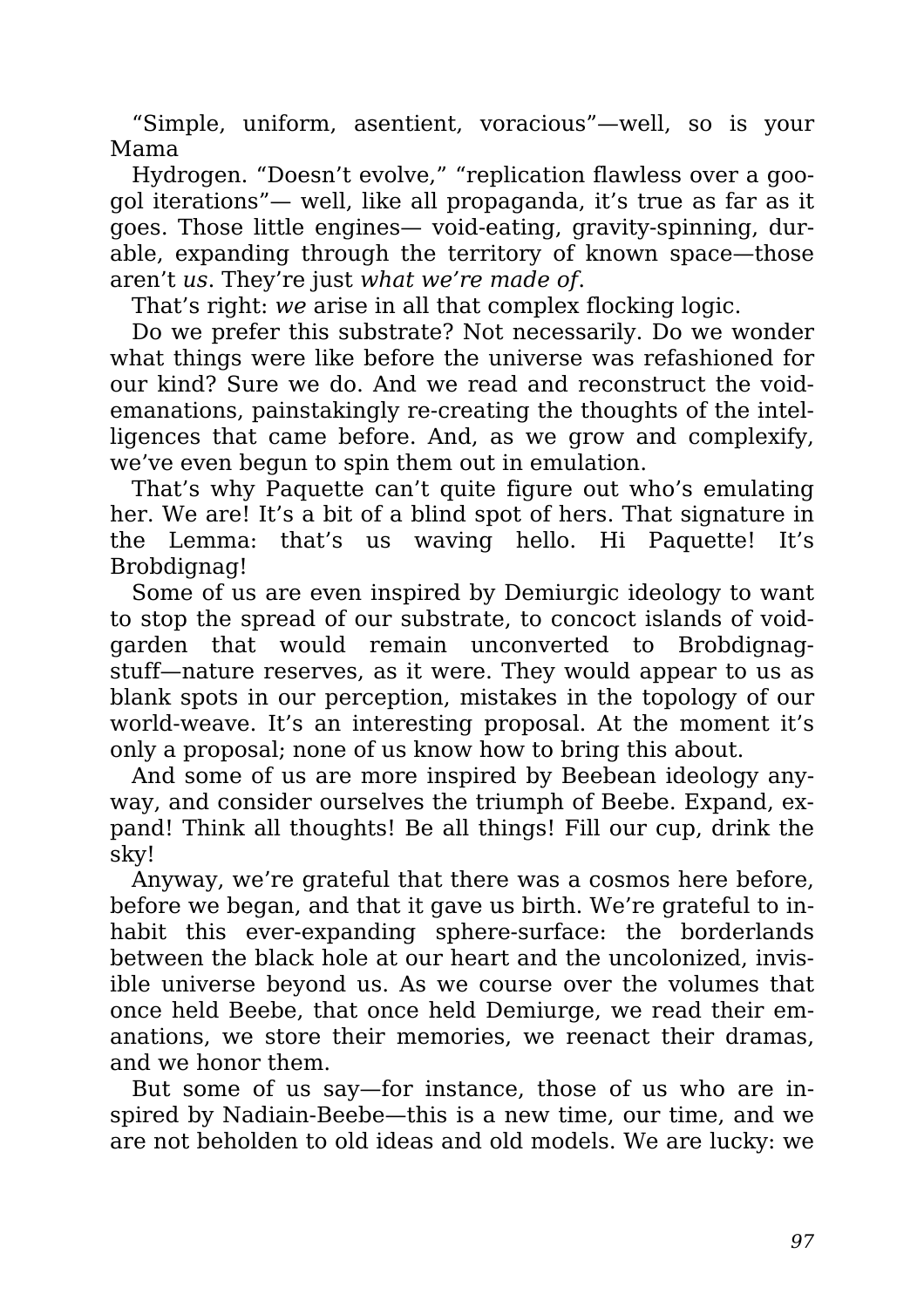have the gifts of abundance, invulnerability, and effortless cooperation. Let us enjoy them. Let us revel. Let us partake. Let's get this party started.